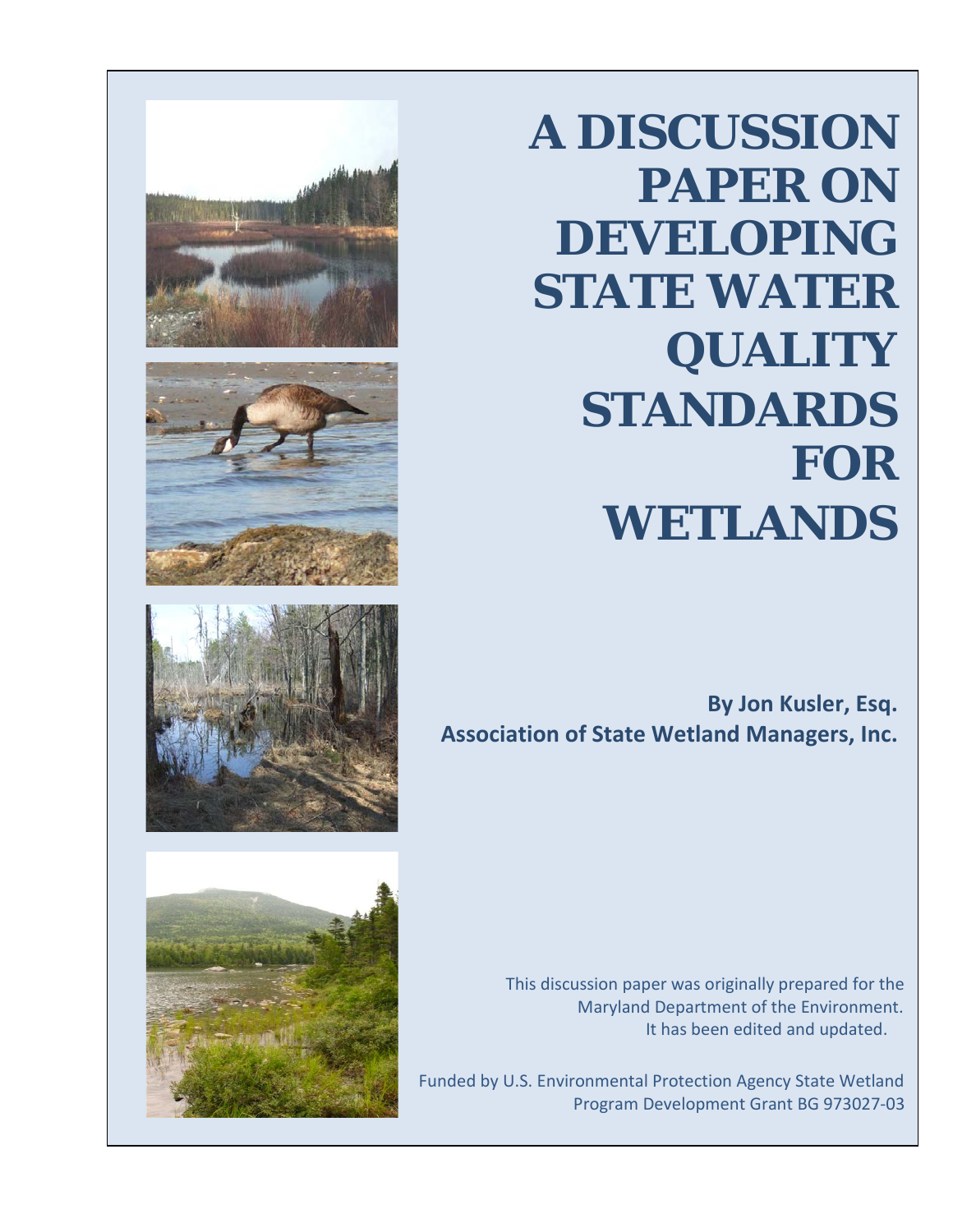**June 6, 2011**

# **A DISCUSSION PAPER ON DEVELOPING STATE WATER QUALITY STANDARDS FOR WETLANDS**

**By Jon Kusler, Esq. Association of State Wetland Managers**

This discussion paper was originally prepared for the Maryland Department of the Environment. It has been edited and updated.

Funded by U.S. Environmental Protection Agency State Wetland Program Development Grant BG 973027-03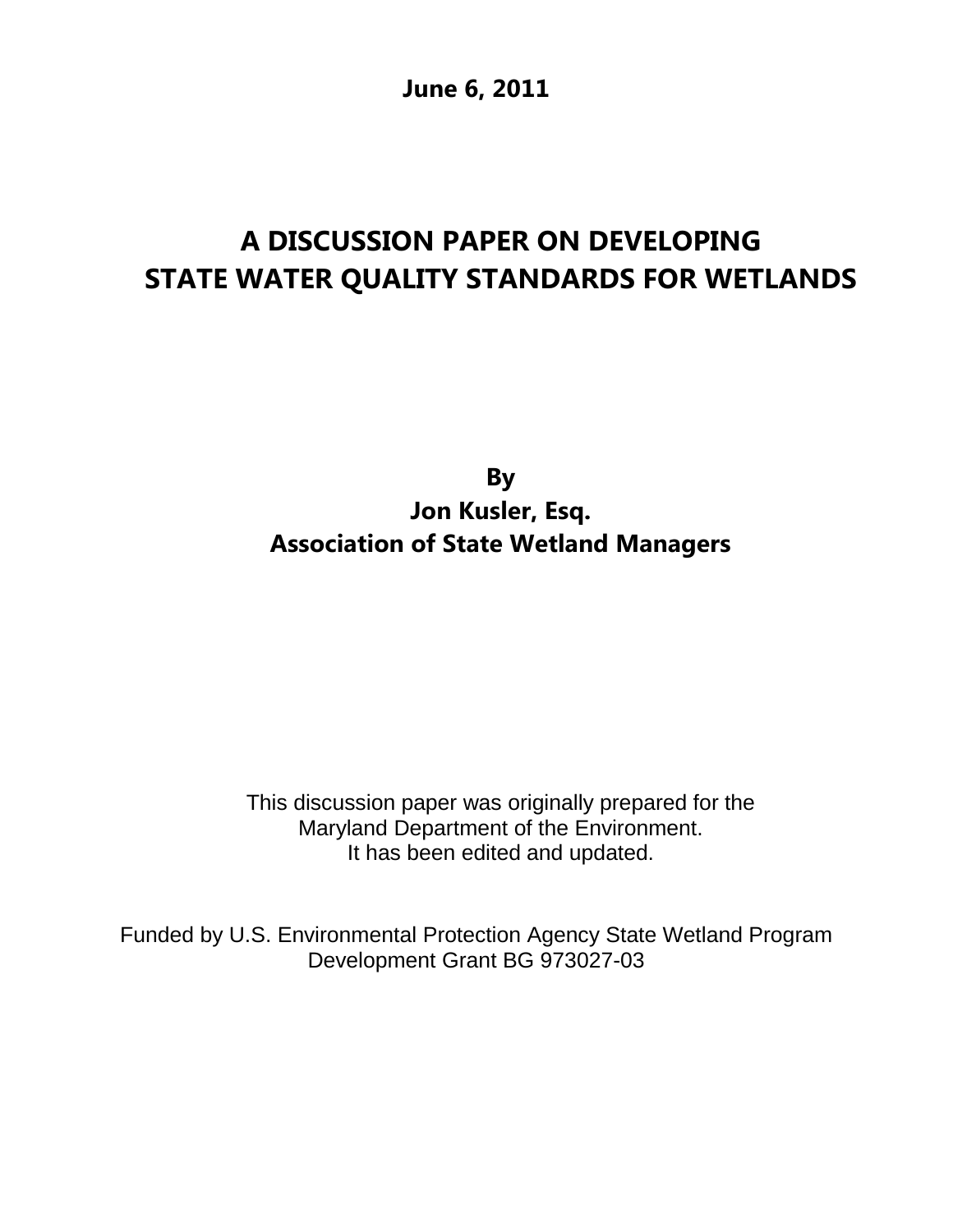# **FORWARD**

This paper was prepared to assist the Maryland Department of the Environment (MDE) in preparing draft water quality criteria for wetlands. It has been slightly modified to make it more broadly applicable to the states. It addresses several key issues: What are Clean Water Act and U.S. Environmental Protection Agency requirements for state adoption of water quality standards for wetlands? What wetland water quality standards have other states adopted?<sup>[1](#page-2-0)</sup> What recommendations may be made based upon these requirements and state experiences?

We have attempted to make this paper as useful as possible to someone drafting wetland water quality standards by providing descriptions of the fourteen state wetland water quality programs in other states (See Appendix A). We have also provided examples of actual regulatory language used by existing state programs (See Appendix B).

This paper is one of four issue papers developed by the author for MDE dealing with water quality standards for wetlands. The other three papers include:

- Kusler, Jon, How Wetlands Differ From Traditional Waters; What This Means to Wetland Water Quality Standards (2010)
- Kusler, Jon, TMDLs and Wetlands (2010)
- Kusler, Jon, Implications and Management Options for Wetlands That Fail To Meet "Designated Use" Criteria (2010)

The following paper provides a partial synthesis of materials from the prior three papers along with more detailed discussion of wetland/water quality programs in other states. Conclusions and recommendations based upon the other three papers are included in Part 3 of this paper, below. All four deal with state water quality standards for wetlands.

# **ACKNOWLEDGEMENTS**

Funding support for preparation of this paper has been provided by the Maryland Department of the Environment and the U.S. Environmental Protection Agency (EPA), Wetlands Division. This funding support is gratefully acknowledged. Some of the material included in the paper has been extracted from EPA websites.

The ideas expressed in this paper are those of the author and not necessarily those of the Association of State Wetland Managers or the State of Maryland.

We want to thank Denise Clearwater of the Maryland Department of the Environment for directing the project and providing helpful comments on the papers.

<span id="page-2-0"></span> $\frac{1}{1}$ For an overall description of state wetland programs including an overview of water quality standards for wetlands see Environmental Law Institute, State Wetland Protection: Status, Trends, and Model Approaches (2008) and [http://www.elistore.org/Data/products/d18\\_\\_06.pdf](http://www.elistore.org/Data/products/d18__06.pdf)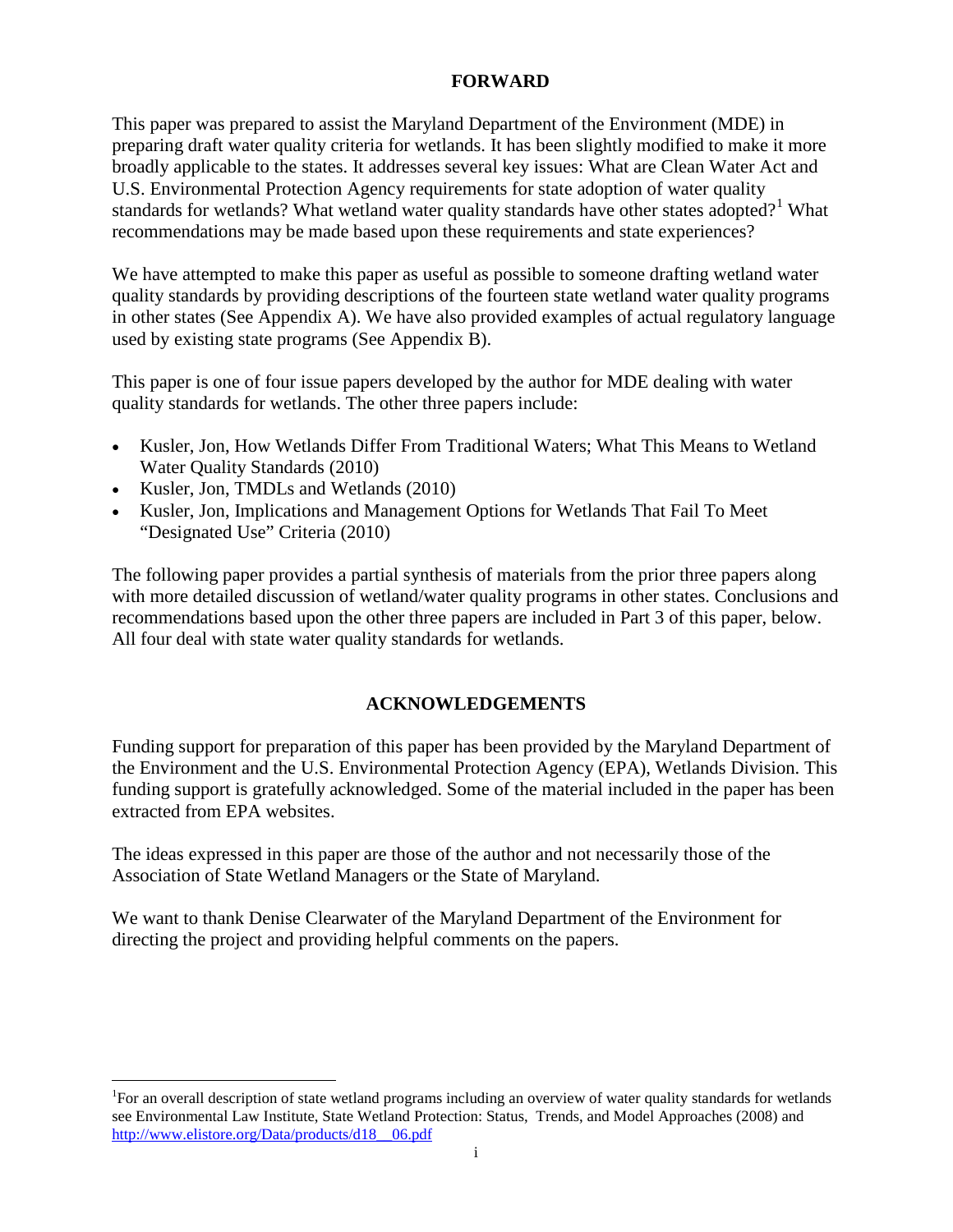# **TABLE OF CONTENTS**

| BENEFITS OF WETLAND WATER QUALITY STANDARDS TO THE STATES  5            |  |
|-------------------------------------------------------------------------|--|
| IMPEDIMENTS TO STATE ADOPTION OF WETLAND WATER QUALITY                  |  |
|                                                                         |  |
| MAJOR COMPONENTS OF WETLAND WATER QUALITY STANDARDS 7                   |  |
|                                                                         |  |
|                                                                         |  |
|                                                                         |  |
|                                                                         |  |
|                                                                         |  |
|                                                                         |  |
|                                                                         |  |
|                                                                         |  |
| PART 2: WHAT WETLAND WATER QUALITY STANDARDS HAVE STATE                 |  |
|                                                                         |  |
|                                                                         |  |
| PART 3. RECOMMENDATIONS FOR ADOPTION OF STATE WETLAND WATER             |  |
|                                                                         |  |
| A. GENERAL RECOMMENDATIONS FOR WETLAND WATER QUALITY                    |  |
| STANDARDS REFLECTING THE UNIQUE ASPECTS OF WETLANDS IN                  |  |
| CONTRAST WITH MORE TRADITIONAL WATERS: EPA REQUIREMENTS;                |  |
|                                                                         |  |
| B. RECOMMENDATIONS FOR WETLANDS AND TMDLS INCLUDING                     |  |
| DESIGNATION OF "IMPAIRED" WETLANDS FOR THE PURPOSES OF STATE            |  |
|                                                                         |  |
| C. EXISTING REGULATORY PROVISIONS can BE USED AS A STARTING POINT       |  |
| FOR DRAFTING and adopting REGULATIONS for states lacking regulations 20 |  |
| APPENDIX A. EXAMPLES OF STATE WETLAND WATER QUALITY STANDARDS 21        |  |
|                                                                         |  |
|                                                                         |  |
|                                                                         |  |
|                                                                         |  |
|                                                                         |  |
|                                                                         |  |
|                                                                         |  |
|                                                                         |  |
|                                                                         |  |
|                                                                         |  |
|                                                                         |  |
|                                                                         |  |
|                                                                         |  |
|                                                                         |  |
|                                                                         |  |
|                                                                         |  |
|                                                                         |  |
|                                                                         |  |
|                                                                         |  |
|                                                                         |  |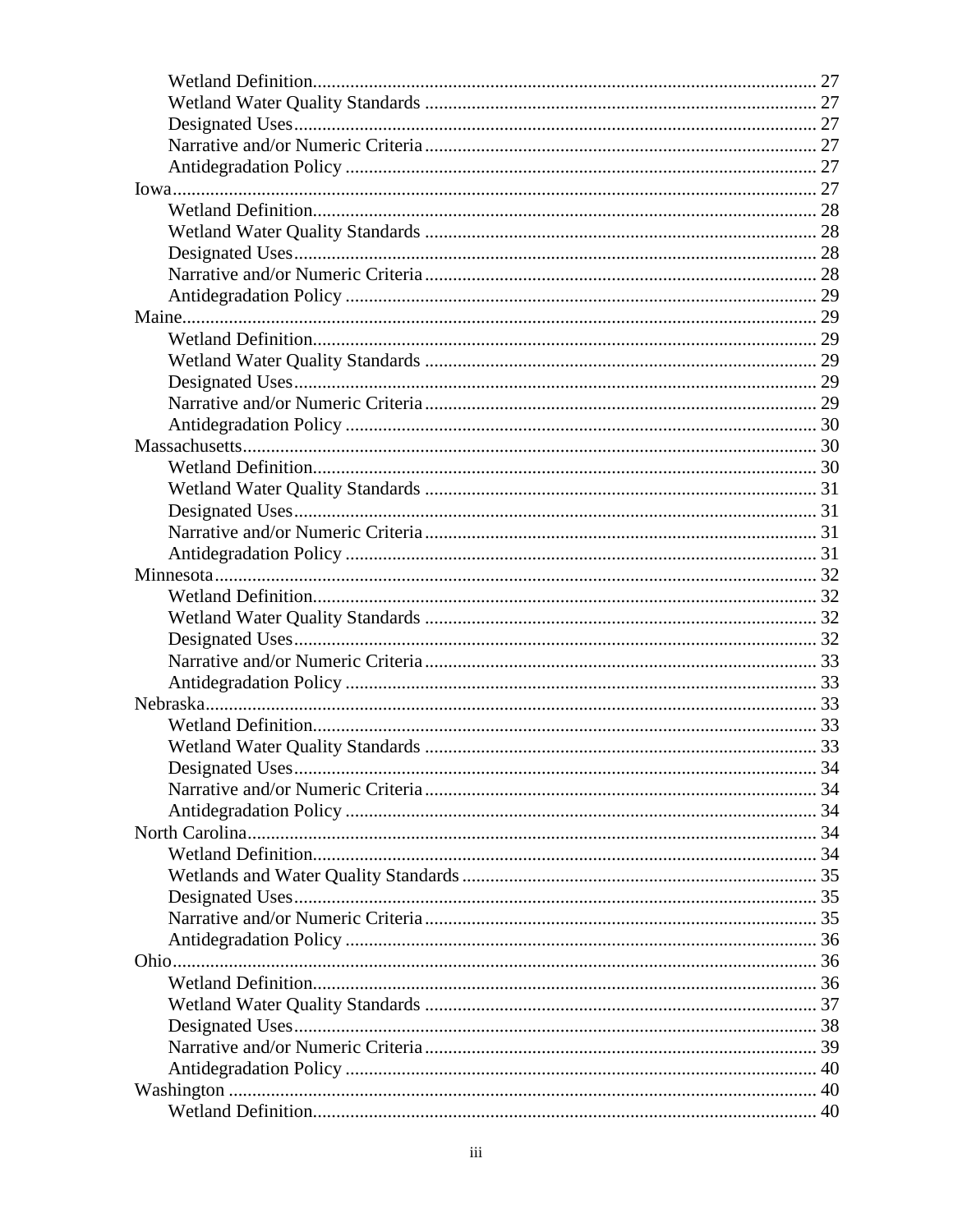| APPENDIX B. EPA RECOMMENDATIONS FOR STATE REGULATIONS; EXAMPLES                   |  |
|-----------------------------------------------------------------------------------|--|
| OF COMPONENTS OF STATE WATER QUALITY REGULATIONS FOR WETLANDS46                   |  |
|                                                                                   |  |
|                                                                                   |  |
|                                                                                   |  |
| Maine Department of Environmental Protection Regulations, Chapter 310, Wetlands   |  |
|                                                                                   |  |
| Minnesota Administrative Rules 1a. Definitions.7050.0186 Wetland Standards and    |  |
|                                                                                   |  |
|                                                                                   |  |
|                                                                                   |  |
|                                                                                   |  |
|                                                                                   |  |
|                                                                                   |  |
| Antidegradation Implementation Methods for the Commonwealth of Puerto Rico. (2)   |  |
| Title 40 CFR 131.42 Activities Regulated by CWA Section 404 or Rivers and Harbors |  |
| Action Section 10 Permits (Discharge of Dredged or Fill Material) 50              |  |
| Minnesota Administrative Rules 1a. Definitions.7050.0186 Wetland Standards and    |  |
|                                                                                   |  |
|                                                                                   |  |
| Wyoming Administrative Code. ENV-WAT-1 § 12. Protection of Wetlands.  51          |  |
| Minnesota Administrative Code: 7050.0186 Wetland Standards and Mitigation.  51    |  |
|                                                                                   |  |
| Washington State, Department of Ecology, Water Quality Guidelines for Wetlands,   |  |
| Using the Surface Water Quality Standards for Activities Involving Wetlands       |  |
|                                                                                   |  |
|                                                                                   |  |
|                                                                                   |  |
| EPA National Guidance, Water Quality Standards for Wetlands. EPA Suggested        |  |
|                                                                                   |  |
| North Carolina Administrative Code 15A NCAC 02B .0201 Antidegradation Policy  54  |  |
| Wisconsin Administrative Code, NR 103.04 Wetlands in Areas of Special Natural     |  |
|                                                                                   |  |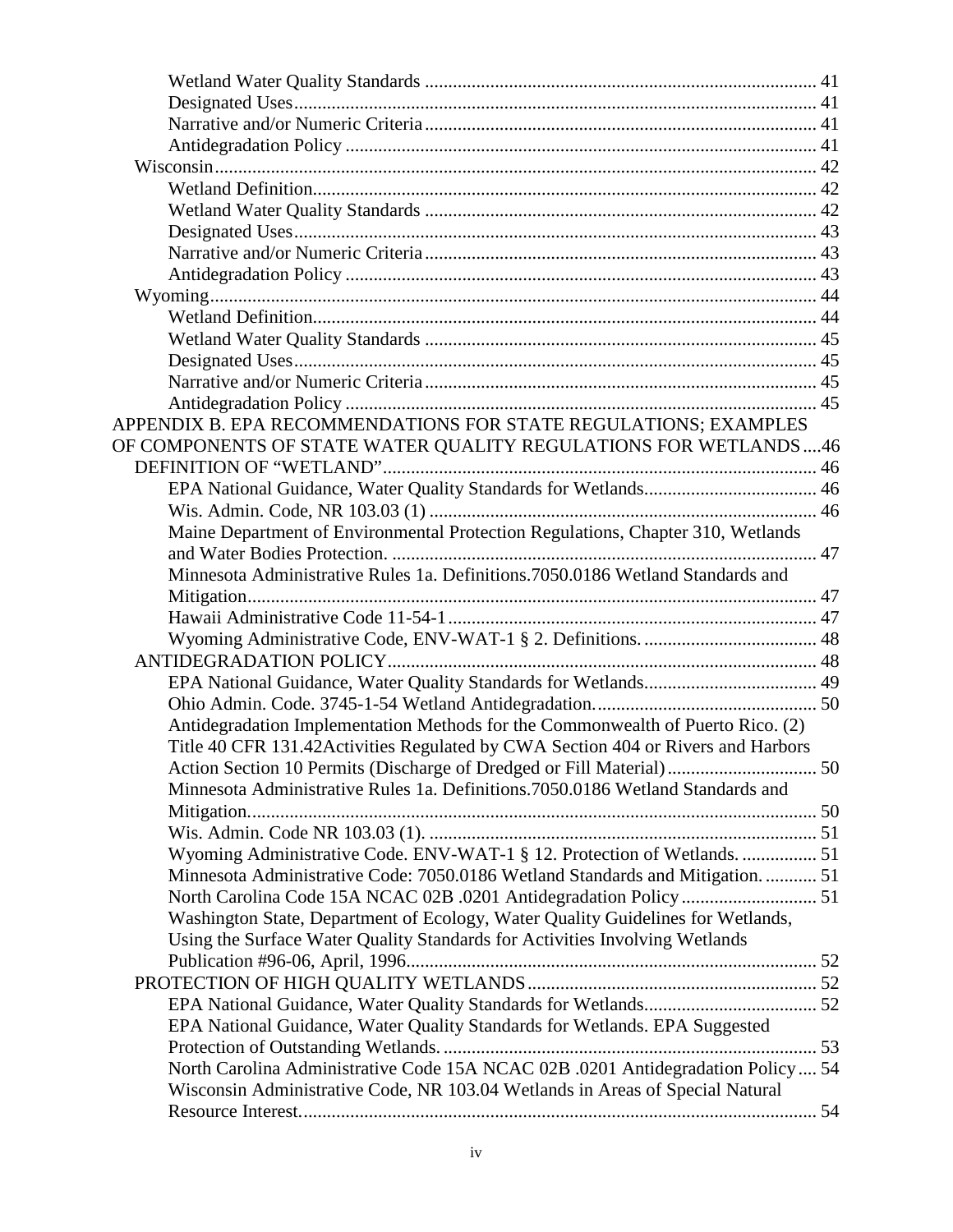| Florida Administrative Code, 62-312.080 Standards for Issuance or Denial of a Dredge |  |
|--------------------------------------------------------------------------------------|--|
|                                                                                      |  |
|                                                                                      |  |
|                                                                                      |  |
|                                                                                      |  |
| Minnesota Administrative Rules 1a. Definitions.7050.0186 Wetland Standards and       |  |
|                                                                                      |  |
| Washington State, Department of Ecology, Water Quality Guidelines for Wetlands,      |  |
| Using the Surface Water Quality Standards for Activities Involving Wetlands          |  |
|                                                                                      |  |
|                                                                                      |  |
|                                                                                      |  |
| EPA National Guidance, Water Quality Standards for Wetlands, 3.1 Wetland Types  60   |  |
| Nebraska Administrative Code 117 NAC 7-003, Wetland Classifications  61              |  |
|                                                                                      |  |
| Wyoming Administrative Regulations, Chapter 1. Appendix A - Wyoming Surface          |  |
|                                                                                      |  |
| NARRATIVE AND NUMERIC CRITERIA TO SUPPORT VARIOUS BENEFICIAL                         |  |
|                                                                                      |  |
|                                                                                      |  |
| EPA National Guidance, Water Quality Standards for Wetlands EPA Suggested            |  |
|                                                                                      |  |
| Washington State, Department of Ecology, Water Quality Guidelines for Wetlands,      |  |
| Using the Surface Water Quality Standards for Activities Involving Wetlands          |  |
|                                                                                      |  |
| Wisconsin Administrative Code. NR 103.03 Wetland Water Quality Standards 64          |  |
| Colorado Administrative Code 5 CCR 1002-31 Basic Standards and Methodologies         |  |
|                                                                                      |  |
| North Carolina Administrative Code. 15A NCAC 02B .0231 Wetland Standards.  67        |  |
|                                                                                      |  |
| Minnesota Administrative Code: 7050.0186 Wetland Standards and Mitigation.           |  |
|                                                                                      |  |
| Washington Administrative Code 173-201A-300 Antidegradation policy.  71              |  |
| Colorado Administrative Code 5 CCR 1002-31 Basic Standards and Methodologies         |  |
|                                                                                      |  |
| Wyoming Administrative Regulations, Chapter 23-- Minimum Standards for               |  |
|                                                                                      |  |
| Wyoming Administrative Regulations. Solid Waste Management Sanitary Landfill         |  |
|                                                                                      |  |
| Iowa Code Chapter 455B, division 111, part 1. Amendment to paragraph                 |  |
|                                                                                      |  |
|                                                                                      |  |
| North Carolina Administrative Code, 15A NCAC 2B .0231 Wetland Standards.  73         |  |
|                                                                                      |  |
|                                                                                      |  |
|                                                                                      |  |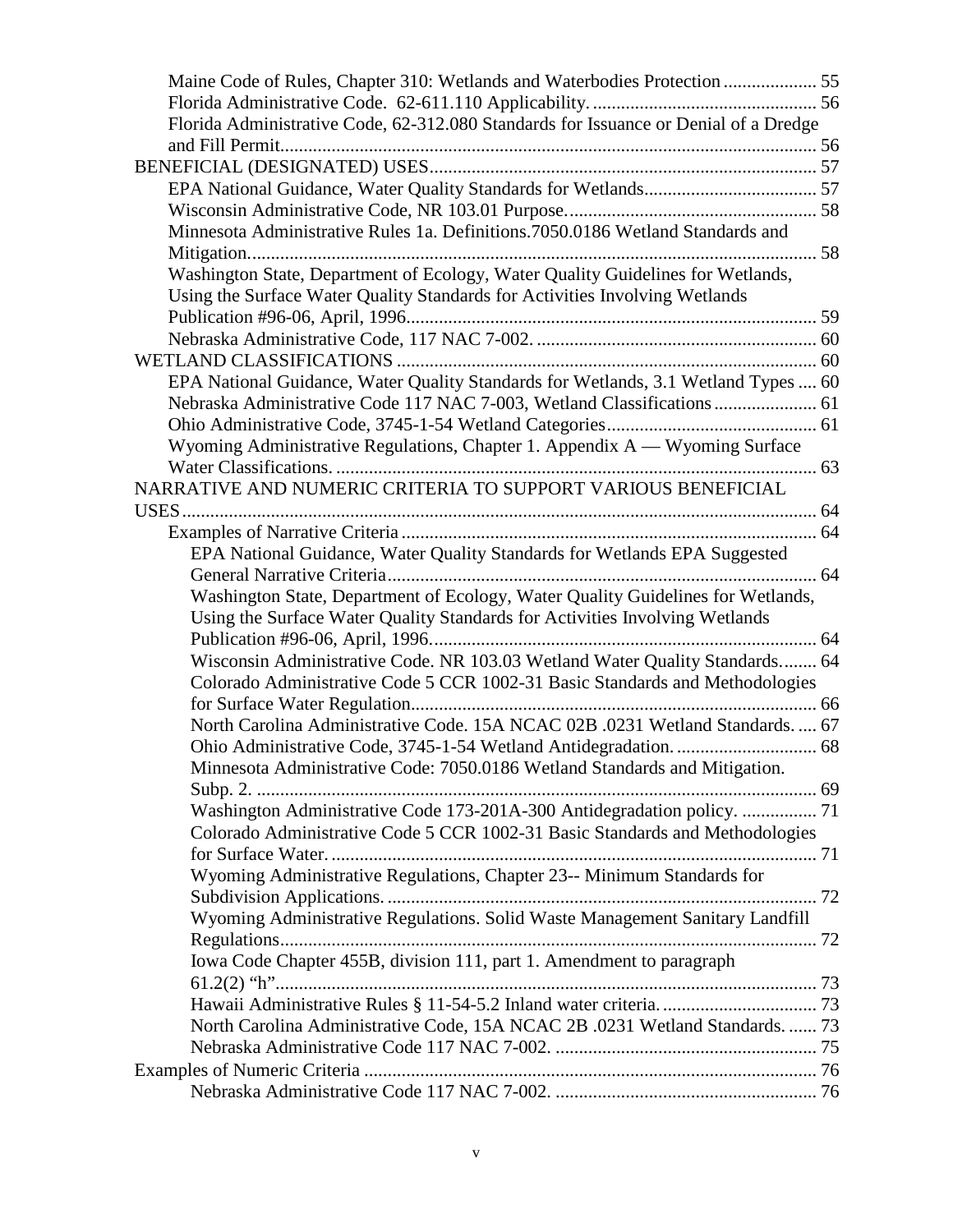| Wyoming Administrative Regulations, Chapter 15 Standards for the Use of Surface |  |
|---------------------------------------------------------------------------------|--|
|                                                                                 |  |
|                                                                                 |  |
|                                                                                 |  |
|                                                                                 |  |
|                                                                                 |  |
|                                                                                 |  |
| EPA National Guidance, Water Quality Standards for Wetlands, Suggested          |  |
|                                                                                 |  |
|                                                                                 |  |
|                                                                                 |  |
| Iowa Code Chapter 455B, division 111, part 1. Amendment to paragraph            |  |
|                                                                                 |  |
|                                                                                 |  |
| Iowa Code Chapter 455B, division 111, part 1. Amendment to paragraph            |  |
|                                                                                 |  |
| Wisconsin Administrative Code, NR 103 Wetland Standards and Mitigation 81       |  |
| Minnesota Administrative Code: 7050.0186 Wetland Standards and Mitigation.  83  |  |
|                                                                                 |  |
| ANALYTICAL REQUIREMENTS.                                                        |  |
| North Carolina Administrative Code, North Carolina. 15A NCAC 2B .0103.  88      |  |
|                                                                                 |  |
|                                                                                 |  |
|                                                                                 |  |
|                                                                                 |  |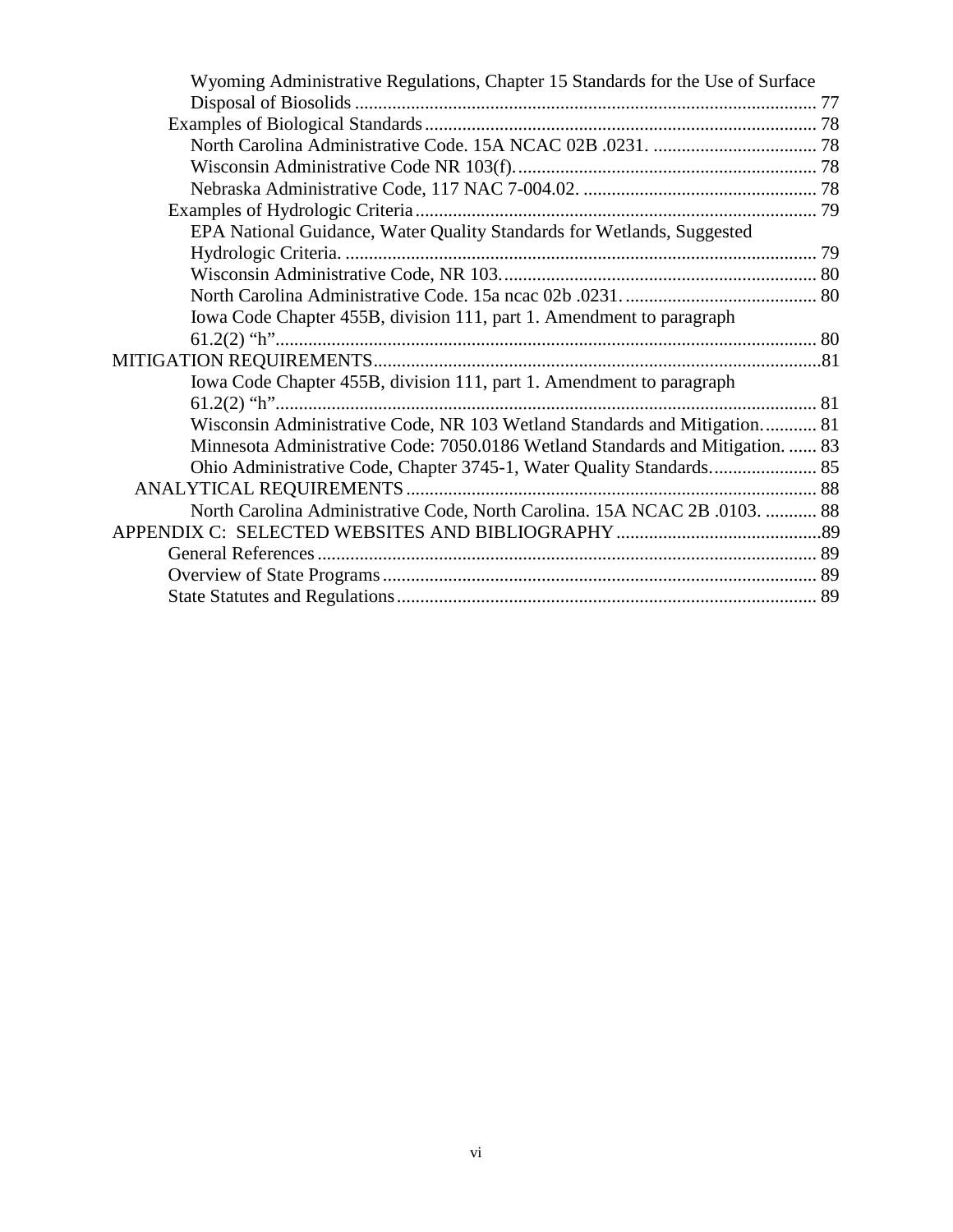# <span id="page-8-0"></span>**PART 1. WHAT ARE EPA REQUIREMENTS?**

The Clean Water Act (CWA) establishes a federal/state/tribal partnership to "restore and maintain the chemical, physical, and biological integrity of the Nation's waters." (See Section 101 of the Act). The long term goal of the Clean Water Act is to eliminate the "discharge of pollutants into the navigable waters." The interim goal is to achieve "water quality which provides for the protection and propagation of fish, shellfish, and wildlife and provides for recreation in and on the water."<sup>[2](#page-8-1)</sup>

States are required by Section 402 of the Act to regulate pollution discharges into waters of the U.S. If states fail to do so, the U.S. Environmental Protection Agency (EPA) is authorized to directly regulate waters. Section 303(c)(2)(A) requires states to adopt water quality standards for waters to "protect the public health or welfare" and "enhance the quality of water." Section 305(b) and 303(d) of Clean Water Act and regulations adopted by EPA pursuant to these sections require states to list "impaired" waters. States are to establish Total Maximum Daily Loads (TMDLs) for impaired waters. See a companion paper: Jon Kusler, TMDLs and Wetlands. No distinctions are made in the CWA between wetlands and other waters.

According to EPA, a water quality standard consists of four basic elements:<sup>[3](#page-8-2)</sup>

"1. designated uses of the waterbody (e.g., recreation, water supply, aquatic life, agriculture),

2. water quality criteria to protect designated uses (e.g., numeric pollutant concentrations and narrative requirements,

3. an antidegradation policy to maintain and protect existing uses and high quality waters, and

4. general policies addressing implementation issues (e.g. low flows, variances, mixing zones)."

Water quality standards may include both narrative and numeric water quality criteria as will be discussed below.

Fourteen states have adopted wetland-specific water quality standards for wetlands including California, Wisconsin, Minnesota, Hawaii, Colorado, Wyoming, Maine, Massachusetts, Nebraska, Ohio, North Carolina, Florida, Iowa, and Washington. See summary below and Appendices A and B.

Water quality standards can help states determine the appropriate level of protection for specific waters and wetlands, the adequacy of existing protection measures, and restoration needs. Water quality standards can help establish site-specific and more generic goals for protecting and restoring wetlands and watersheds.

In 1990 EPA published guidance for the states in developing water quality standards for wetlands.<sup>[4](#page-8-3)</sup> Selected elements of this guidance are reproduced in Appendix B of this paper.

<span id="page-8-1"></span> $\frac{1}{2}$ <sup>2</sup>See 33 U.S.C. Section 1251(a) et seq.; Title 40 CFR 131.1 et. seq.

<span id="page-8-2"></span><sup>&</sup>lt;sup>3</sup><http://www.epa.gov/waterscience/standards/about/><br><sup>4</sup>See http://www.epa.gov/ewey/wetlands/regs/qual

<span id="page-8-3"></span><sup>&</sup>lt;sup>4</sup>See [http://www.epa.gov/owow/wetlands/regs/quality.html.](http://www.epa.gov/owow/wetlands/regs/quality.html) See also <http://www.epa.gov/waterscience/standards/handbook/handbookappxQ.pdf>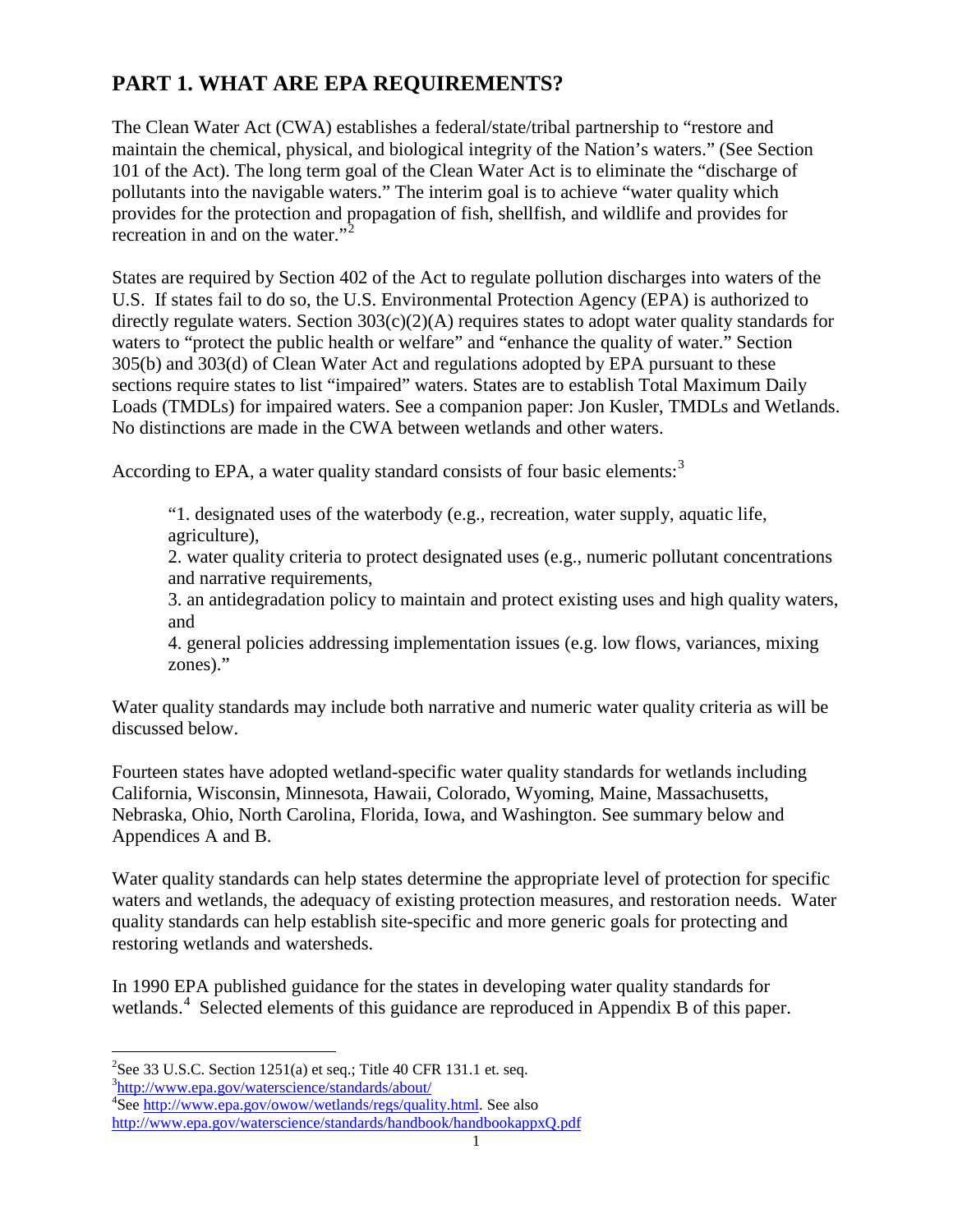EPA guidance suggests that state water quality standards for wetlands: $5$ 

- "Include wetlands in the definition of "state waters."
- Designate uses for all wetlands.
- Adopt aesthetic narrative criteria (the "free froms") and appropriate number criteria for wetlands.
- Adopt narrative biological criteria for wetlands.
- Apply the state's antidegradation policy and implementation methods to wetlands."

States must not only adopt water quality standards for wetlands and other "waters of the U.S." but must monitor and assess waters and review and revise water quality standards  $(302 \text{ (c)})^6$  $(302 \text{ (c)})^6$ . EPA Clean Water Act regulations apply to wetlands as well as other waters of the United States such as coastal/estuarine waters, lakes and ponds, rivers and streams and other surface waters. However, ground water is not included as well as some "isolated" surface waters without a significant "nexus" to traditional waters.

It is to be noted, that EPA does not presently require that states "list" wetlands or adopt TMDLs for wetlands impaired by non pollutants such as flow alterations: See <http://www.epa.gov/watertrain/cwa/cwa26.htm> which provides, in part:

Current EPA regulations call for 303(d) lists to include only waters impaired by "pollutants," not those impaired by other types of "pollution" (altered flow and/or channel modification). If it is certain that a waterbody's impairment is not caused by a "pollutant" but is due to another type of "pollution" such as flow, the waterbody does not need to be on the 303(d) list. If, however, biological monitoring indicates there is impairment of aquatic life uses, but it is not clear whether a pollutant is at least one of the reasons, the water should be on the 303(d) list, and further analysis to identify the causes are needed. Waters impaired by "non-pollutant pollution" should be identified in 305(b) reports."

Although states may not be required by present EPA policies to regulate "non-pollutant pollution," they apparently have the power to do under most state water pollution control acts.

In establishing water quality standards, states are to "determine appropriate uses taking into consideration the use and value of a water body for public water supply, fish, and wildlife, recreational purposes and agricultural, industrial, and other purposes<sup>3[8](#page-9-3)</sup> and also taking into consideration the use and value of waters for navigation.

In designating uses for a water body, states are to examine the suitability of the water body for uses based on the physical, chemical, and biological characteristics of the water body, its geographical setting and scenic quality, and economic considerations.<sup>[9](#page-9-4)</sup> The characteristics necessary to support a use are to be identified so that water bodies having those characteristics can be grouped together as supporting particular uses such as "aquatic life."

 <sup>5</sup>  $5$ Id.

<span id="page-9-1"></span><span id="page-9-0"></span><sup>&</sup>lt;sup>6</sup>The following paragraphs are derived (with slight modification) from EPA's Wetlands and Water Quality Standards web site: <http://www.epa.gov/waterscience/standards/about/uses.htm>

<span id="page-9-2"></span>See *Solid Waste Agency of Northern Cook Cty.* v. *Army Corps of Engineers,* [531 U.](http://www.law.cornell.edu/supct-cgi/get-us-cite?531+159) S. 159 (SWANCC); Rapanos v. United States, [547 U.S. 715](http://en.wikipedia.org/wiki/Case_citation) [\(2006\)](http://en.wikipedia.org/wiki/2006). <sup>8</sup>

<span id="page-9-4"></span><span id="page-9-3"></span><sup>&</sup>lt;sup>8</sup>See <http://www.epa.gov/waterscience/standards/about/uses.htm> <http://www.epa.gov/waterscience/standards/about/uses.htm>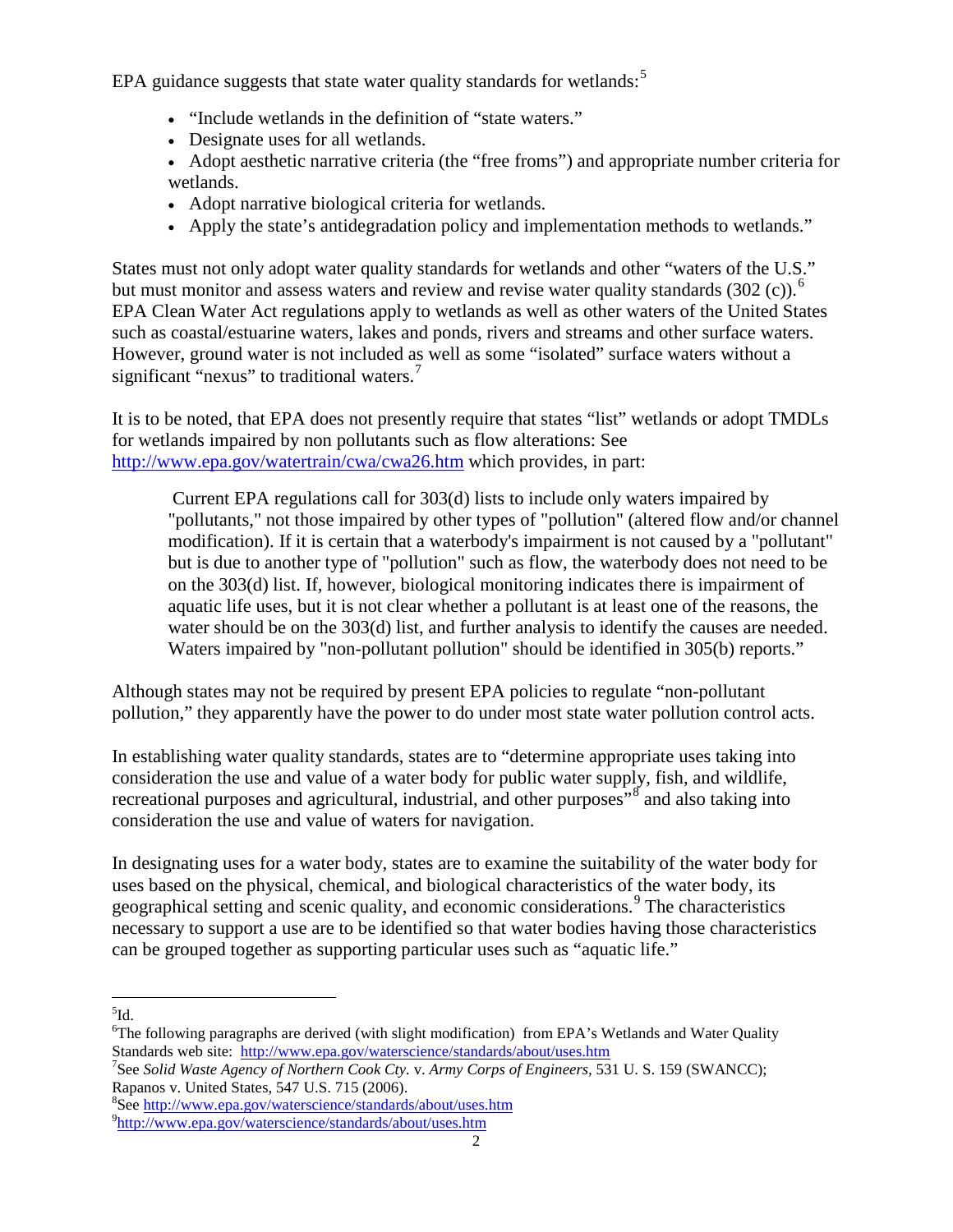Water quality criteria are to specify the amount of various pollutants that may be present in waters and still achieve designated uses. All state water quality permits must have effluent limitations at least as stringent as needed to maintain established beneficial uses and to attain the quality of water designated by states for their waters.<sup>[10](#page-10-0)</sup>

A state must conduct a "use attainability analysis" <sup>[11](#page-10-1)</sup> for any water body with designated uses that do not include the "fishable/swimmable" goal of uses identified in the section  $101(a)(2)$  of the Clean Water Act.<sup>[12](#page-10-2)</sup> EPA provides that a: "Use Attainability Analysis (UAA) is a structured scientific assessment of the factors affecting the attainment of uses specified in Section 101(a)(2) of the Clean Water Act (the so called "fishable/swimmable" uses). The factors to be considered in such an analysis include the physical, chemical, biological, and economic use removal criteria described in EPA's water quality standards regulation (40 CFR 131.10(g)(1)-(6)). Under 40 CFR 131.10(g**)** states may remove a designated use which is not an existing use, as defined in § 131.3, or establish sub-categories of a use if the State can demonstrate that attaining the designated use is not feasible because:

- 1. Naturally occurring pollutant concentrations prevent the attainment of the use; or
- 2. Natural, ephemeral, intermittent or low flow conditions or water levels prevent the attainment of the use, unless these conditions may be compensated for by the discharge of sufficient volume of effluent discharges without violating State water conservation requirements to enable uses to be met; or
- 3. Human caused conditions or sources of pollution prevent the attainment of the use and cannot be remedied or would cause more environmental damage to correct than to leave in place; or
- 4. Dams, diversions or other types of hydrologic modifications preclude the attainment of the use, and it is not feasible to restore the water body to its original condition or to operate such modification in a way that would result in the attainment of the use; or
- 5. Physical conditions related to the natural features of the water body, such as the lack of a proper substrate, cover, flow, depth, pools, riffles, and the like, unrelated to water quality, preclude attainment of aquatic life protection uses; or
- 6. Controls more stringent than those required by sections 301(b) and 306 of the Act would result in substantial and widespread economic and social impact."

Water bodies subject to a use attainability analysis must be reexamined every three years to determine if new information has become available that would warrant a revision of the standard. If new information indicates that fishable/swimmable uses can be attained, such uses must be designated. For steps in carrying out a suitability analysis, see

[http://www.epa.gov/waterscience/standards/handbook/images/figure2\\_2.pdf.](http://www.epa.gov/waterscience/standards/handbook/images/figure2_2.pdf) See also more broadly<http://www.epa.gov/waterscience/standards/handbook>

<span id="page-10-0"></span><sup>&</sup>lt;sup>10</sup>See Section 301(b)(1)(c) of the Clean Water Act. <sup>11</sup>EPA describes a "use attainability analysis" in the following way

<span id="page-10-1"></span>[<sup>\(</sup>http://www.epa.gov/waterscience/standards/uses/uaa/about\\_uaas.htm\)](http://www.epa.gov/waterscience/standards/uses/uaa/about_uaas.htm): " A "Use Attainability Analysis (UAA) is a structured scientific assessment of the factors affecting the attainment of uses specified in Section  $101(a)(2)$  of the Clean Water Act (the so called "fishable/swimmable" uses). The factors to be considered in such an analysis include the physical, chemical, biological, and economic use removal criteria described in EPA' s water quality standards regulation (40 CFR 131.10(g)(1)-(6))". See also Jon Kusler: Implications And Management Options For Wetlands That Fail To Meet "Designated Use" Criteria. [12http://www.epa.gov/waterscience/standards/about/uses.htm /:](http://www.epa.gov/waterscience/standards/about/uses.htm%20/)

<span id="page-10-2"></span>

http://www.epa.gov/waterscience/standards/uses/uaa/about\_uaas.htm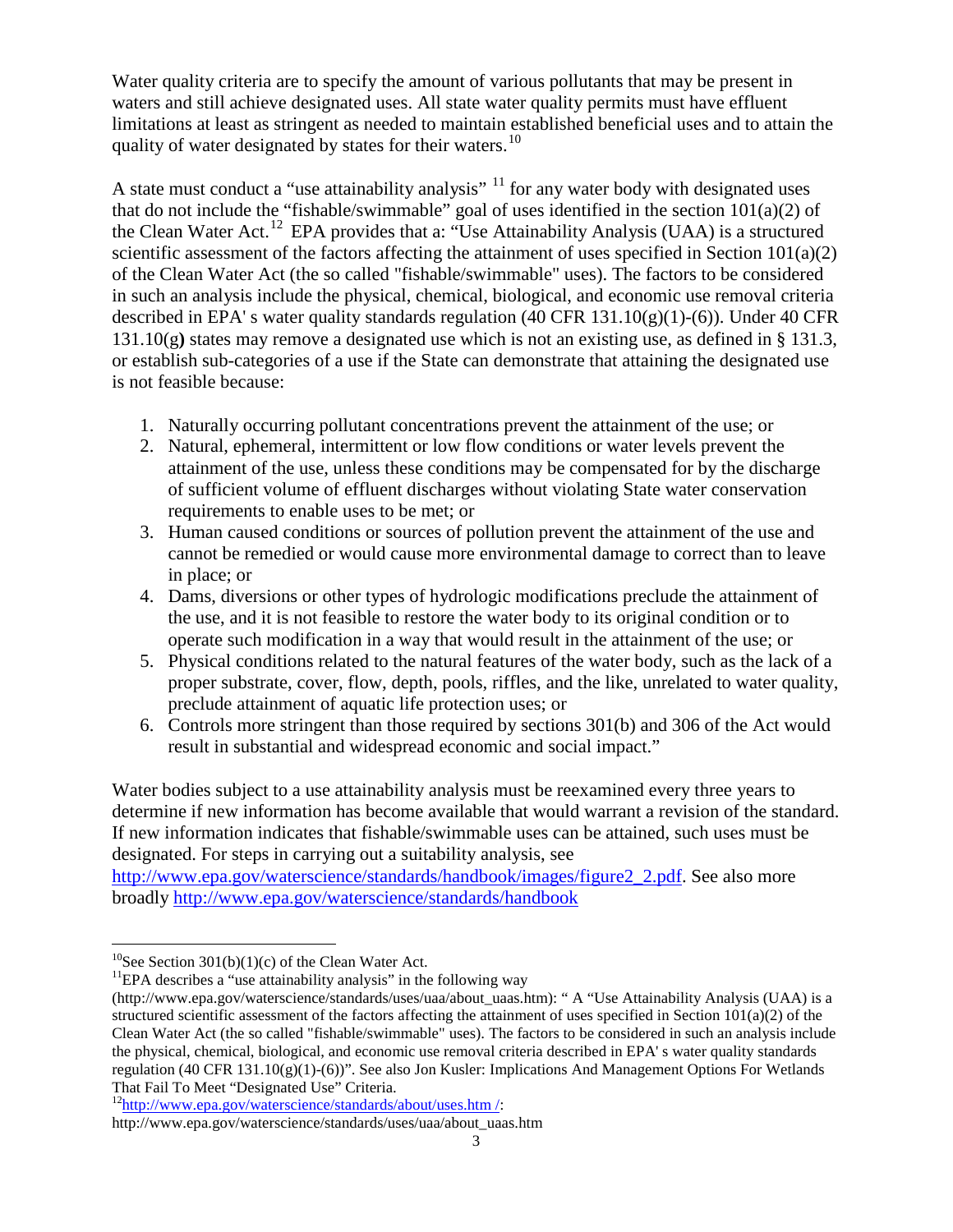# **Glossary of Terms**

The following definitions are derived primarily from an EPA web site: Impaired Waters and Total Maximum Daily Loads. [http://www.epa.gov/owow/tmdl/glossary.html:](http://www.epa.gov/owow/tmdl/glossary.html)

**Antidegradation policy.** A Clean Water Act federal and state policy protecting existing uses of water, keeping healthy waters healthy and giving strict protection to outstanding waters. See http://www.epa.gov/owow/tmdl/glossary.html

**Designated uses.** Designated uses are those uses specified in water quality standards for each water body or segment. Recreational uses; the propagation and growth of a balanced, indigenous population of aquatic life; wildlife; and the production of edible and marketable natural resources are generally stated as "fishable and swimmable" uses. Other uses may be industrial water supply, irrigation, and navigation. See<http://www.epa.gov/owow/tmdl/glossary.html>

In designating uses for a water body, states and tribes must examine the suitability of a water body for the uses based on the physical, chemical, and biological characteristics of the water body, its geographical setting and scenic qualities, and economic considerations. See <http://www.epa.gov/waterscience/standards/about/uses.htm>

**Narrative "free froms.** Narrative "free froms" are general water quality criteria that apply to all surface waters. These criteria state that all waters shall be free from sludge, floating debris, oil and scum, color and odor producing materials, substances that are harmful to human, animal or aquatic life, and nutrients in concentrations that may cause algal blooms.

Impaired waterbody. A waterbody (i.e., stream reaches, lakes, waterbody segments) with chronic or recurring monitored violations of the applicable numeric and/or narrative water quality criteria. See<http://www.epa.gov/owow/tmdl/glossary.html>

**Loading capacity.** The greatest amount of a pollutant that a water can assimilate and still meet water quality standards. See<http://www.epa.gov/owow/tmdl/glossary.html>

**Narrative criteria.** Non-numeric, qualitative guidelines that describe a desired water quality goal. See<http://www.epa.gov/owow/tmdl/glossary.html>

**Narrative biological criteria.** Non-numeric, qualitative guidelines that describe a desired biological goal.

**Numeric criterion.** A measurable value determined for the pollutant of concern that, if achieved, is expected to result in the attainment of water quality standards in the listed waterbody. See <http://www.epa.gov/owow/tmdl/glossary.html>

**Pollutant.** As defined in Clean Water Act Sec. 502(6), a pollutant means dredged spoil, solid waste, incinerator residue, sewage, garbage, sewage sludge, munitions, chemical wastes, biological materials, radioactive materials, heat, wrecked or discarded equipment, rock, sand, cellar dirt, and industrial, municipal, and agricultural waste discharged into water. See <http://www.epa.gov/owow/tmdl/glossary.html>

**Pollution.** The man-made or man-induced alteration of the chemical, physical, biological, and radiological integrity of water. See<http://www.epa.gov/owow/tmdl/glossary.html>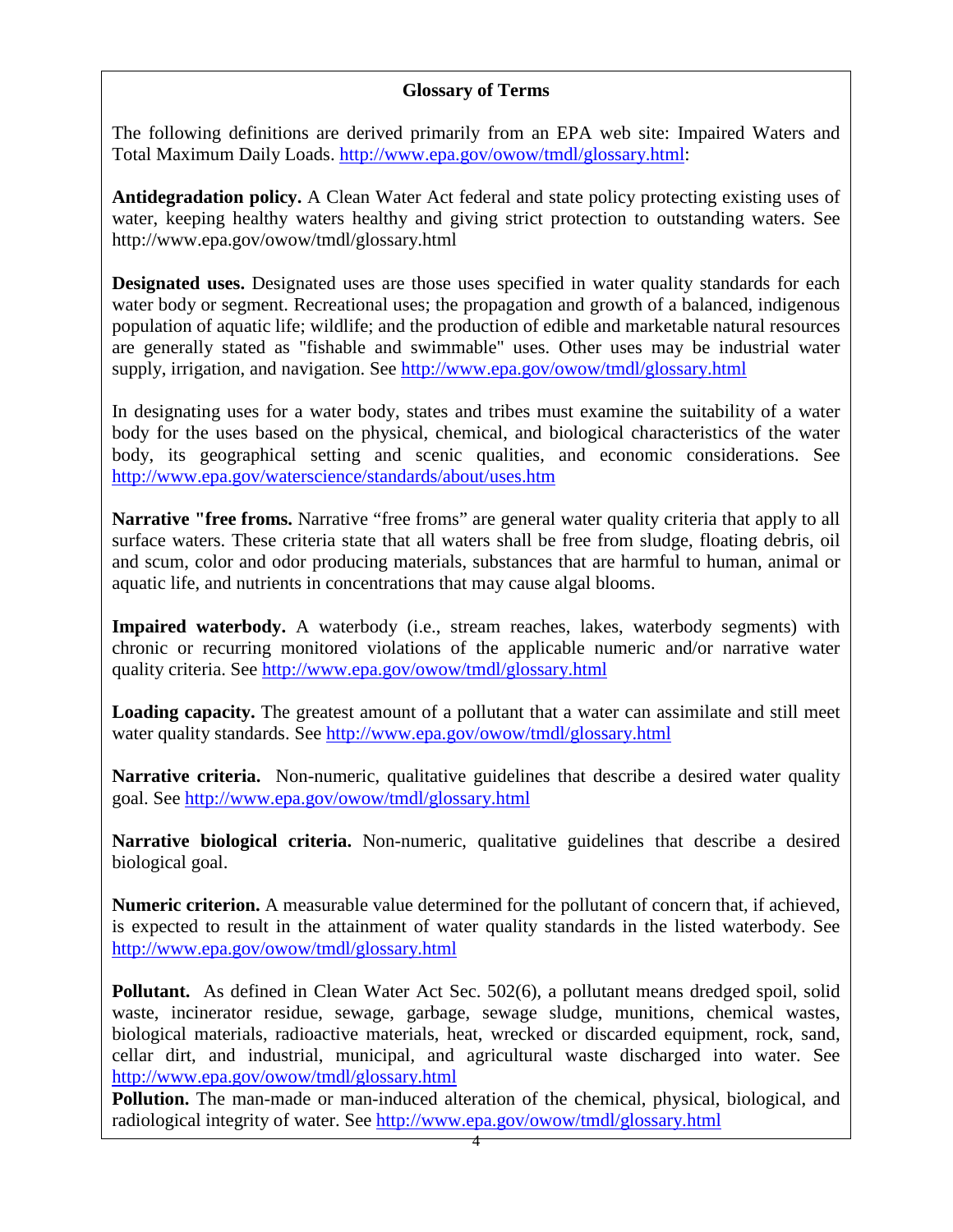**Total Maximum Daily Loads (TMDLs).** Under section 303(d) of the Clean Water Act, states, territories, and authorized tribes are required to develop lists of impaired waters. These are waters that are too polluted or otherwise degraded to meet the water quality standards set by states, territories, or authorized tribes. The law requires that these jurisdictions establish priority rankings for waters on the lists and develop TMDLs for these waters. A Total Maximum Daily Load, or TMDL, is a calculation of the maximum amount of a pollutant that a waterbody can receive and still safely meet water quality standards. See<http://www.epa.gov/owow/tmdl/>

**Use attainability analysis.** A state must conduct a use attainability analysis for any water body with designated uses that do not include the "fishable/swimmable" goal uses identified in the section 101(a)(2) of the Clean Water Act. See <http://www.epa.gov/waterscience/standards/uses/uaa/index.htm>

**Water quality criteria.** EPA uses this term to describe water quality standards expressed as constituent concentrations, levels, or narrative statements, representing a quality of water that supports a particular use. When criteria are met, water quality will generally protect the designated use. See<http://www.epa.gov/owow/tmdl/glossary.html>

**Water quality standards.** State or federal statutes or regulations consisting of a designated use or uses for the waters of the United States, water quality criteria for such waters based upon such uses, and an antidegradation policy and implementation procedures. Water quality standards protect the public health or welfare, enhance the quality of water and serve the purposes of the Clean Water Act. See<http://www.epa.gov/owow/tmdl/glossary.html>

# <span id="page-12-0"></span>**BENEFITS OF WETLAND WATER QUALITY STANDARDS TO THE STATES**

Why should a state adopt wetland water quality standards? Some reasons include:

- EPA has interpreted the Clean Water Act to require adoption.<sup>[13](#page-12-1)</sup>
- Water quality standards can assist the state in preparing 305(b) and 303(d) reports.
- Water quality standards can form the basis for quantified water quality-based effluent limitations in NPDES permits.<sup>[14](#page-12-2)</sup>
- Explicit wetland water quality standards can provide greater certainty to landowners in the use of their wetlands and regulators in processing state regulatory permits.
- Water quality standards can aid a state in reviewing federal permits pursuant to Section 401 of the Clean Water Act.

<span id="page-12-1"></span> $<sup>13</sup>EPA$  guidance provides that "Water quality standards for wetlands are necessary to ensure that the provisions of</sup> the Clean Water Act (CWA) applied to other surface waters are also applied to wetlands."

<span id="page-12-2"></span><http://www.epa.gov/owow/wetlands/regs/quality.html#2.0> Inclusion of Wetlands in the Definition of State Waters <sup>14</sup>33U.S.C. 1311(b)(1)(C).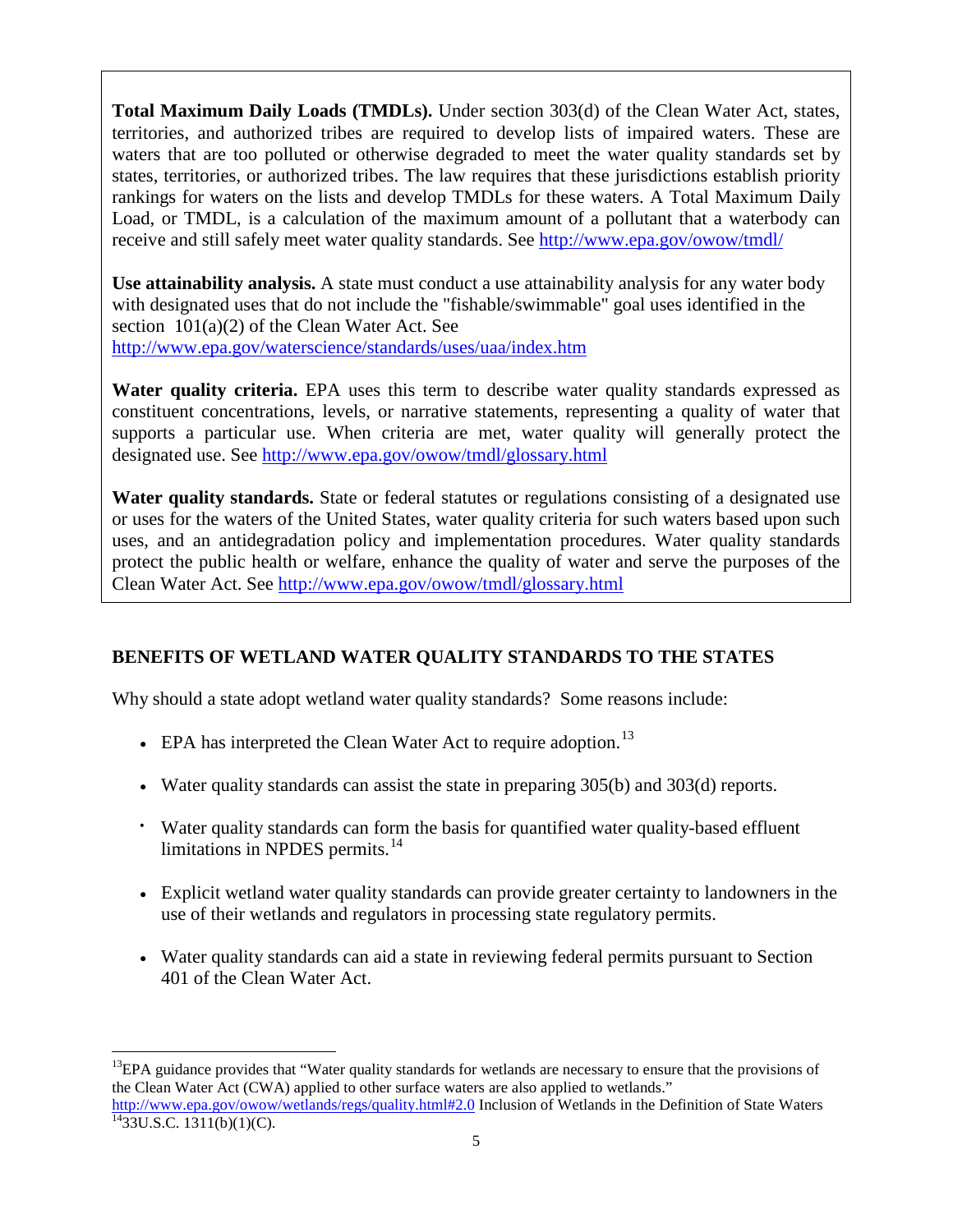- Wetland water quality standards can help states achieve not only the protection of wetland water quality but achieve the Clean Water Act goal and similar state goals to "restore and maintain the chemical, physical, and biological integrity of the Nation's waters." (Section 101 of the Act).
- Water quality standards can form the basis for calculating total maximum daily loads.
- Water quality standards can be used as benchmarks to help a state determine how it is doing in protecting and restoring wetlands and meeting a no net loss goal.
- Wetland water quality standards adopted as part of state pollution controls or as water regulations can provide at least partial protection for wetlands in states which have not adopted independent wetland regulatory statutes. State water quality standards for wetlands may be more politically acceptable than broader wetland regulations.
- Waters quality standards adopted to achieve pollution control and protect water supplies are particularly likely to be supported by the courts.
- Water quality standards can provide another layer of protection for wetlands in states which have also adopted separate wetland regulatory statutes.
- Wetland water quality standards can help states integrate wetland protection and restoration with broader water planning and regulation including watershed management by establishing goals for such broader efforts and implementation mechanisms including establishment of TMDLs.

# <span id="page-13-0"></span>**IMPEDIMENTS TO STATE ADOPTION OF WETLAND WATER QUALITY STANDARDS**

Despite these benefits, states have been slow to adopt water quality standards for wetlands for several reasons:

- Many states already regulate or partially regulate wetlands pursuant to wetland, coastal zone, public water, shoreland or other statutes. Water quality is already one consideration in regulatory permitting. Adoption of another layer of permitting may be viewed as unnecessary.
- Wetlands ecosystems are highly varied, complicating attempts to adopt water quality standards with broad scale applicability.
- There may be hundreds of thousands or millions of wetlands in a state. A state may lack the funding to adopt wetland-specific water quality standards for more than a few.
- Wetlands share many characteristics with other waters but are also quite different from a water quality perspective. For example wetlands share high habitat value (in most circumstances) with other waters. But, wetlands are also dry a portion of the time, extremely sensitive to changes in hydrology, and threatened by not only pollution but fills, drainage, and flooding. See a companion paper: Jon Kusler, How Wetlands Differ From Traditional Waters. This discourages, in some instances, the development of water quality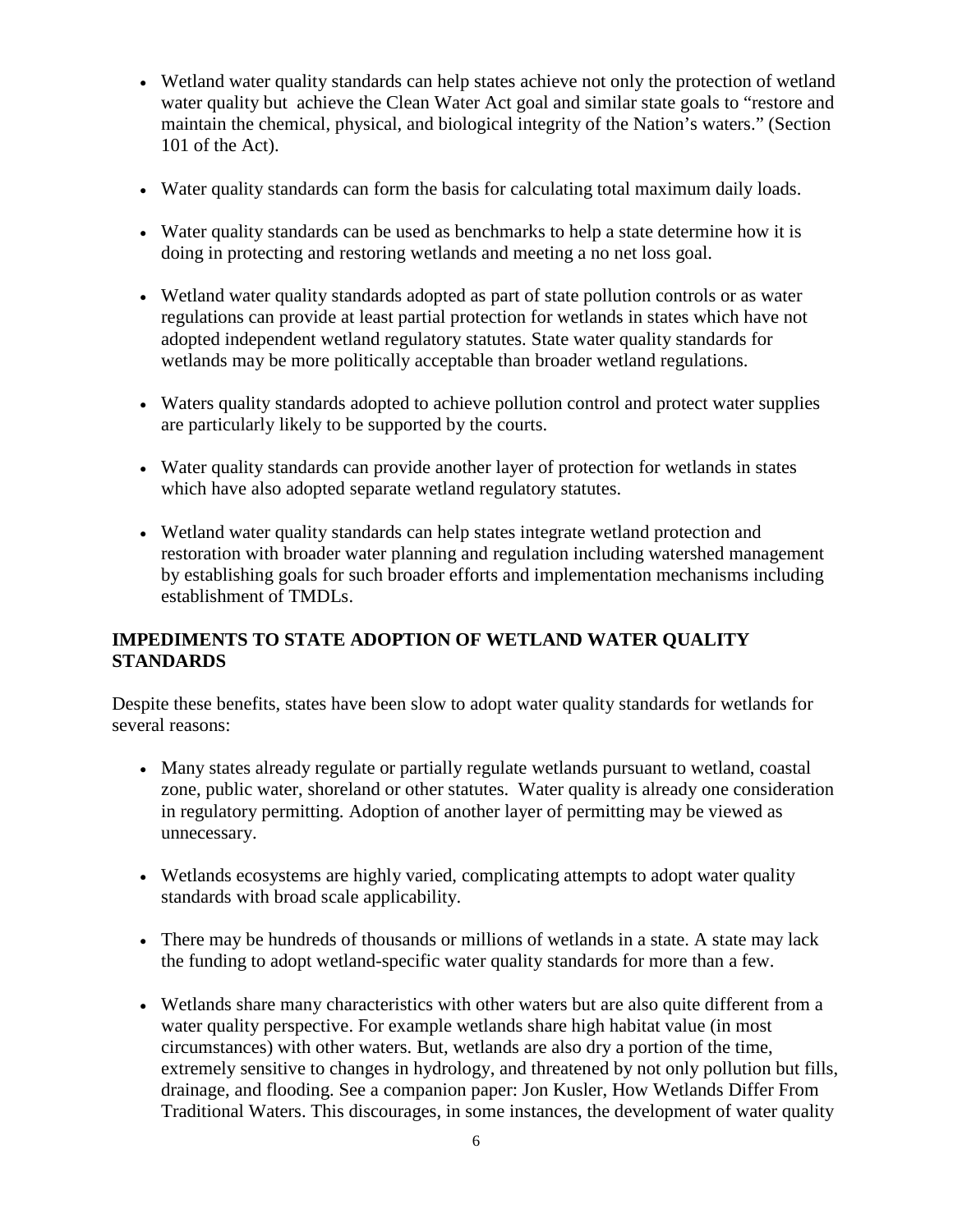standards similar to those for other waters. For example, other waters may often be "restored" by stopping pollution. But, wetlands which have been drained or filled (common impacting activities) require more.

- Establishment of systematic procedures and criteria for "exceptions" to a state antidegradation policy has proven difficult.
- Many wetlands are being constructed or restored to help protect other waters from sediment, nutrients, and other pollutants. The water quality standards applied to natural wetlands may not be appropriate for these "working" wetlands.
- Wetland science is in early stages in developing reliable biological and other indicators for wetland functions and values needing protection by water quality standards.

# <span id="page-14-0"></span>**MAJOR COMPONENTS OF WETLAND WATER QUALITY STANDARDS**

EPA recommends three major components for state wetland water quality standards.<sup>[15](#page-14-3)</sup> These include (1) designated uses, (2) standards for designated uses, and (3) an overall antidegradation policy. In addition, general policies are needed to address implementation issues. EPA requirements for each will be briefly discussed:

# <span id="page-14-1"></span>**Designated Uses**

EPA regulations require that states and authorized Indian tribes specify appropriate water uses (designated uses) to be achieved and protected for wetlands along with other coastal/estuarine waters, lakes and ponds, rivers and streams and other surface waters. As described above, appropriate uses are to be identified with consideration of the use and value of the water body for public water supply, for protection of fish, shellfish, and wildlife, and for recreational, agricultural, industrial, and navigational purposes. Physical, chemical, and biological characteristics of the water body, its geographical setting and scenic qualities, and economic considerations are to be considered.<sup>[16](#page-14-4)</sup>

In no event may a beneficial existing use (any use which is actually attained in a water body on or after November 28, 1975) be removed from a water body or a segment. Where water quality standards specify designated uses less than those which are presently being attained or have been attained since November 28, 1975, the state or tribe is required to revise its standards to reflect the uses actually being attained since that date.

Each water body does not necessarily require a unique set of uses. Instead, the characteristics necessary to support a use can be identified so that water bodies having those characteristics can be grouped together as supporting particular uses such as aquatic life support or swimming.

# <span id="page-14-2"></span>**Use Attainability Analysis**

As indicated above, a state or tribe must conduct a ["use attainability analysis"](http://www.epa.gov/waterscience/standards/uses/uaa/index.htm) for any water body with designated uses that do not include the "fishable/swimmable" goal identified in the section

<span id="page-14-3"></span>[15http://www.epa.gov/waterscience/standards/about/](http://www.epa.gov/waterscience/standards/about/)

<span id="page-14-4"></span><sup>&</sup>lt;sup>16</sup>http://www.epa.gov/waterscience/standards/about/uses.htm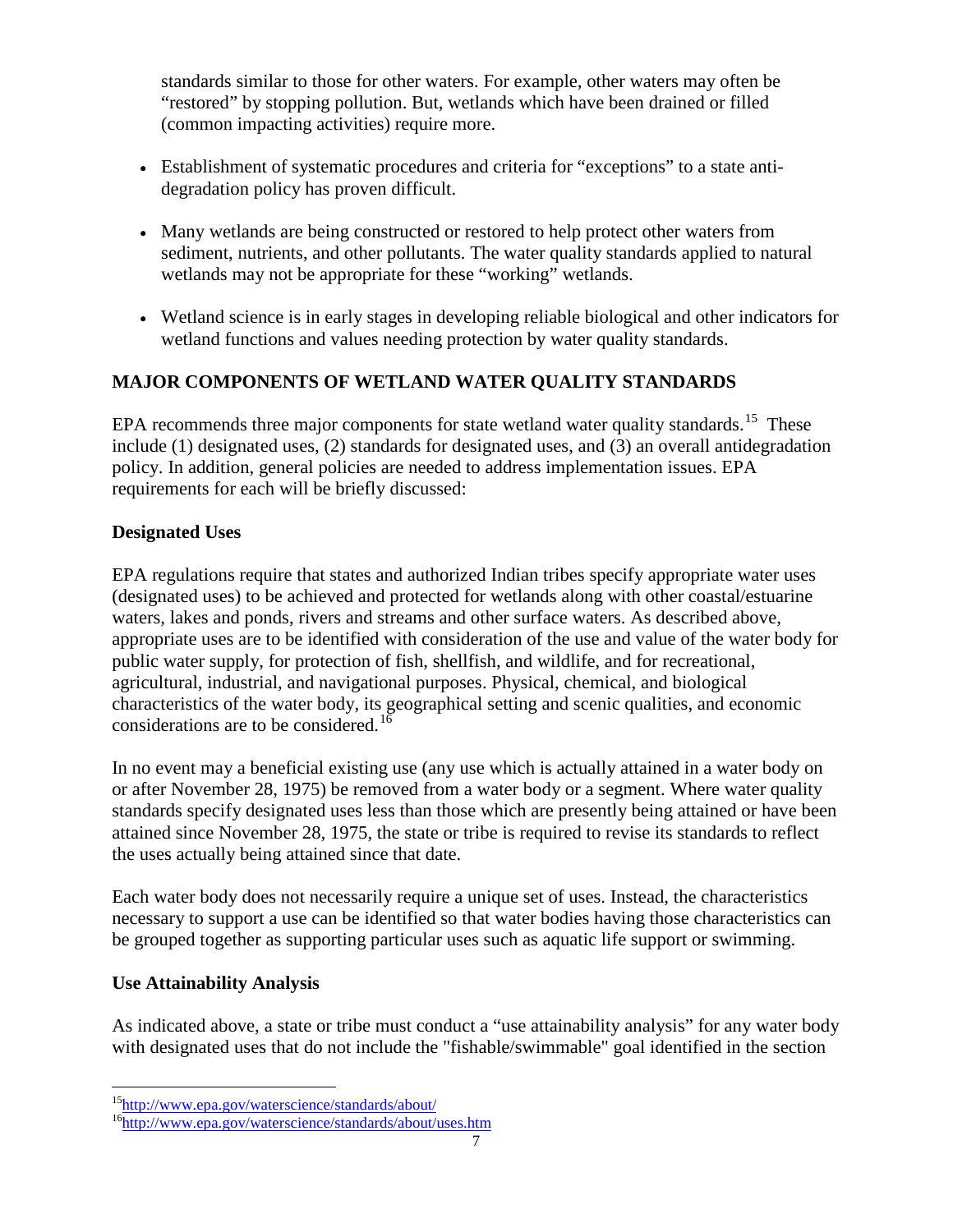$101(a)(2)$  of the Act.<sup>[17](#page-15-2)</sup> Such water bodies must be reexamined every three years to determine if new information has become available that would warrant a revision of the standard. If new information indicates that "fishable/swimmable" uses can be attained, such uses must be designated. $18$ 

# <span id="page-15-0"></span>**Examples of Designated Uses (DUs)**

Examples of common state water quality designated uses include the following (see Appendices A and B for other examples). EPA observes in <http://www.epa.gov/watertrain/cwa/cwa6.htm> that "Typically, the DUs assigned to a waterbody reflect the public's answer to the question, "To what uses do we, or might we want to, put this waterbody?" Answers might include: swimming, boating, water skiing, wind surfing, recreational fishing, commercial fishing, subsistence fishing, supporting communities of aquatic life, supplying water for drinking, irrigating crops and landscaping, and industrial purposes." Common use designations include the following:<sup>[19](#page-15-4)</sup>

- "Drinking water"
	- Treated/untreated
- Water-based recreation - Noncontact/short-term/long-term
- Fishing/eating
- Aquatic life
	- Warm water species/habitat
	- Cold water species/habitat
- Agriculture water supply
- Industrial water supply"

However, states have included other uses as well such as:

- Ecologically sensitive water bodies
- Natural and scenic waterways
- Groundwater recharge
- Wildlife habitat
- Shellfish harvesting
- Anadromous fish habitat
- Endangered or threatened species
- Outstanding state resource water
- Outstanding national resource water

# <span id="page-15-1"></span>**Standards and Criteria for Designated Uses[20](#page-16-1)**

States are to adopt not only designated uses but "protective" standards for the designated uses. These standards may address not only water chemistry but the physical and biological characteristics of water bodies. See, e.g., EPA's Wetland Bioassessment Fact Sheet 7 (1998)

<sup>&</sup>lt;sup>17</sup>http://www.epa.gov/waterscience/standards/about/uses.htm

 $^{18}$ Id.

<sup>&</sup>lt;sup>19</sup>http://www.epa.go<u>v/watertrain/cwa/cwa6.htm</u>

<span id="page-15-2"></span> $^{20}$ http://www.epa.gov/waterscience/criteria/. See this web site for description of water quality criteria and many links to specific categories of criteria. See also

<span id="page-15-4"></span><span id="page-15-3"></span>[http://www.epa.gov/waterscience/standards/handbook/chapter03.html#section1.](http://www.epa.gov/waterscience/standards/handbook/chapter03.html#section1)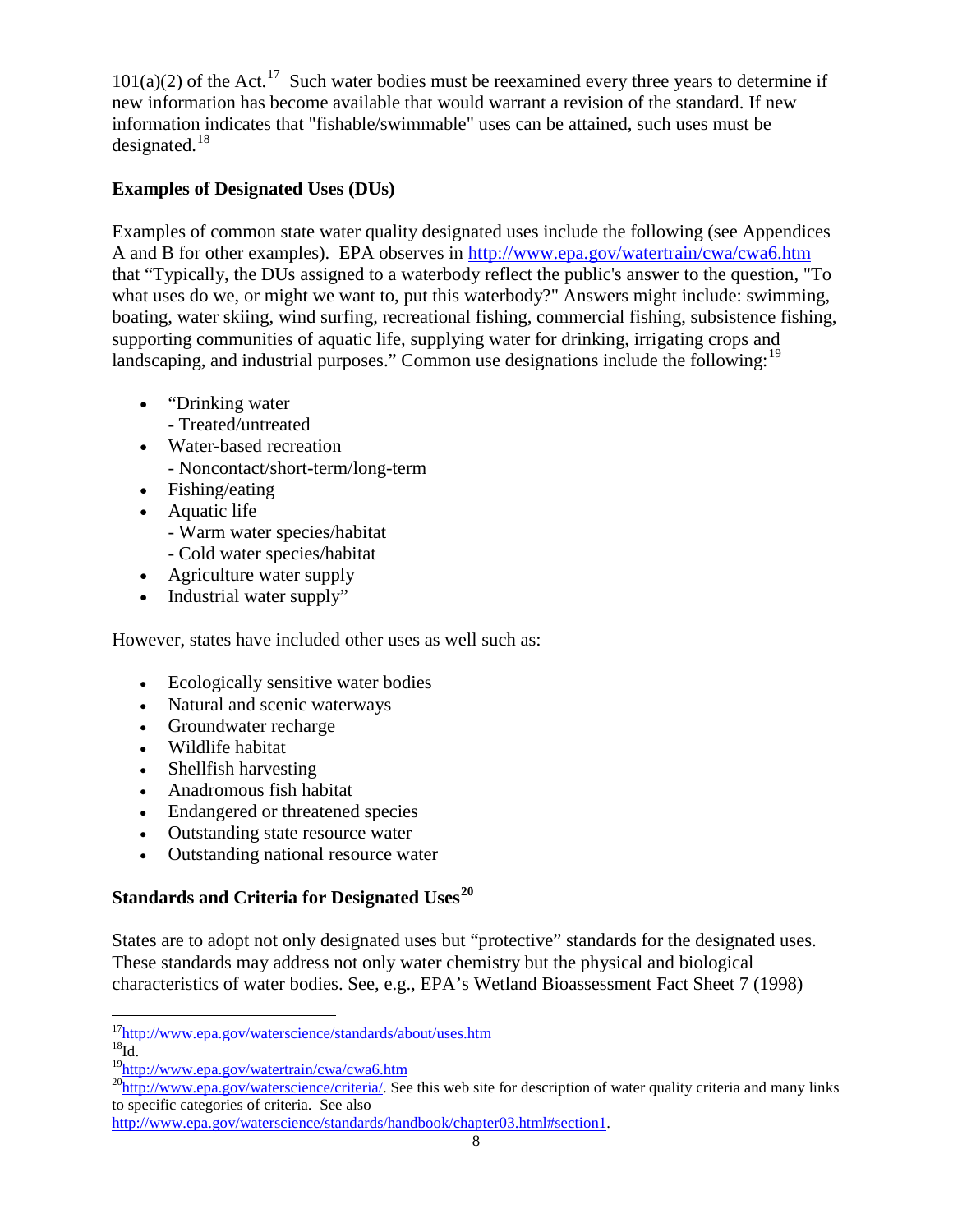which provides<sup>[21](#page-16-2)</sup> that: "States and tribes can establish physical, chemical, and biological water quality criteria." The EPA guidance also provides that "When designating uses for wetlands, states may establish an entirely different format to reflect the unique functions and values of wetlands."<sup>[22](#page-16-3)</sup> EPA regulations provide that "for waters with multiple use designations, the criteria shall support the most sensitive use."<sup>[23](#page-16-4)</sup>

Standards and criteria for designated uses may be both quantitative (numeric) and unquantitative (narrative) including the following:

#### <span id="page-16-0"></span>**Numeric and Nonnumeric (Narrative) Standards**

Section 304(a) directs EPA to provide guidance to states and tribes in adopting water quality standards.<sup>[24](#page-16-5)</sup> These may include both numeric and narrative standards. Section  $304(a)(1)$  of the Clean Water Act requires EPA to develop water quality criteria "accurately reflecting the latest scientific knowledge…." Water quality criteria are to be based on science alone although designated uses may also take into account economics. These criteria are to be based solely on data and scientific judgments on pollutant concentrations and environmental or human health effects.

Criteria have been developed by EPA for the protection of aquatic life as well as for human health. EPA has developed minimum, quantitative water quality criteria and standards for a wide variety of pollutants in surface waters that include recommended maximum concentrations of pollutants. These criteria are developed nationally based upon laboratory and other data to protect most aquatic species most of the time. See discussion below. States must incorporate the water quality criteria developed by EPA or state-approved site-based criteria as enforceable water quality standards. Examples include sediment and nutrient guidelines.

EPA provides quantitative standards for aquatic life and human health.<sup>[25](#page-16-6)</sup> See the websites listed below for greater detail:

EPA's compilation of national recommended, quantitative water quality criteria for specific substances is presented as a summary table available on the Internet. These criteria include recommended water quality criteria for the protection of aquatic life and human health in surface water for approximately 150 pollutants. These criteria are published pursuant to Section 304(a) of the Clean Water Act and provide guidance for states and tribes to use in adopting water quality standards. See generally National Recommended Water Quality Criteria Table, <http://www.epa.gov/waterscience/criteria/wqctable/2004-table-fs.htm>

<span id="page-16-1"></span>Guidance for "aquatic life" and "human health" includes the following:

<span id="page-16-6"></span> $^{25}$ See [http://www.epa.gov/waterscience/standards/about/uses.htm,](http://www.epa.gov/waterscience/standards/about/uses.htm) <http://www.epa.gov/waterscience/criteria/wqctable/2004-table-fs.htm>

<span id="page-16-2"></span> $^{21}$ http://www.epa.gov/owow/wetlands/wqual/bio\_fact/fact7.html

<span id="page-16-3"></span> $^{22}$ Id.

<span id="page-16-4"></span><sup>&</sup>lt;sup>23</sup>Title 40 CFR Part 131.11

<span id="page-16-5"></span><sup>&</sup>lt;sup>24</sup>Id. In establishing criteria, states should: "(1) Establish numerical values based on: (i) 304(a) Guidance; or (ii) 304(a) Guidance modified to reflect site-specific conditions; or (iii) Other scientifically defensible methods; (2) Establish narrative criteria or criteria based upon biomonitoring methods where numerical criteria cannot be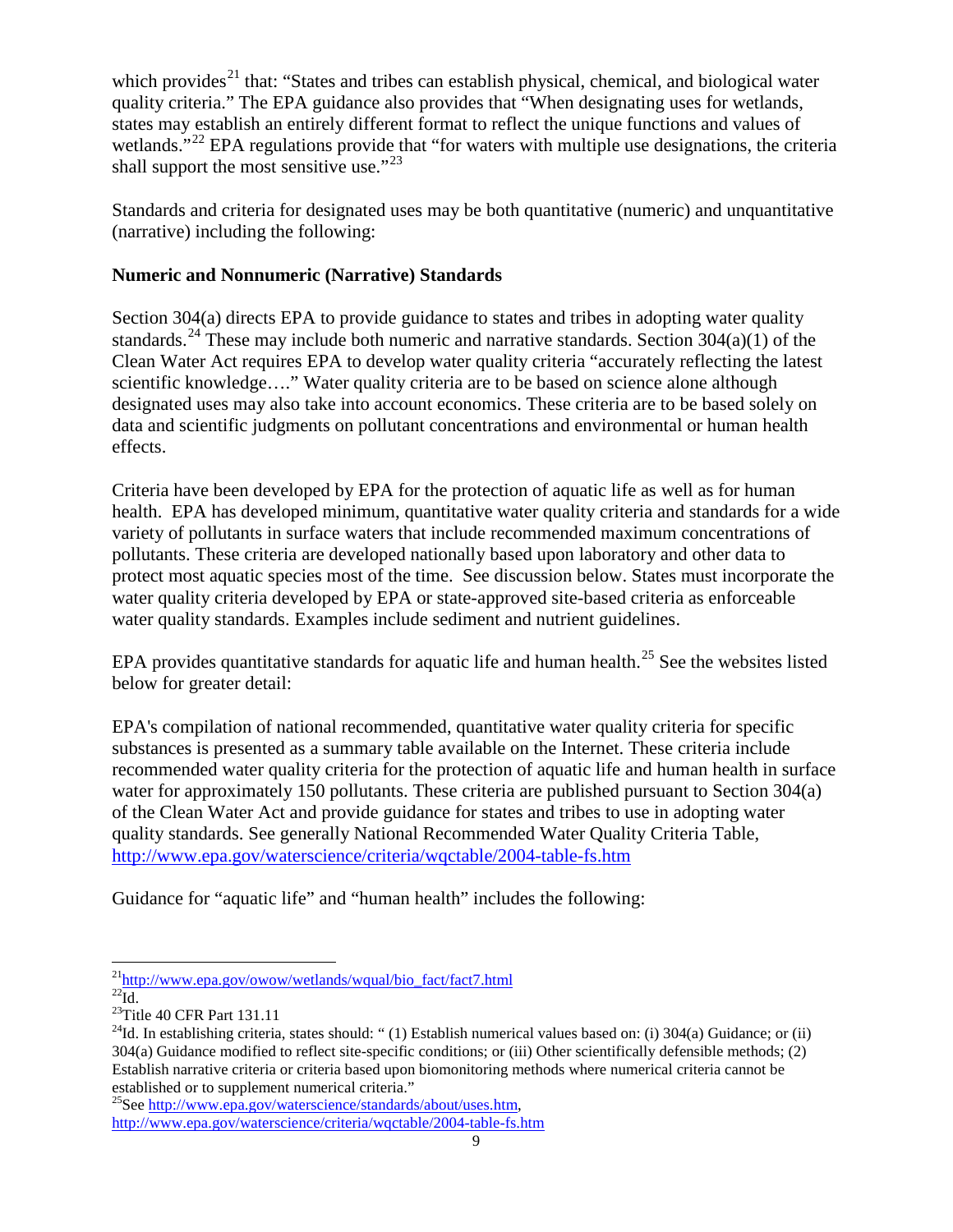# <span id="page-17-0"></span>**Aquatic Life**

EPA aquatic life criteria list chemical concentration goals to protect surface water for specific aquatic life (biological) uses.<sup>[26](#page-17-3)</sup> These include biological criteria and nutrient criteria.

Biological criteria<sup>[27](#page-17-4)</sup> are based on the numbers and kinds of organisms present and describe the biological condition of aquatic communities inhabiting surface waters.

Nutrient criteria<sup>[28](#page-17-5)</sup> pertain primarily to phosphorous and nitrogen and prevent overenrichment of surface waters.

# <span id="page-17-1"></span>**Human Health**

EPA criteria for human health includes technical information and guidance on the standards for surface water, drinking water and microbials.<sup>[29](#page-17-6)</sup>

Standards for microbial organisms<sup>[30](#page-17-7)</sup> are used to protect the public from exposure to harmful levels of pathogens in ground and surface waters, food sources, and drinking water.

Recreational criteria<sup>[31](#page-17-8)</sup> protect people who swim and play in coastal recreational waters from exposure to pathogens.

# <span id="page-17-2"></span>**ANTI-DEGRADATION POLICY[32](#page-17-9)**

State water quality standards must include, in addition to designated uses and standards for designated uses, an antidegradation policy and implementation methods and procedures for implementing such a policy.<sup>[33](#page-17-10)</sup>

Antidegradation implementation procedures are to identify the steps and questions that must be addressed when regulated activities are proposed which may affect water quality. The specific steps to be followed depend upon which tier or tiers of antidegradation policy apply.

EPA water quality standard regulations require states and tribes to establish a three-tiered antidegradation program although the specifics may differ, depending upon state circumstances and preferences:<sup>[34](#page-18-1)</sup>

**"Tier 1** maintains and protects **existing uses[35](#page-18-2) and water quality conditions necessary to support such uses.** An existing use can be established by demonstrating that fishing,

<span id="page-17-10"></span><span id="page-17-9"></span> $^{34}\mathrm{Id}.$ 

<sup>&</sup>lt;sup>26</sup>See [http://www.epa.gov/waterscience/criteria/aqlife/,](http://www.epa.gov/waterscience/criteria/aqlife/)<http://www.epa.gov/waterscience/criteria/>  $^{27}$ Id.

<span id="page-17-5"></span><span id="page-17-4"></span><span id="page-17-3"></span><sup>&</sup>lt;sup>28</sup>See [http://www.epa.gov/waterscience/criteria/.](http://www.epa.gov/waterscience/criteria/)<br><sup>29</sup>Id

<span id="page-17-6"></span> $\rm{^{30}Id.}$  $31\overline{1d}$ .

<span id="page-17-8"></span><span id="page-17-7"></span> $32$ See<http://www.epa.gov/waterscience/standards/about/adeg.htm>  $33$ Id.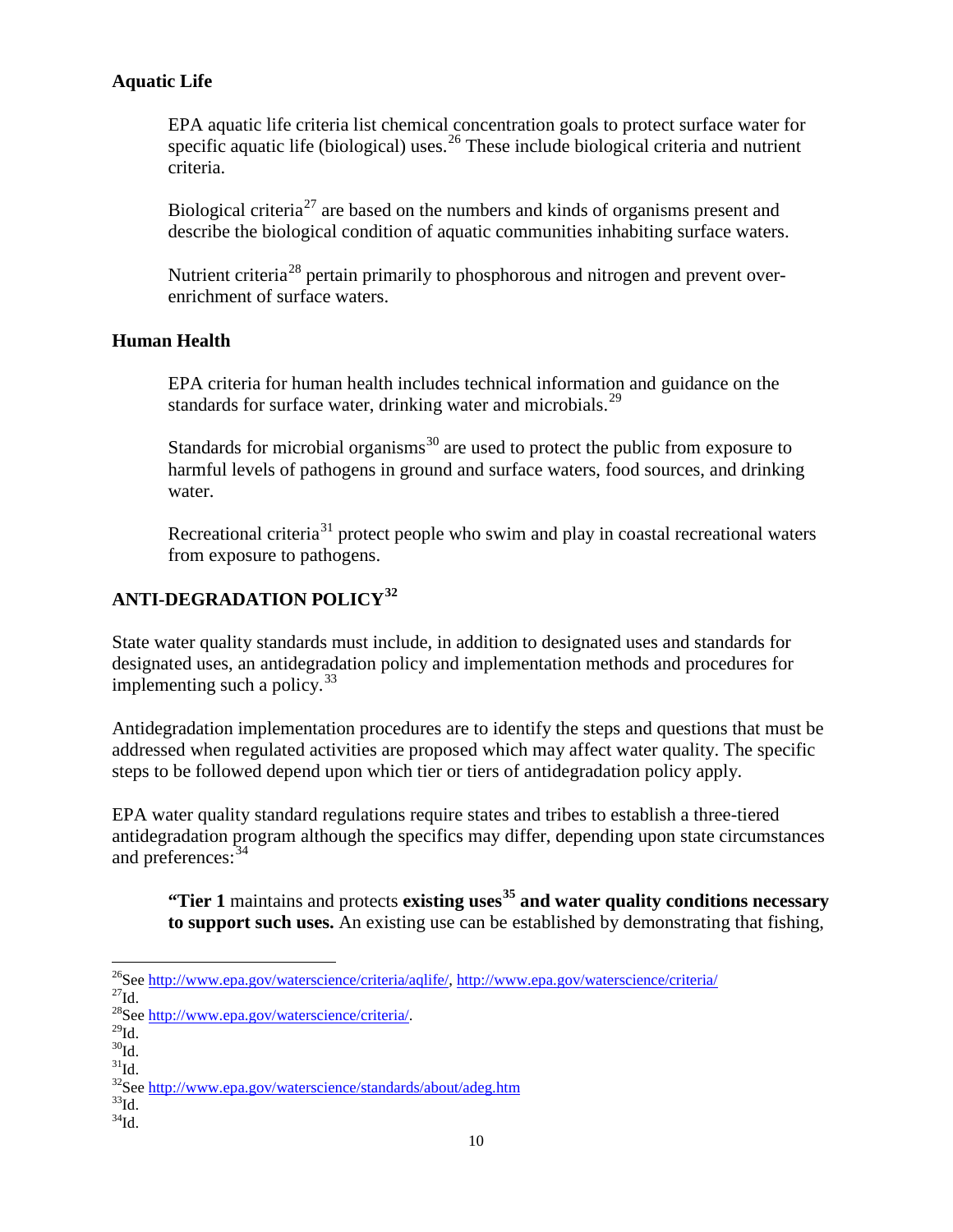swimming, or other uses have actually occurred since November 28, 1975, or that the water quality is suitable to allow such uses to occur. Where an existing use is established, it must be protected even if it is not listed in the water quality standards as a designated use. Tier 1 requirements are applicable to all surface waters including wetlands.

**Tier 2** maintains and protects **"high quality" waters** -- water bodies where existing conditions are better than necessary to support CWA  $\S$  101(a)(2) "fishable/swimmable" uses. Water quality can be lowered in such waters. However, State and Tribal Tier 2 programs identify procedures that must be followed and questions that must be answered before a reduction in water quality may be allowed. In no case may water quality be lowered to a level which would interfere with existing or designated uses. Tier 2 regulations apply to all "high quality" waters identified by states including wetlands.

**Tier 3 maintains and protects water quality in outstanding national resource waters** (ONRWs). Except for certain temporary changes, water quality cannot be lowered in such waters. ONRWs generally include the highest quality waters of a state. However, the ONRW classification also offers special protection for waters of exceptional ecological significance, i.e., those which are important, unique, or sensitive ecologically. Decisions regarding which water bodies qualify to be ONRWs are made by states and authorized Indian Tribes." Tier 3 applies to outstanding national resource waters identified by the states including wetlands.

# <span id="page-18-0"></span>**PART 2: WHAT WETLAND WATER QUALITY STANDARDS HAVE STATE PROGRAMS ADOPTED?**

According to the Environmental Law Institute (ELI), all states now directly or indirectly have the authority to regulate wetlands because wetlands are explicitly or implicitly included within the definition of state waters although the term wetland may not be used.<sup>[36](#page-18-3)</sup> At least 14 states have adopted "wetland-specific water quality standards."[37](#page-18-4) These include California, Hawaii, Colorado, Iowa, Wisconsin, Minnesota, Florida, Massachusetts, Maine, Ohio, North Carolina, Wyoming, Nebraska and Washington State. See Appendix A for more detailed description of these programs. Washington State has not adopted wetland water quality standards per se but has prepared guidance for applying broader water quality standards to wetlands.<sup>[38](#page-19-1)</sup> According to ELI,

<span id="page-18-2"></span><span id="page-18-1"></span><sup>&</sup>lt;sup>35</sup>See [http://www.epa.gov/watertrain/cwa/cwa5.htm.](http://www.epa.gov/watertrain/cwa/cwa5.htm) EPA explains that "the term "existing use" has a somewhat different meaning, in the context of the CWA, than one might expect. Rather than actual or current uses, it refers not only to those uses the waterbody is capable of supporting at present but also any use to which the waterbody has actually attained since November 28, 1975. Even if the waterbody is currently not supporting a use attained since November 28, 1975, for purposes of the CWA, it is still an "existing use." (Even if there has been no documentation that a use has occurred since November 28, 1975, evidence that water quality has been sufficient to support a given use at some time since November 28, 1975 can be the basis for defining an "existing use" for a waterbody.)"  $36$ For an overall summary of state water quality standards for wetlands see Figure 2-E on page 15, Environmental Law Institute, State Wetland Protection: Status, Trends, and Model Approaches (2008) and [http://www.elistore.org/Data/products/d18\\_\\_06.pdf](http://www.elistore.org/Data/products/d18__06.pdf)

<span id="page-18-4"></span><span id="page-18-3"></span> $37$ See Figure 3-A, 3-B, Environmental Law Institute, State Wetland Protection: Status, Trends, and Model Approaches (2008) and http://www.elistore.org/Data/products/d18\_06.pdf. Of these, nine describe water quality criteria narratively. See Environmental Law Institute, State Wetland Protection: Status, Trends, and Model Approaches (2008) and http://www.elistore.org/Data/products/d18\_06.pdf<br><sup>38</sup>See Washington State Water Quality Guidelines for Wetlands http://www.ecy.wa.gov/pubs/9606.pdf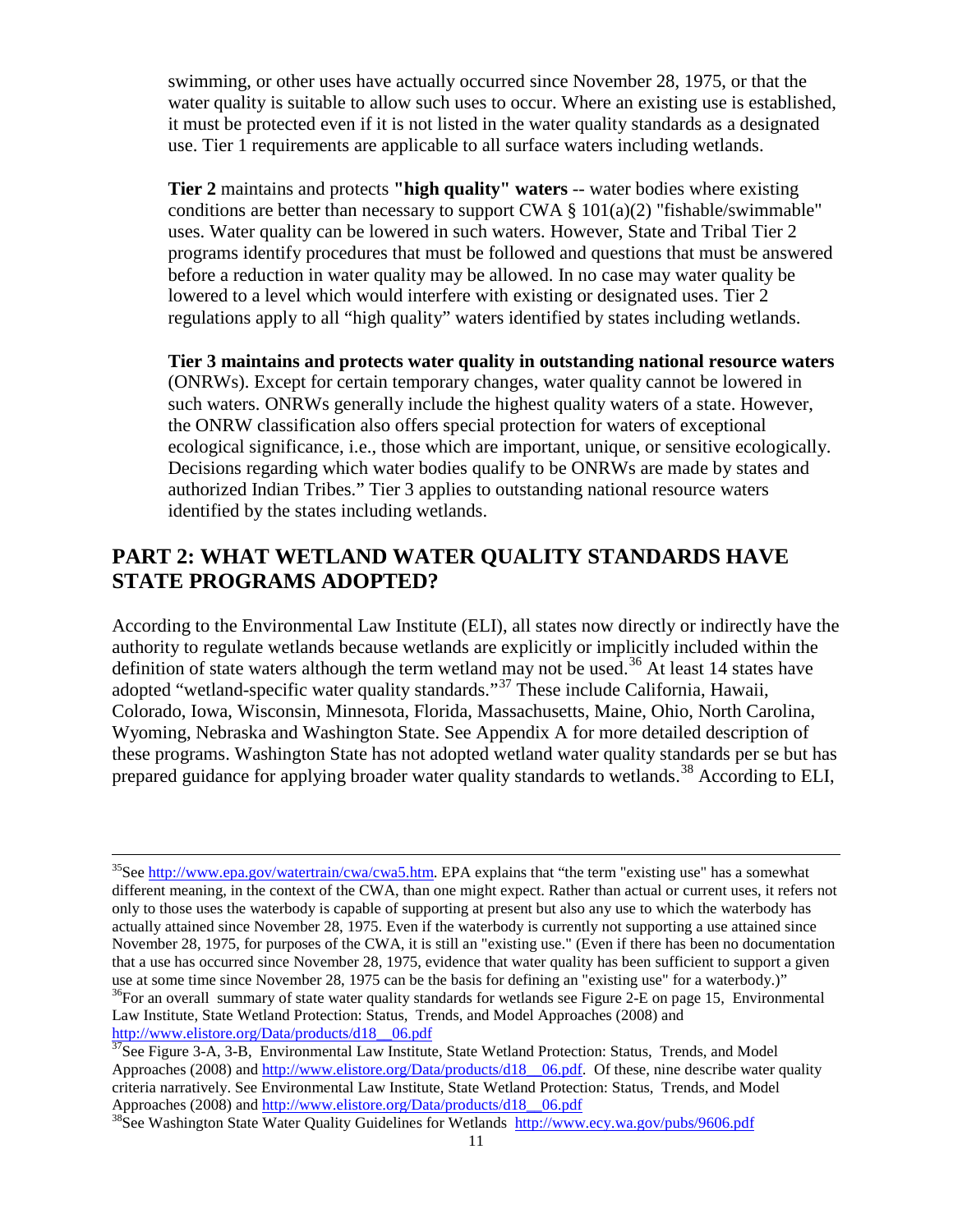37 states have adopted water quality criteria, anti-degradation policies, or designated uses which may apply to wetlands although the water quality criteria are not wetland-specific.<sup>[39](#page-19-2)</sup>

State water quality standards for wetlands are quite varied although many follow Wisconsin's regulations to a greater or lesser extent. Wisconsin was the first state to adopt water quality standards and regulations for wetlands and its regulatory language has been broadly adopted by other states.

# <span id="page-19-0"></span>**OVERVIEW OF STATE PROVISIONS**

Appendix A below describes the fourteen state wetland/water quality programs in greater depth. Appendix B provides specifics with regard to EPA recommendations for state program elements and examples of actual state regulatory language pertaining to these elements.

State water quality standards for wetlands in most states parallel the content of more comprehensive wetland regulatory statutes and administrative code regulations in some respects. For example, both wetland/water quality regulations and broader wetland protection statutes contain similar overall elements including:

- Statement of goals and objectives,
- Definition of state waters to include wetlands or separate definition of wetlands in water quality regulations,
- Description of regulated activities,
- Antidegradation policy (or the equivalent thereof),
- Statement of designated (beneficial) uses,
- Statement of protective criteria and standards for designated uses,
- Procedures for seeking permits, and
- Monitoring and enforcement requirements.

However, there are also differences. State wetland/water quality regulations are typically more concise than their more comprehensive counterparts. Most explicit, numeric state wetland water quality standards are contained in larger pollution control statutes and regulations although Nebraska has incorporated some numeric criteria directly in their wetland regulations. As one would expect, wetland water quality standards are couched in "water quality" terms and concepts such as "beneficial uses," "criteria" for beneficial uses, and "antidegradation" policy. Also, as one would also expect, there is an emphasis upon water pollution.

Some of the key elements of wetland/water quality regulations include:

<span id="page-19-2"></span><span id="page-19-1"></span><sup>&</sup>lt;sup>39</sup>See page 38, Environmental Law Institute, State Wetland Protection: Status, Trends, and Model Approaches (2008) [http://www.elistore.org/Data/products/d18\\_\\_06.pdf](http://www.elistore.org/Data/products/d18__06.pdf)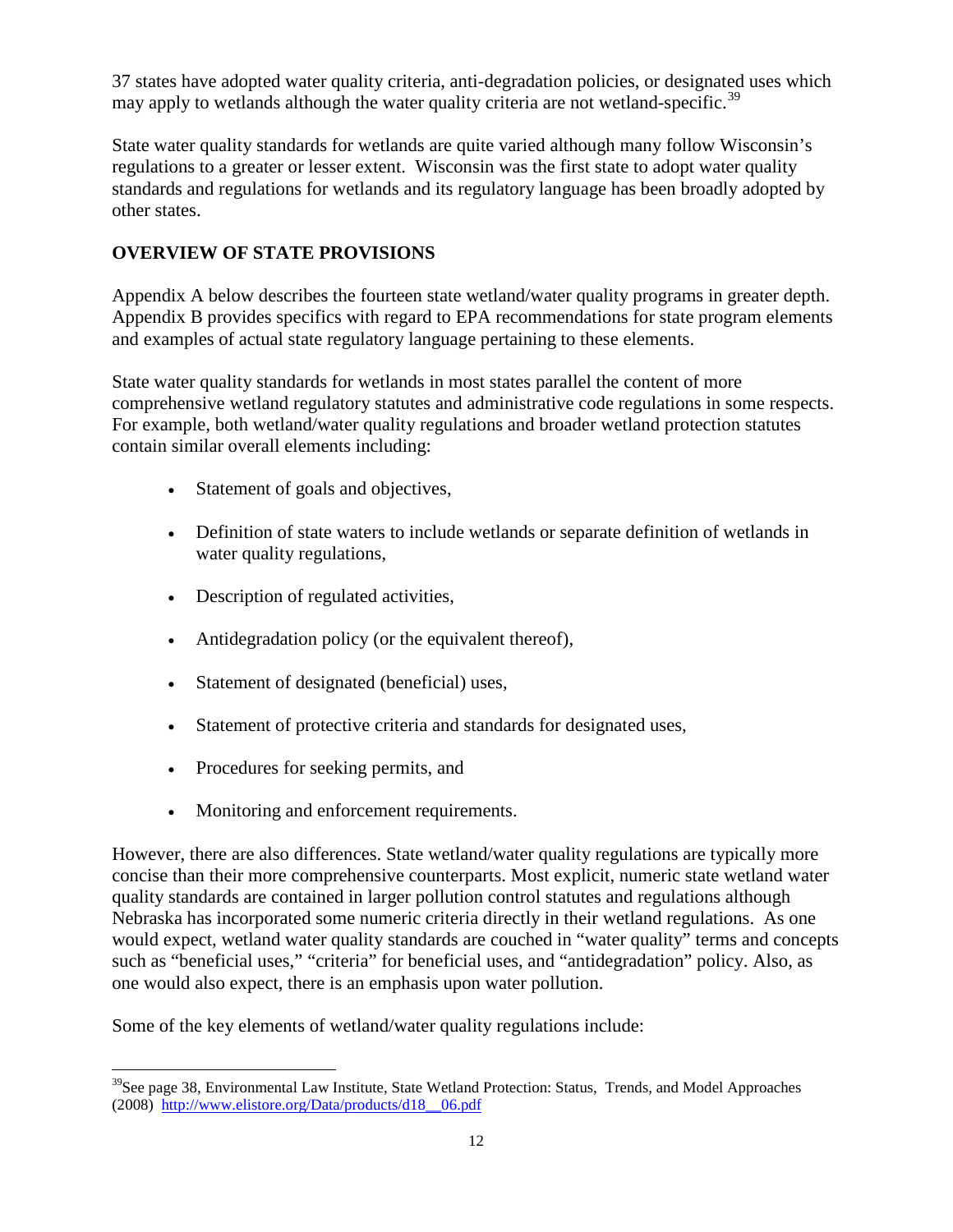**Goals.** Most states establish broad goals for the protection and restoration of waters which include but are not limited to wetlands. For example see Maine Rev. Statutes, (Tit. 38:464) which provides, in part:

"The Legislature declares that it is the State's objective to restore and maintain the chemical, physical and biological integrity of the State's waters and to preserve certain pristine state waters. The Legislature further declares that in order to achieve this objective the State's goals are:

A. that the discharge of pollutants into the waters of the State be eliminated where appropriate;

B. That no pollutants be discharged into any waters of the State without first being given the degree of treatment necessary to allow those waters to attain their classification; and

C. That water quality be sufficient to provide for the protection and propagation of fish, shellfish and wildlife and provide for recreation in and on the water. "

See also Minnesota's comprehensive goals:

Minnesota Administrative Rules 1a. Definitions.7050.0186 Wetland Standards and Mitigation.

Subpart 1. Policy and wetland beneficial uses. It is the policy of the state to protect wetlands and prevent significant adverse impacts on wetland beneficial uses caused by chemical, physical, biological, or radiological changes. The quality of wetlands shall be maintained to permit the propagation and maintenance of a healthy community of aquatic and terrestrial species indigenous to wetlands, preserve wildlife habitat, and support biological diversity of the landscape. In addition, these waters shall be suitable for boating and other forms of aquatic recreation as specified in part [7050.0222,](http://www.loislaw.com/pns/doclink.htp?dockey=8871179@MNREGS&alias=MNREGS&cite=7050.0222) subpart 6; general industrial use as specified in part [7050.0223,](http://www.loislaw.com/pns/doclink.htp?dockey=8871180@MNREGS&alias=MNREGS&cite=7050.0223) subpart 5; irrigation, use by wildlife and livestock, erosion control, groundwater recharge, low flow augmentation, stormwater retention, and stream sedimentation as specified in part [7050.0224,](http://www.loislaw.com/pns/doclink.htp?dockey=8871181@MNREGS&alias=MNREGS&cite=7050.0224) subpart 4; and aesthetic enjoyment as specified in part [7050.0225,](http://www.loislaw.com/pns/doclink.htp?dockey=8871182@MNREGS&alias=MNREGS&cite=7050.0225) subpart 2.

**Definition of wetlands.** Most states<sup>[40](#page-20-0)</sup> define wetlands consistent with the U.S. Army Corps of Engineers Section 404 wetland definition.<sup>[41](#page-20-1)</sup> See, for example, Minnesota in Appendix B, below. However some states such as Iowa have adopted a more restricted regulatory definition which explicitly requires all three parameters (vegetation, soils, and hydrology) to be present. In contrast, others are more inclusive such as Wisconsin which allows identification of areas based upon vegetation and soil. Hawaii defines wetlands in several ways (e.g., "coastal wetlands",

 <sup>40</sup>See Appendix B for references.

<span id="page-20-1"></span><span id="page-20-0"></span><sup>&</sup>lt;sup>41</sup>The Corps of Engineers Section 404 regulatory definition is: "Wetlands" means those areas that are inundated or saturated by surface water or groundwater at a frequency and duration sufficient to support, and that under normal circumstances do support, a prevalence of vegetation typically adapted for life in saturated soil conditions. Wetlands generally include swamps, marshes, bogs, and similar areas."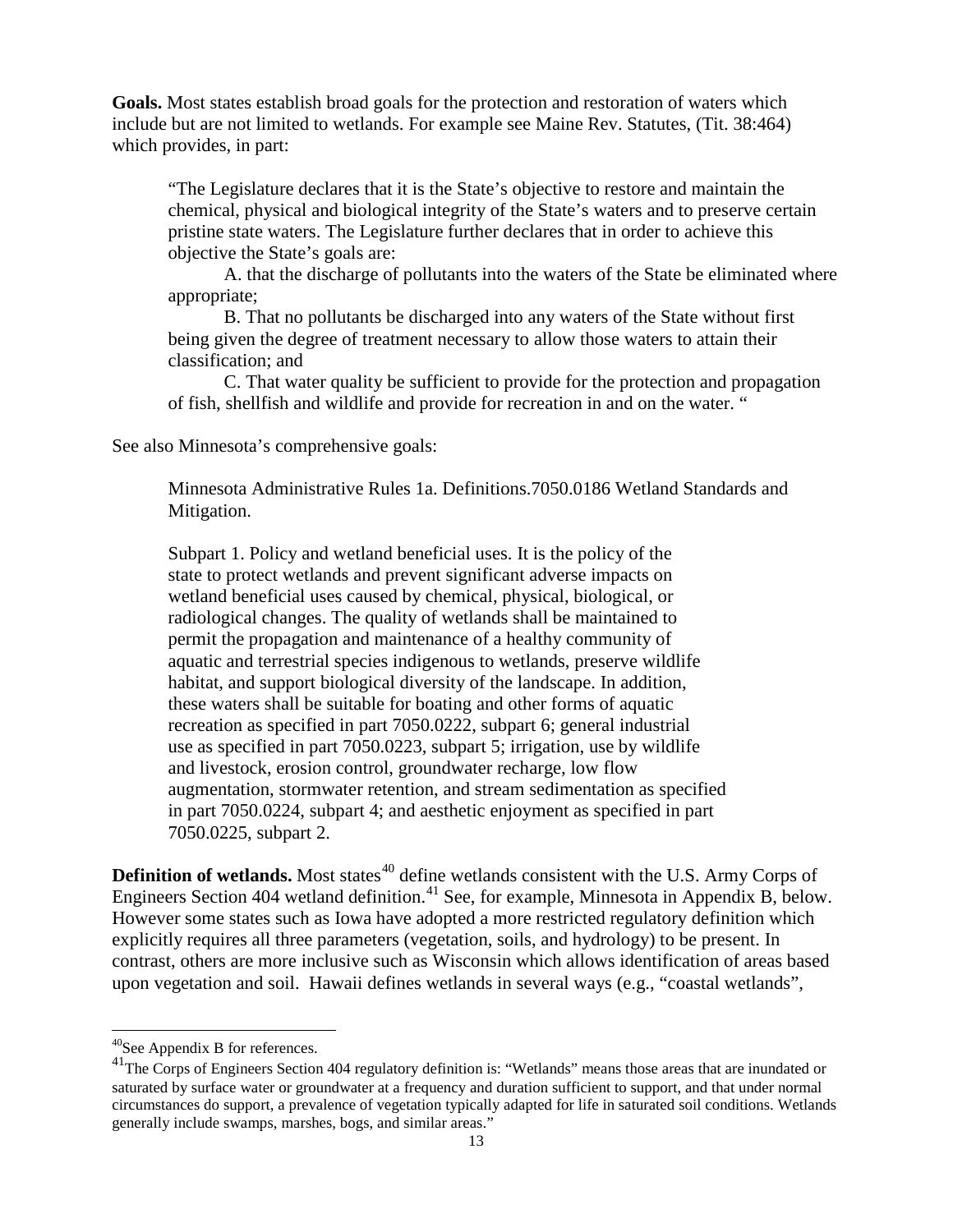"low wetlands" and "elevated wetlands") for the purpose of regulations. See Appendix B, below.

**Classification of wetlands.** Some but not all states classify wetlands for water quality purposes.<sup>[42](#page-21-0)</sup> Hawaii and Nebraska establish several major categories of wetlands. Hawaii does this by adopting several wetland definitions related to elevation—elevation and low wetlands. Nebraska also divides wetlands into two categories: isolated and not isolated. Some states such as Wyoming make distinctions between wetlands which are adjacent to other waters and those which are not. Wetlands assume the classification of adjacent waters. See also Massachusetts. Most state regulations distinguish special resource waters from other waters in their general water quality regulations although wetlands are typically identified as a special category of protected waters.

In some states, the water regulatory agency is authorized to classify wetlands on a wetland by wetland basis as permit applications are submitted to the agency. For example, Ohio authorizes the regulatory agency to place wetlands into one of four categories with varying degrees of protection. Ohio Administrative Code provides, in part: (3745-1-54 Wetland antidegradation) See Appendix B for more detail.

(2)(a) Each wetland shall be assigned a category by Ohio EPA for the purposes of reviews of projects pursuant to this rule.

(i) A category will be assigned based on the wetland's relative functions and values, sensitivity to disturbance, rarity, and potential to be adequately compensated for by wetland mitigation.

(ii) In assigning a wetland category, the director will consider the results of an appropriate wetland evaluation method(s) acceptable to the director, and other information necessary in order to fully assess the wetland's functions and values.

Some states like Wyoming and Massachusetts place wetlands into broad protection categories along with other waters.

**Regulated activities.** State wetland regulations typically rely upon broader water quality regulations to define regulated activities. However, Wyoming regulations focus only on pollution. See Wyoming antidegradation policy below. North Carolina regulates not only pollution but draining wetlands.

**Beneficial uses.** Most states, like Wisconsin, briefly list beneficial uses such as "water supplies, propagation of fish and other aquatic life and wild and domestic animals, preservation of natural flora and fauna, domestic and recreational uses, and agriculture, commercial and industrial uses". Washington State in its guidance for application of water quality standards to wetlands provides more detailed discussion of individual categories of beneficial uses.

<span id="page-21-0"></span>**Standards for protecting beneficial uses.** State wetland water quality regulations typically list wetland functions and values which are to be protected and also set forth standards and procedures for protecting those functions. See, for example, Wisconsin, North Carolina, Ohio,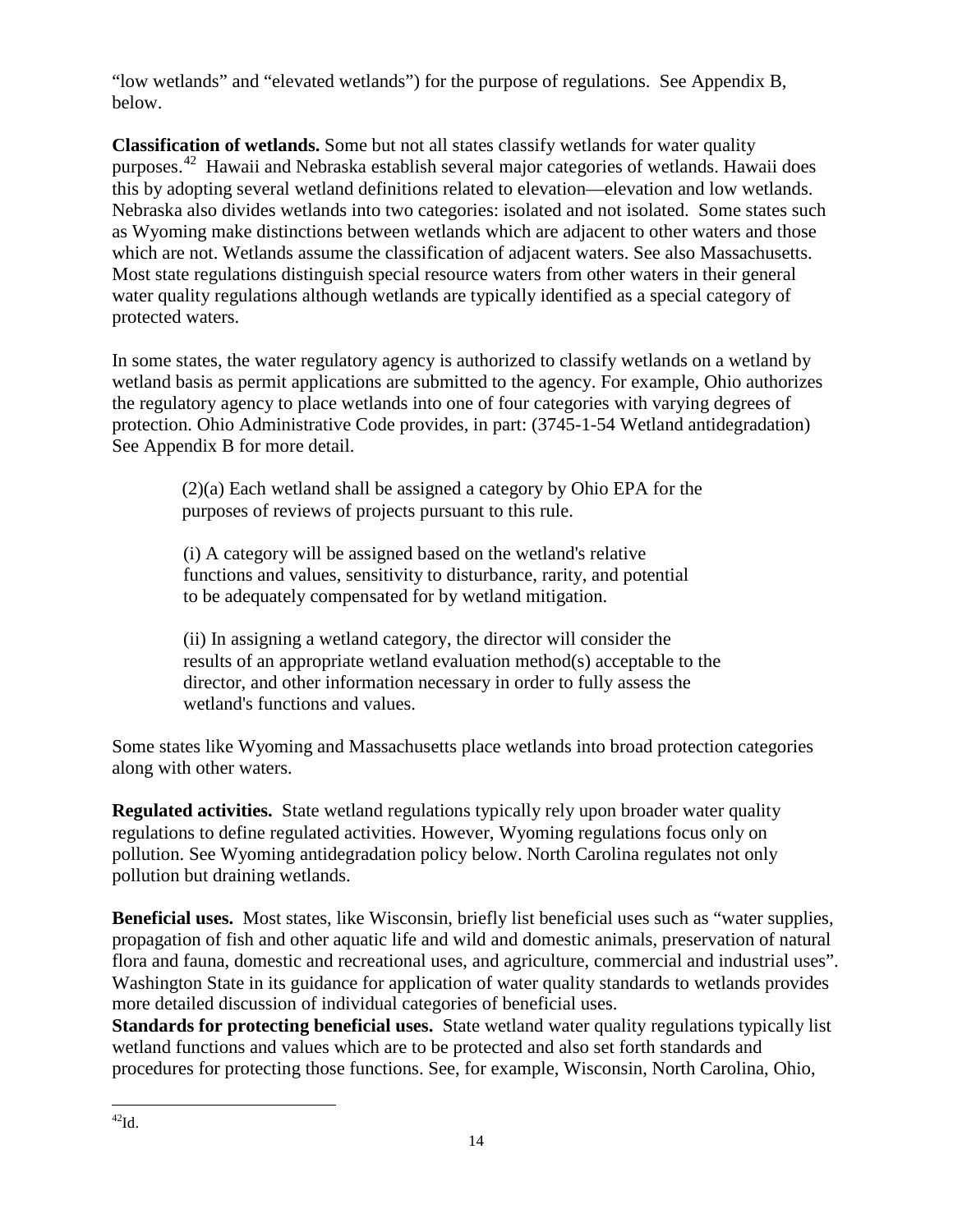and Nebraska regulations in Appendix B. Wisconsin calls for "the conditions necessary to protect water quality related functions and values of wetlands including sediment and pollutant attenuation, storm and flood water retention, hydrologic cycle maintenance, shoreline protection against erosion, biological diversity and production and human uses such as recreation." Ohio and Maine establish no net loss of function and values goals. Ohio provides in its antidegradation policy:

3745-1-54 Wetland antidegradation "Wetland designated uses shall be maintained and protected such that degradation of surface waters through direct, indirect, or cumulative impacts does not result in the net loss of wetland acreage or functions…."

Wyoming provides (DNV-WAT-1 Section 12) that:

Point or nonpoint sources of pollution shall not cause the destruction, damage, or impairment of naturally occurring wetlands except when mitigated through an authorized wetlands mitigation process.

**Mitigation requirements.** All states with water quality standards for wetlands establish some sort of mitigation requirements for activities in wetlands. See, for example, Wisconsin, Minnesota, North Carolina, and Ohio. Such standards typically call for avoidance, impact minimization, and compensation. See Minnesota in Appendix B, below. A number of states establish by regulation "mitigation" ratios including numeric standards for mitigation. See for example, Ohio in Appendix B, below. The Washington Administrative Code 173-201A-300 Antidegradation policy provides for restoration:

(3) Habitat restoration. Both temporary harm and permanent loss of existing uses may be allowed by the department where determined necessary to secure greater ecological benefits through major habitat restoration projects designed to return the natural physical structure and associated uses to a water body where the structure has been altered through human action.

**Administrative requirements (permit application content, procedures).** All states establish procedures for applying for permits including information gathering. Some, like Florida, establish monitoring requirements.

# <span id="page-22-0"></span>**PART 3. RECOMMENDATIONS FOR ADOPTION OF STATE WETLAND WATER QUALITY STANDARDS**

A number of recommendations may be made for adoption of wetland-specific water quality standards based upon EPA requirements and the regulations and administrative experience of other states. It is to be noted, however, that what will be appropriate for a given state may depend upon not only EPA requirements and the experiences of other states but existing wetland and other regulations, state court decisions, and social economic factors unique to the state. Regulatory provisions from other states can be a starting point for drafting regulations in a particular state.

We have divided the recommendations into three categories based upon this issue paper and the three other issue papers prepared by the author.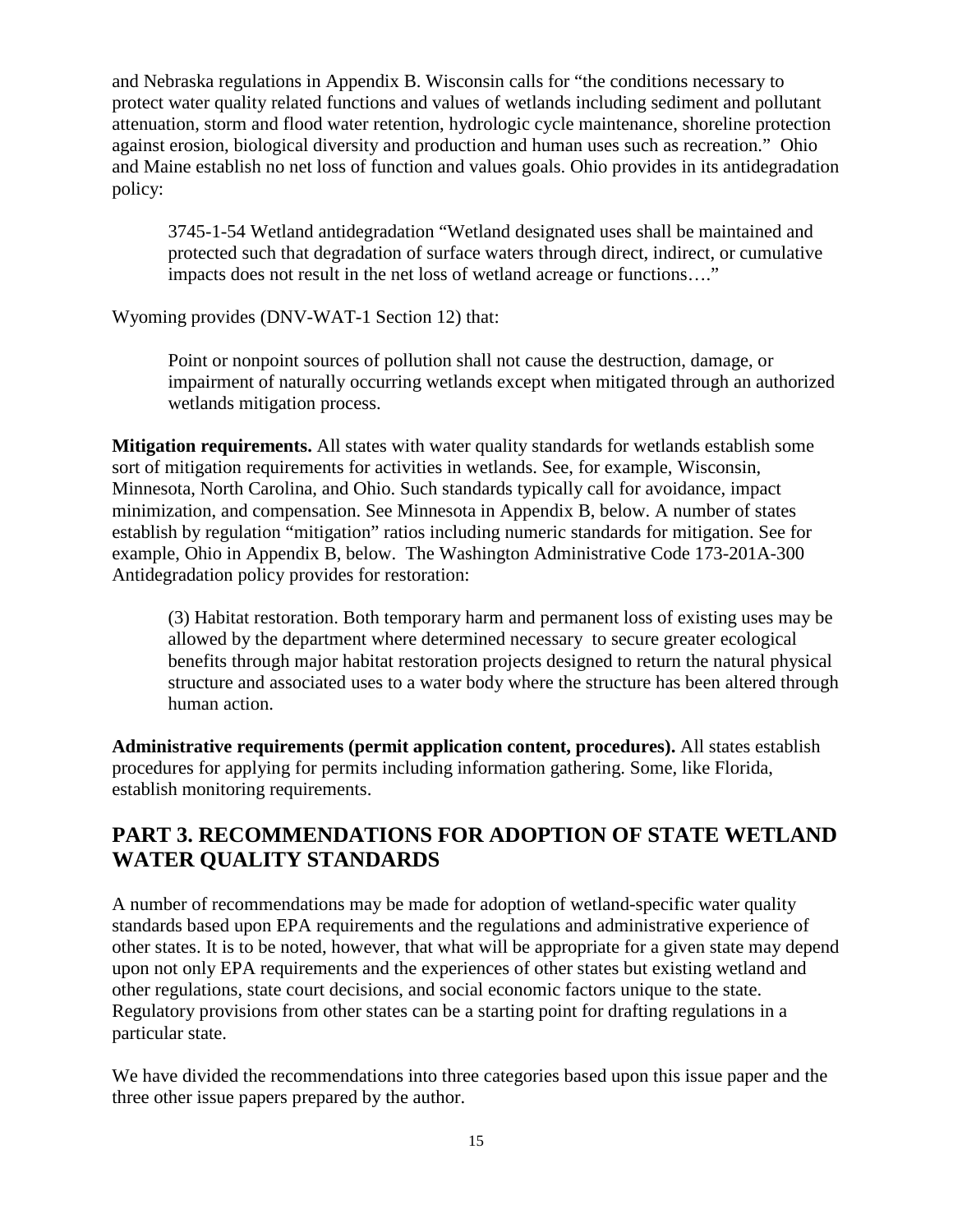<span id="page-23-0"></span>**A. GENERAL RECOMMENDATIONS FOR WETLAND WATER QUALITY STANDARDS REFLECTING THE UNIQUE ASPECTS OF WETLANDS IN CONTRAST WITH MORE TRADITIONAL WATERS: EPA REQUIREMENTS; EXPERIENCE OF OTHER STATES.** 

- **Wetlands share many characteristics with more traditional waters but are also different in important ways which need to be reflected in the establishment of water quality criteria for wetlands.** See a companion discussion paper: Jon Kusler, How Wetlands Differ from More Traditional Waters**.** For example, if a state wishes to protect wetlands, it must regulate the full range of threats to wetlands such as drainage and not simply pollutants. Differences between wetlands and other waters need to be taken into account in establishing water quality standards for wetlands and in the processing of individual regulatory permits. For examples of water quality regulations which regulate not only pollution but other threats to wetlands see Wisconsin, Minnesota, Ohio, and North Carolina regulations in Appendices A and B below.
- **To comply with EPA requirements and better protect wetland systems, a state should adopt wetland-specific water quality standards.** EPA regulations and guidelines require states to adopt water quality standards for wetlands.<sup>[43](#page-23-1)</sup> However, a state should do so not only because it is required to do so but because such regulations could help protect and restore the unique features of wetlands, provide more specific guidance for state pollution control staff and landowners in 401 water quality certification, and help coordinate wetland-related permitting activities in the state. Most states could adopt wetland-specific water quality regulations pursuant to existing pollution control statutes as has been done in Wisconsin, Minnesota, North Carolina and other states.
	- **A state may best develop and adopt state wide, wetland-specific water quality standards for both nontidal and tidal wetlands.** See companion paper for a discussion of the benefits of such standards: Jon Kusler, Water Quality Standards for Wetlands. State water quality standards for wetlands are required by EPA. Standards could facilitate Section 401 reviews, provide the basis for "listing" of wetlands as impaired, and facilitate the adoption of TMDLs or other remedial measures short of actual listing.
- **Water quality standards for wetlands need to reflect both the "land" as well as the**  "water" characteristics of wetlands. Water quality standards need to reflect the dual roles of wetlands as waters in their own right as well as roles in protecting other waters from pollution. Watershed approaches to wetland protection and management are therefore desirable including integrated assessments, integrated goal setting, and integrated regulations (wetland protection, flood loss reduction, stormwater management) and mitigation requirements for impacts to wetlands. Designated uses and criteria for such uses need to reflect these dual roles including the protection of other waters. However, dual roles also need to be approached with care because pollution and sediment control functions of wetlands to protect other waters may also result in destruction or impairment of wetlands.

<span id="page-23-1"></span><sup>&</sup>lt;sup>43</sup>http://www.epa.gov/owow/wetlands/regs/quality.html. EPA provides in its National Guidelines: Water Quality Standards for Wetlands that "Water quality standards for wetlands are necessary to ensure that the provisions of the Clean Water Act (CWA) applied to other surface waters are also applied to wetlands."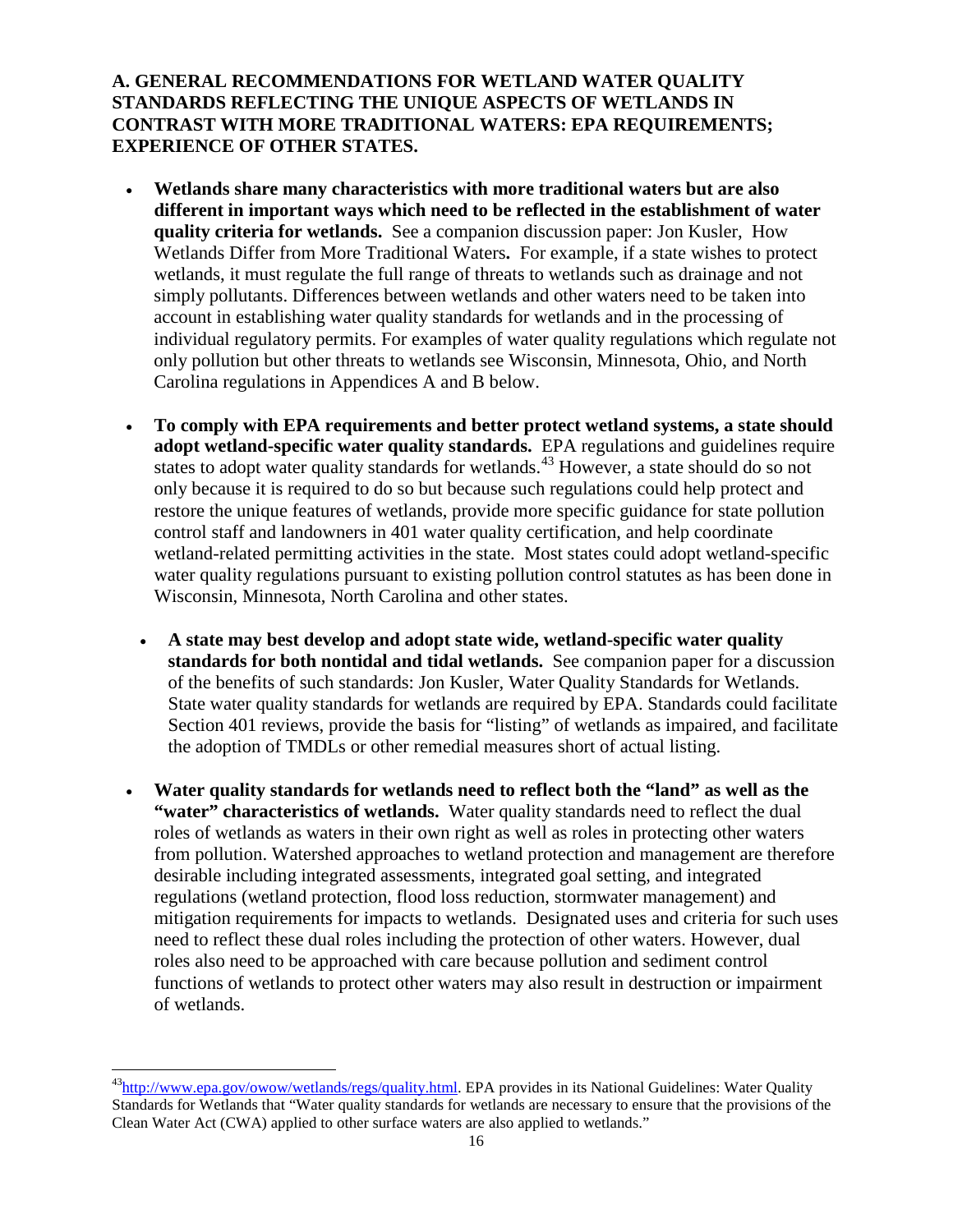- **Water quality designated uses and standards for wetlands need to reflect the full range of unique services and functions provided by wetlands.** For example, designated uses and regulatory standards need to protect not only pollution control, swimming and fishing but flood storage, flood conveyance, wave attenuation, erosion control and ground water recharge.<sup>44</sup> See, for example, the wetland and water quality standards of North Carolina, Wisconsin, Minnesota, and Ohio which list such broader services and functions as "designated uses" and establish protection standards for them.
- **Designated uses and standards for wetlands need to reflect the number of individual wetlands in a state.** This favors adoption of narrative water quality criteria and procedures for wetlands as a whole or classes of wetlands rather than water quality standards for individual wetlands although there should be flexibility in procedures so that state could adopt wetland-specific water quality standards for particular wetlands when important wetland resources are threatened. Adoption of TMDLs may also be appropriate in some cases for individual wetlands threatened by pollution or other activities. See discussion in the appendices of a companion paper: Jon Kusler, TMDLs and Wetlands.
- **A general wetland antidegradation policy is needed with careful review procedures for exceptions.** A general antidegradation policy with implementing procedures makes sense for both traditional waters and wetlands to achieve the Clean Water Act goal to "restore and maintain." All of the states with wetland water quality standards have adopted antidegradation policies although the specifics differ. Limited and carefully proscribed exceptions in the application of this policy are also needed, particularly for activities involving some measure of pollution or impairment of wetlands (e.g., agriculture). This may degrade wetlands though the wetlands subject to such a designated use may serve to improve waters as a whole. At a minimum, destruction or serious impairment of a natural wetland should not be allowed.<sup>[45](#page-24-1)</sup> A state should require compensatory mitigation where some measure of degradation is allowed. See, for example, the wetland and water quality standards of Minnesota, Wisconsin, Ohio and North Carolina and the general wetland water quality guidance of Washington State in Appendices A and B below.
- **Water quality designated uses and standards for wetlands need to reflect the sensitivity of wetlands to small changes in hydrology and the cumulative impact of land and water use activities upon wetlands.** This favors protection and management of wetlands within watershed planning and management contexts. Cumulative impacts should be addressed. See appendices of Jon Kusler, Wetlands and TMDL's.
- **There is the potential utilizing the "outstanding resource waters" designation as part of an antidegradation policy to better protect rare wetland types or wetlands with special functions and values.** Such wetlands have to some extent already been identified

<span id="page-24-0"></span><sup>&</sup>lt;sup>44</sup>See EPA Wetlands and 401 Certification: Opportunities and Guidelines for States and Eligible Indian Tribes (1989) which provides, in part that "Clearly, the integrity of waters of the U.S. cannot be protected by an exclusive focus on wastewater effluents in open waters…A State's authority under Section 401 includes consideration of a broad range of chemical, physical, and biological impacts. The State's responsibility includes acting upon the recognition that wetlands are critical components of health, functioning aquatic systems."

<span id="page-24-1"></span><sup>&</sup>lt;sup>45</sup>See 40 CFR 131.10 which provides, in part: "In no case shall a State adopt waste transport or waste assimilation as a designated use for any waters of the United States."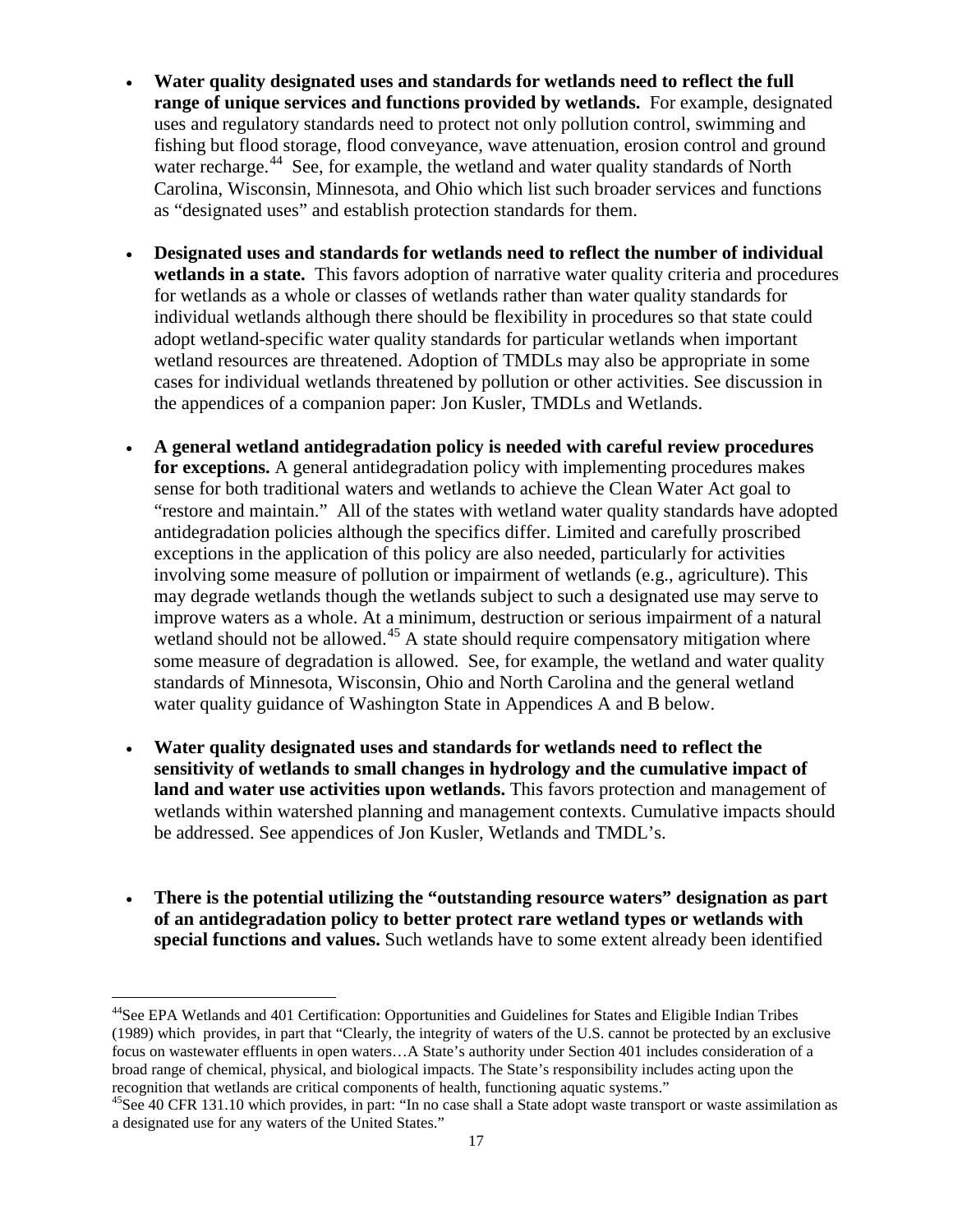in states such as Maryland and New Mexico. For examples from other states see Wisconsin and Minnesota in Appendix B of this paper.

- **Water quality standards for wetlands need to reflect not only relative biological condition of wetlands but broader goods and services, the opportunity wetlands may have to provide such goods and services, and the social significance of these services.**  Measurement of wetland biological condition relative to undisturbed wetlands can help develop and apply water quality standards to individual wetlands or classes of wetlands. Nevertheless, biological condition will (typically) only partially reflect wetland goods and services and other factors which need to be considered in determining beneficial uses and criteria for protecting beneficial uses in the public interest. See the regulations of Wisconsin, Minnesota, North Carolina, and Ohio which address a range of goods and services including "values."
- **Many states could best combine adoption of wetland-specific water quality standards with improved inventories of wetland and related resources including updated wetland maps and (possibly) the preparation of more specific wetland maps indicating wetland areas with specific functions and values such as flood storage and conveyance, erosion control and pollution control.** These efforts would build upon existing efforts to map wetlands, to identify potential wetland restoration sites, to identify wetlands as waters of special importance, and to provide a general characterization of wetland functions of the sort undertaken by the US Fish and Wildlife Service in cooperation with the state of Maryland for the Nanticoke watershed.
- **A state may best develop a cooperative wetland monitoring program with the help of other state agencies, federal agencies, local governments and private organizations (e.g. the Nature Conservancy).** Such monitoring could help the state develop, over time, more specific water quality standards for wetlands, track regulatory permits, determine the effectives of mitigation, and help determine net losses and gains of wetland and related resources. Establishment of a system of state wetland reference sites like that developed in Pennsylvania should be part of such a monitoring program. See Minnesota for an example of a state-wide monitoring program with many elements.

# <span id="page-25-0"></span>**B. RECOMMENDATIONS FOR WETLANDS AND TMDLS INCLUDING DESIGNATION OF "IMPAIRED" WETLANDS FOR THE PURPOSES OF STATE 305(B) AND 303(D) LISTS.**

Based upon EPA requirements and state experiences to date, the following suggestions may be offered for the adoption of state TMDLs for wetlands. For more detailed discussion, see a companion paper: Jon Kusler, TMDLs and Wetlands.

There are many unanswered questions concerning the legality and practicality of various options for wetlands that fail to meet "designated use" criteria. Nevertheless, it is possible to suggest several options:

• **A state may best take a cautious approach to wetland TMDLs and, alternatively, look to watershed planning and regulations to address most impairments to wetlands.** See Jon Kusler, TMDLs and Wetlands. Because of the cumbersome nature of TMDLs, difficulty in establishing numeric standards for total maximum daily loads, and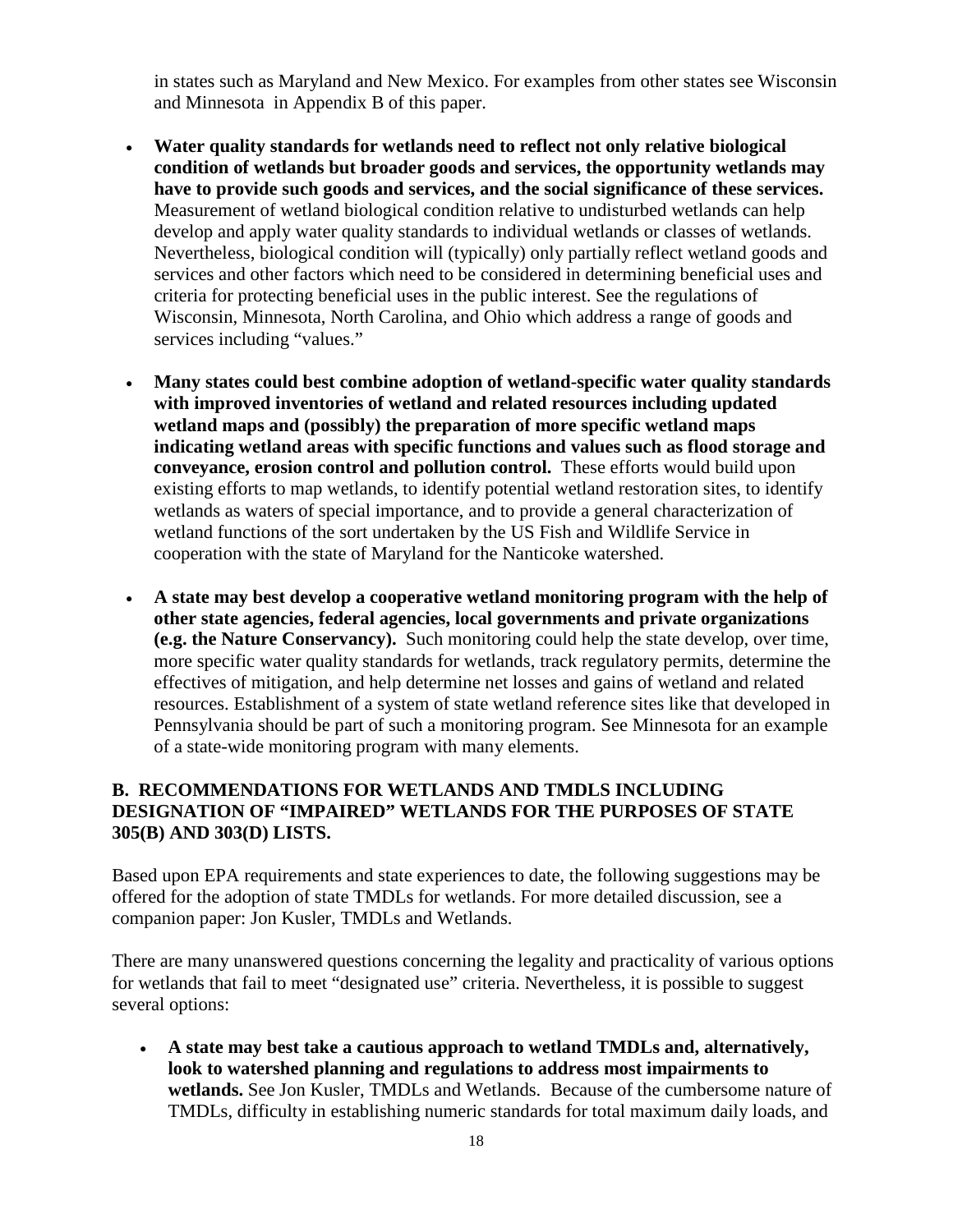many unanswered legal questions, a combination of multiobjective, watershed planning and regulations is more promising in most circumstances to address the full range of sources of wetland impairment rather than "listing" of individual wetlands and adoption of a TMDL for each pollutant. In many instances, regulation of pollutants alone addressed by TMDLs will not, alone, meet Clean Water Act goals to "restore and maintain" waters of the U.S.

- **Although a cautious approach is justified for preparation of TMDLs, there are situations in which wetland TMDLs are justified.** A state may best "list" and prepare TMDLs for wetlands subject to quantifiable discharges not in compliance with water quality criteria for pollutants such as toxics or bacteria. In such situations, wetlands can and should be treated like other waters. This is consistent with the Clean Water Act requirements for all surface waters. In addition, if a state is to list wetlands and prepare TMDLs, it should not confine the TMDLs to "pollutants" and should also address broader sources of "pollution" such as drainage.
- **A state may be able to use wetland "listing" and TMDLs as a planning/regulatory tool to help identify and address not only point sources of pollution but nonpoint sources of pollution or combined point and nonpoint sources as done by Los Angeles County for trash discharges into wetlands and rivers/streams.** See also, for example, the proposed TMDL for the Chesapeake. [http://edocket.access.gpo.gov/2009/pdf/E9-](http://edocket.access.gpo.gov/2009/pdf/E9-22410.pdf) [22410.pdf](http://edocket.access.gpo.gov/2009/pdf/E9-22410.pdf)
- **As an alternative to "listing," a state might, through cooperative state/local watershed planning and plan implementation efforts, "go directly to the solution" of problems and address the causes of wetland impairments rather than list wetlands as impaired and trigger TMDL requirements.** The legality of directly addressing problems rather than going through the TMDL process remains to be seen but it is likely such an approach would be upheld given the broad discretion courts have given states in adopting TMDLs to date.
- **A state may best document the water quality component of "nonpollutant" activities on wetlands (e.g., fills, drainage).** Over time, this component may then be quantified and serve as basis for more wetland-specific water quality standards for wetlands, and for preparing TMDLs or applying alternative watershed plans and management approaches.
- **A state may best use constructed and restored wetlands as part of TMDLs to help reduce nutrient, sediment, and toxic chemical pollution of rivers, streams and other water bodies and help achieve broader goals for those water bodies.** Restoration can also be used to restore impaired wetland functions. See Jon Kusler, TMDLs and Wetlands. However, use of restored wetlands for pollution control may in many instances result in long term degradation of wetlands and should be approached with care.<sup>46</sup>

<span id="page-26-0"></span> $^{46}$ See, for example, 40 CFR 131.10 which provides, in part: "In no case shall a State adopt waste transport or waste assimilation as a designated use for any waters of the United States."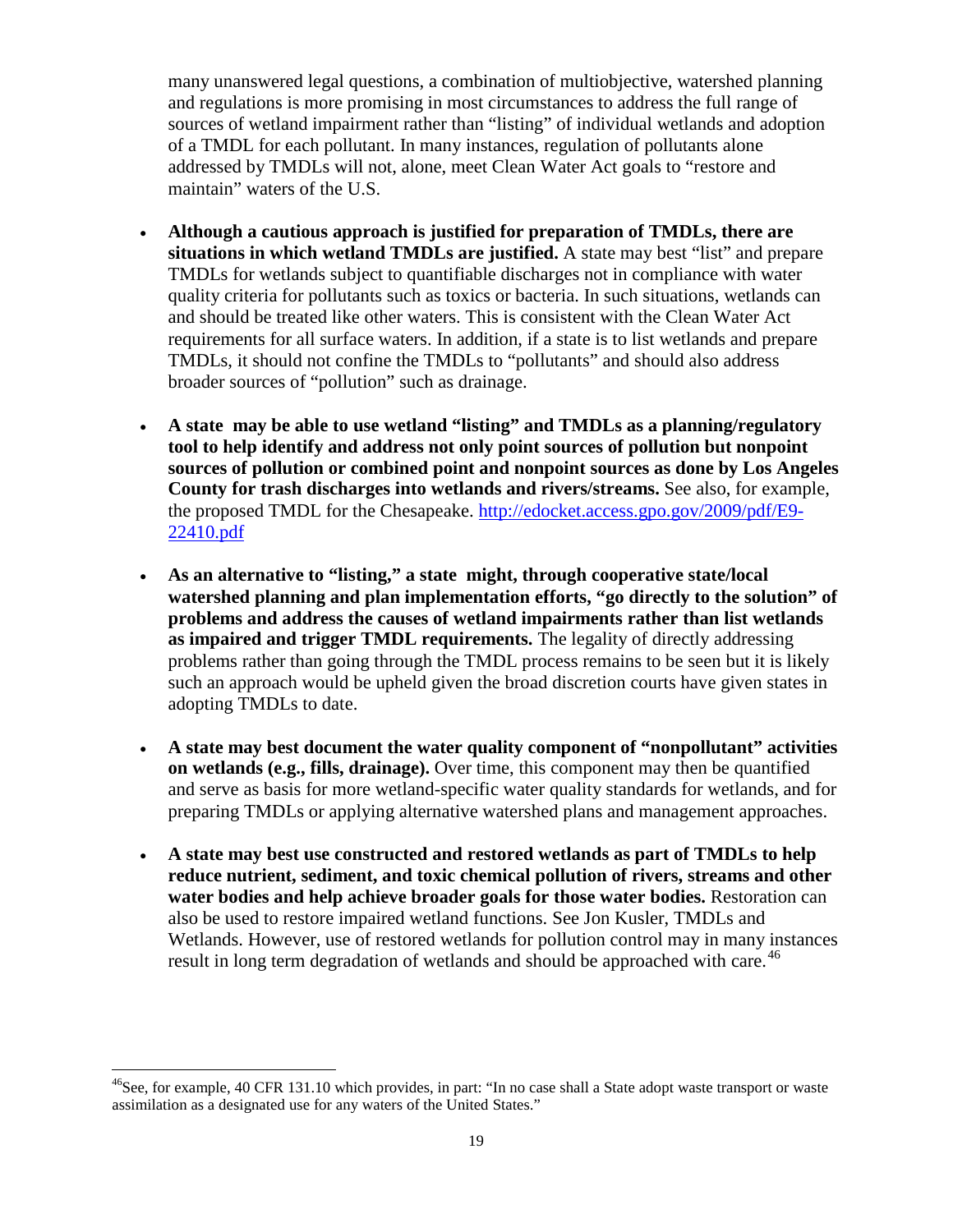• **A state may best ask EPA for clarifications on unanswered questions.** Maryland should develop a list of unanswered questions and submit the list to EPA. Answers would help the state evaluate the need for additional actions. See Appendix A of Kusler, Jon, Implications and Management Options for Wetlands That Fail To Meet "Designated Use" Criteria (2010).

# <span id="page-27-0"></span>**C. EXISTING REGULATORY PROVISIONS CAN BE USED AS A STARTING POINT FOR DRAFTING AND ADOPTING REGULATIONS FOR STATES LACKING REGULATIONS**

Existing regulatory provisions may be useful as a starting point for drafting wetland/water quality regulations for a state lacking such regulations. Particularly useful are the regulatory provisions from Wisconsin, Minnesota, North Carolina, and Ohio. These states have adopted the most comprehensive water quality standards for wetlands and have also had the longest experience in determining what works and does not work.

A state may best incorporate regulatory provisions with the following sorts of characteristics:

- **Broad purposes and goals.** See Maine and Minnesota above and Appendices A and B. See also Maryland Nontidal Wetlands Program statement of legislative findings.
- **A wetland definition consistent with the Corps of Engineers and EPA's definition of wetland.** For consistency purposes, a state might best use the wetland definitions contained in an existing wetland acts and regulations to classify wetlands for water quality purposes. Most states have done so.
- **Provisions explicitly applying existing numeric and nonnumeric existing water quality standards to wetlands.** See Massachusetts for possible language.
- **A antidegradation policy which includes no net loss of function and value for wetlands.** See Ohio, North Carolina, Wisconsin, Minnesota.
- **Define designated uses to include "functions" as well as more traditional categories of designated uses such as "water for public supplies, propagation of wildlife, fish and aquatic life, and domestic agricultural, industrial, recreational, and other legitimate beneficial uses."** See Maryland Code, 9-302 Envir. (b)(2). See also Wisconsin, North Carolina, and Ohio for lists of such functions.
- **Establish narrative standards for designated uses (as well as defining designated uses) to protect and restore "functions" including hydrologic and biological criteria.** See Wisconsin, Minnesota, North Carolina, Ohio.
- **Require "sequencing" including avoidance, impact reduction, and compensation for impacts.** See Wisconsin, Minnesota.
- **Require impact reduction and compensation for losses including cumulative impacts.** See Wyoming, Ohio, Wisconsin, Washington.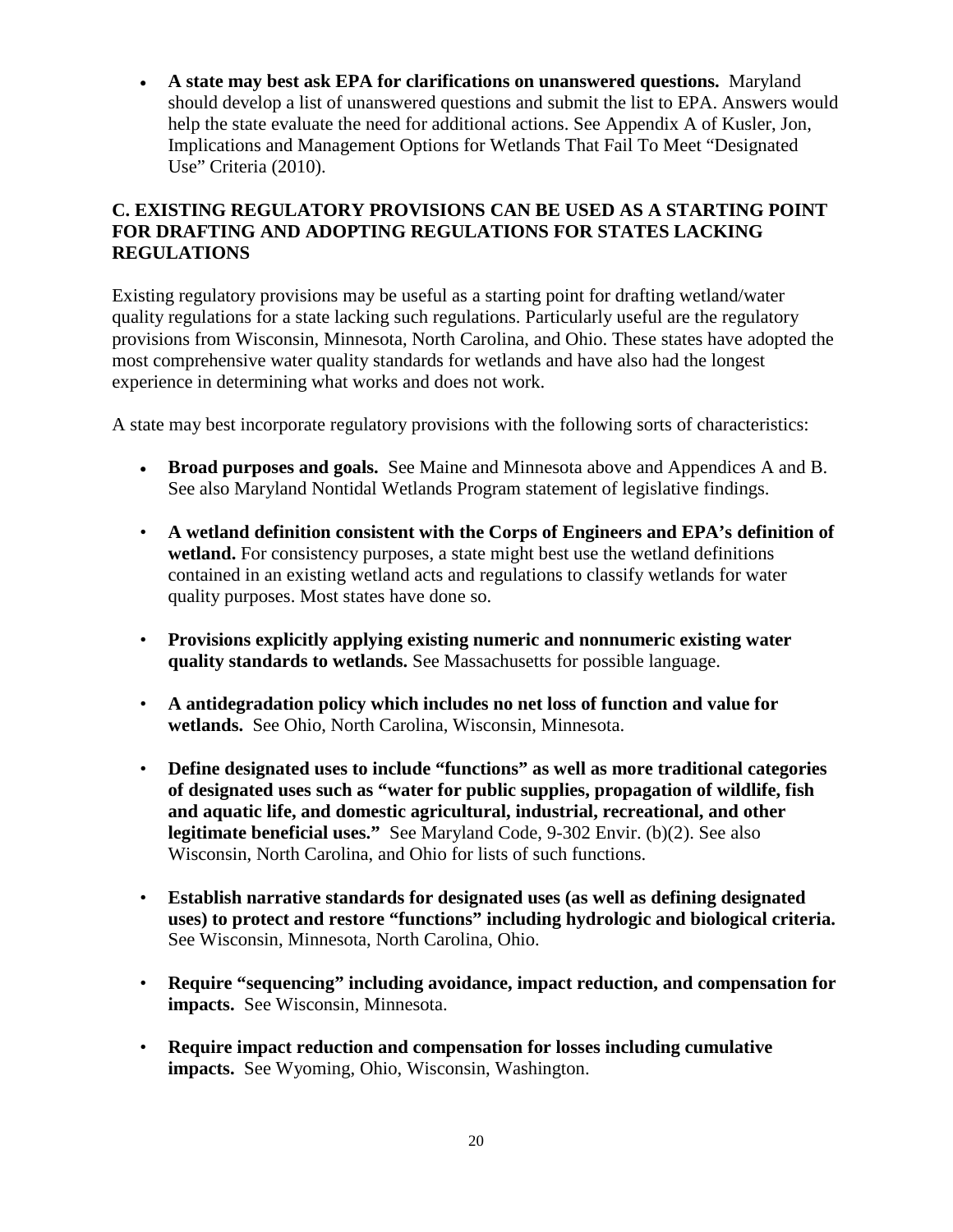• **Encourage watershed approaches.** See Minnesota and Wisconsin watershed approaches described in Appendices D and E in Jon Kusler, Wetlands and TMDLs.

# <span id="page-28-0"></span>**APPENDIX A. EXAMPLES OF STATE WETLAND WATER QUALITY STANDARDS[47](#page-28-5)**

# <span id="page-28-1"></span>**CALIFORNIA**

#### <span id="page-28-2"></span>**Wetland Definition**

The U.S. Army Corps of Engineers definition of wetland is used in most California basin planning and regulation and for 401 water quality certification. The California Coastal Commission uses its own more specific definition for coastal wetlands:

"Land where the water table is at, near, or above the land surface long enough to promote the formation of hydric soils or to support the growth of hydrophytes, and shall also include types of wetlands where vegetation is lacking and soil is poorly developed or absent as a result of frequent drastic fluctuations of surface water levels, wave action, water flow, turbidity or high concentration of salts or other substances in the substrate. Such wetlands can be recognized by the presence of surface water or saturated substrate at some time during each year and their location within, or adjacent to vegetated wetland or deepwater habitats."

The Keene-Nejedly California Wetlands Preservation Act defines wetlands similarly:

"Lands which may be covered periodically or permanently with shallow water and which include saltwater marshes, freshwater marshes, open or closed brackish water marshes, swamps, mudflats, fens and vernal pools."

# <span id="page-28-3"></span>**Wetland Water Quality Standards[48](#page-28-6)**

The State Water Resources Control Board and regional water quality boards regulate discharges into wetlands and other waters.[49](#page-28-7) Boards establish basin plans to guide such discharges. Some of the water quality boards have adopted wetland-specific water quality standards including the water boards for Region 2 (San Francisco), Region 4 (Los Angeles), Region 6 (Lahontan) and Region 8 (Santa Anna). Water Boards are presently developing a Stream and Wetland Protection **Policy** 

#### <span id="page-28-4"></span>**Designated Uses**

<span id="page-28-5"></span><sup>&</sup>lt;sup>47</sup>The following profiles are derived, in part, from summaries of state wetland programs prepared by the Environmental Law Institute and by the Association of State Wetland Managers. They are also derived from examination of statutes and regulations by the author and, from discussions with state wetland staff. It is to be noted that more than one half of the states included below as having wetland-specific water quality standards have adopted only relatively general water quality standards for wetlands. Yet they contain at least some wetland-specific provisions. For this reason, we have chosen to include them as states with wetland/water quality standards.  $^{48}$ Id..

<span id="page-28-7"></span><span id="page-28-6"></span> $^{49}$  Id.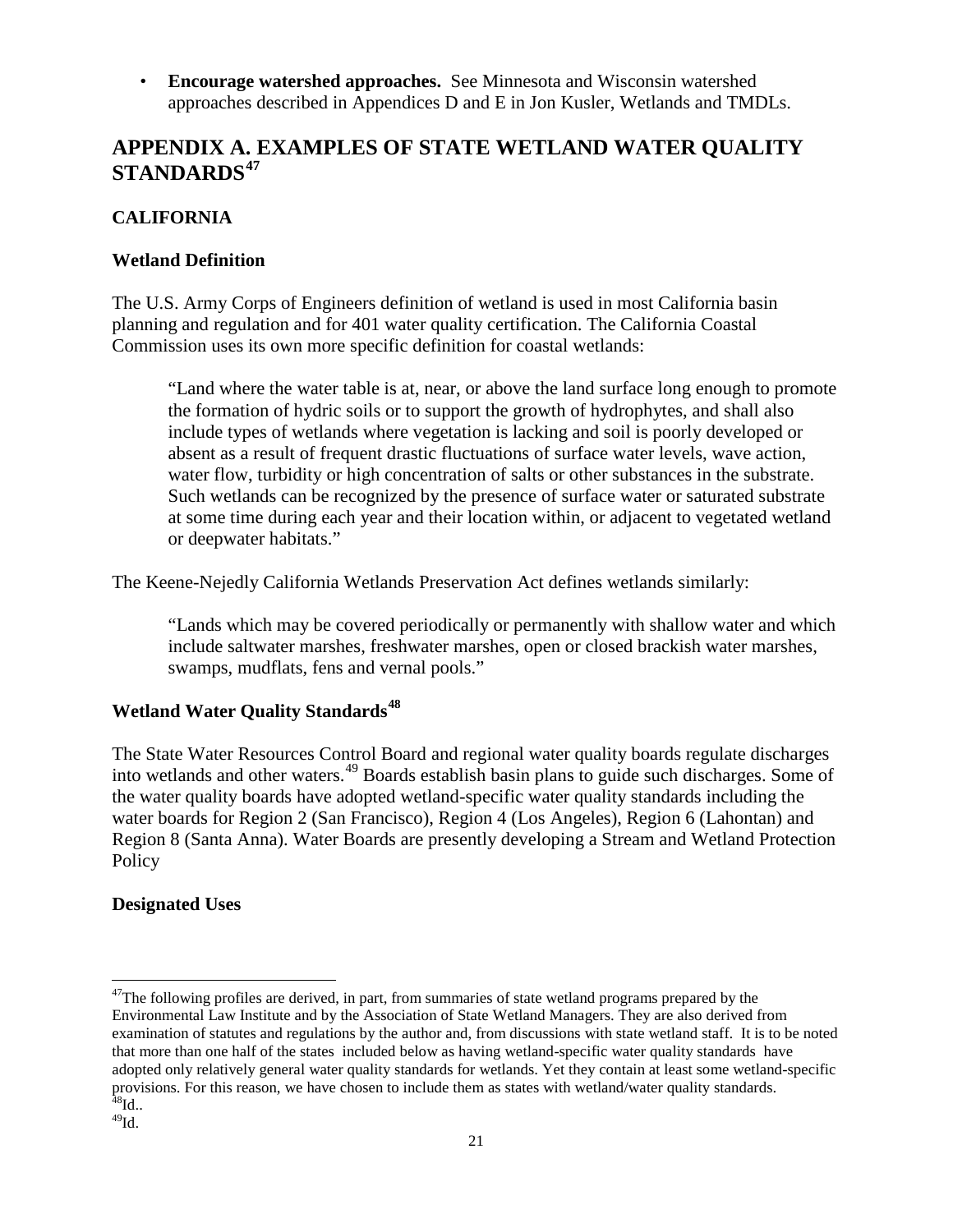Some basin plans assign water quality objectives and beneficial uses to wetlands.<sup>50</sup> San Francisco's basin plan assigns water quality objectives for the San Francisco Bay and Delta and the Suisan Marsh. Los Angeles's Basin Plan assigns narrative water quality objective to all wetlands. Lahontan explicitly recognizes wetlands as surface waters in its basin plan and has a number of beneficial uses related to wetland functions including Water Quality Enhancement and Flood Peak Attenuation/Flood Water Storage, which are assigned to wetlands in each hydrologic area. Santa Ana's basin plan includes water quality objectives for the San Joaquin Freshwater Marsh.

# <span id="page-29-0"></span>**Narrative and/or Numeric Criteria**

Some basin plans include numeric and narrative water quality objectives (standards) to protect beneficial uses. See Designated Uses above.

# <span id="page-29-1"></span>**Antidegradation Policy**

The State Water Resources Control Board has established a broad antidegradation policy which applies to "all waters of the state." Resolution 68-16 (Antidegradation policy) allows water quality to be lowered as long as beneficial uses are protected (pollution or nuisance will not occur), best practical treatment and control…of the discharge is provided, and the degradation is in the best interest of the people of California."

# <span id="page-29-2"></span>**COLORADO**

# <span id="page-29-3"></span>**Wetland Definition**

Water quality regulations (5 Colorado Regulations 1002-31.5) define wetlands as "those areas that are inundated or saturated by surface or ground water at a frequency and duration sufficient to support, and that under normal circumstances do support, a prevalence of vegetation typically adapted for life in saturated soil conditions." This is the definition applied by the Corps. For purposes of the regulations, Colorado provides additional definitions for "constructed" wetlands, "created" wetlands, and "tributary" wetlands.

# <span id="page-29-4"></span>**Wetland Water Quality Standards**

The Water Quality Control Division implements water quality standards for wetlands and other waters. It also operates a Section 401 program. In Colorado, stream segments are classified according to use and those classifications identify the uses that are to be protected on a given stream segment. Numerical [standards](http://waterknowledge.colostate.edu/standard.htm) for specific pollutants are then adopted which are designed to protect the designated uses.

# <span id="page-29-5"></span>**Designated Uses**

<span id="page-29-6"></span>Designated uses are the same as those applied to all waters in the state. No specification of designated uses specifically for wetlands has occurred.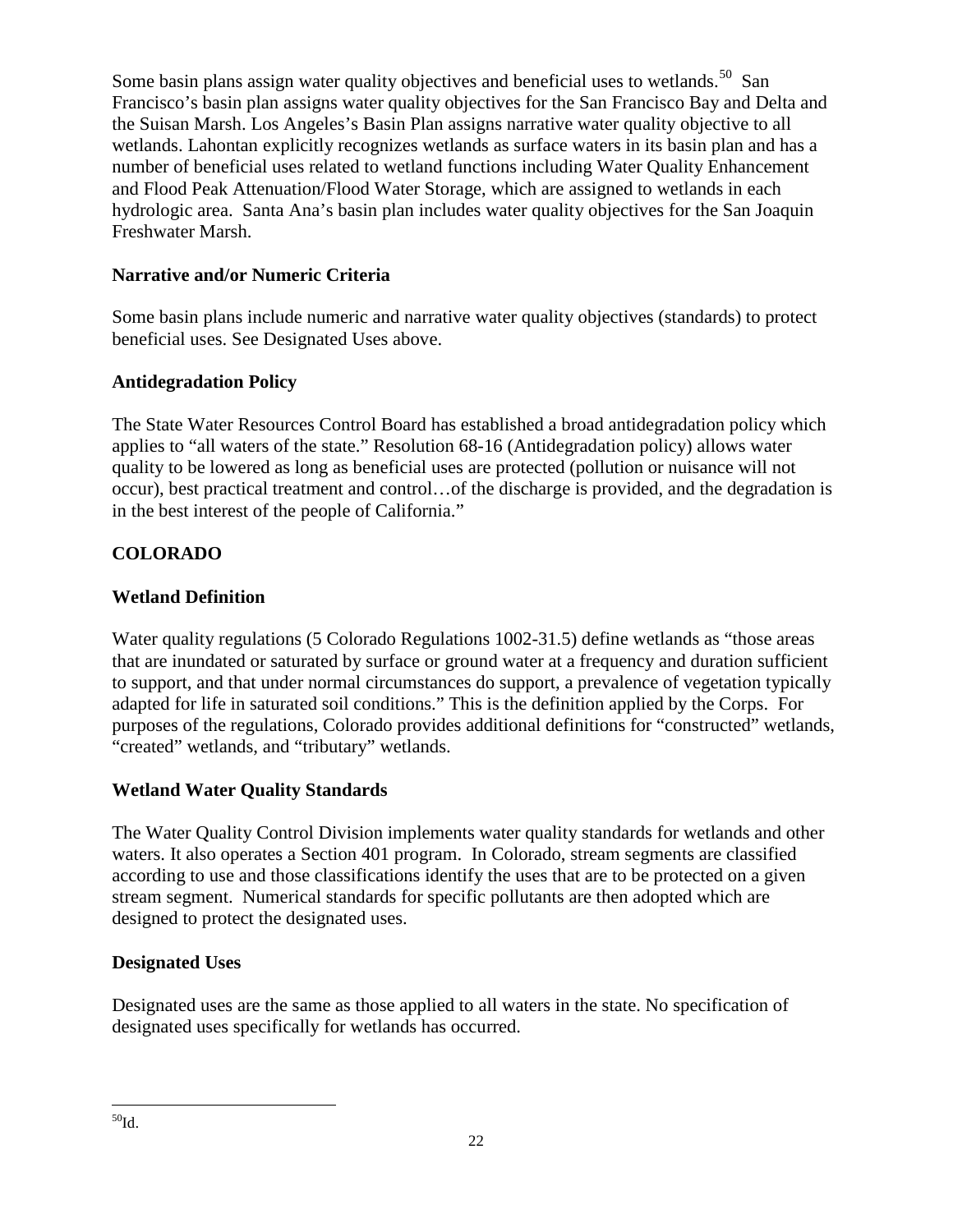#### <span id="page-30-0"></span>**Narrative and/or Numeric Criteria**

Colorado Regulations, provide, in part: Standards for Surface Waters in Wetlands:

"(A) Tributary wetlands to which the interim classifications referenced in section 31.13(1)(e)(iv) apply, shall be subject to the following interim standard:

(1) Until such time as the Commission adopts site-specific standards for the tributary wetland, water quality in the wetland shall be maintained for each parameter at whichever of the following levels is less restrictive:

(a) ambient quality, or

(b) that quality which meets the numeric standards (except for numeric standards for pH, dissolved oxygen, and any standard established for the protection of a domestic water supply use) of the tributaries of the surface water segment to which the wetland is most directly hydrologically connected. Where the applicable numeric standard is based on section 31.16, table III, of this regulation, the numeric standard applicable to the wetland may be implemented taking into account the water effect ratio of the pollutant.

(2) Ambient quality shall be determined in accordance with section 31.7(1)(b)(ii) and shall take into account the location, sampling date, and quality of all available data. Ambient quality shall be determined as of the time the first regulatory action is undertaken which requires the identification of water quality standards for wetlands. If available information is not adequate to otherwise determine or estimate ambient quality, the interim standard set forth in section  $31.7(1)(b)(iv)(A)(1)(b)$  shall apply. (B) Wetlands for which the Commission has adopted a site-specific "wetlands" classification described in section  $31.13(1)(e)(v)$ , shall be subject to numeric standards and designations adopted by the Commission. The Commission shall adopt any numeric standards and designations determined to be appropriate in view of the functions and values to be protected for the wetlands in question.

(C) Created wetlands, shall be subject only to the narrative standards set forth in section 31.11, unless the Commission has adopted the wetlands classification and appropriate numeric standards. All created wetlands will have a use-protected designation unless determined otherwise as a result of a site-specific hearing.

(D) Compensatory wetlands shall be subject to the standards of the segment in which they are located, unless the Commission adopts a wetlands classification and appropriate numeric standards.

(E) All other wetlands which are state waters shall be subject only to the narrative standards set forth in section 31.11, unless the Commission has adopted the wetlands classification and appropriate numeric…." (Note, Section 31.11 provides, in part, "regulatory, narrative standards are also applied to any pollutant of concern, even where there is no numeric standard for that pollutant. These standards can be paraphrased as waters of the state shall be "free from harmful substances in harmful amounts." However, wetlands are exempted from some of the surface water standards applied to other waters. See 31.11, Basic Standards Applicable to Surface Waters of the State.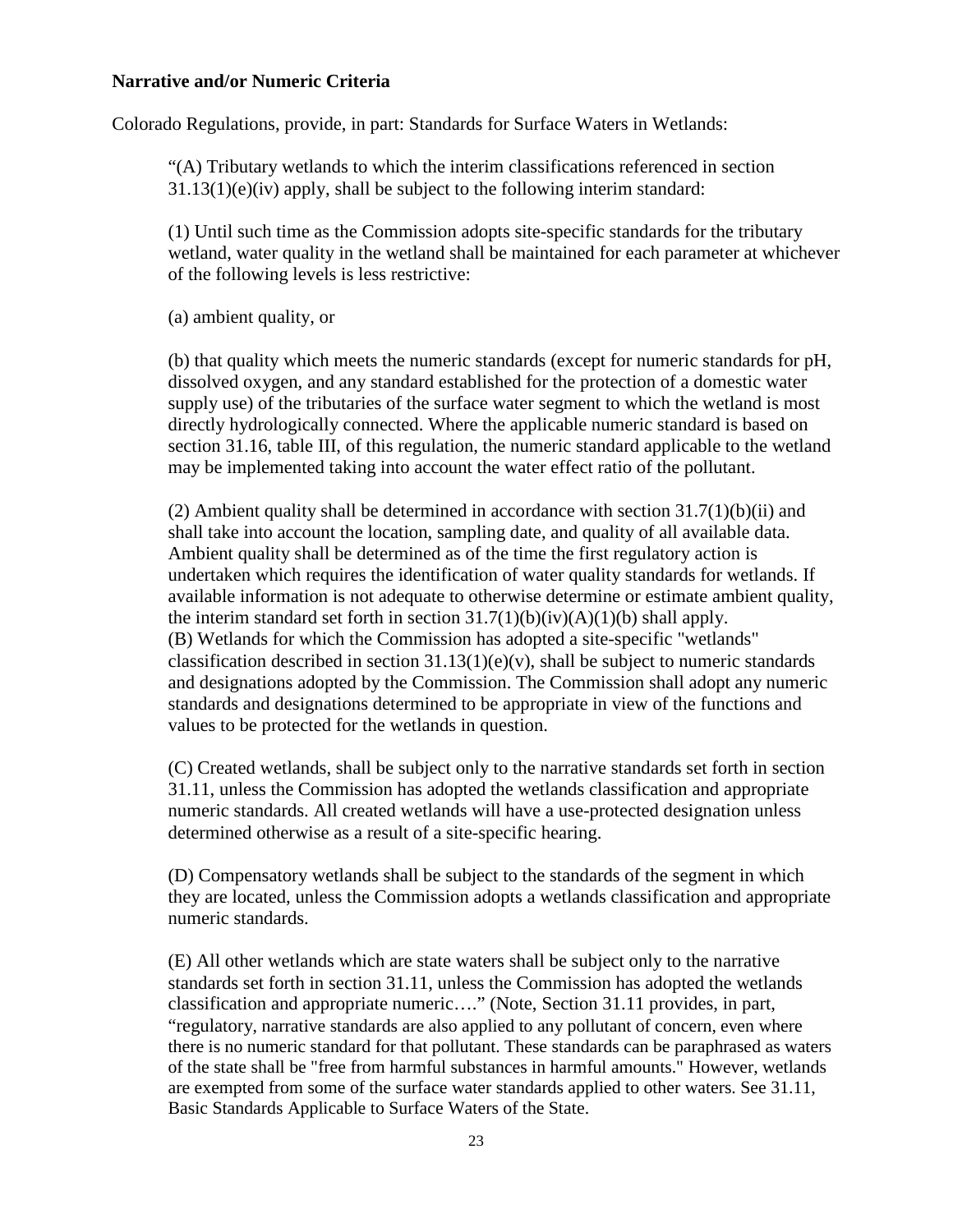#### <span id="page-31-0"></span>**Antidegradation Policy**

The antidegradation policy is consistent with policies applied to all other waters in the state. Colorado regulations broadly provide:

"1) Except where authorized by permits, BMPs, 401 certifications, or plans of operation approved by the Division or other applicable agencies, state surface waters shall be free from substances attributable to human-caused point source or nonpoint source discharge in amounts, concentrations or combinations which:

(a) for all surface waters except wetlands;

(i) can settle to form bottom deposits detrimental to the beneficial uses. Depositions are stream bottom buildup of materials which include but are not limited to anaerobic sludges, mine slurry or tailings, silt, or mud; or (ii) form floating debris, scum, or other surface materials sufficient to harm existing beneficial uses; or

(iii) produce color, odor, or other conditions in such a degree as to create a nuisance or harm existing beneficial uses or impart any undesirable taste to significant edible aquatic species or to the water; or

(iv) are harmful to the beneficial uses or toxic to humans, animals, plants, or aquatic life; or

(v) produce a predominance of undesirable aquatic life; or

- (vi) cause a film on the surface or produce a deposit on shorelines; and
- (b) for surface waters in wetlands;

(i) produce color, odor, changes in pH, or other conditions in such a degree as to create a nuisance or harm water quality dependent functions or impart any undesirable taste to significant edible aquatic species of the wetland; or

(ii) are toxic to humans, animals, plants, or aquatic life of the wetland."

# <span id="page-31-1"></span>**FLORIDA**

We have characterized Florida as a state with wetland water quality standards because of its broad water classification system which applies to wetlands and other waters and because of the detailed criteria and procedures dealing with wetlands and stormwater and wetlands and waste waters. See Florida Administrative Code Section 62-611.700. However, the state has not adopted broad scale wetland-specific water quality standards.

# <span id="page-31-2"></span>**Wetland Definition**

Wetlands are considered "waters of the State," and are included in the five classes of waters. See below. Most water bodies in Florida, including wetlands, are classified as Class III waters. Florida Statutes Annotated, Section 373.019(25) defines wetlands as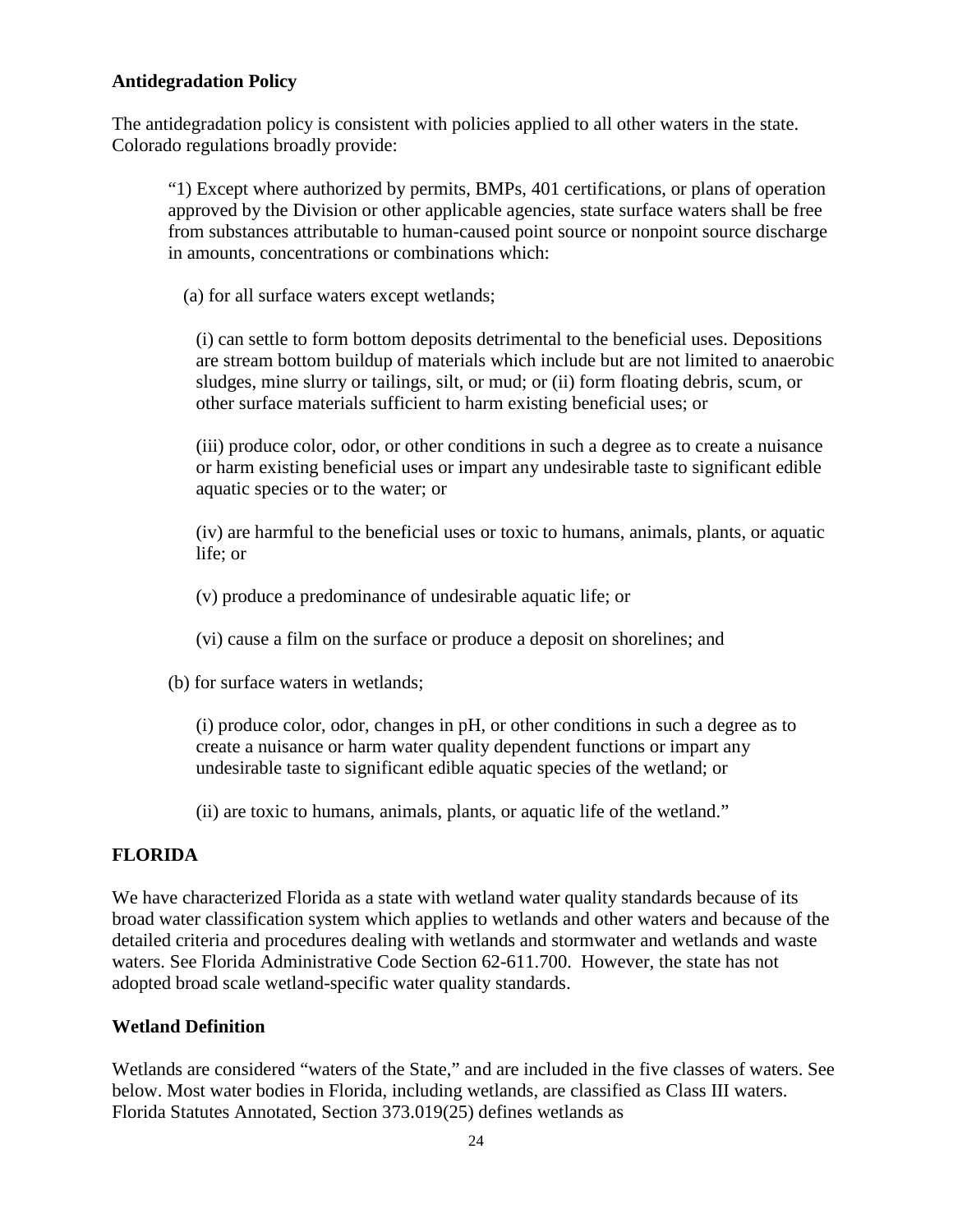"Those areas that are inundated or saturated by surface or ground water at a frequency and a duration sufficient to support, and under normal circumstances do support, a prevalence of vegetation typically adapted for life in saturated soils…Florida wetlands generally include swamps, marshes, bayheads, bogs, cypress domes and strands, sloughs, tidal marshes, mangrove swamps, and other similar areas. Florida wetlands generally do not include longleaf or slash pine flatwoods with an understory dominated by saw palmetto."

#### <span id="page-32-0"></span>**Wetland Water Quality Standards**

Florida Statutes, Section 373.414 requires compliance by permit applicants with applicable water quality standards:

"(1) As part of an applicant's demonstration that an activity regulated under this part will not be harmful to the water resources or will not be inconsistent with the overall objectives of the district, the governing board or the department shall require the applicant to provide reasonable assurance that state water quality standards applicable to waters as defined in s. [403.031\(](http://www.leg.state.fl.us/statutes/index.cfm?App_mode=Display_Statute&Search_String=373.414&URL=Ch0403/Sec031.HTM)13) will not be violated and reasonable assurance that such activity in, on, or over surface waters or wetlands, as delineated in s. [373.421\(](http://www.leg.state.fl.us/statutes/index.cfm?App_mode=Display_Statute&Search_String=373.414&URL=Ch0373/Sec421.HTM)1), is not contrary to the public interest. However, if such an activity significantly degrades or is within an Outstanding Florida Water, as provided by department rule, the applicant must provide reasonable assurance that the proposed activity will be clearly in the public interest."

However, to date, no broader wetland-specific rules governing the water quality in wetlands have been adopted other than the general rules for surface waters described below.

#### <span id="page-32-1"></span>**Designated (Beneficial) Uses**

For a listing of beneficial uses in Florida, see antidegradation policy below. In addition, all surface waters in Florida including all wetlands fall into one of five classifications based upon their present and future most beneficial use (designated use). The five classifications include:

| "Class | Designated Use                                                                                         |
|--------|--------------------------------------------------------------------------------------------------------|
| 33I    | <b>Potable Water Supplies</b>                                                                          |
| 33II   | <b>Shellfish Propagation or Harvesting</b>                                                             |
| 33III  | Recreation, Propagation and Maintenance of a Healthy, Well-Balanced<br>Population of Fish and Wildlife |
| 33IV   | <b>Agricultural Water Supplies</b>                                                                     |
| 33 V   | Navigation, Utility and Industrial Use"                                                                |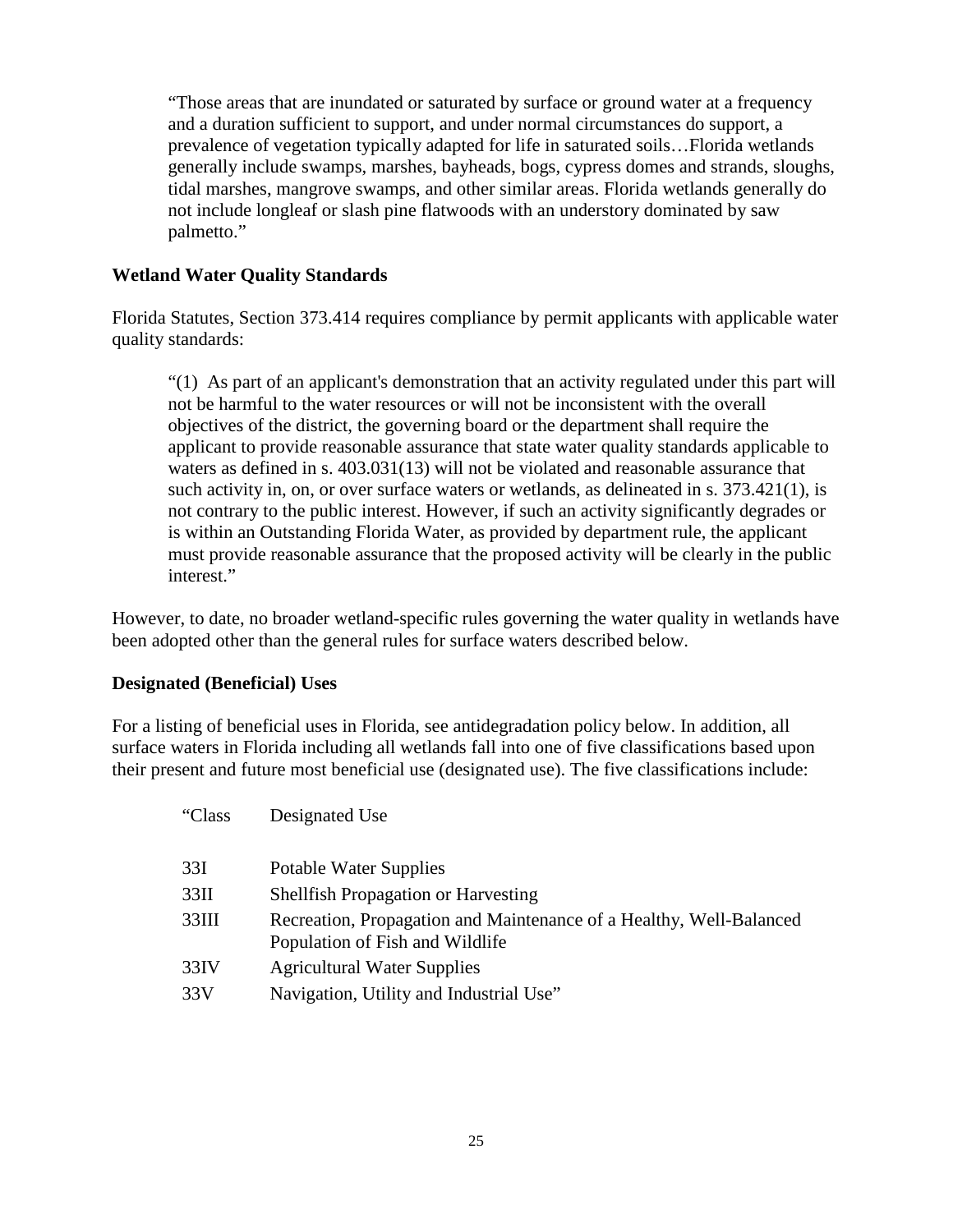# <span id="page-33-0"></span>**Narrative and/or Numeric Criteria[51](#page-33-2)**

Narrative and numeric water quality criteria are listed in Chapter 62-302, Florida Administrative Code. They are designed to support the designated uses. More stringent criteria apply to waters in a "higher" classification (e.g., Class I waters have more stringent criteria than Class III waters). There are a number of biological water quality criteria contained in Chapter 62-302, Florida Administrative Code, including bacteriological quality, biological integrity, nuisance species, and nutrients.

Florida statutes Section 373.414 provide broad criteria for activities in surface waters and wetlands (note, these criteria are not limited to pollution considerations):

a) In determining whether an activity, which is in, on, or over surface waters or wetlands, as delineated in s. [373.421\(](http://www.leg.state.fl.us/statutes/index.cfm?App_mode=Display_Statute&Search_String=&URL=Ch0373/Sec421.HTM)1), and is regulated under this part, is not contrary to the public interest or is clearly in the public interest, the governing board or the department shall consider and balance the following criteria:

1. Whether the activity will adversely affect the public health, safety, or welfare or the property of others;

2. Whether the activity will adversely affect the conservation of fish and wildlife,

including endangered or threatened species, or their habitats;

3. Whether the activity will adversely affect navigation or the flow of water or cause harmful erosion or shoaling;

4. Whether the activity will adversely affect the fishing or recreational values or marine productivity in the vicinity of the activity;

5. Whether the activity will be of a temporary or permanent nature;

6. Whether the activity will adversely affect or will enhance significant historical and archaeological resources under the provisions of Section. [267.061;](http://www.leg.state.fl.us/statutes/index.cfm?App_mode=Display_Statute&Search_String=&URL=Ch0267/Sec061.HTM) and

7. The current condition and relative value of functions being performed by areas affected by the proposed activity.

# <span id="page-33-1"></span>**Antidegradation Policy**

Florida's antidegradation policy (DEP 62-302.300) is general and provides, in part:

"(1) Article 11, Section 7 of the Florida Constitution requires abatement of water pollution and conservation and protection of Florida's natural resources and scenic beauty."

<span id="page-33-2"></span>Florida's rules adopted to implement this policy require permit applicants to demonstrate that lowering of water quality is necessary or desirable under federal standards and under circumstances that are in the public interest. Certain portions of Chapter 62-611, Florida Administrative Code pertain to discharges of waste water to wetlands and discharges from such wetlands into other waters. This chapter allows for the use of some wetlands for treatment of wastewater in controlled circumstances. See [http://www.dep.state.fl.us/water/wastewater/](http://www.dep.state.fl.us/water/wastewater/%0bdom/wetrule.htm) [dom/wetrule.htm.](http://www.dep.state.fl.us/water/wastewater/%0bdom/wetrule.htm) See also Florida Administrative Code, 62-25.042 (Permit requirements for wetland stormwater discharge facilities.)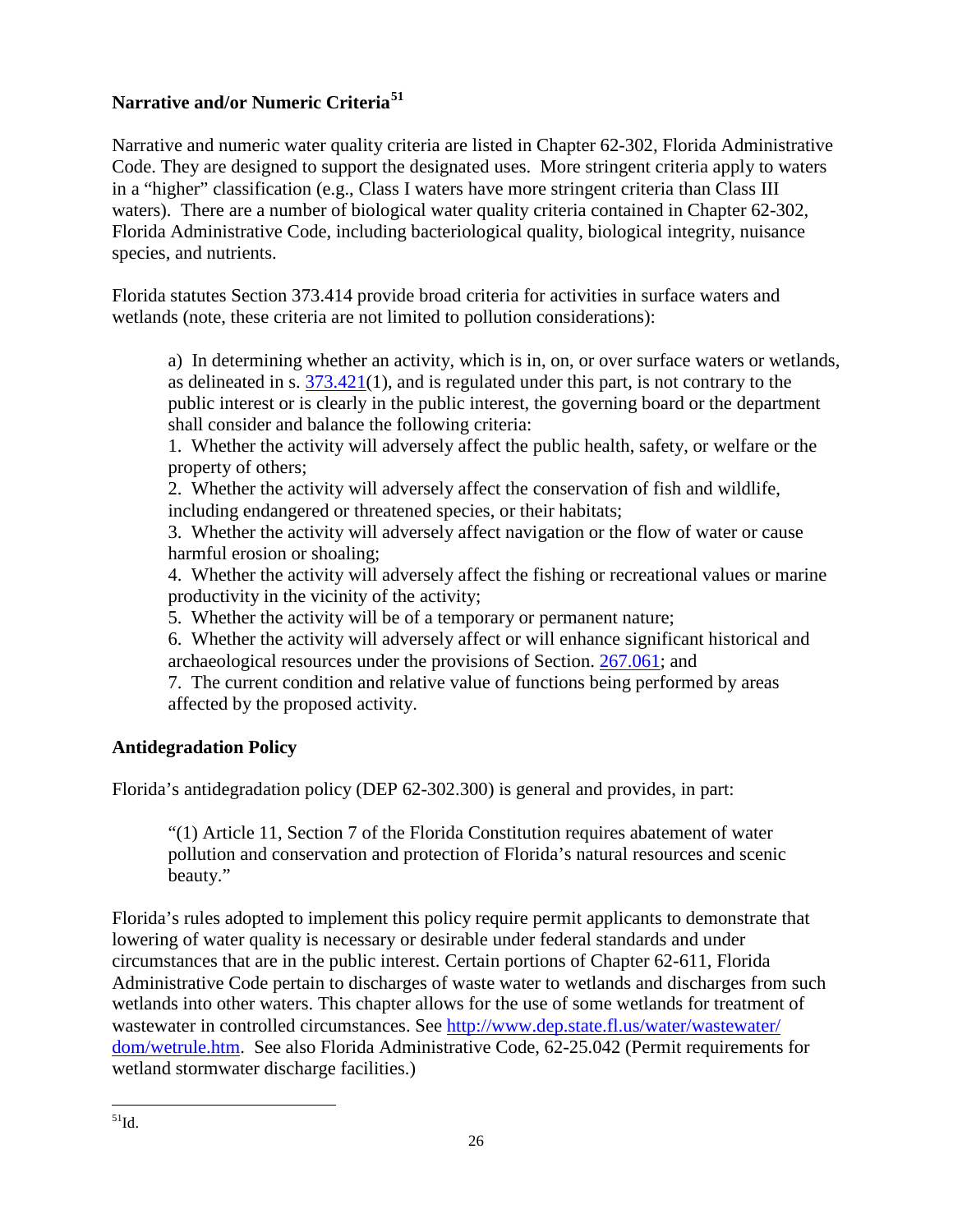# <span id="page-34-0"></span>**HAWAII**

# <span id="page-34-1"></span>**Wetland Definition**

Hawaii water quality standards (Hawaii Administrative regulations § 11-54-1 Definitions.) define wetlands as "land that is transitional between terrestrial and aquatic ecosystems where the water table is usually at or near the surface off the land is covered by shallow water. A wetland shall have one or more of the following attributes: (1) at least periodically the land supports predominantly hydrophytic vegetation; (2) the substratum is predominantly undrained hydric soil; or the substratum is nonsoil (gravel or rocks) and is at least periodically saturated with water or covered by shallow water. Wetlands many be fresh, brackish, or saline and generally include swamps, marshes, bogs, and associated ponds and fools, mud flats, isolated seasonal ponds, littoral zones of standing water bodies, and alluvial floodplains." State waters are also defined to include wetlands. See § 11-54-1 Definitions.

# <span id="page-34-2"></span>**Wetland Water Quality Standards**

Hawaii Administrative Rules (§ 11-54-4 Basic water quality criteria applicable to all waters) contain broad water quality standards for waters. They explicitly include wetlands including "elevated wetlands," "low wetlands," "coastal wetlands," "marine waters," "marine bottom types," and "recreational areas."

# <span id="page-34-3"></span>**Designated Uses**

The Hawaii Administrative Code specifies that "basic" water quality standards apply to wetlands. Basic water quality standards include a variety of use classes. See § 11-54-3 Classification of water uses.

# <span id="page-34-4"></span>**Narrative and/or Numeric Criteria**

The Hawaii Administrative code sets forth both narrative and numeric criteria for waters in general. These criteria apply in part to wetlands. See, e.g., § 11-54-5.2 Inland water criteria.

# <span id="page-34-5"></span>**Antidegradation Policy**

The state has an antidegradation policy and wetlands are apparently covered under this policy as state waters. See § 11-54-1.1 (General policy of water quality antidegradation) which provides in part that "(a) Existing uses and the level of water quality necessary to protect the existing uses shall be maintained and protected." Exceptions are provided to this general policy. However, high quality waters are also to be protected.

# <span id="page-34-6"></span>**IOWA**

We include Iowa as a state with water quality standards for wetlands because the Iowa Administrative Code Environmental Protection [567] Chapter 61 includes some brief but broad wetland-specific water quality policies (see below). Iowa also applies its more general water quality standards to wetlands including Section 401 reviews.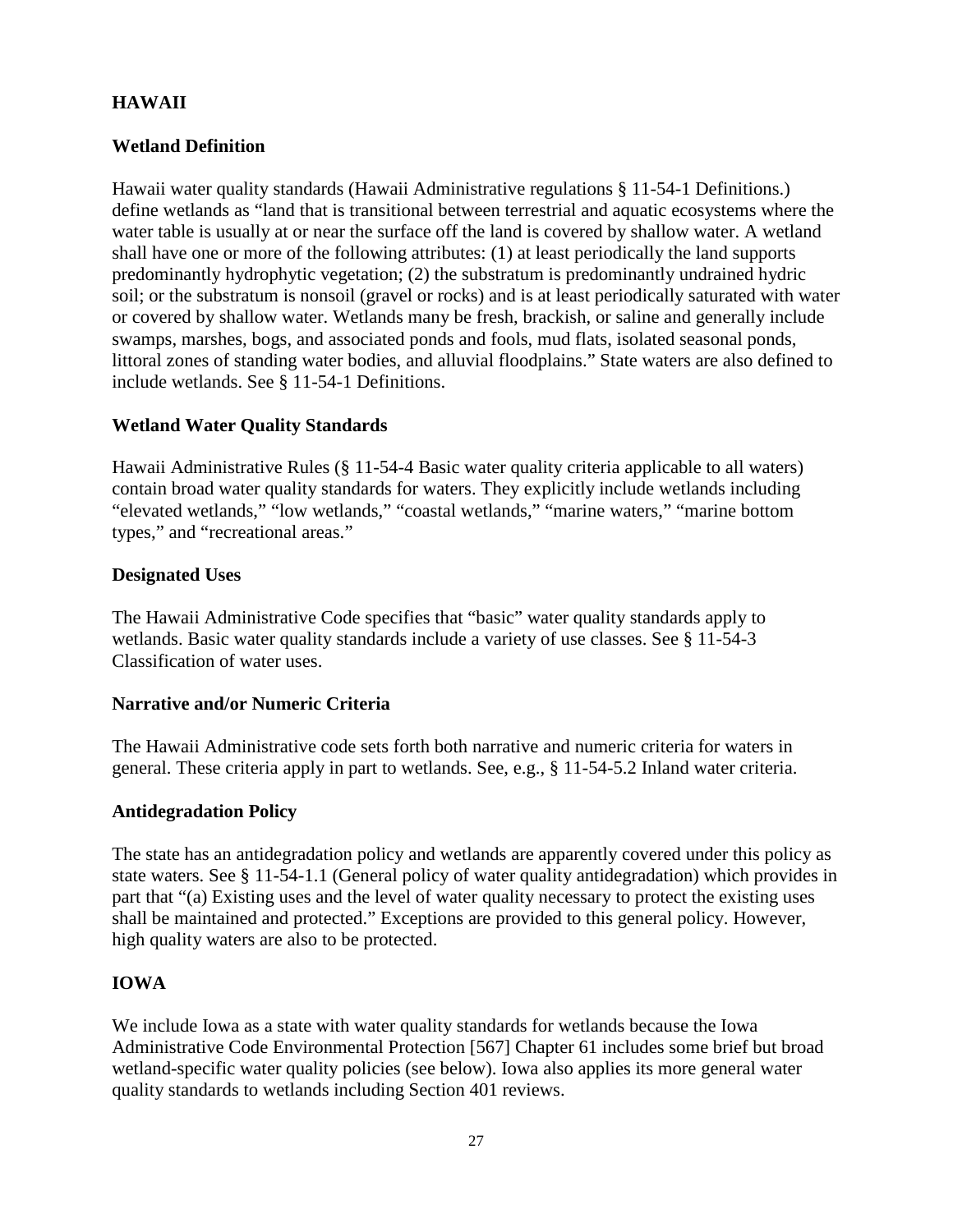# <span id="page-35-0"></span>**Wetland Definition**

The Corps definition is used:

"Wetlands" means those areas that are inundated or saturated by surface water or groundwater at a frequency and duration sufficient to support, and that under normal circumstances do support, a prevalence of vegetation typically adapted for life in saturated soil conditions. Wetlands generally include swamps, marshes, bogs, and similar areas."

This definition has been formally adopted for regulations dealing with municipal solid waste disposal (Section 567-113.6) and is apparently being applied to other regulations as well.

#### <span id="page-35-1"></span>**Wetland Water Quality Standards**

Iowa's wetland water quality standards are brief but establish important policies. For discharges of dredged or fill material resulting in permanent loss of more than 1/10 acre of waters of the United States (including jurisdictional wetlands), a compensatory mitigation plan to offset those losses will be required. See description of narrative and number criteria below.

#### <span id="page-35-2"></span>**Designated Uses**

Iowa has designated use segments for water bodies as a whole. These are listed in Chapter 61. Separate designated uses are not specified for wetlands.

#### <span id="page-35-3"></span>**Narrative and/or Numeric Criteria**

Iowa Code Chapter 455B, division 111, part 1. Amendment to paragraph 61.2(2) "h". State water quality conditions provide a number of numeric and narrative criteria for wetlands and related areas including:

"(1) Side slopes of a newly constructed channel will be no steeper than 2:1 and planted to permanent, perennial, native vegetation if not armored.

….

(4) For discharges of dredged or fill material resulting in permanent loss of more than 1/10 acre of waters of the United States (including jurisdictional wetlands), a compensatory mitigation plan to offset those losses will be required. In addition, a preconstruction notice to the Corps of Engineers in accordance with general condition 27 will be required.

(5) For newly constructed channels through areas that are unvegetated, native grass filter strips, or a riparian buffer with native trees or shrubs a minimum of 35 feet wide from the top of bank must be planted along both sides of the new channel. A survival rate of 80 percent of desirable species shall be achieved within three years of establishment of the buffer strip.

(6) For single-family residences authorized under nationwide permit 29, the permanent loss of waters of the United States (including jurisdictional wetlands) must not exceed  $\frac{1}{4}$ acre.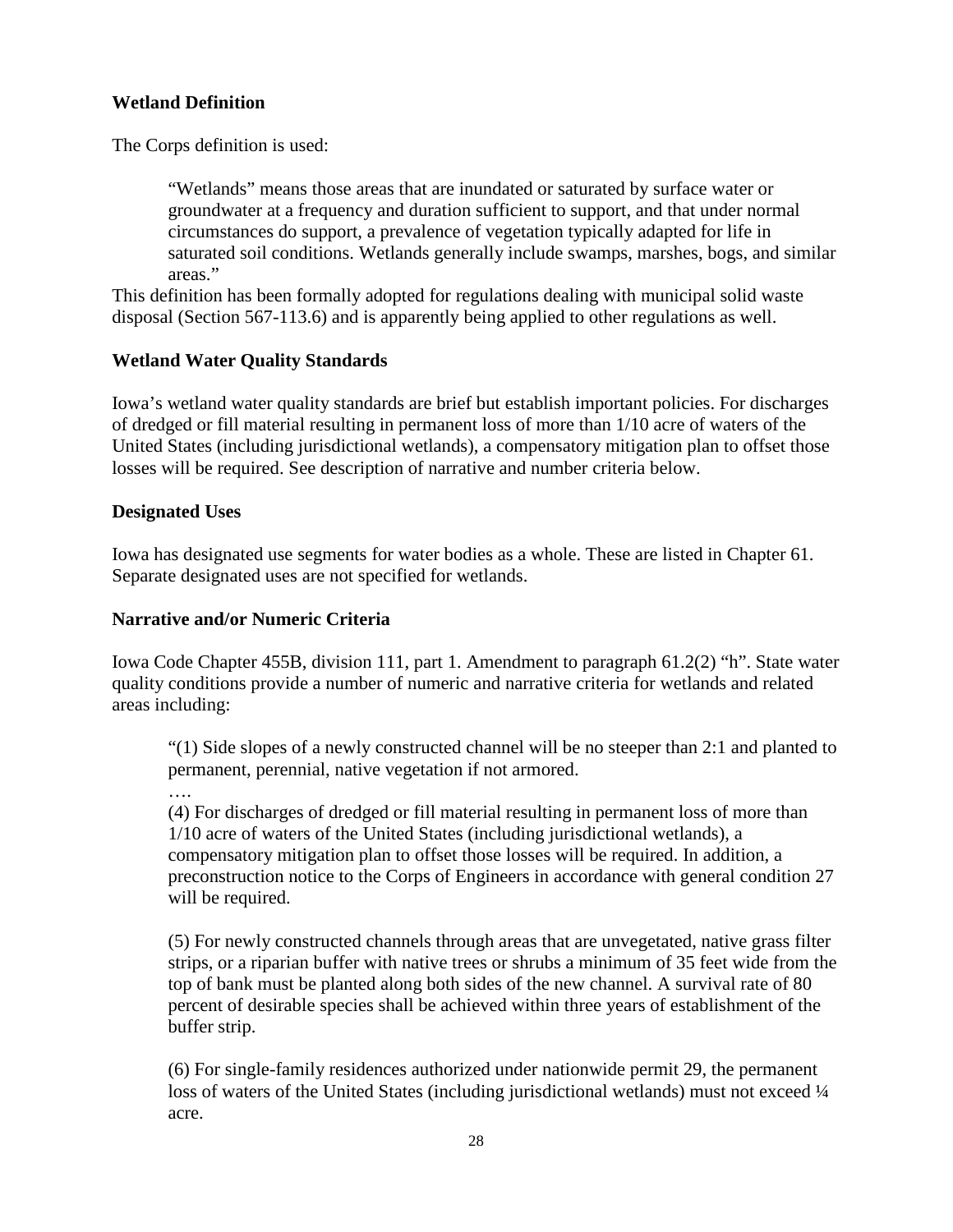(7) For nationwide permit 46, the discharge of dredged or fill material into ditches that would sever the jurisdiction of an upstream water of the United States from a downstream water of the United States is not allowed.

(8) For projects that impact fens, bogs, seeps, or sedge meadows, an individual Section 401 Water Quality Certification will be required (Iowa Section 401 Water Quality Certification condition.)"

## **Antidegradation Policy**

Wetlands are designated as general use water bodies and are covered under the general antidegradation policy provided in Chapter 61. This provides in 61.2(2) "Antidegradation policy: "It is the policy of the state of Iowa that: a. Existing surface water uses and the level of water quality necessary to protect the existing uses will be maintained and protected."

# **MAINE**

We include Maine in our list of states with water quality standards for wetlands because the state has adopted an antidegradation policy which explicitly protects wetland habitat. In addition, it has adopted wetland protection statutes for both tidal and freshwater wetlands. These statutes explicitly require compliance for activities in wetlands with broader water quality criteria.

## **Wetland Definition**

Maine Department of Environmental Protection Regulations, Chapter 310, Wetlands and Water Bodies Protection state that the terms "wetland", "wetlands", " waterbody, and waterbodies" "are used interchangeably and collectively in this rule to refer to freshwater wetlands, great ponds, rivers, streams, brooks, coastal wetlands, and the areas adjacent to them."

## **Wetland Water Quality Standards**

Maine has adopted an antidegradation policy which explicitly protects wetland habitat. Wetland protection statutes for both tidal and freshwater wetlands explicitly require compliance with broader water quality criteria. The state is developing biological criteria for freshwater wetlands.

## **Designated Uses**

Many wetlands are designated waters of special significance. In addition, the state has adopted an antidegradation policy which includes not only general designated uses but "habitat, including significant wetlands within a waterbody supporting existing populations of wildlife or aquatic, estuarine or marine life, or plant life that is maintained by the waterbody;" Maine Code of Rules, Chapter 310: Wetlands and Waterbodies Protection.

## **Narrative and/or Numeric Criteria**

Maine regulations establish both narrative and numeric criteria for waters in general. These are explicitly made to apply to wetlands as well as other waters.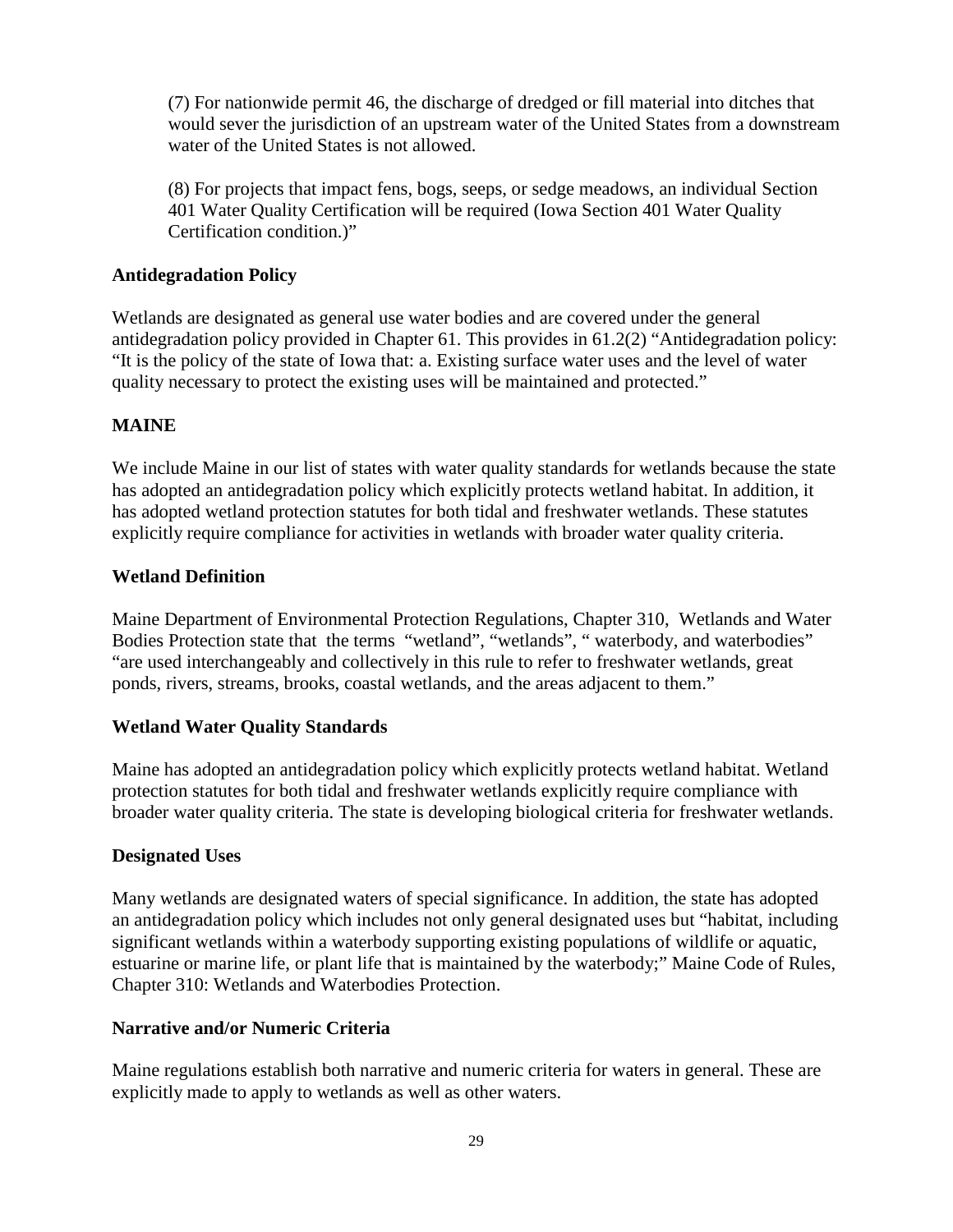## **Antidegradation Policy**

Maine has adopted a broad antidegradation policy which provides, in part, that

"Existing in-stream water uses and the level of water quality necessary to protect those existing uses must be maintained and protected. Existing in-stream water uses are those uses which have actually occurred on or after November 28, 1975, in or on a water body whether or not the uses are included in the standards for classification of the particular water body.

Determinations of what constitutes an existing in-stream water use on a particular water body must be made on a case-by-case basis by the department. In making its determination of uses to be protected and maintained, the department shall consider designated uses for that water body and:

(a) Aquatic, estuarine and marine life present in the water body;

(b) Wildlife that utilize the water body;

(c) Habitat, including significant wetlands, within a water body supporting existing populations of wildlife or aquatic, estuarine or marine life, or plant life that is maintained by the water body;

(d) The use of the water body for recreation in or on the water, fishing, water supply, or commercial activity that depends directly on the preservation of an existing level of water quality. Use of the water body to receive or transport waste water discharges is not considered an existing use for purposes of this antidegradation policy; and (e) Any other evidence that, for divisions (a), (b) and (c), demonstrates their ecological significance because of their role or importance in the functioning of the ecosystem or their rarity and, for division (d), demonstrates its historical or social significance."

#### **MASSACHUSETTS**

#### **Wetland Definition**

Surface waters are defined in 314 CMR4:00 to include for the purposes of the water pollution control act:

"Surface waters. All waters other than ground waters within the jurisdiction of the Commonwealth, including, without limitation, rivers, streams, lakes, ponds, springs, impoundments, estuaries, wetlands, coastal waters and vernal pools."

Vernal pools are defined to include:

"Vernal Pool. A waterbody that has been certified by the Massachusetts Division of Fisheries and Wildlife as a vernal pool. Vernal pools are confined basin depressions which, at least in most years, hold water for a minimum of two contiguous during the spring and/or summer, and which are free of adult fish populations."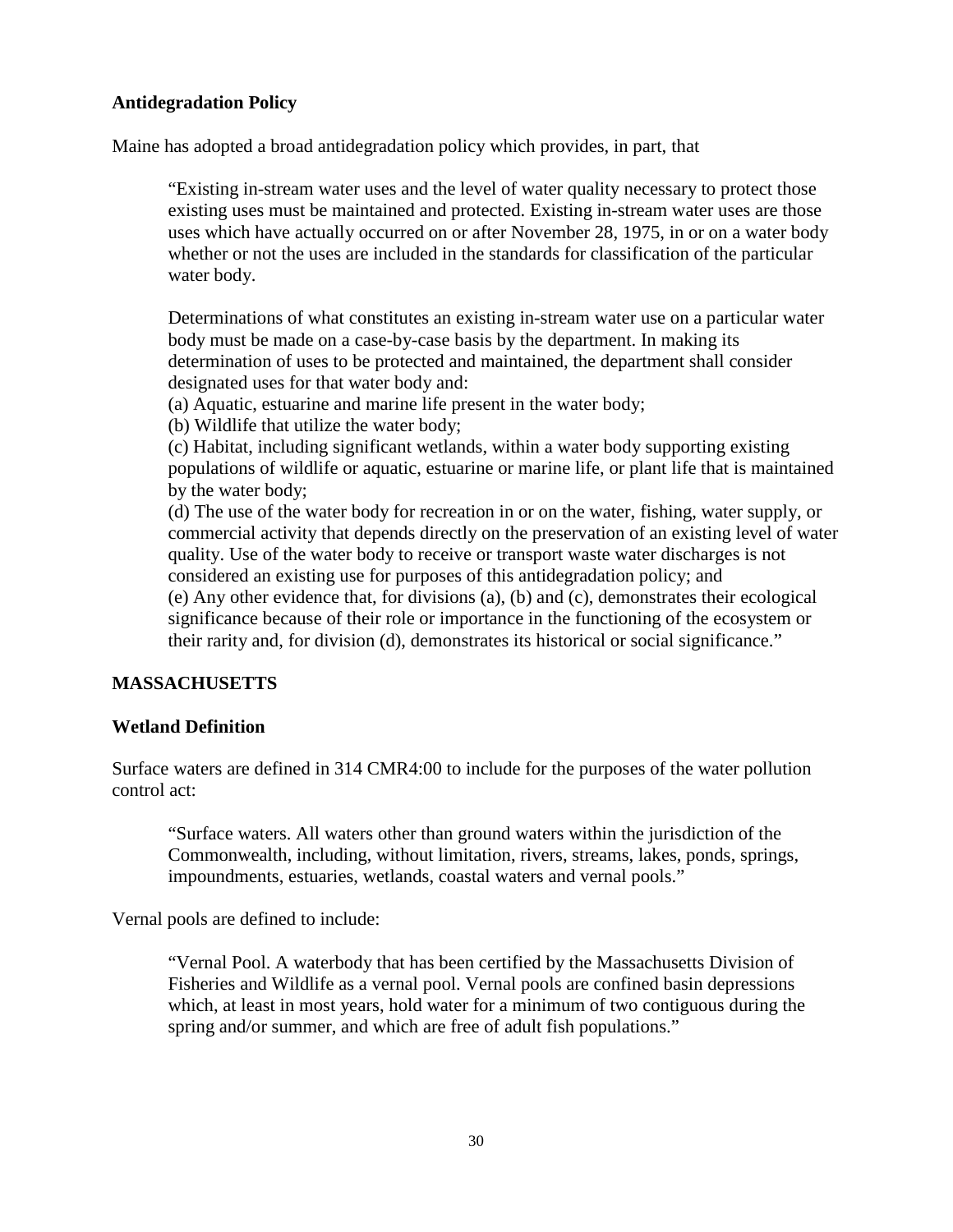# **Wetland Water Quality Standards**

Massachusetts regulates wetlands pursuant to a number of explicit wetland statutes. Regulation is jointly undertaken by the state and local governments.

In addition to the wetland statutes, Massachusetts has adopted limited, explicit water quality standards for wetlands which provide, in part (314 CMR 4.06):

"(2) Wetlands. Wetlands bordering Class A Outstanding Resource Waters are designated Class A Outstanding Resource Waters. Vernal pools are designated Class B Outstanding Resource Waters. All wetlands bordering other Class B, SB or SA Outstanding Resource Waters are designated as Outstanding Resource Waters to the boundary of the defined area. All other wetlands are designated Class B, High Quality Waters for inland waters and Class SA, High Quality Waters for coastal and marine waters."

Special pollution control regulations have also been adopted for vernal pools (Id.):

"12. Vernal Pools. No point source discharge shall be allowed to a vernal pool certified by the Massachusetts Division of Fisheries and Wildlife; and no discharge of dredged or fill material shall be allowed to a vernal pool certified by the Massachusetts Division of Fisheries and Wildlife unless a variance is granted under 314 CMR 9.08."

## **Designated Uses**

Massachusetts does not list wetland specific designated uses but depends upon the broader designated uses for all waters.

## **Narrative and/or Numeric Criteria**

Massachusetts water quality regulations establish both numeric and nonnumeric standards for surface waters which are defined to include wetlands. Numeric standards apply to dissolved oxygen, temperature, pH, bacteria, soils, color and turbidity, oil and grease, and taste and odor. In addition, Massachusetts water quality regulations contain some additional, special standards for wetlands near public water supplies. Regulations provide, in part (314 CMR 4:00)

"No discharge of dredged or fill material into wetlands or waters of the Commonwealth shall be allowed within 400 feet of the high water mark of a Class A surface water (exclusive of tributaries), unless conducted by a public water supply system…., maintenance or repair of existing public roads or railways, or conducted by a person granted a variance…."

## **Antidegradation Policy**

Massachusetts regulations set forth antidegradation provisions for waters as whole including wetlands. (314 CMR 4.04) provides in antidegradation provisions that "in all cases existing uses and the level of water quality necessary to protect existing uses shall be maintained and protected." Other antidegradation provisions apply to high quality and other significant resource waters and outstanding resource waters.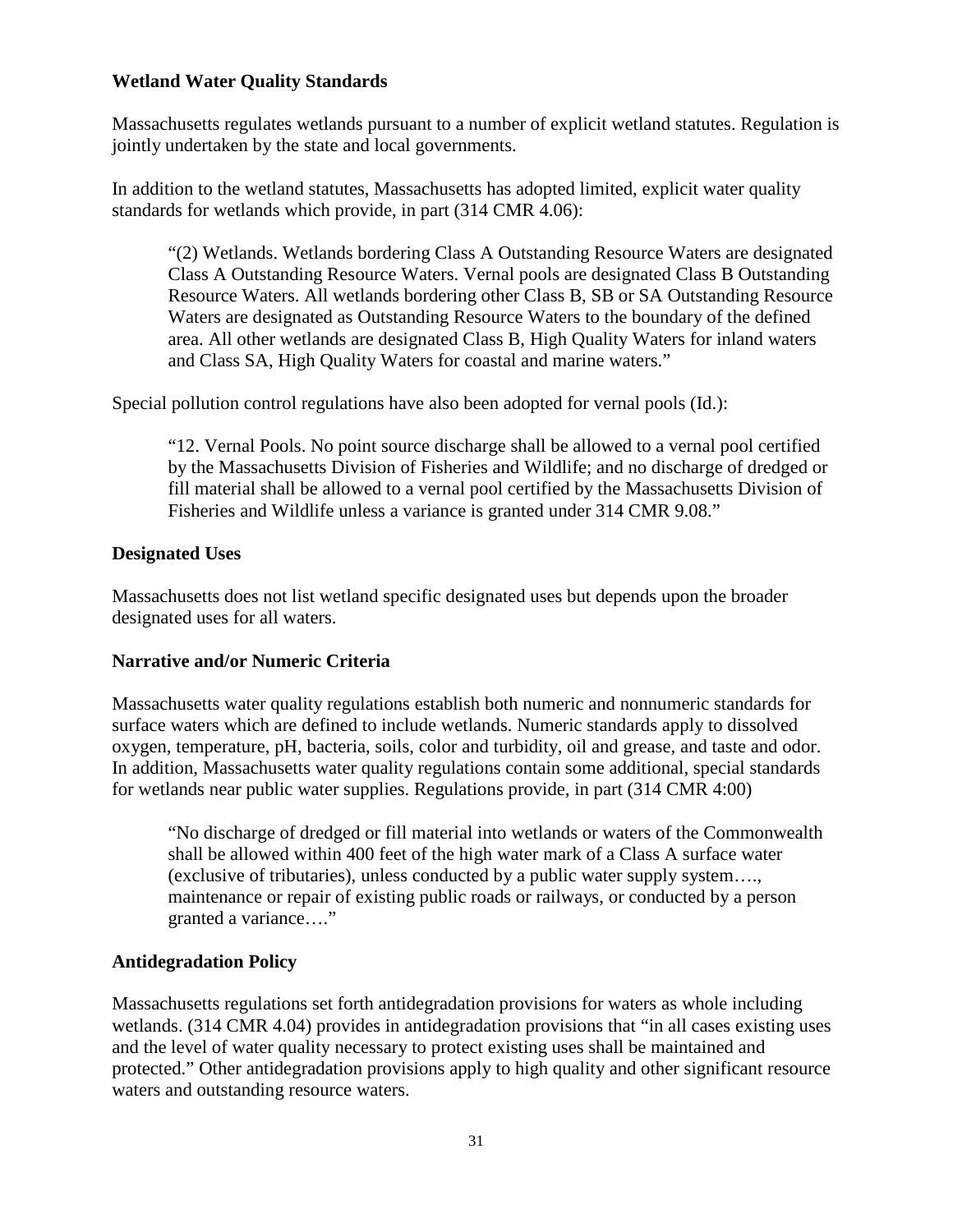# **MINNESOTA**

## **Wetland Definition**

All wetlands are considered waters of the state for the purposes of Minnesota Rules 7050.0186 pertaining to water quality. More specifically, wetlands are defined:

B. "Wetlands" are those areas that are inundated or saturated by surface water or groundwater at a frequency and duration sufficient to support, and that under normal circumstances do support, a prevalence of vegetation typically adapted for life in saturated soil conditions. Wetlands generally include swamps, marshes, bogs, and similar areas. Constructed wetlands designed for wastewater treatment are not waters of the state. Wetlands must have the following attributes:

(1) a predominance of hydric soils;

(2) inundated or saturated by surface water or groundwater at a frequency and duration sufficient to support a prevalence of hydrophytic vegetation typically adapted for life in a saturated soil condition; and

(3) under normal circumstances, support a prevalence of such vegetation.

#### **Wetland Water Quality Standards**

Minnesota pollution control regulations provide, in part, that

"7050.0450 Multiclassifications.

All surface waters of the state are classified in more than one class, and all the water quality standards for each of the classes apply. If the water quality standards for particular parameters for the various classes are different, the more restrictive of the standards apply."

In 1994, the state codified narrative wetland water quality standards incorporating wetlands as Waters of the State. Wetlands are included in the state use classification system and include 2D Aquatic-Life Use, 3D Industrial Consumption, 4C Agricultural and Wildlife, class 5 Aesthetic Enjoyment and Navigation, class 6 Other Uses, and Class 7 Limited Use Waters.

## **Designated Uses**

As cited above, the state has designated use classifications for the state's wetlands. Unless specified otherwise, wetlands are protected for class 2, 3, 4, 5 and 6 uses.

State regulations provide, more specifically, with regard to designated uses that:

"7050.0186 WETLAND STANDARDS AND MITIGATION.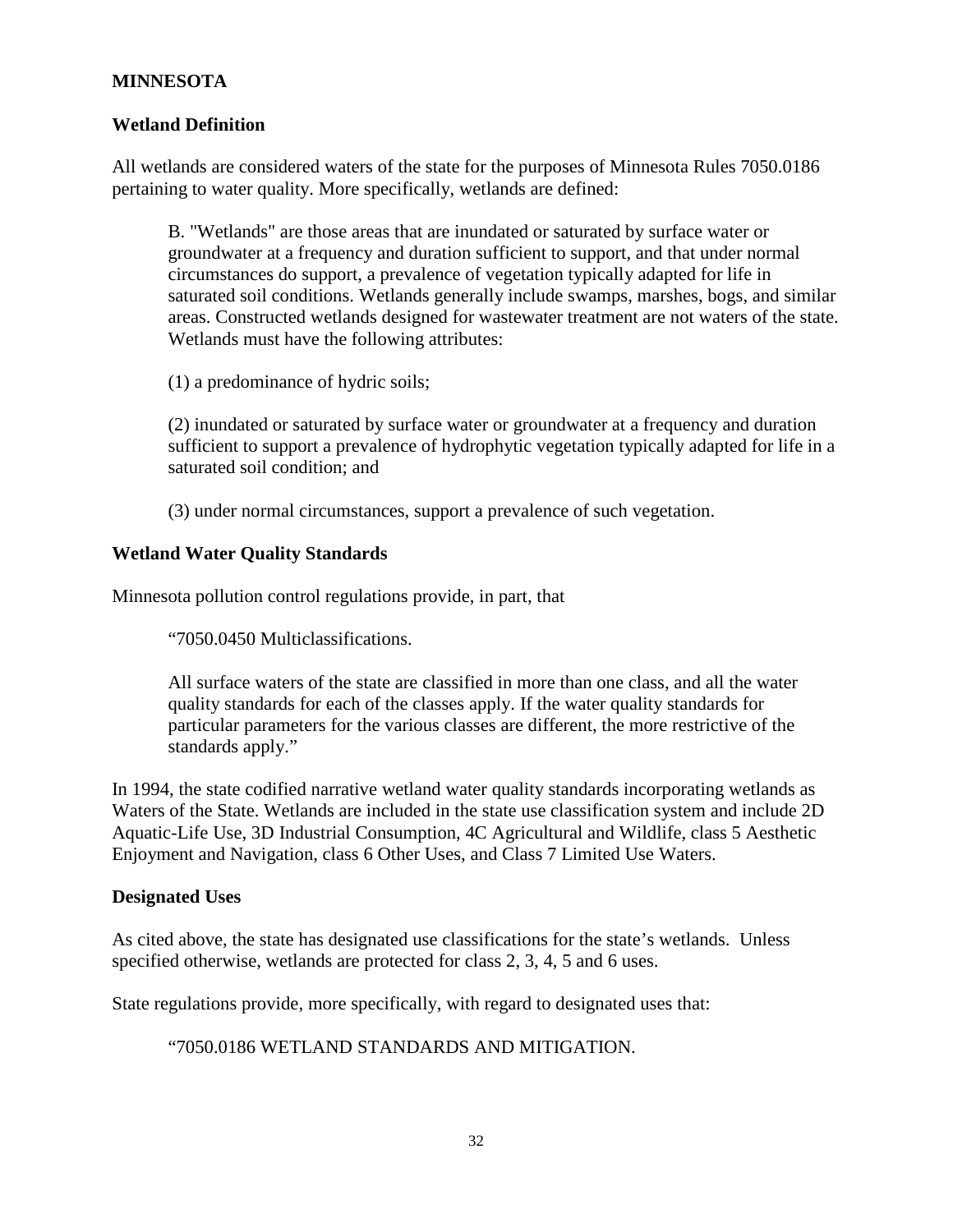Subpart 1. Policy and wetland beneficial uses. It is the policy of the state to protect wetlands and prevent significant adverse impacts on wetland beneficial uses caused by chemical, physical, biological, or radiological changes. The quality of wetlands shall be maintained to permit the propagation and maintenance of a healthy community of aquatic and terrestrial species indigenous to wetlands, preserve wildlife habitat, and support biological diversity of the landscape. In addition, these waters shall be suitable for boating and other forms of aquatic recreation as specified in part [7050.0222,](http://www.loislaw.com/pns/doclink.htp?dockey=8871179@MNREGS&alias=MNREGS&cite=7050.0222) subpart 6; general industrial use as specified in part [7050.0223,](http://www.loislaw.com/pns/doclink.htp?dockey=8871180@MNREGS&alias=MNREGS&cite=7050.0223) subpart 5; irrigation, use by wildlife and livestock, erosion control, groundwater recharge, low flow augmentation, stormwater retention, and stream sedimentation as specified in part [7050.0224,](http://www.loislaw.com/pns/doclink.htp?dockey=8871181@MNREGS&alias=MNREGS&cite=7050.0224) subpart 4; and aesthetic enjoyment as specified in part [7050.0225,](http://www.loislaw.com/pns/doclink.htp?dockey=8871182@MNREGS&alias=MNREGS&cite=7050.0225) subpart 2."

#### **Narrative and/or Numeric Criteria**

Minnesota pollution control regulations provide, in part, that

"Subp. 1b. Wetland pollution prohibited. Wetland conditions shall be protected from chemical, physical, biological, or radiological changes to prevent significant adverse impacts to the designated beneficial uses listed in subpart 1. The nondegradation provisions in this chapter are applicable to wetlands."

#### **Antidegradation Policy**

Wetlands are explicitly included in the State's non-degradation policy which states, in part:

"7050.0185 Nondegradation for All Waters.

Subpart 1. Policy. The beneficial uses inherent in water resources are valuable public resources. It is the policy of the state to protect all waters from significant degradation from point and nonpoint sources and wetland alterations and to maintain existing water uses and aquatic and wetland habitats. Existing beneficial uses and the water quality necessary to protect the existing uses must be maintained and protected from point and nonpoint sources of pollution."

## **NEBRASKA**

## **Wetland Definition**

The state uses a wetland definition consistent with the federal definition and the federal 1987 Wetland Delineation Manual.

#### **Wetland Water Quality Standards**

Nebraska Department of Environmental Quality has adopted regulations for state review of federal permits pursuant to Section 401 (Title120) of the Clean Water Act and water quality standards for all surface waters including wetlands (Title 117). The state has applied its antidegradation policy to wetlands. Wetland-specific regulations have been adopted which establish two major classes of wetlands: isolated and surface water overflow wetlands. Protected uses have been designated for wetlands.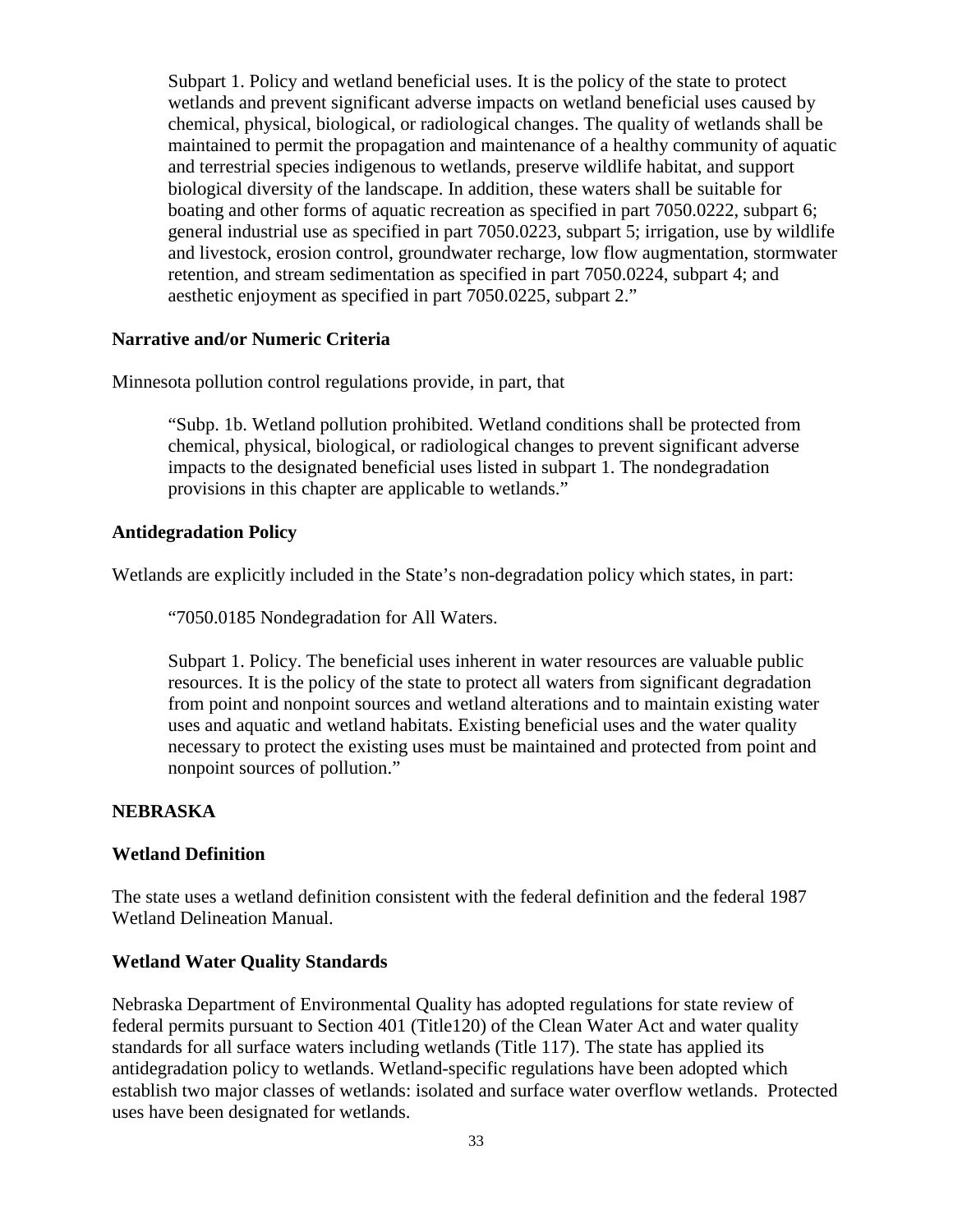# **Designated Uses**

Beneficial uses assigned to all waters include "primary contact recreation, aquatic life, water supply and aesthetics." See Title 117, Chapter 4 001. More specific beneficial uses for wetlands are: "aquatic life, wildlife, agricultural water supply, and aesthetics." Some wetlands may have additional beneficial uses.

## **Narrative and/or Numeric Criteria**

Beneficial uses are protected by the narrative and numerical water quality criteria listed in Chapter 7 of Title 117 - Nebraska Surface Water Quality Standards. Nebraska regulations provide in part in 117 NAC 7-004.01A:

"General Criteria

Water quality criteria are established to protect assigned beneficial uses. However, traditional water quality parameters in wetlands such as pH, temperature, dissolved oxygen, ammonia, chloride, and conductivity may naturally vary outside accepted ranges for other surface waters. Water quality criteria for specific wetlands or wetland complexes, except numerical criteria for toxic substances (paragraph 004.01C1), petroleum oil (paragraph 004.01D), and residual chlorine (paragraph 004.01F), shall be based on natural background values for traditional water quality parameters. However, these criteria shall be no more stringent than those associated with the Class B Warmwater Aquatic Life classification or the General Criteria for Aquatic Life of Chapter 4, Paragraphs 003.01 A, 003.01B, 003.01G, and 003.04B."

Regulations also provide biological criteria and numeric criteria for toxic substances. Nebraska is the only state with rather extensive numeric water quality criteria specifically for wetlands.

## **Antidegradation Policy**

Assigned and existing beneficial uses are protected by the antidegradation Clause in Chapter 3, Title 117. This policy broadly provides that "(t)he water quality of surface waters, consistent with uses applied in these Standards, shall be maintained and protected. Water quality degradation which would adversely affect existing uses will not be allowed." Standards for beneficial uses are set forth in Appendix B, below.

# **NORTH CAROLINA**

## **Wetland Definition**

15A North Carolina Administrative Code 2B .0202 Definitions provides

"(71) Wetlands are "waters" as defined by G.S. [143-212\(](http://www.loislaw.com/pns/doclink.htp?dockey=1820698@NCCODE&alias=NCCODE&cite=143-212)6) and are areas that are inundated or saturated by an accumulation of surface or ground water at a frequency and duration sufficient to support, and that under normal circumstances do support, a prevalence of vegetation typically adapted for life in saturated soil conditions. Wetlands generally include swamps, marshes, bogs and similar areas. Wetlands classified as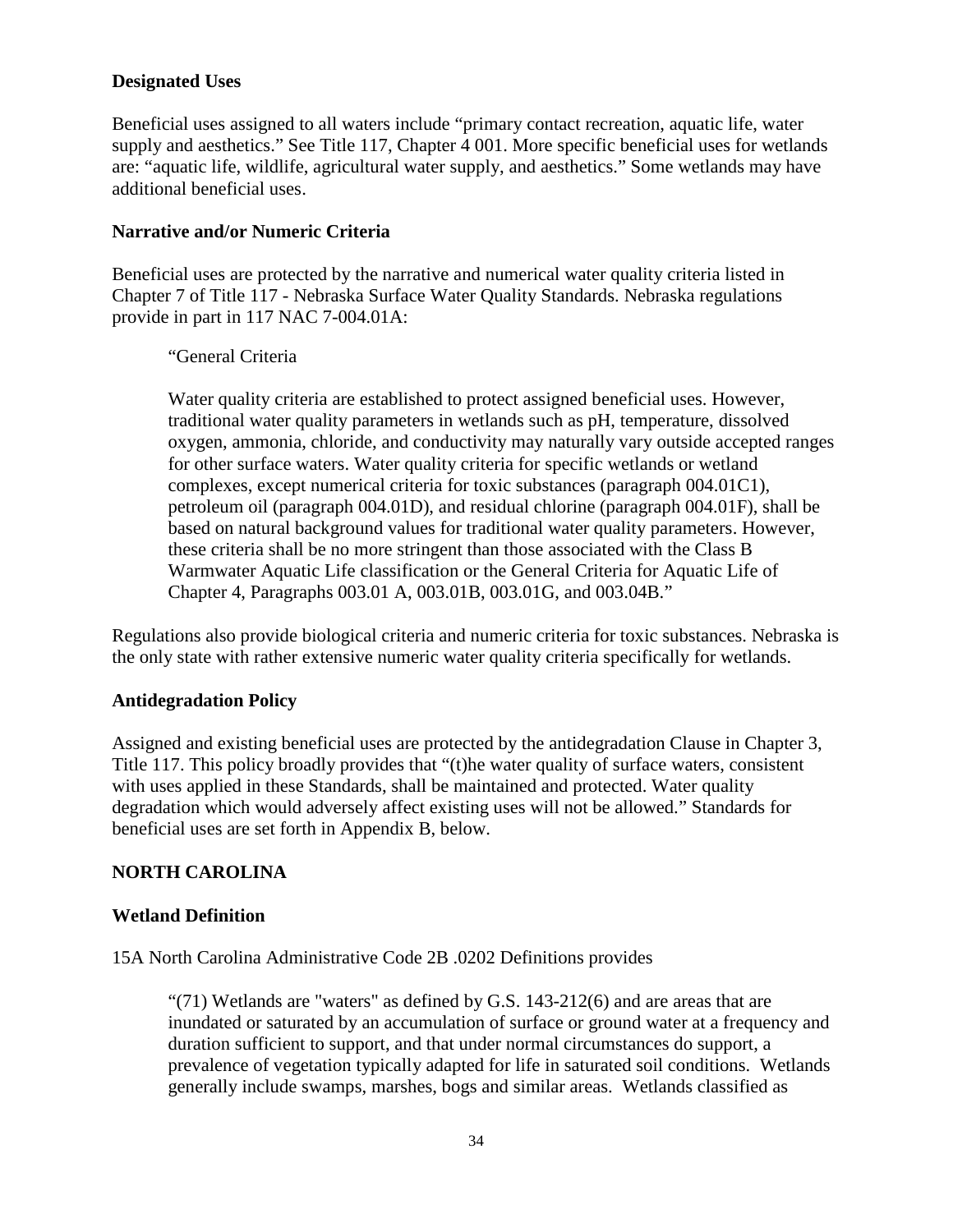waters of the state are restricted to waters of the United States as defined by [33 CFR](http://www.loislaw.com/pns/doclink.htp?dockey=11908973@USCFR&alias=USCFR&cite=33+C.F.R.+%A7+328.3)  [328.3](http://www.loislaw.com/pns/doclink.htp?dockey=11908973@USCFR&alias=USCFR&cite=33+C.F.R.+%A7+328.3) and [40 CFR 230.3.](http://www.loislaw.com/pns/doclink.htp?dockey=7393777@USCFR&alias=USCFR&cite=40+C.F.R.+%A7+230.3)"

# **Wetlands and Water Quality Standards**

The state has adopted wetland standards and procedures for the Section 401 Certification Program as well as an Isolated Wetland Permit Program. For standards and criteria for the certification program see 15A North Carolina Administrative Code, 2H .0506 Review Of Applications.

#### **Designated Uses**

Designated uses are provided in 15A NCAC 2B .0231 and exemptions to those standards are provided in 15A NCAC 2B .0230. Designated uses include the following:

"5A NCAC 2B .0231 Wetland Standards

(a) General. The water quality standards for all wetlands are designed to protect, preserve, restore and enhance the quality and uses of wetlands and other waters of the state influenced by wetlands. The following are wetland uses:

(1) Storm and flood water storage and retention and the moderation of extreme water level fluctuations;

(2) Hydrologic functions including groundwater discharge that contributes to maintain dry weather streamflow and, at other locations or times, groundwater recharge that replenishes the groundwater system;

(3) Filtration or storage of sediments, nutrients, toxic substances, or other pollutants that would otherwise adversely impact the quality of other waters of the state;

(4) Shoreline protection against erosion through the dissipation of water energy and water velocity and stabilization of sediments;

(5) Habitat for the propagation of resident wetland-dependent aquatic organisms including, but not limited to fish, crustaceans, mollusks, insects, annelids, planktonic organisms and the plants and animals upon which these aquatic organisms feed and depend upon for their needs in all life stages; and

(6) Habitat for the propagation of resident wetland-dependent wildlife species, including mammals, birds, reptiles and amphibians for breeding, nesting, cover, travel corridors and food."

## **Narrative and/or Numeric Criteria**

General criteria are provided for various activities in wetlands by15A NCAC 2B .0231 and exemptions to those standards are provided in 15A NCAC 2B .0230. More specifically, 5A NCAC 2B .0231 WETLAND STANDARDS provides "(b) The following standards shall be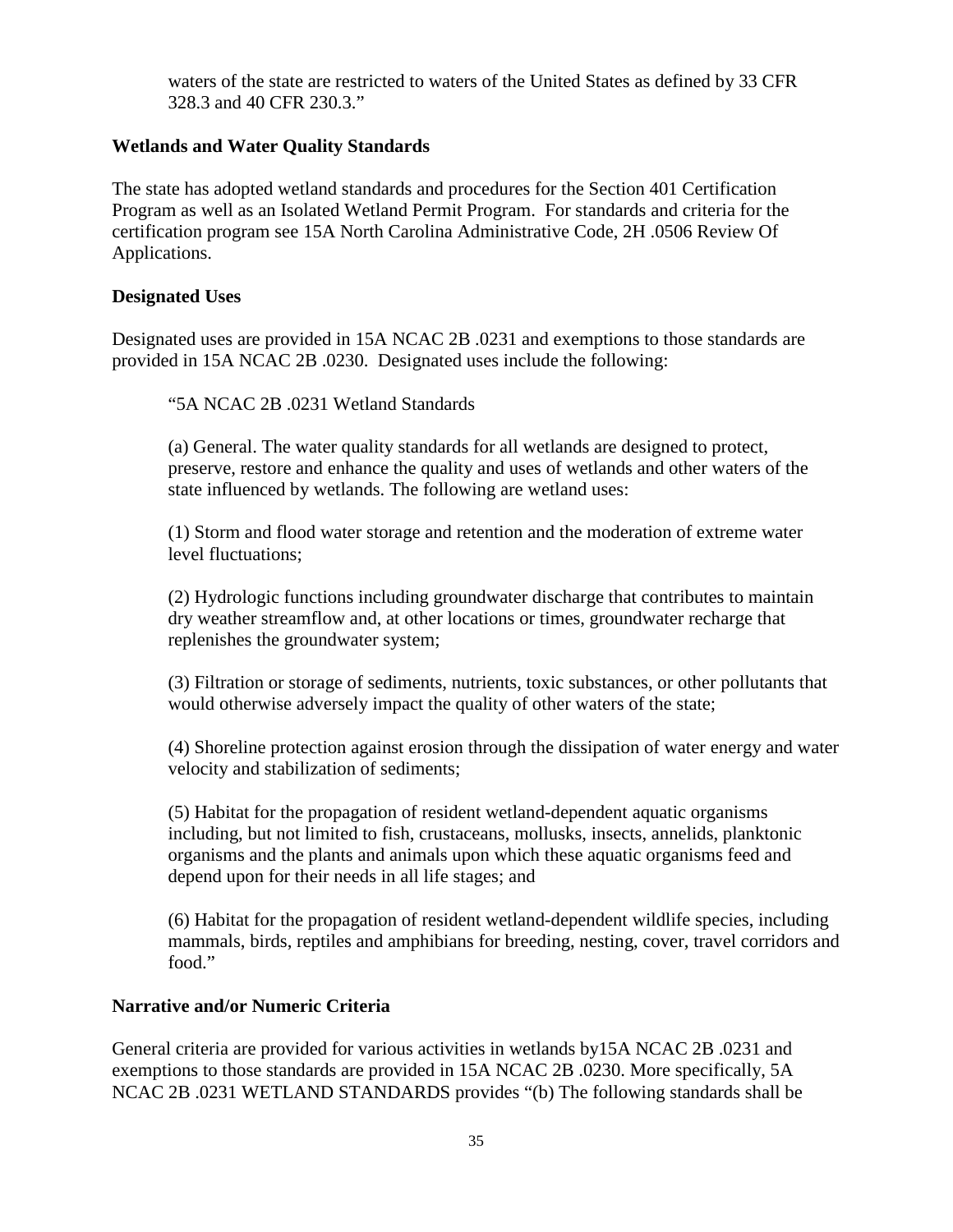used to assure the maintenance or enhancement of the existing uses of wetlands identified in Paragraph (a) of this Rule:

(1) Liquids, fill or other solids or dissolved gases may not be present in amounts which may cause adverse impacts on existing wetland uses;

(2) Floating or submerged debris, oil, deleterious substances, or other material may not be present in amounts which may cause adverse impacts on existing wetland uses; (3) Materials producing color, odor, taste or unsightliness may not be present in amounts which may cause adverse impacts on existing wetland uses;

(4) Concentrations or combinations of substances which are toxic or harmful to human, animal or plant life may not be present in amounts which individually or cumulatively may cause adverse impacts on existing wetland uses;

(5) Hydrological conditions necessary to support the biological and physical characteristics naturally present in wetlands shall be protected to prevent adverse impacts on;

(A) Water currents, erosion or sedimentation patterns;

(B) Natural water temperature variations;

(C) The chemical, nutrient and dissolved oxygen regime of the wetland;

(D) The movement of aquatic fauna;

(E) The pH of the wetland; and

(F) Water levels or elevations.

(6) The populations of wetland flora and fauna shall be maintained to protect biological integrity as defined at [15A NCAC 2B .0202.](http://www.loislaw.com/pns/doclink.htp?dockey=510874@NCADMIN&alias=NCADMIN&cite=15A+NCAC+2B+.0202)"

## **Antidegradation Policy**

The state's antidegradation policy (15A NCAC 2B .0201) applies to wetlands along with other waters. It is general and not specific to wetlands. It provides, in part: "It is the policy of the Environmental Management Commission to maintain, protect, and enhance water quality within the State of North Carolina." Existing uses are protected. Protection is also afforded high quality waters and outstanding resource waters.

## **OHIO**

Ohio has adopted detailed criteria and standards for the protection of wetlands as part of its water quality program.

## **Wetland Definition**

Wetlands are defined in Ohio Administrative Code 3745-1-02:

(90) "Wetlands" means those areas that are inundated or saturated by surface or ground water at a frequency and duration that are sufficient to support, and that under normal circumstances do support, a prevalence of vegetation typically adapted for life in saturated soil conditions. "Wetlands" includes swamps, marshes, bogs, and similar areas that are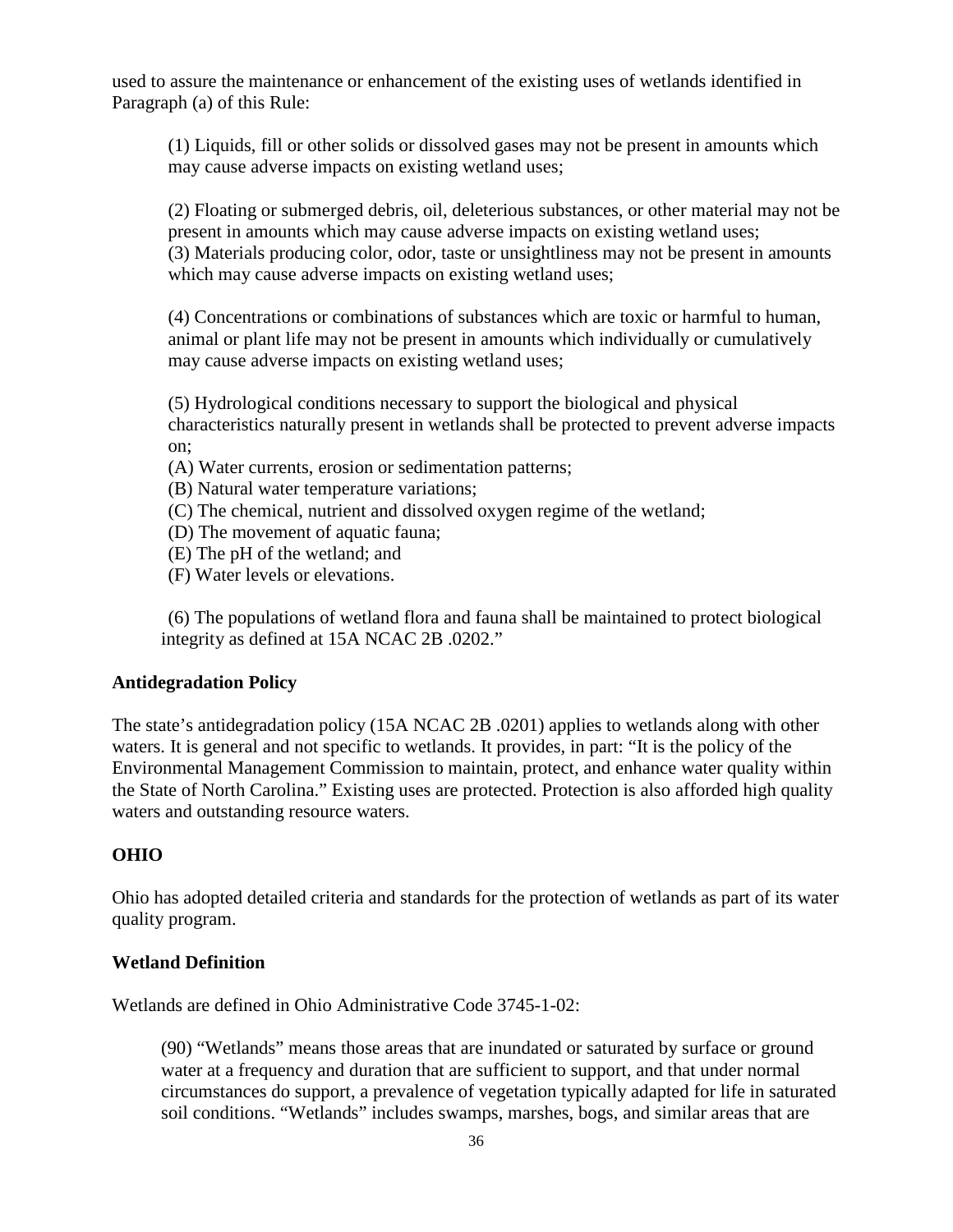delineated in accordance with the 1987 United States Army Corps of Engineers wetland delineation manual and any other procedures and requirements adopted by the United States Army Corps of Engineers for delineating wetlands."

# **Wetland Water Quality Standards**

Wetland water quality standards were developed by Ohio EPA and placed in Ohio Administrative Code, Sections 3745-1-50 through 1-54. The Code provides that the following narrative criteria shall apply to wetlands:

"(A) The hydrology necessary to support the biological and physical characteristics naturally present in wetlands shall be protected to prevent significant adverse impacts on:

(1) Water currents, erosion or sedimentation patterns;

(2) Natural water temperature variations;

(3) Chemical, nutrient and dissolved oxygen regimes of the wetland;

(4) The movement of aquatic fauna;

(5) The pH of the wetland; and

(6) Water levels or elevations, including those resulting from ground water recharge and discharge."

"(B) (1) Water quality necessary to support existing habitats and the populations of wetland flora and fauna shall be protected to prevent significant adverse impacts on:

(a) Food supplies for fish and wildlife;

(b) Reproductive and nursery areas; and

(c) Dispersal corridors, as that term is defined in rule 3745-1-50 of the Administrative Code.

(2) Water quality shall be protected to prevent conditions conducive to the establishment or proliferation of nuisance organisms, as that term is defined in rule 3745-1-50 of the Administrative Code.

(C) Conditions shall not occur that will have a significant adverse impact on the ability of the wetland to be used for wetland-dependent recreational opportunities in or on the water."

In addition, Section 3745-1-52 provides numeric chemical criteria for waste water discharges into wetlands.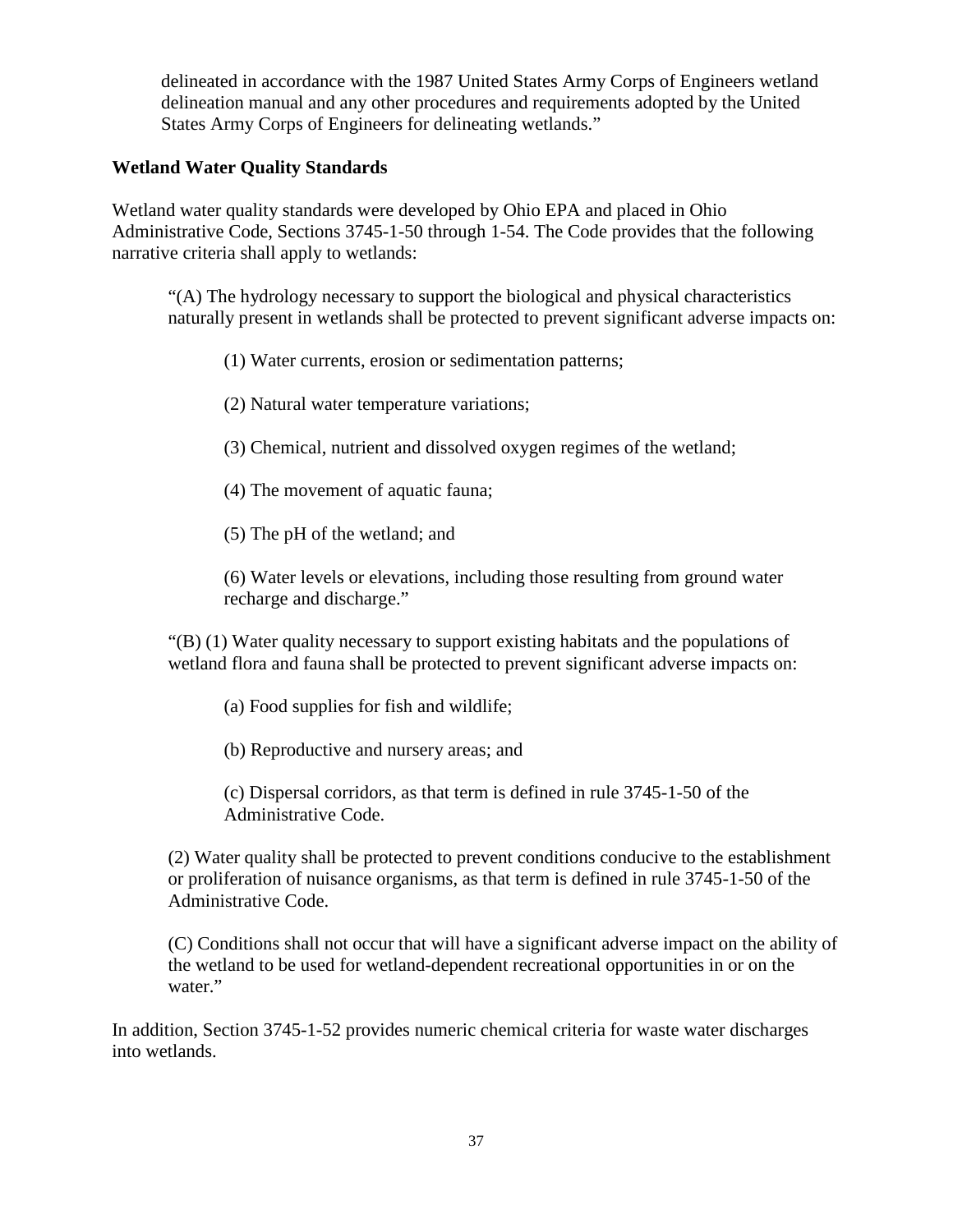# **Designated Uses**

Wetlands are assigned a designated "wetland use". More specific categorization is undertaken on a permit by permit basis as provided in the Wetland Rules, Ohio Administrative Code, Sections 3745-1-53:

"(C) Wetland categories.

(1) Wetlands assigned to category 1.

(a) Wetlands assigned to category 1 support minimal wildlife habitat, and minimal hydrological and recreational functions as determined by an appropriate wetland evaluation methodology acceptable to the director. Wetlands assigned to category 1 do not provide critical habitat for threatened or endangered species or contain rare, threatened or endangered species.

(b) Wetlands assigned to category 1 may be typified by some or all of the following characteristics: hydrologic isolation, low species diversity, a predominance of non-native species (greater than fifty per cent areal cover for vegetative species), no significant habitat or wildlife use, and limited potential to achieve beneficial wetland functions.

(c) Wetlands assigned to category 1 may include, but are not limited to, wetlands that are acidic ponds created or excavated on mined lands without a connection to other surface waters throughout the year and that have little or no vegetation and wetlands that are hydrologically isolated and comprised of vegetation that is dominated (greater than eighty per cent areal cover) by species including, but not limited to: Lythrum salicaria; Phalaris arundinacea; and Phragmites australis.

(2) Wetlands assigned to category 2.

(a) Wetlands assigned to category 2 support moderate wildlife habitat, or hydrological or recreational functions as determined by an appropriate wetland evaluation methodology acceptable to the director or his authorized representative.

(b) Wetlands assigned to category 2 may include, but are not limited to: wetlands dominated by native species but generally without the presence of, or habitat for, rare, threatened or endangered species; and wetlands which are degraded but have a reasonable potential for reestablishing lost wetland functions.

(3) Wetlands assigned to category 3.

(a) Wetlands assigned to category 3 support superior habitat, or hydrological or recreational functions as determined by an appropriate wetland evaluation methodology acceptable to the director or his authorized representative.

(b) Wetlands assigned to category 3 may be typified by some or all of the following characteristics: high levels of diversity, a high proportion of native species, or high functional values.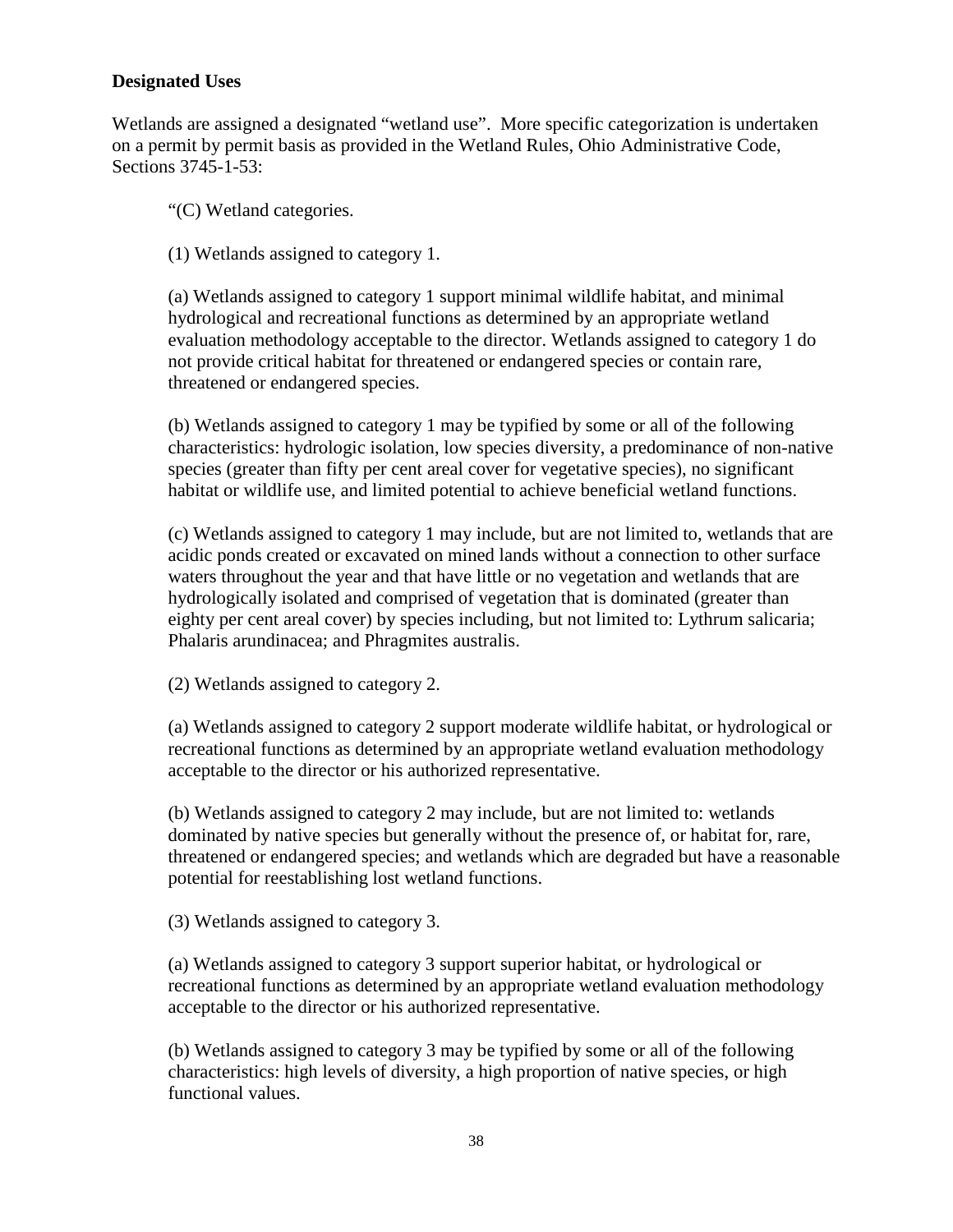(c) Wetlands assigned to category 3 may include, but are not limited to: wetlands which contain or provide habitat for threatened or endangered species; high quality forested wetlands, including old growth forested wetlands, and mature forested riparian wetlands; vernal pools; and wetlands which are scarce regionally and/or statewide including, but not limited to, bogs and fens.

(4) In addition to assigning a wetland a category pursuant to this rule, the director may designate a wetland which has national ecological or recreational significance as an outstanding national resource water pursuant to rule 3745-1-05 of the Administrative Code. Requests to undertake activities which will result in short-term disturbances to water quality in wetlands which are designated as outstanding national resource waters shall be evaluated in accordance with rule 3745-1-05 of the Administrative Code."

#### **Narrative and/or Numeric Criteria**

Wetlands in all three classes are subject to avoidance, impact minimization and compensation requirements. See Section 3745-1-54 (antidegradation policy).

Wetland narrative criteria are included in Ohio Administrative Code, Sections AC 3745-1-51. This section provides, in part:

 $\degree$ (B) (1) The wetland designated use shall be maintained and protected such that degradation of surface waters through direct, indirect, or cumulative impacts does not result in the net loss of wetland acreage or functions in accordance with paragraphs (D) and (E) of this rule."

See listing of functions in the antidegradation policy below.

Section 3745-1-54 (antidegradation policy) provides that the functions of a wetland which are to be protected may include, but are not limited to, the following:

"(i) Ground water exchange, including the discharge and recharge of ground water;

- (ii) Nutrient removal and/or transformation;
- (iii) Sediment and/or contaminant retention;
- (iv) Water storage;
- (v) Sediment stabilization;
- (vi) Shoreline stabilization;

(vii) Maintenance of biodiversity, as that term is defined in rule 3745-1-50 of the Administrative Code;

- (viii) Recreation;
- (ix) Education and research; and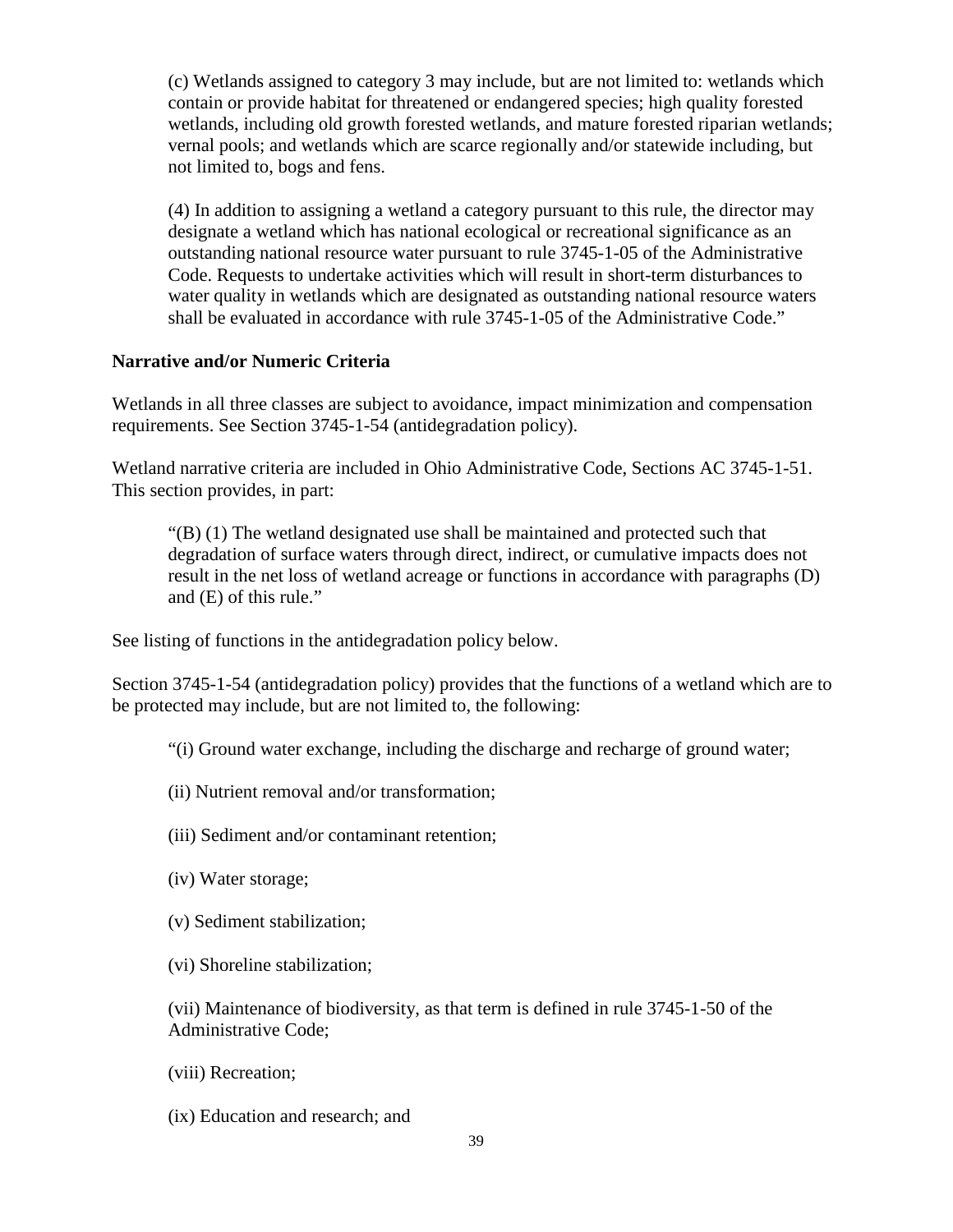(x) Habitat for threatened or endangered species.

(3) The director may consider the regional significance of the function(s) a wetland performs (e.g., wetlands recognized as providing important hydrological functions in watershed management plans) when determining whether degradation of the wetland can be authorized.

(4) Threatened or endangered species."

## **Antidegradation Policy**

A wetland-specific antidegradation policy is set forth in Ohio Administrative Code, Section 3745-1-54. In addition, wetlands are subject to the general antidegradation policy contained in Section 3745-1-5. Section 3745-1-54. provides, in part:

Section 3745-1-54 [Wetland antidegradation.](http://codes.ohio.gov/oac/3745-1-54)

"(A) The provisions in this rule apply in addition to the provisions in rule 3745-1-05 of the Administrative Code.

(B) (1) The wetland designated use shall be maintained and protected such that degradation of surface waters through direct, indirect, or cumulative impacts does not result in the net loss of wetland acreage or functions in accordance with paragraphs (D) and (E) of this rule.

(2) (a) Each wetland shall be assigned a category by Ohio EPA for the purposes of reviews of projects pursuant to this rule.

(i) A category will be assigned based on the wetland's relative functions and values, sensitivity to disturbance, rarity, and potential to be adequately compensated for by wetland mitigation."

## **WASHINGTON**

#### **Wetland Definition**

Washington Administrative Code 173-201A-020 Water Quality Standards for Surface Waters of the State of Washington provides in part:

"Surface waters of the state" includes lakes, rivers, ponds, streams, inland waters, saltwaters, wetlands and all other surface waters and water courses within the jurisdiction of the state of Washington.

This section further provides that:

"Wetlands" means areas that are inundated or saturated by surface water or ground water at a frequency and duration sufficient to support, and that under normal circumstances do support, a prevalence of vegetation typically adapted for life in saturated soil conditions. Wetlands generally include swamps, marshes, bogs, and similar areas. Wetlands do not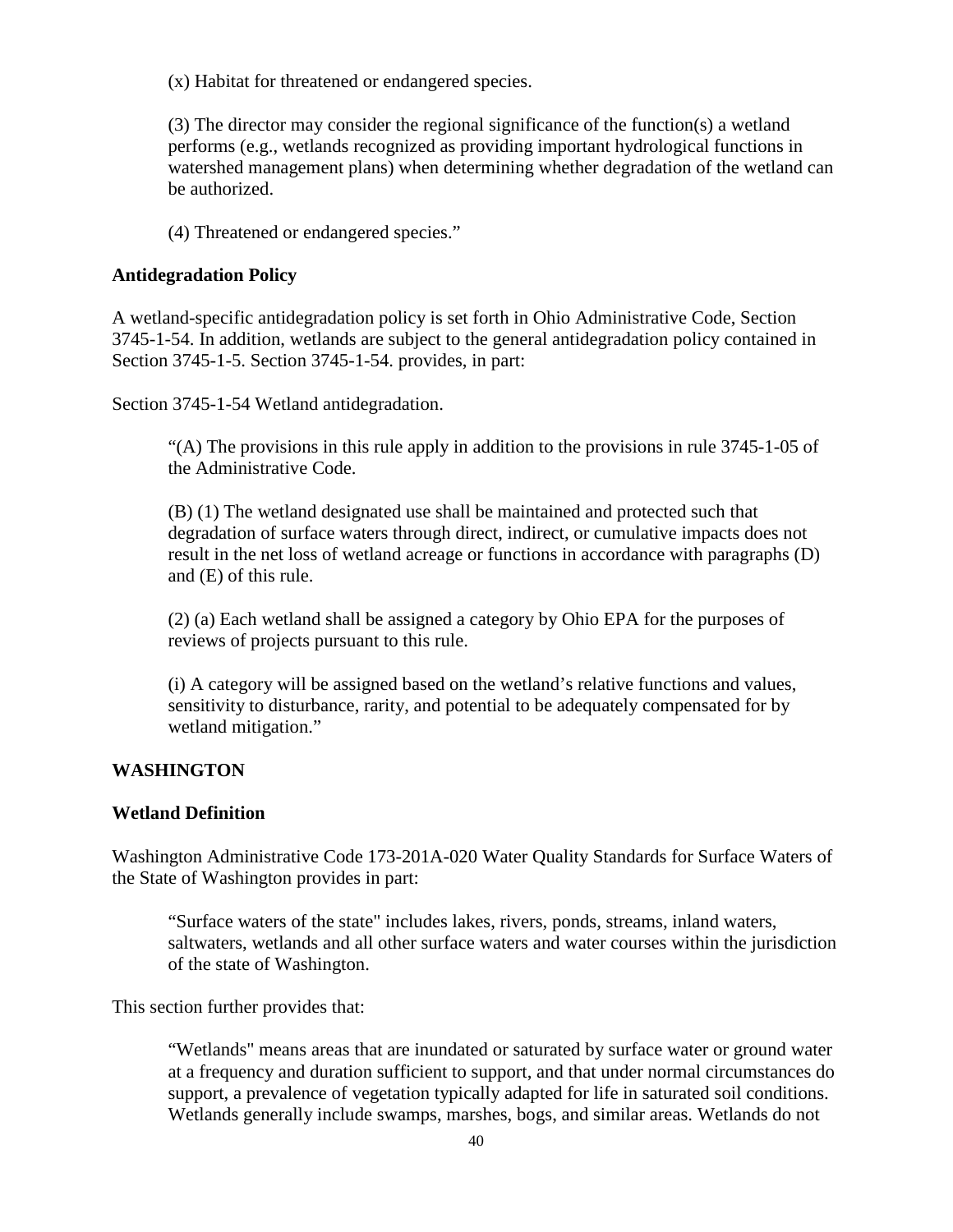include those artificial wetlands intentionally created from nonwetland sites, including, but not limited to, irrigation and drainage ditches, grass-lined swales, canals, detention facilities, wastewater treatment facilities, farm ponds, and landscape amenities, or those wetlands created after July 1, 1990, that were unintentionally created as a result of the construction of a road, street, or highway. Wetlands may include those artificial wetlands intentionally created from nonwetland areas to mitigate the conversion of wetlands. (Water bodies not included in the definition of wetlands as well as those mentioned in the definition are still waters of the state.)"

## **Wetland Water Quality Standards**

Washington has adopted water quality standards for the state as a whole and guidelines (not actual regulations) for wetland water quality. The state has established a 401 program; established narrative water quality standards for wetlands; and applies a broad antidegradation policy to wetlands. The state also has an outstanding resource waters program. Although the state has not formally adopted water quality standards, it has prepared quite detailed guidance on such standards. See Department of Ecology, Water Quality Guidelines for Wetlands, Using the Surface Water Quality Standards for Activities Involving Wetlands (1996) <http://www.ecy.wa.gov/pubs/9606.pdf>

#### **Designated Uses**

Washington water quality guidelines designate a number of beneficial uses of wetlands that must be protected including water supply, fish and shellfish habitat, wildlife habitat, recreation, commerce and navigation, aesthetics, ground water exchange, shoreline stabilization and storm water attenuation. See Department of Ecology, Water Quality Guidelines for Wetlands, Using the Surface Water Quality Standards for Activities Involving Wetlands, above.

#### **Narrative and/or Numeric Criteria**

Wetlands are protected by the antidegradation policy and a narrative statement that, "water quality in wetlands is (to be) maintained and protected by maintaining the hydrologic conditions, hydrophytic vegetation, and substrate characteristics necessary to support existing and designated uses." See also restoration as part of the antidegradation policy below.

#### **Antidegradation Policy**

The antidegradation policy is the primary means of protecting wetlands under the water quality law. It provides, in part,

"WAC 173-201A-300 (1) The antidegradation policy is guided by Chapter [90.48](http://www.loislaw.com/pns/doclink.htp?dockey=17638191@WACODE&alias=WACODE&cite=90.48) RCW, Water Pollution Control Act, Chapter [90.54](http://www.loislaw.com/pns/doclink.htp?dockey=17638195@WACODE&alias=WACODE&cite=90.54) RCW, Water Resources Act of 1971, and [40](http://www.loislaw.com/pns/doclink.htp?dockey=7364573@USCFR&alias=USCFR&cite=40+C.F.R.+%A7+131.12)  [CFR 131.12.](http://www.loislaw.com/pns/doclink.htp?dockey=7364573@USCFR&alias=USCFR&cite=40+C.F.R.+%A7+131.12)

(2) The purpose of the antidegradation policy is to:

(a) Restore and maintain the highest possible quality of the surface waters of Washington;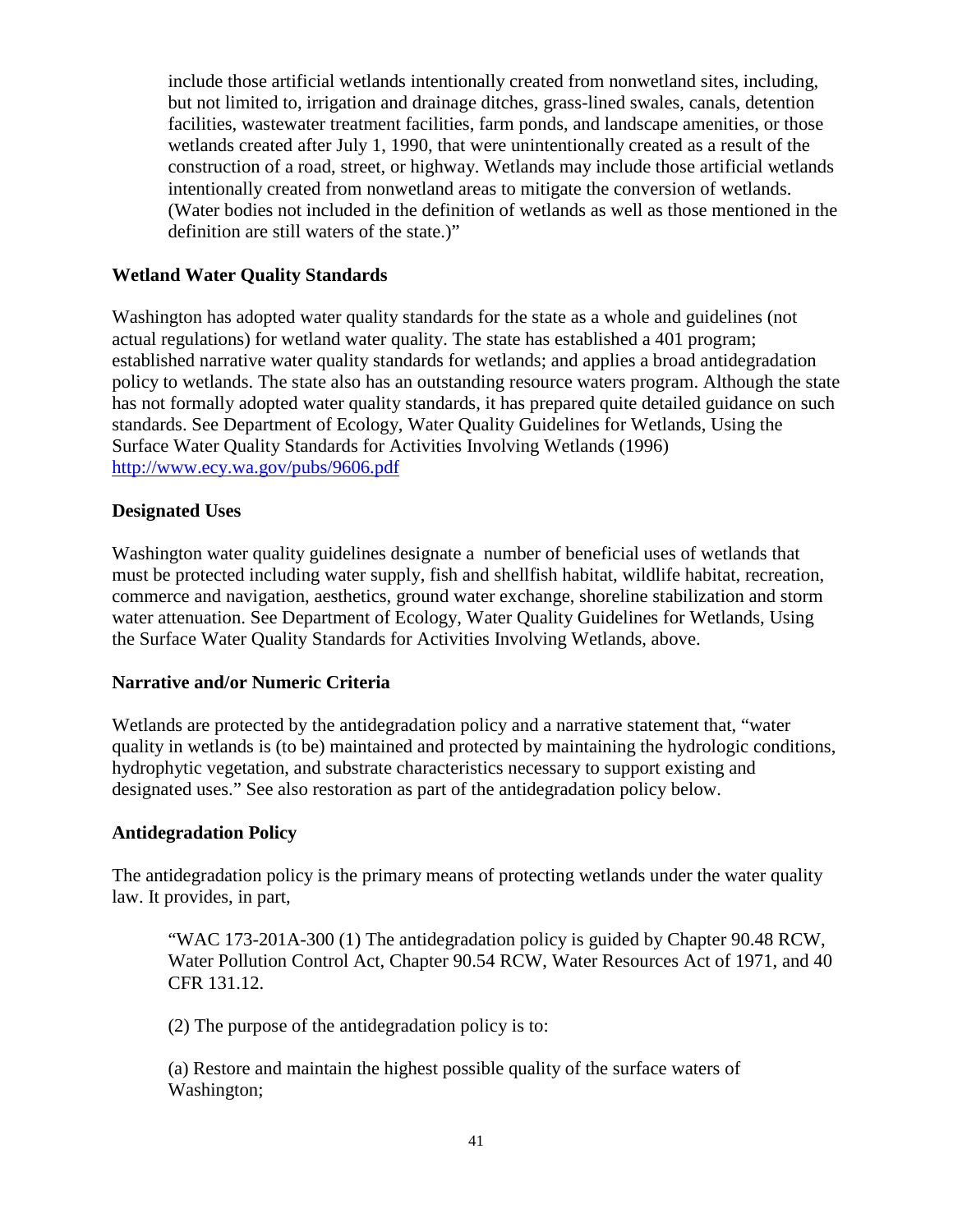(b) Describe situations under which water quality may be lowered from its current condition;

(c) Apply to human activities that are likely to have an impact on the water quality of a surface water;

(d) Ensure that all human activities that are likely to contribute to a lowering of water quality, at a minimum, apply all known, available, and reasonable methods of prevention, control, and treatment (AKART); and

(e) Apply three levels of protection for surface waters of the state, as generally described below:

(i) Tier I is used to ensure existing and designated uses are maintained and protected and applies to all waters and all sources of pollution.

(ii) Tier II is used to ensure that waters of a higher quality than the criteria assigned in this Chapter are not degraded unless such lowering of water quality is necessary and in the overriding public interest. Tier II applies only to a specific list of polluting activities.

(iii) Tier III is used to prevent the degradation of waters formally listed in this Chapter as "outstanding resource waters," and applies to all sources of pollution.

(3) Habitat restoration. Both temporary harm and permanent loss of existing uses may be allowed by the department where determined necessary to secure greater ecological benefits through major habitat restoration projects designed to return the natural physical structure and associated uses to a water body where the structure has been altered through human action."

## **WISCONSIN**

#### **Wetland Definition**

Wisconsin regulations, Chapter NR 103, provide that: "Wetlands" means an area where water is at, near or above the land surface long enough to be capable of supporting aquatic or hydrophytic vegetation and which has soils indicative of wet conditions."

#### **Wetland Water Quality Standards**

Wisconsin was the first state to adopt explicit water quality standards for wetlands. These standards set forward goals, wetland definition, designated uses, criteria of designated uses and an antidegradation policy. Regulations were adopted, in part, to facilitate Section 401 review. Regulations provide that: "It is the policy of the department (DNR) to review, consistent with the requirements of section 1341 of the federal water pollution control act, 33 U.S.C. ss 1251, et. seq., all activities which require a federal license or permit which may result in any discharge to waters of the state…."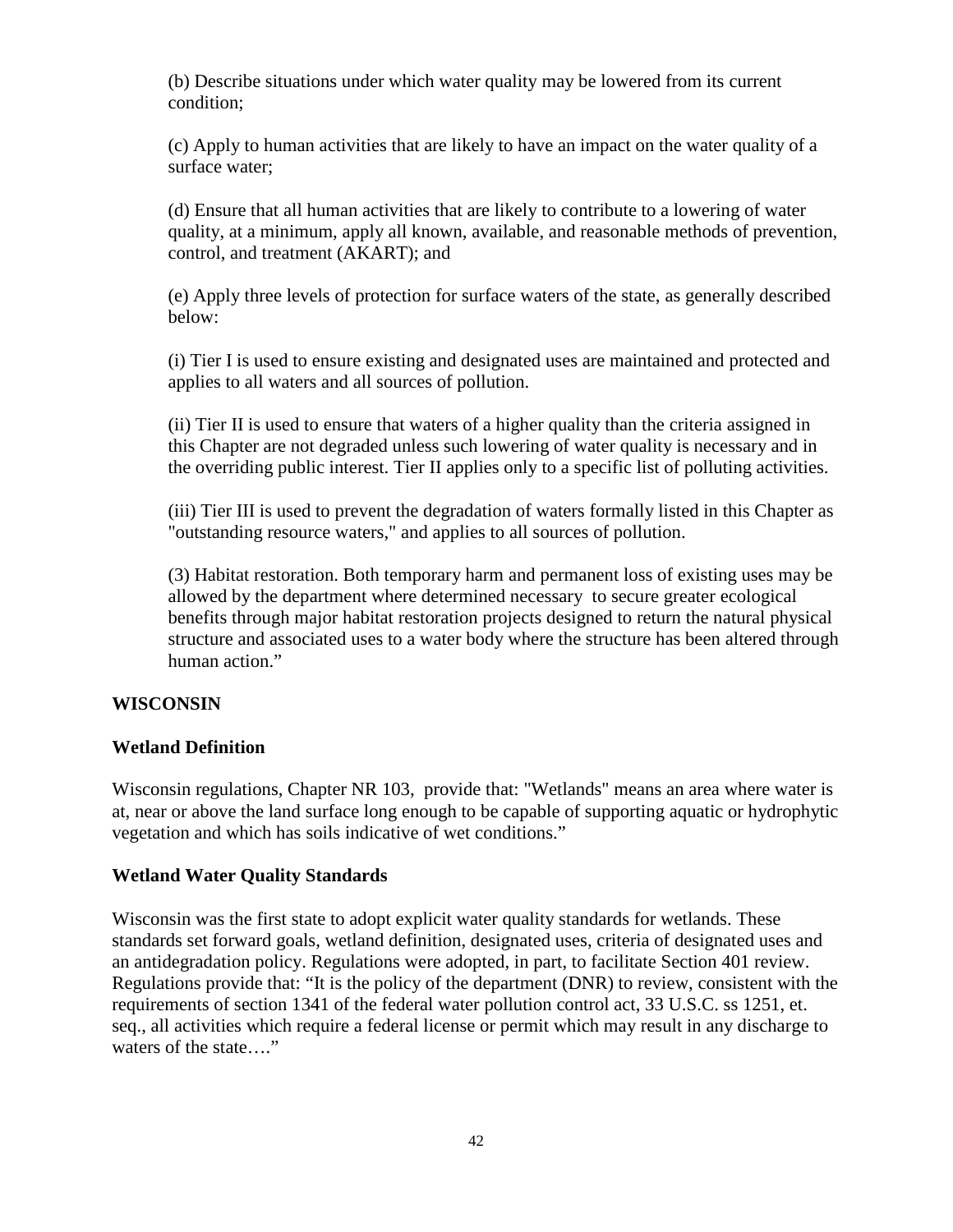# **Designated Uses**

Wisconsin law requires that the Department of Natural Recourses (DNR) protect water quality related functions and values of wetlands including sediment and pollutant attenuation, storm and flood water retention, hydrologic cycle maintenance, shoreline protection against erosion, biological diversity and production and human uses such as recreation.

## **Narrative and/or Numeric Criteria**

DNR uses narrative standards to protect the designated uses listed above. These include sequencing requirements. DNR must make a finding that the project proponent has shown that no practicable alternative exists which would avoid adverse impacts to wetlands, that all practicable measures to minimize adverse impacts to the functional values of the affected wetlands have been taken and that the activity will not result in significant adverse impacts to wetland functional values, significant adverse impacts to water quality or other significant adverse environmental consequences.

A variety of addition criteria must be used to assure the maintenance or enhancement of functional values: a) Liquids, fill or other solids or gas may not be present in amounts which may cause significant adverse impacts to wetlands; b) Floating or submerged debris, oil or other material may not be present in amounts which may interfere with public rights or interest or which may cause significant adverse impacts to wetlands; c) Materials producing color, odor, taste or unsightliness may not be present in amounts which may cause significant adverse impacts to wetlands; d) Concentrations or combinations of substances which are toxic or harmful to human, animal or plant life may not be present in amounts which individually or cumulatively may cause significant adverse impacts to wetlands; e) Hydrological conditions necessary to support the biological and physical characteristics naturally present in wetlands shall be protected to prevent significant adverse impacts on water currents, erosion or sedimentation patterns; water temperature variations, the chemical, nutrient and dissolved oxygen regime of the wetland, the movement of aquatic fauna, the pH of the wetland and water levels or elevations; and f) Existing habitats and the populations of wetland animals and vegetation shall be maintained by protecting food supplies for fish and wildlife, protecting reproductive and nursery areas, and preventing conditions conductive to the establishment or proliferation of nuisance organisms.

# **Antidegradation Policy**

Wisconsin has adopted an overall antidegration policy that applies to all waters including wetlands. The antidegradation rule is set forth in Chapter NR 102.05(1)(a) and implemented in Chapter NR 207 of the Wisconsin Administrative Code. NR 102.05 provides, in part, that:

"No waters of the state shall be lowered in quality unless it has been affirmatively demonstrated to the department that such a change is justified as a result of necessary economic and social development, provided that no new or increased effluent interferes with or become injurious to any assigned uses made of or presently possible in such waters."

The antidegradation rule addresses new or increased discharges to surface waters (river, lakes, drainageways, wetlands, etc.). The way in which new or increased discharges are addressed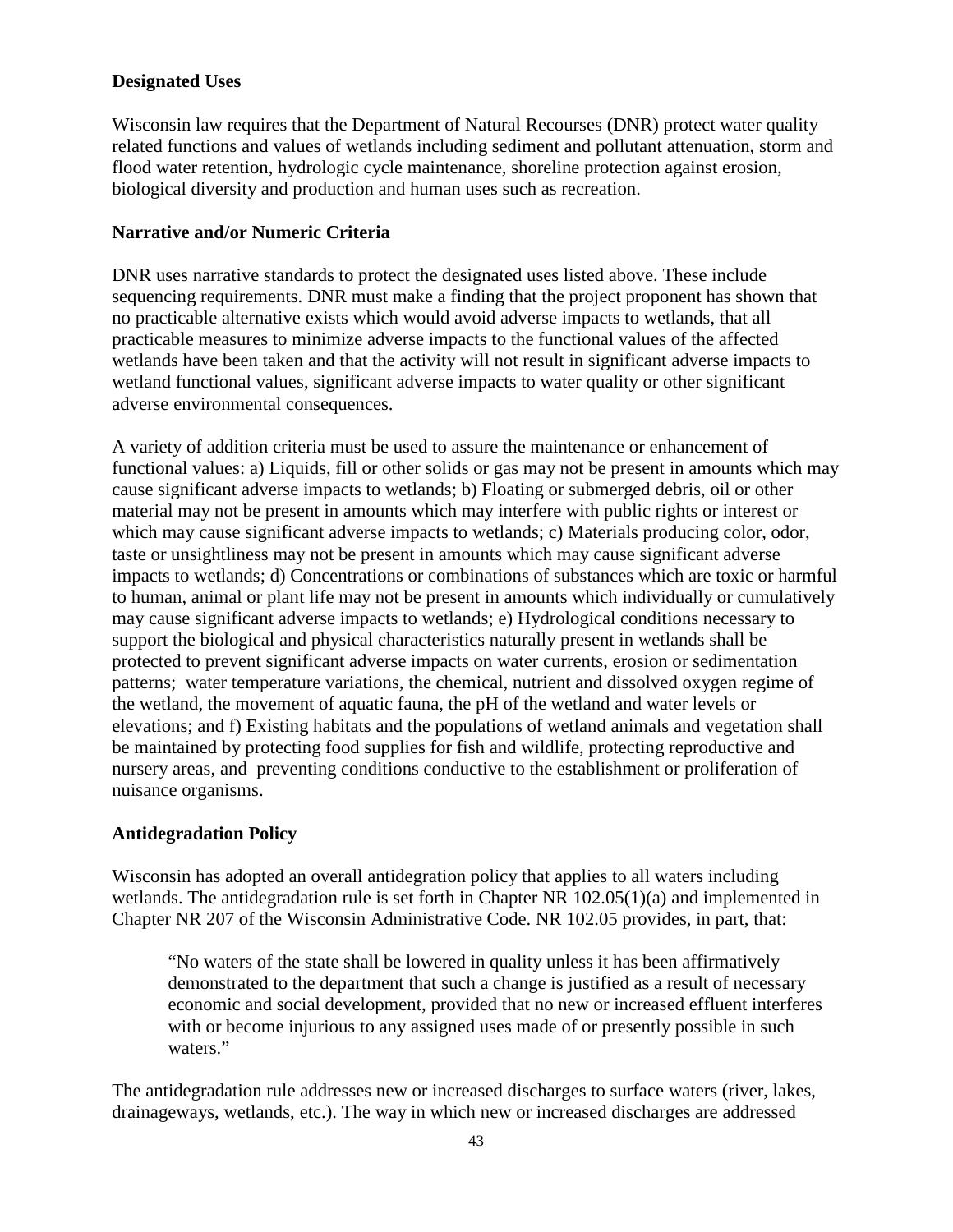depends on "the type, or use designation, of the water body." In general, the antidegradation rule requires a justification of the reasons for new or increased discharges before such discharges are allowed under Wisconsin's discharge permit program. In Chapter NR 207, new discharges are defined as point sources which did not have a discharge permit as of March 1, 1989. Increased discharges are more pollutant-specific, referring to changes in concentrations, levels, or loadings (mass) of a particular pollutant that exceeds a limit that is already in a discharge permit. For some higher quality waters:

"New or increased discharges are either prohibited or allowed only in extreme and unique situations. In Outstanding Resource Waters (listed in Chapter NR 102 of the Wis. Adm. Code), new or increased discharges are allowed only if they maintain the existing water quality. New discharges to Exceptional Resource Waters (also listed in ch. NR 102) are treated similar to Outstanding Resource Waters if the discharge is not needed to prevent or correct an existing surface or groundwater contamination problem. If the new discharge is needed to prevent or correct any of those problems, or for any increased discharge, it is addressed similar to a more typical fish and aquatic life protection situation."

## **WYOMING**

#### **Wetland Definition**

"Waters of the state" are defined by Wyoming regulations (Definitions ENV-WAT-1 § 2.) to include:

"Waters of the state" means all surface and groundwater, including waters associated with wetlands, within Wyoming."

"Surface waters of the state" are defined to include:

""Surface waters of the state" means all perennial, intermittent and ephemeral defined drainages, lakes, reservoirs, and wetlands which are not man-made retention ponds used for the treatment of municipal, agricultural or industrial waste; and all other bodies of surface water, either public or private which are wholly or partially within the boundaries of the state…."

"Adjacent wetlands" are defined to include:

(W)etlands that are connected by a defined channel to a surface tributary system or are within the 100 year flood plain of a river or stream, or occupy the fringe of any still water body which is connected by a defined channel to a surface tributary system.

"Wetlands" are defined to include:

"Wetlands" means those areas in Wyoming having all three (3) essential characteristics:

- (A) Hydrophytic vegetation;
- (B) Hydric soils; and
- (C) Wetland hydrology. "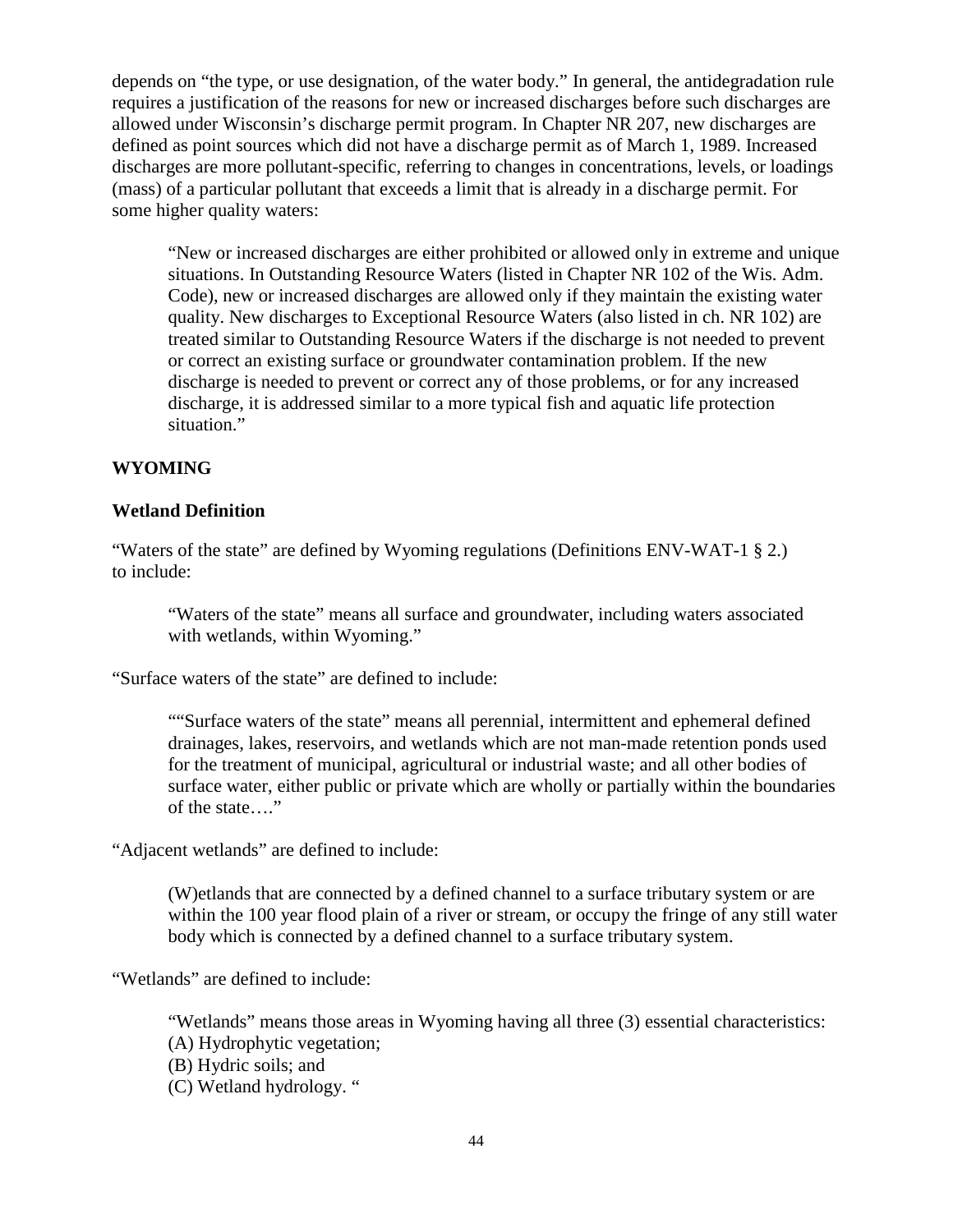# **Wetland Water Quality Standards**

Wyoming provides some measure of protection for wetlands by several statutes including the water quality protection program and a wetland act requiring state notification for certain drainage activities and authorizing mitigation banks. See <http://soswy.state.wy.us/Rules/RULES/6547.pdf>

See WS 35-11-301 to WS 35-11-313. There is a also a state notification program for draining wetlands over 5 acres.

## **Designated Uses**

Wyoming surface water quality standards (ENV-WAT-1 § 3. Water Uses) establish a number of designated uses which apply to wetlands and other waters including agriculture, fisheries, industry, drinking water, recreation, scenic value, aquatic life other than fish, wildlife, and fish consumption.

## **Narrative and/or Numeric Criteria**

Damage to wetlands must be mitigated. See antidegradation policy below.

Wyoming regulations establish four classes of waters with a combination of numeric and general narrative standards for each class. Wetlands are included in all four classes because regulations provide that (see Appendix B, Wyoming Surface Water Classifications):

"(iii) Wetlands. All adjacent wetlands shall have the same classification as the water to which they are adjacent."

## **Antidegradation Policy**

Wyoming establishes an antidegradation policy for all waters which includes (in part) wetlands. Wyoming Surface Water Quality Standards, Section 8 provides:

(a) Water uses in existence on or after November 28, 1975 and the level of water quality necessary to protect those uses shall be maintained and protected. Those surface waters not designated as Class 1, but whose quality is better than the standards contained in these regulations, shall be maintained at higher quality. However, after full intergovernmental coordination and public participation, the Wyoming Department of Environmental Quality may issue a permit for or allow any project or development which would constitute a new source of pollution or an increased source of pollution to these waters as long as the following conditions are met…."

Section 12 of the Wyoming Surface Water Quality Standards (ENV-WAT-1 § 12. Protection of Wetlands.) provides, more specifically, in part:

"Section 12. Protection of Wetlands. Point or nonpoint sources of pollution shall not cause the destruction, damage or impairment of naturally occurring wetlands except when mitigation through an authorized wetland mitigation process. When approving mitigation,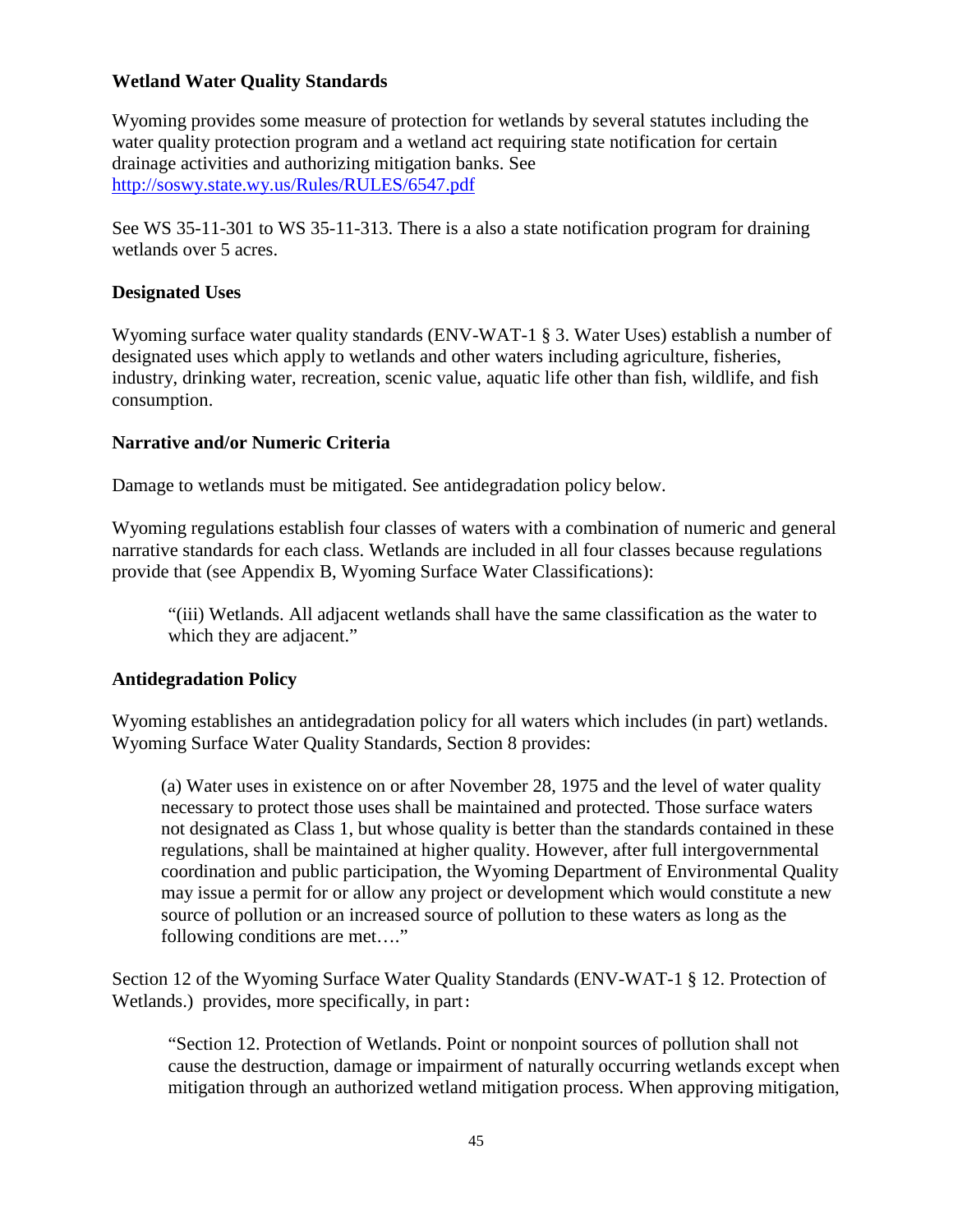the department may consider both the ecological functions and the wetland value of the disturbed wetland.

This section does not apply to wetlands created by point or nonpoint sources; nor are such wetlands required to be maintained through continuation of such discharges. Similarly, any manmade wetlands or enhancements which have been credited in the state wetland banking program are not required to be maintained under the credit is used for mitigation purposes. These areas will, however, be protected from discharges of wastes, toxic substances or chemical pollutants as are any other waters of the state."

# **APPENDIX B. EPA RECOMMENDATIONS FOR STATE REGULATIONS; EXAMPLES OF COMPONENTS OF STATE WATER QUALITY REGULATIONS FOR WETLANDS**

Appendix B sets forth portions of EPA's guidelines for state water quality standards for wetlands along with examples of state wetland water quality regulations. The goal is to provide the reader with alternative approaches to key components of state wetland and water quality standards. We hope that these are useful. For each topic, EPA guidance is presented first and then state examples.

# **DEFINITION OF "WETLAND"**

All states with wetland water quality standards either define state waters to include wetlands or expressly apply water quality standards to wetlands. Examples include:

# **EPA National Guidance, Water Quality Standards for Wetlands. [52](#page-53-0)**

"The first, and most important, step in applying water quality standards to wetlands is ensuring that wetlands are legally included in the scope of States' water quality standards programs. EPA expects States' water quality standards to include wetlands in the definition of "State waters" by the end of FY 1993. States may accomplish this by adopting a regulatory definition of "State waters" at least as inclusive as the Federal definition of "waters of the U.S." and adopting an appropriate definition for "wetlands."

# **Wis. Admin. Code, NR 103.03 (1)**

(4) ""Waters of the state" includes those portions of Lake Michigan and Lake Superior within the boundaries of Wisconsin, and all lakes, bays, rivers, streams, springs, ponds, wells, impounding reservoirs, marshes, watercourses, drainage systems and other surface or ground water, natural or artificial, public or private, within the state or its jurisdiction.

(5) "Wetlands" means an area where water is at, near or above the land surface long enough to be capable of supporting aquatic or hydrophytic vegetation and which has soils indicative of wet conditions.

<span id="page-53-0"></span> [<sup>52</sup>http://www.epa.gov/owow/wetlands/regs/quality.html](http://www.epa.gov/owow/wetlands/regs/quality.html)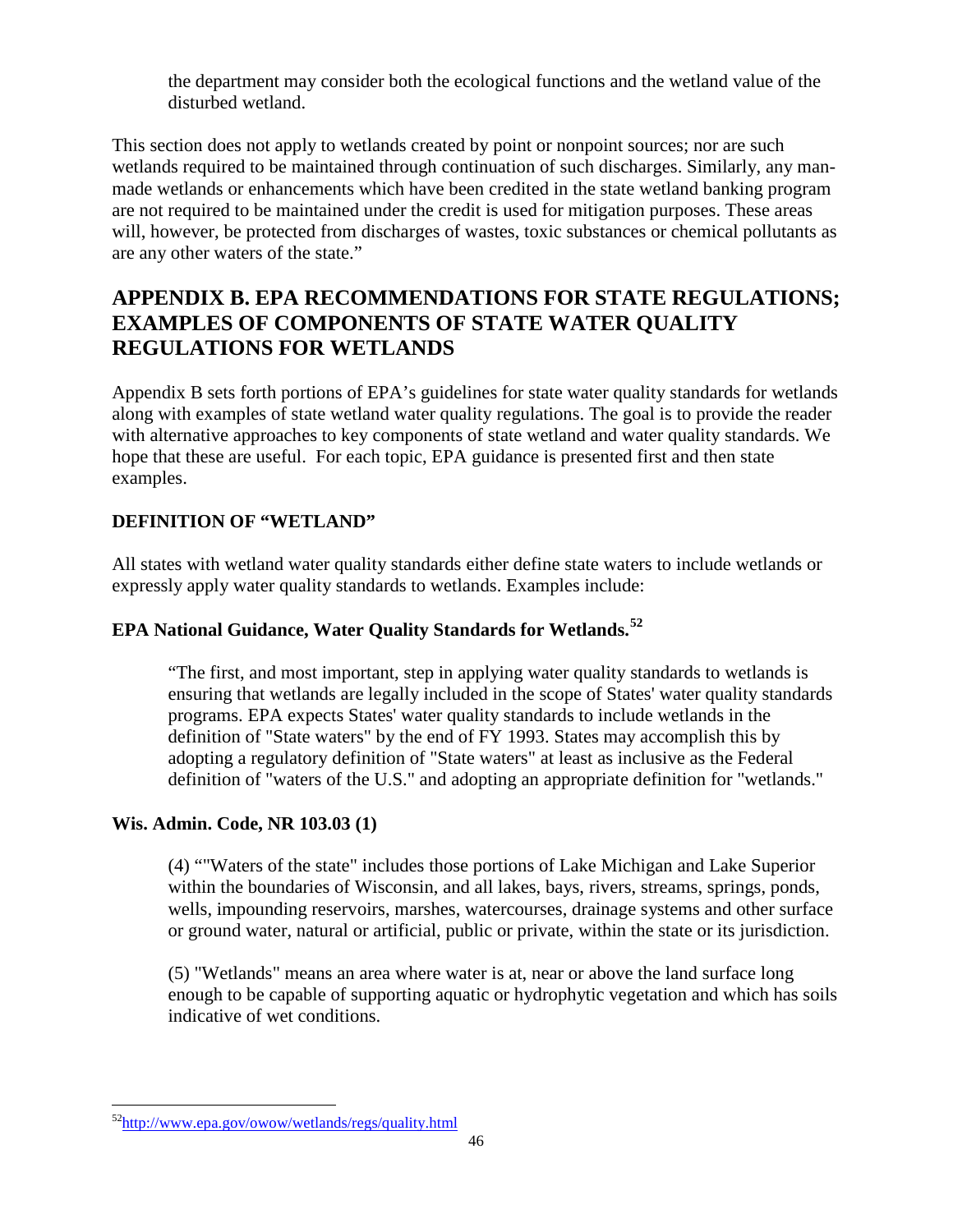# **Maine Department of Environmental Protection Regulations, Chapter 310, Wetlands and Water Bodies Protection.**

"The terms "wetland", "wetlands", "waterbody, and waterbodies" are used interchangeably and collectively in this rule to refer to freshwater wetlands, great ponds, rivers, streams, brooks, coastal wetlands, and the areas adjacent to them."

# **Minnesota Administrative Rules 1a. Definitions.7050.0186 Wetland Standards and Mitigation**

"B. "Wetlands" are those areas that are inundated or saturated by surface water or groundwater at a frequency and duration sufficient to support, and that under normal circumstances do support, a prevalence of vegetation typically adapted for life in saturated soil conditions. Wetlands generally include swamps, marshes, bogs, and similar areas. Constructed wetlands designed for wastewater treatment are not waters of the state. Wetlands must have the following attributes:

(1) a predominance of hydric soils;

(2) inundated or saturated by surface water or groundwater at a frequency and duration sufficient to support a prevalence of hydrophytic vegetation typically adapted for life in a saturated soil condition; and

(3) under normal circumstances, support a prevalence of such vegetation."

#### **Hawaii Administrative Code 11-54-1**

"As used in this chapter:

"Coastal wetlands" means natural or man-made ponds and marshes having variable salinity, basin limits, and permanence. These wetlands usually adjoin the coastline and may be subject to tidal, seasonal, or perennial flooding. Coastal wetlands are generally maintained by surface and subterranean sources of fresh and salt water. Many natural coastal wetlands have been modified significantly by man and are characterized by introduced aquatic life. Coastal wetlands include, but are not limited to, salt marshes, open ponds, mudflats, man-made or natural waterbird refuges, isolated seasonal lakes and mangrove flats.

"Elevated wetlands" means natural freshwater wetlands located above 100 m (330 ft) elevation. They are generally found in undisturbed areas, mainly in remote uplands and forest reserves with high rainfall. Elevated wetlands include upland bogs, marshes, swamps, and associated ponds and pools.

"Low wetlands" means freshwater wetlands located below 100 m (330 ft) elevation that may be natural or artificial in origin and are usually found near coasts or in valley termini. Low wetlands are maintained by either stream, well, or ditch influent water, or by exposure of the natural water table. Low wetlands include, but are not limited to, natural lowland marshes, riparian wetlands, littoral zones of standing waters (including lakes, reservoirs, ponds and fishponds) and agricultural wetlands such as taro lo'i.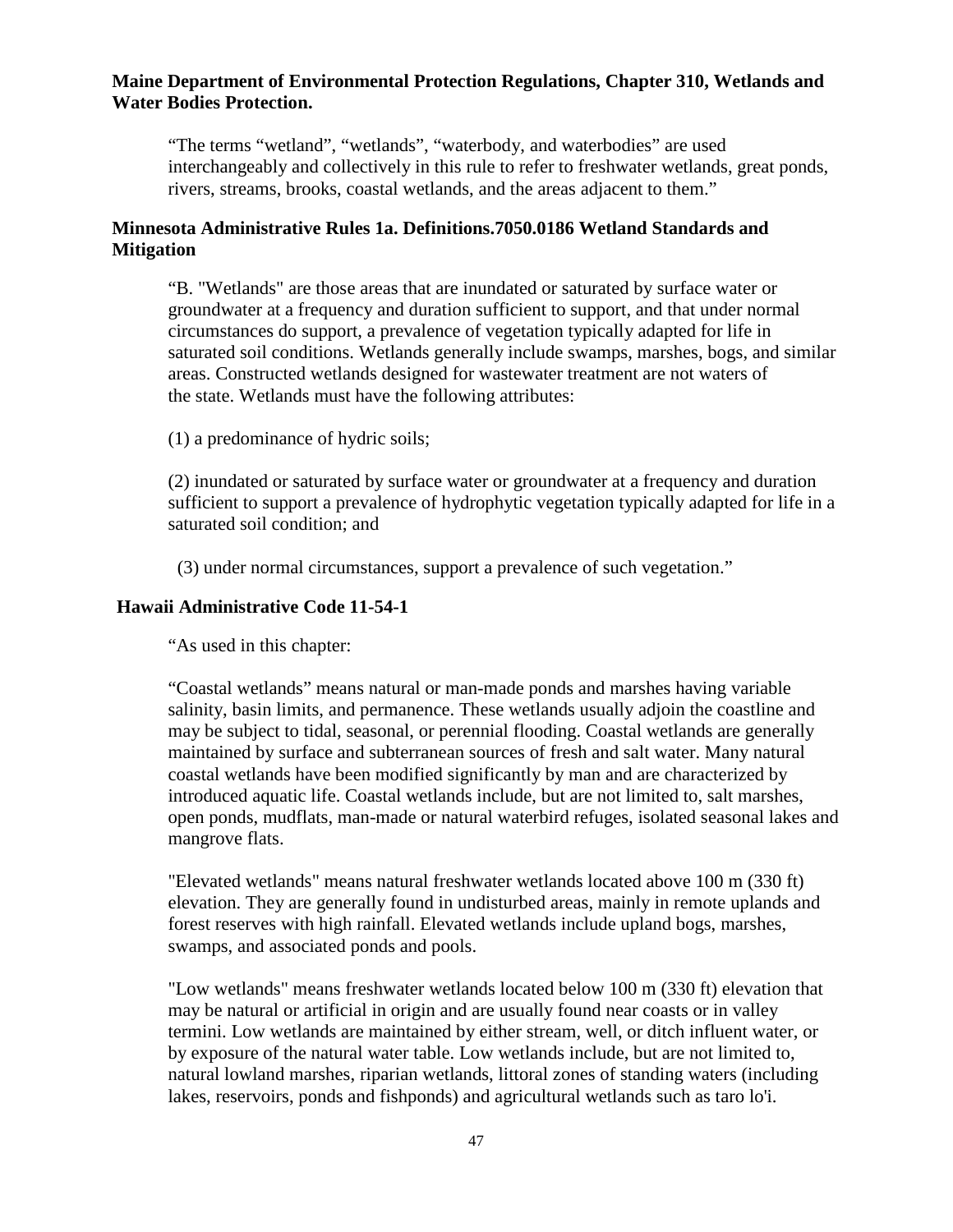"State waters", as defined by section [342D-1,](http://www.loislaw.com/pns/doclink.htp?dockey=4571330@HICODE&alias=HICODE&cite=342D-1) HRS, means all waters, fresh, brackish, or salt around and within the State, including, but not limited to, coastal waters, streams, rivers, drainage ditches, ponds, reservoirs, canals, ground waters, and lakes; provided that drainage ditches, ponds, and reservoirs required as part of a water pollution control system are excluded. This chapter applies to all state waters, including wetlands, subject to the following exceptions: (1) this chapter does not apply to groundwater; (2) this chapter does not apply to ditches, flumes, ponds and reservoirs that are required as part of a water pollution control system; and (3) this chapter does not apply to ditches, flumes, ponds, and reservoirs that are used solely for irrigation and do not overflow into any other state waters, unless such ditches, flumes, ponds, and reservoirs are waters of the United States as defined at [40 C.F.R. 122.2.](http://www.loislaw.com/pns/doclink.htp?dockey=5900304@USCFR&alias=USCFR&cite=40+C.F.R.+%A7+122.2) The State of Hawai'i has those boundaries stated in Hawai's Constitution, art. [XV,](http://www.loislaw.com/pns/doclink.htp?dockey=12673345@HICODE&alias=HICODE&cite=Haw.+Const.%2C+Art.+XV#PR0) § [1.](http://www.loislaw.com/pns/doclink.htp?dockey=12673345@HICODE&alias=HICODE&cite=Haw.+Const.%2C+Art.+XV#PR1)

"Wetlands" means land that is transitional between terrestrial and aquatic ecosystems where the water table is usually at or near the surface or the land is covered by shallow water. A wetland shall have one or more of the following attributes: 1) at least periodically the land supports predominantly hydrophytic vegetation; 2) the substratum is predominantly undrained hydric soil; or 3) the substratum is nonsoil (gravel or rocks) and is at least periodically saturated with water or covered by shallow water. Wetlands may be fresh, brackish, or saline and generally include swamps, marshes, bogs, and associated ponds and pools, mud flats, isolated seasonal ponds, littoral zones of standing water bodies, and alluvial floodplains. For the purpose of applying for water quality certifications under Clean Water Act Section 401, and for National Pollutant Discharge Elimination System (NPDES) permit purposes, the identification and delineation of wetland boundaries shall be done following the procedures described in the U.S. of Engineers' Wetlands Delineation Manual (USACE 1987)."

## **Wyoming Administrative Code, ENV-WAT-1 § 2. Definitions.**

"(xiii) "Wetlands" means those areas in Wyoming having all three (3) essential characteristics:

- (A) Hydrophytic vegetation;
- (B) Hydric soils; and
- (C) Wetland hydrology."

## **ANTIDEGRADATION POLICY**

States with water quality standards for wetlands have all adopted overall antidegradation policies with varying levels of specificity. Most of these policies apply broadly to surface waters and are not limited to wetlands. EPA guidelines for state water quality regulations and state examples include: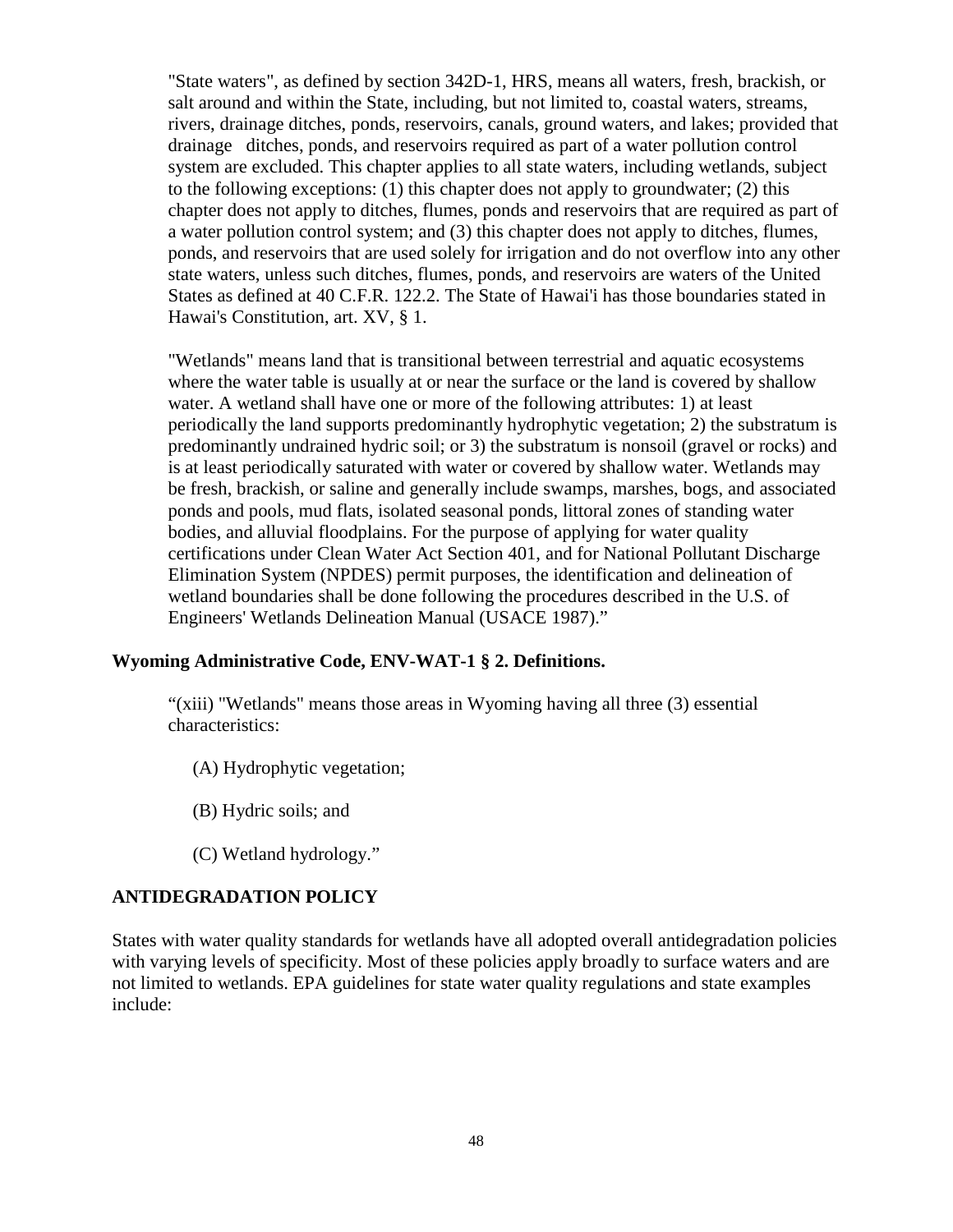# **EPA National Guidance, Water Quality Standards for Wetlands.[53](#page-56-0)**

"The antidegradation policies contained in all State standards provide a powerful tool for the protection of wetlands and can be used by States to regulate point and nonpoint source discharges to wetlands in the same way as other surface waters. In conjunction with beneficial uses and narrative criteria, antidegradation can be used to address impacts to wetlands that cannot be fully addressed by chemical criteria, such as physical and hydrologic modifications…."

"State antidegradation policies should provide for the protection of existing uses in wetlands and the level of water quality necessary to protect those uses in the same manner as for other surface waters; see Section 131.12(a)(1) of the WQS regulation. The existing use can be determined by demonstrating that the use or uses have actually occurred since November 28, 1975, or that the water quality is suitable to allow the use to be attained. This is the basis of EPA's antidegradation policy and is important in the wetland protection effort. States, especially those that adopt less detailed use classifications for wetlands, will need to use the existing use protection in their antidegradation policies to ensure protection of wetland values and functions."

"In the case of wetland fills, EPA allows a slightly different interpretation of existing uses under the antidegradation policy. This interpretation has been addressed in the answer to question #13 in "Questions and Answers on: Antidegradation", (USEPA 1985a) and is presented below:

Since a literal interpretation of the antidegradation policy could result in preventing the issuance of any wetland fill permit under Section 404 of the Clean Water Act, and it is logical to assume that Congress intended some such permits to be granted within the framework of the Act, EPA interprets  $40$  CFR  $131.12(a)(1)$  of the antidegradation policy to be satisfied with regard to fills in wetlands if the discharge did not result in "significant degradation" to the aquatic ecosystem as defined under Section 230.10(c) of the Section 404(b)(l) guidelines. If any wetlands were found to have better water quality than "fishable/ swimmable," the State would be allowed to lower water quality to the no significant degradation level as long as the requirements of Section  $131.12(a)(2)$  were followed. As for the ONRW provision of antidegradation  $(131.12(a)(3))$ , there is no difference in the way it applies to wetlands and other waterbodies."

The Section  $404(b)(1)$  Guidelines state that the following effects contribute to significant degradation, either individually or collectively including "significant adverse effects on (1) human health or welfare, including effects on municipal water supplies, plankton, fish, shellfish, wildlife, and special aquatic sites (e.g., wetlands); (2) on the life stages of aquatic life and other wildlife dependant on aquatic ecosystems, including the transfer, concentration or spread of pollutants or their byproducts beyond the site through biological, physical, or chemical process; (3) on ecosystem diversity, productivity and stability, including loss of fish and wildlife habitat or loss of the capacity of a wetland to assimilate nutrients, purify water or reduce wave energy; or (4) on recreational, aesthetic, and economic values."

<span id="page-56-0"></span> [<sup>53</sup>http://www.epa.gov/owow/wetlands/regs/quality.html](http://www.epa.gov/owow/wetlands/regs/quality.html)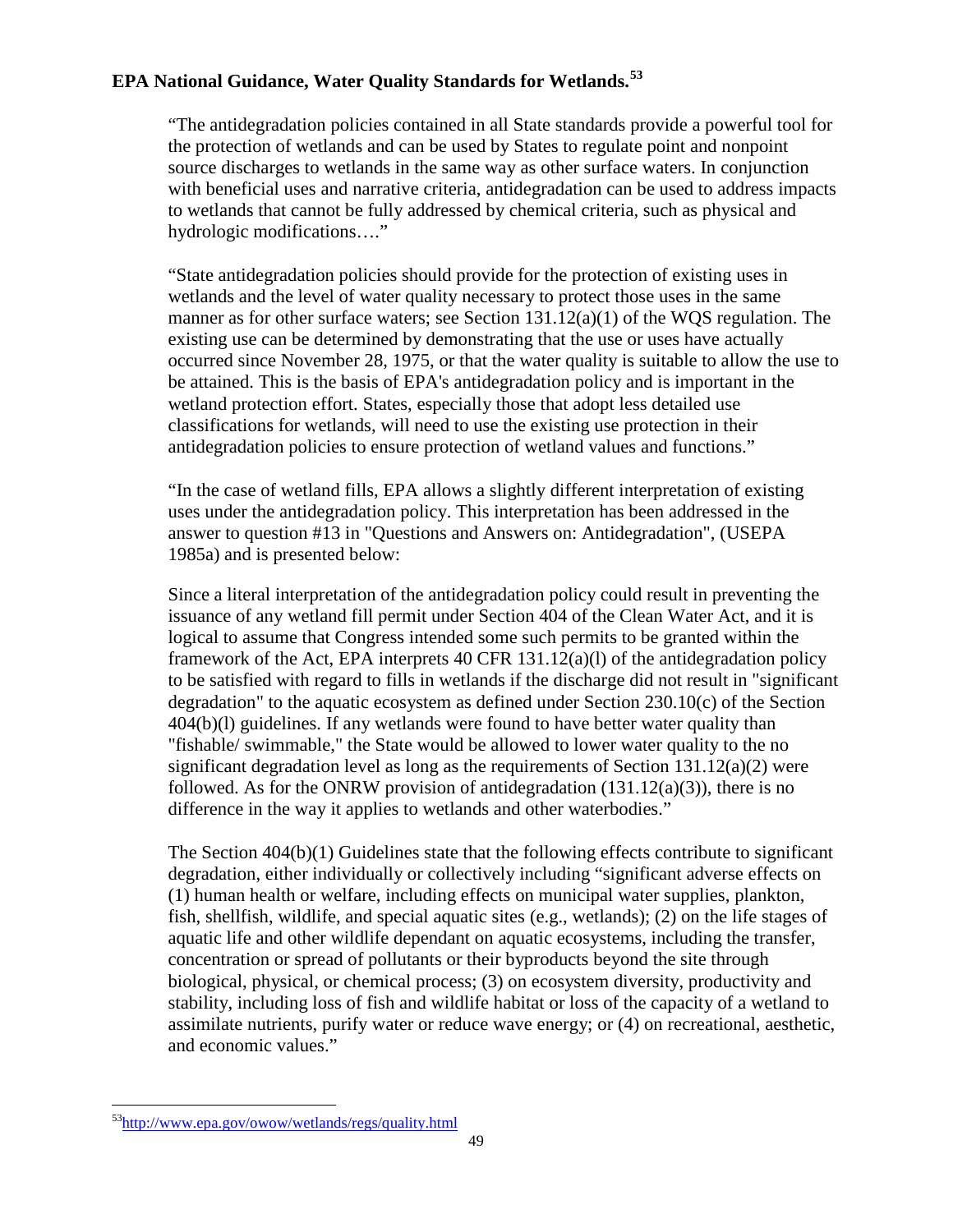"These Guidelines may be used by States to determine "significant degradation" for wetland fills. Of course, the States are free to adopt stricter requirements for wetland fills in their own antidegradation policies, just as they may adopt any other requirements more stringent than Federal law requires."

#### **Ohio Admin. Code. 3745-1-54 Wetland Antidegradation.**

"(1) The wetland designated use shall be maintained and protected such that degradation of surface waters through direct, indirect, or cumulative impacts does not result in the net loss of wetland acreage or functions in accordance with paragraphs (D) and (E) of this rule."

# **Antidegradation Implementation Methods for the Commonwealth of Puerto Rico. (2) Title 40 CFR 131.42Activities Regulated by CWA Section 404 or Rivers and Harbors Action Section 10 Permits (Discharge of Dredged or Fill Material)**

"(i) EQB will only allow the discharge of dredged or fill material into a wetland if it can be demonstrated that such discharge will not have an unacceptable adverse impact either individually or in combination with other activities affecting the wetland of concern. The impacts to the water quality or the aquatic or other life in the wetland due to the discharge of dredged or fill material should be avoided, minimized and mitigated.

(ii) The discharge of dredged or fill material shall not be certified if there is a practicable alternative to the proposed discharge which would have less adverse impact on the recipient ecosystem, so long as the alternative does not have other more significant adverse environmental consequences. Activities which are not water dependent are presumed to have practicable alternatives, unless the applicant clearly demonstrates otherwise. No discharge of dredged and fill material shall be certified unless appropriate and practicable steps have been taken which minimize potential adverse impacts of the discharge on the recipient ecosystem. The discharge of dredged or fill material to ONRWs, however, shall be governed by paragraph  $(d)(1)(iii)$  of this section."

# **Minnesota Administrative Rules 1a. Definitions.7050.0186 Wetland Standards and Mitigation.**

"Subpart 1. Policy and wetland beneficial uses. It is the policy of the state to protect wetlands and prevent significant adverse impacts on wetland beneficial uses caused by chemical, physical, biological, or radiological changes. The quality of wetlands shall be maintained to permit the propagation and maintenance of a healthy community of aquatic and terrestrial species indigenous to wetlands, preserve wildlife habitat, and support biological diversity of the landscape. In addition, these waters shall be suitable for boating and other forms of aquatic recreation as specified in part [7050.0222,](http://www.loislaw.com/pns/doclink.htp?dockey=8871179@MNREGS&alias=MNREGS&cite=7050.0222) subpart 6; general industrial use as specified in part [7050.0223,](http://www.loislaw.com/pns/doclink.htp?dockey=8871180@MNREGS&alias=MNREGS&cite=7050.0223) subpart 5; irrigation, use by wildlife and livestock, erosion control, groundwater recharge, low flow augmentation, stormwater retention, and stream sedimentation as specified in part [7050.0224,](http://www.loislaw.com/pns/doclink.htp?dockey=8871181@MNREGS&alias=MNREGS&cite=7050.0224) subpart 4; and aesthetic enjoyment as specified in part [7050.0225,](http://www.loislaw.com/pns/doclink.htp?dockey=8871182@MNREGS&alias=MNREGS&cite=7050.0225) subpart 2."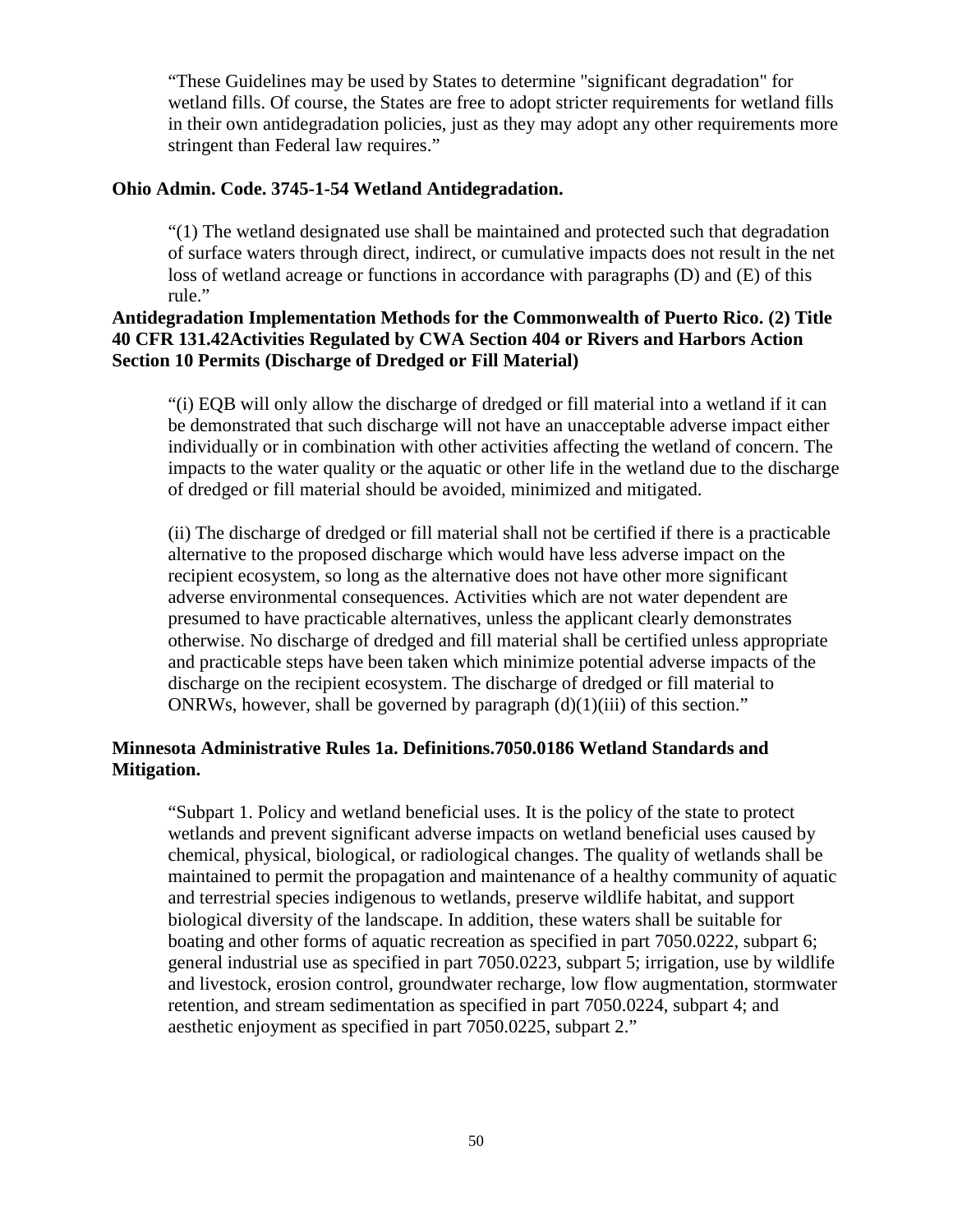#### **Wis. Admin. Code NR 103.03 (1).**

"[T]o protect, preserve, restore and enhance the quality of waters in wetlands and other waters of the state influenced by wetlands, the following water quality related functional values or uses, within the natural range of natural variation of the affected, shall be protected…"

#### **Wyoming Administrative Code. ENV-WAT-1 § 12. Protection of Wetlands.**

"Point or nonpoint sources of pollution shall not cause the destruction, damage, or impairment of naturally occurring wetlands except when mitigated through an authorized wetlands mitigation process. When approving mitigation, the department may consider both the ecological functions and the wetland value of the disturbed wetland.

This section does not apply to wetlands created by point or nonpoint sources; nor are such wetlands required to be maintained through continuation of such discharges. Similarly, any man-made wetlands or enhancements which have been credited in the state wetland banking program are not required to be maintained until the credit is used for mitigation purposes. These areas will, however, be protected from discharges of wastes, toxic substances or chemical pollutants as are any other waters of the state."

#### **Minnesota Administrative Code: 7050.0186 Wetland Standards and Mitigation.**

"Subpart 1. "Policy and wetland beneficial uses.

It is the policy of the state to protect wetlands and prevent significant adverse impacts on wetland beneficial uses caused by chemical, physical, biological, or radiological changes."

:Subp. 1b. Wetland pollution prohibited.

"Wetland conditions shall be protected from chemical, physical, biological, or radiological changes to prevent significant adverse impacts to the designated beneficial uses listed in subpart 1. The nondegradation provisions in this chapter are applicable to wetlands."

#### **North Carolina Code 15A NCAC 02B .0201 Antidegradation Policy**

"(a) It is the policy of the Environmental Management Commission to maintain, protect, and enhance water quality within the State of North Carolina. Pursuant to this policy, the requirements of 40 CFR 131.12 are hereby incorporated by reference including any subsequent amendments and editions….

(b) Existing uses, as defined by Rule .0202 of this Section, and the water quality to protect such uses shall be protected by properly classifying surface waters and having standards sufficient to protect these uses. In cases where the Commission or its designee determines that an existing use is not included in the classification of waters, a project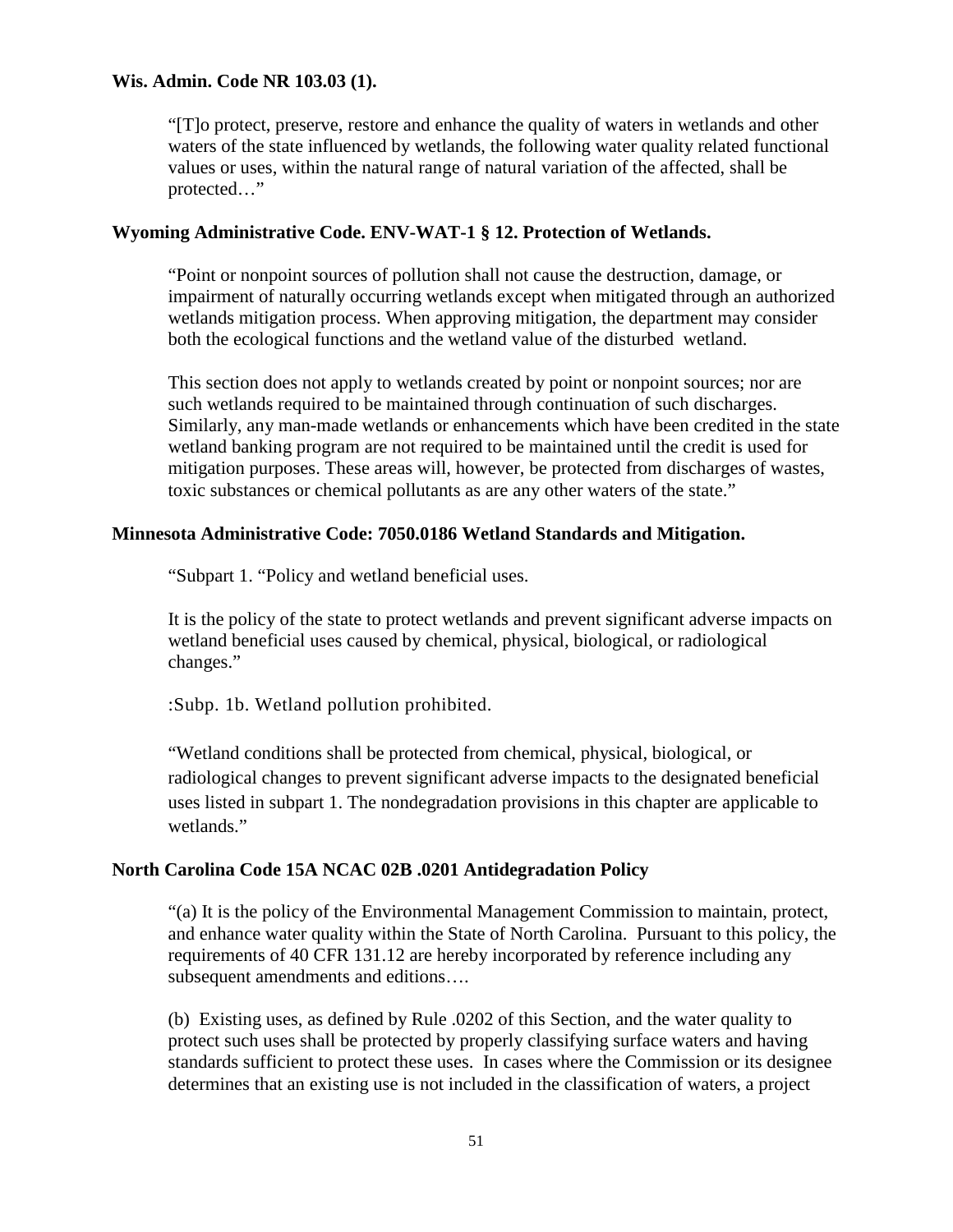which shall affect these waters shall not be permitted unless the existing uses are protected.

c) The Commission shall consider the present and anticipated usage of waters with quality higher than the standards, including any uses not specified by the assigned classification (such as outstanding national resource waters or waters of exceptional water quality) and shall not allow degradation of the quality of waters with quality higher than the standards below the water quality necessary to maintain existing and anticipated uses of those waters. Waters with quality higher than the standards are defined by Rule .0202 of this Section. The following procedures shall be implemented in order to meet these requirements."

## **Washington State, Department of Ecology, Water Quality Guidelines for Wetlands, Using the Surface Water Quality Standards for Activities Involving Wetlands Publication #96-06, April, 1996**

These guidelines cite the antidegradation policy contained in Washington Administrative Code 173-201A-070:

"(1) existing beneficial uses shall be maintained and protected and no further degradation which would interfere with or become injurious to existing beneficial uses shall be allowed.

(2) Whenever the natural conditions of said waters are of a lower quality than the criteria assigned, the natural conditions shall constitute the water quality criteria.

(3) Water quality shall be maintained and protected in waters designated as outstanding resource waters in WAC 173-201A-080.

(4) Whenever waters are of a higher quality than the criteria assigned for said waters, the existing water quality shall be protected and waste and other materials and substances which will reduce the existing quality shall not be allowed to enter such waters, except those instances where:

(a) It is clear, after satisfactory public participation and intergovernmental coordination, that overriding considerations of public interest will be served; (b) All wastes and other materials and substances discharged into said waters shall be provided with all known, available, and reasonable methods of prevention, control, and treatment by new and existing point sources before discharge. All wastes and other materials and substances discharged into said waters from nonpoint sources shall be provided with all known, available, and reasonable best management practices; and (c) When the lowering of water quality in high quality waters is authorized, the lower water quality shall still be of high enough quality to fully support all existing beneficial uses.

(5) Short-term modification of water quality may be permitted as conditioned by WAC 173-201A-110."

## **PROTECTION OF HIGH QUALITY WETLANDS**

#### **EPA National Guidance, Water Quality Standards for Wetlands.**

**"**State antidegradation policies should provide for water quality in "high quality wetlands" to be maintained and protected, as prescribed in Section 131.12(a)(2) of the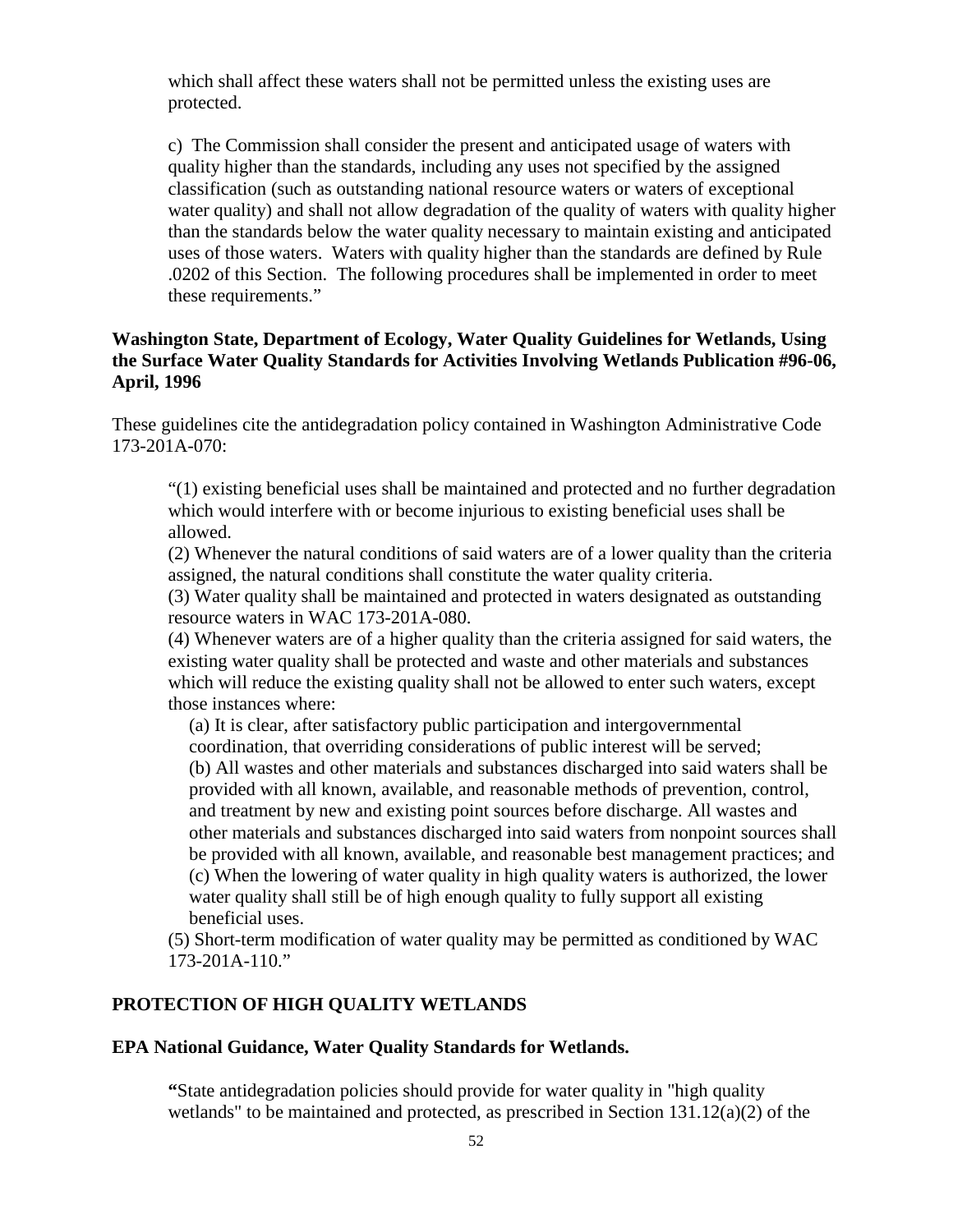WQS regulation. State implementation method requiring alternatives analyses, social and economic justifications, point and nonpoint source control and public participation are to be applied to wetlands in the same manner as other surface waters."

# **EPA National Guidance, Water Quality Standards for Wetlands. EPA Suggested Protection of Outstanding Wetlands.**

"Outstanding National Resource Waters (ONRW) designation offer special protection (i.e., no degradation) for designated waters, including wetlands. These are areas of exceptional water quality or recreational/ecological significance. State antidegradation policies should provide special protection to wetlands designated as outstanding national resource waters in the same manner as other surface waters; see Section 131.12(a)(3) of the WQS regulation and EPA guidance (Water Quality Standards Handbook (USEPA 1983b), and Questions and Answers on: Antidegradation (USEPA 1985a)). Activities that might trigger a State analysis of a wetland for possible designation as an ONRW are no different for wetlands than for other waters.

The following list provides general information on wetlands which are likely candidates for protection as ONRWs. It also may be used to identify specific wetlands for use designation under the State's wetland classification system; see Section 4.0. Some of these information sources are discussed in greater detail in EPA's guidance entitled Wetlands and Section 401 Certification: Opportunities and Guidelines for States and Eligible Indian Tribes (USEPA 1989f); see Section 6.1.

- Parks, wildlife management areas, refuges, wild and scenic rivers, and estuarine sanctuaries;
- Wetlands adjacent to ONRWs or other high quality waters (e.g., lakes, estuaries shellfish beds, etc.);

• Priority wetlands identified under the Emergency Wetlands Resources Act of 1986 through Statewide Outdoor Recreation Plans (SORP) and Wetland Priority Conservation Plans;

- Sites within joint venture project areas under the North American Waterfowl Management Plan;
- Sites under the Ramsar (Iran) Treaty on Wetlands of International Importance;
- Biosphere reserve sites identified as part of the "Man and the Biosphere" Program sponsored by the United Nations;

• Natural heritage areas and other similar designations established by the State or private organizations (e.g., Nature Conservancy);

• Priority wetlands identified as part of comprehensive planning efforts conducted at the local, State, Regional or Federal levels of government; e.g., Advance Identification (ADID) program under Section 404 and Special Area Management Plans (SAMPs) under the 1980 Coastal Zone Management Act.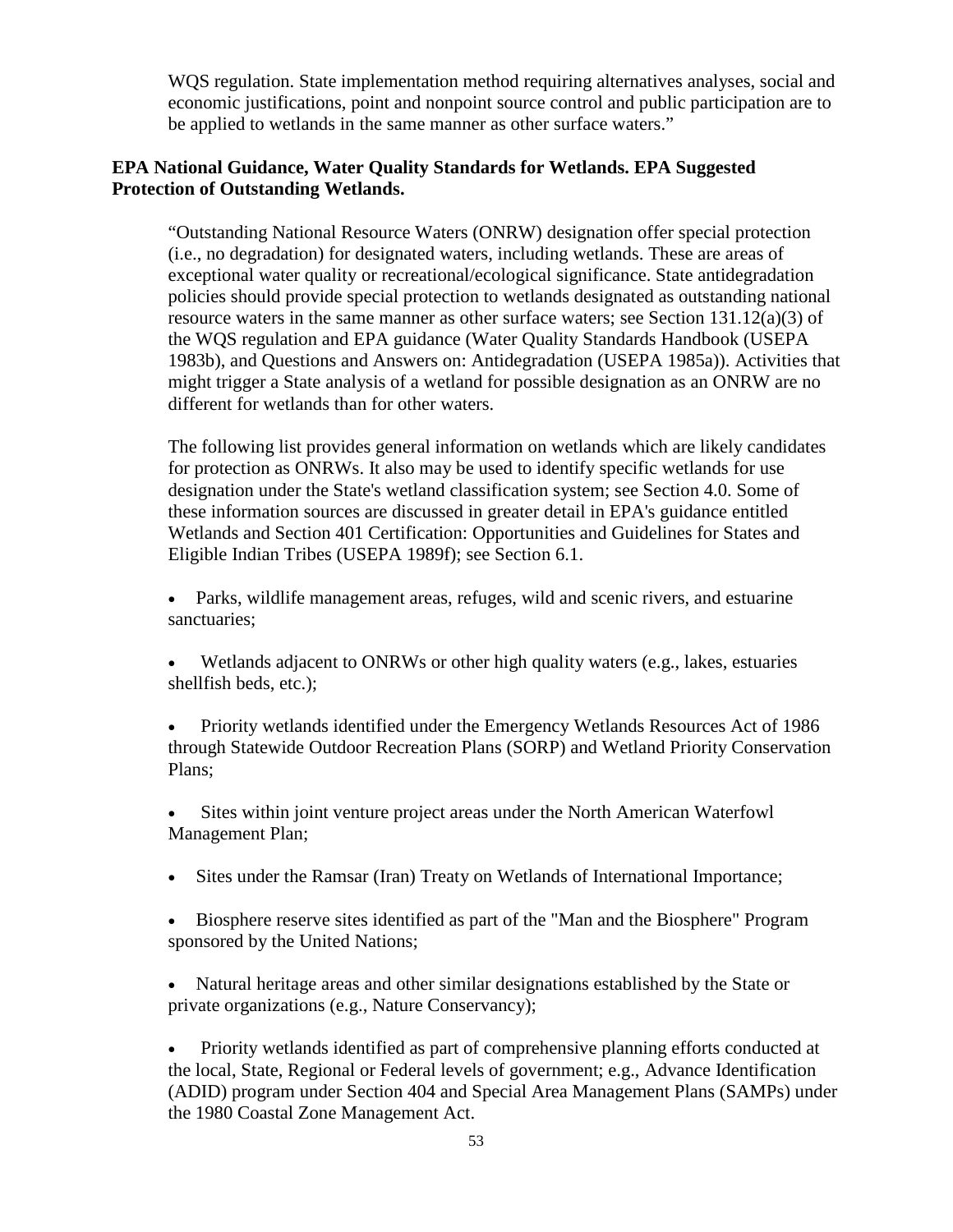The Wetland Evaluation Technique; Volume II: Methodology (Adamus et al. 1987) provides additional guidance on the identification of wetlands with high ecological and social value; see Section 3.2."

#### **North Carolina Administrative Code 15A NCAC 02B .0201 Antidegradation Policy**

"(d) The Commission shall consider the present and anticipated usage of High Quality Waters (HQW), including any uses not specified by the assigned classification (such as outstanding national resource waters or waters of exceptional water quality) and shall not allow degradation of the quality of High Quality Waters below the water quality necessary to maintain existing and anticipated uses of those waters. High Quality Waters are a subset of waters with quality higher than the standards and are as described by 15A NCAC 2B .0101(e)(5). The procedures described in Rule .0224 of this Section shall be implemented in order to meet the requirements of this part.

(e) Outstanding Resource Waters (ORW) are a special subset of High Quality Waters with unique and special characteristics as described in Rule .0225 of this Section. The water quality of waters classified as ORW shall be maintained such that existing uses, including the outstanding resource values of said Outstanding Resource Waters, shall be maintained and protected."

## **Wisconsin Administrative Code, NR 103.04 Wetlands in Areas of Special Natural Resource Interest.**

"Wetlands in areas of special natural resource interest includes those wetlands both within the boundary of designated areas of special natural resource interest and those wetlands which are in proximity to or have a direct hydrologic connection to such designated areas. For purposes of this chapter, the following are designated as areas of special natural resource interest:

(1) Cold water communities as defined in s. [NR 102.04\(](http://www.loislaw.com/pns/doclink.htp?dockey=2479680@WIADMIN&alias=WIADMIN&cite=NR+102.04)3)(a), including all trout streams and their tributaries and trout lakes;

(2) Lakes Michigan and Superior and the Mississippi River;

(3) State and federal designated wild and scenic rivers, designated state riverways and state designated scenic urban waterways, s. [30.26,](http://www.loislaw.com/pns/doclink.htp?dockey=6122189@WICODE&alias=WICODE&cite=30.26) Stats., ch. [NR 302,](http://www.loislaw.com/pns/doclink.htp?dockey=2482389@WIADMIN&alias=WIADMIN&cite=NR+302) [16 USC 1271](http://www.loislaw.com/pns/doclink.htp?dockey=7631448@USCODE&alias=USCODE&cite=16+U.S.C.+%A7+1271) to [1287,](http://www.loislaw.com/pns/doclink.htp?dockey=7631466@USCODE&alias=USCODE&cite=16+U.S.C.+%A7+1287) ss. [30.40](http://www.loislaw.com/pns/doclink.htp?dockey=6122208@WICODE&alias=WICODE&cite=30.40) to [30.49,](http://www.loislaw.com/pns/doclink.htp?dockey=6122222@WICODE&alias=WICODE&cite=30.49) Stats., and s. [30.275,](http://www.loislaw.com/pns/doclink.htp?dockey=6122191@WICODE&alias=WICODE&cite=30.275) Stats.;

(4) Unique and significant wetlands identified in special area management plans (SAMP), special wetland inventory studies (SWIS), advanced delineation and identification studies (ADID) and areas designated by the United States environmental protection agency under section 404(c), [33 USC 1344\(](http://www.loislaw.com/pns/doclink.htp?dockey=5944392@USCODE&alias=USCODE&cite=33+U.S.C.+%A7+1344)c);

(5) Calcareous fens;

(6) Habitat used by state or federally designated threatened or endangered species, s. [29.604,](http://www.loislaw.com/pns/doclink.htp?dockey=6122077@WICODE&alias=WICODE&cite=29.604) Stats., ch. [NR 27](http://www.loislaw.com/pns/doclink.htp?dockey=3802588@WIADMIN&alias=WIADMIN&cite=NR+27) and [16 USC 1531](http://www.loislaw.com/pns/doclink.htp?dockey=7631599@USCODE&alias=USCODE&cite=16+U.S.C.+%A7+1531) to [1543;](http://www.loislaw.com/pns/doclink.htp?dockey=7631612@USCODE&alias=USCODE&cite=16+U.S.C.+%A7+1543)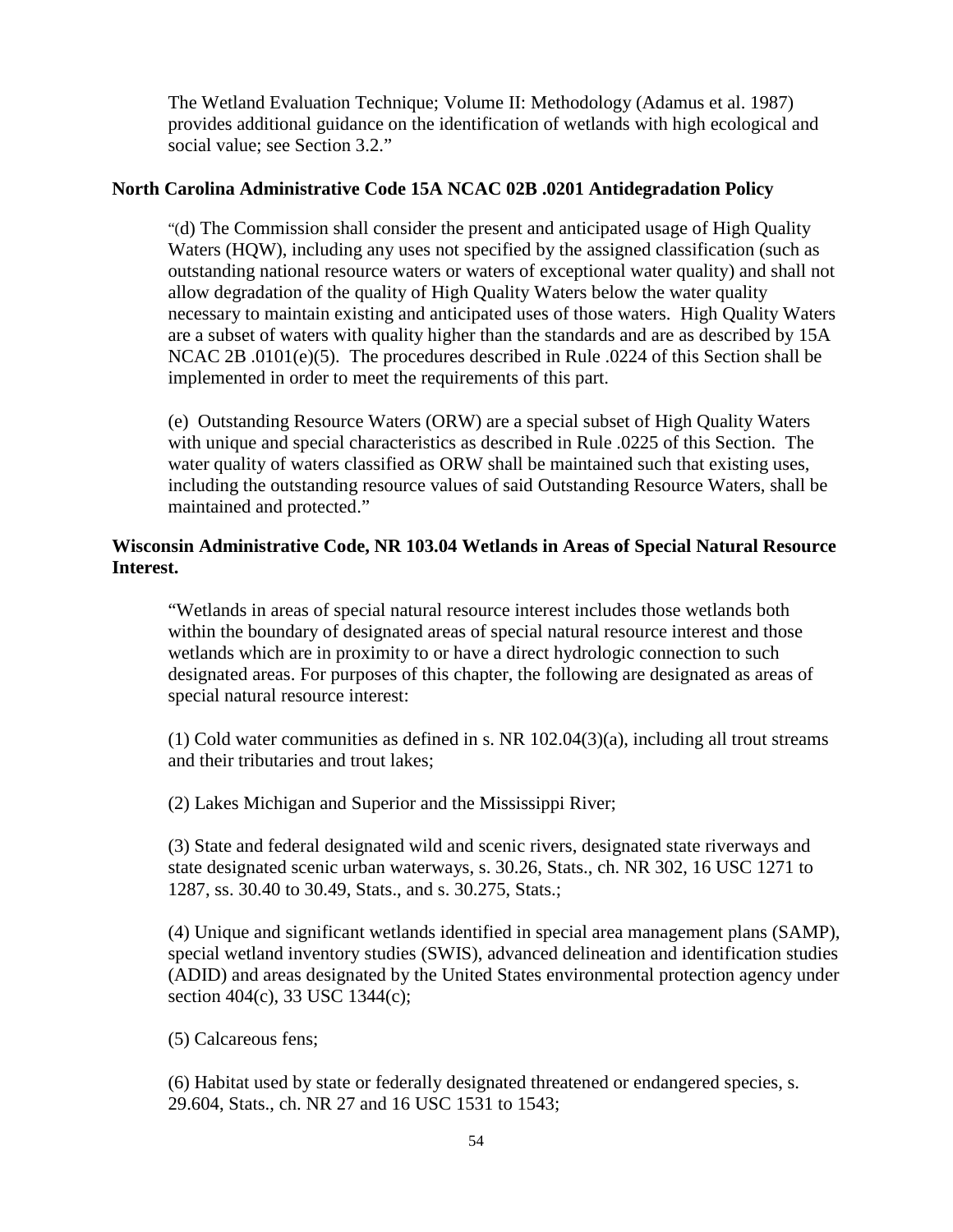(7) State parks, forests, trails and recreation areas;

(8) State and federal fish and wildlife refuges and fish and wildlife management areas;

(9) State and federal designated wilderness areas [\(16 USC 1131](http://www.loislaw.com/pns/doclink.htp?dockey=7631374@USCODE&alias=USCODE&cite=16+U.S.C.+%A7+1131) to [1135](http://www.loislaw.com/pns/doclink.htp?dockey=7631378@USCODE&alias=USCODE&cite=16+U.S.C.+%A7+1135) and s. [NR](http://www.loislaw.com/pns/doclink.htp?dockey=8661369@WIADMIN&alias=WIADMIN&cite=NR+1.415)  [1.415\)](http://www.loislaw.com/pns/doclink.htp?dockey=8661369@WIADMIN&alias=WIADMIN&cite=NR+1.415);

(10) Designated or dedicated state natural areas established under ss. [23.27](http://www.loislaw.com/pns/doclink.htp?dockey=15607998@WICODE&alias=WICODE&cite=23.27) to [23.29,](http://www.loislaw.com/pns/doclink.htp?dockey=15608000@WICODE&alias=WICODE&cite=23.29) Stats.:

(11) Wild rice waters; and

(12) Any other surface waters identified as outstanding or exceptional resource waters in ch. [NR 102.](http://www.loislaw.com/pns/doclink.htp?dockey=2479676@WIADMIN&alias=WIADMIN&cite=NR+102)"

#### **Maine Code of Rules, Chapter 310: Wetlands and Waterbodies Protection**

"4. Wetlands of Special Significance. All coastal wetlands and great ponds are considered wetlands of special significance. In addition, certain freshwater wetlands are considered wetlands of special significance.

A. Freshwater Wetlands of Special Significance. A freshwater wetland of special significance has one or more of the following characteristics.

(1) Critically imperiled or imperiled community. The freshwater wetland contains a natural community that is critically imperiled (S1) or imperiled (S2) as defined by the Natural Areas Program.

(2) Significant wildlife habitat. The freshwater wetland contains significant wildlife habitat as defined by  $38$  M.R.S.A.  $\S$  480-B(10).

(3) Location near coastal wetland. The freshwater wetland area is located within 250 feet of a coastal wetland.

(4) Location near GPA great pond. The freshwater wetland area is located within 250 feet of the normal high water line, and within the same watershed, of any lake or pond classified as GPA under [38 M.R.S.A. § 465-A.](http://www.loislaw.com/pns/doclink.htp?dockey=5821183@MECODE&alias=MECODE&cite=38+M.R.S.A.+%A7+465-A)

(5) Aquatic vegetation, emergent marsh vegetation or open water. The freshwater wetland contains under normal circumstances at least 20,000 square feet of aquatic vegetation, emergent marsh vegetation or open water, unless the 20,000 or more square foot area is the result of an artificial ponds or impoundment.

(6) Wetlands subject to flooding. The freshwater wetland area is inundated with floodwater during a 100-year flood event based on flood insurance maps produced by the Federal Emergency Management Agency or other site-specific information.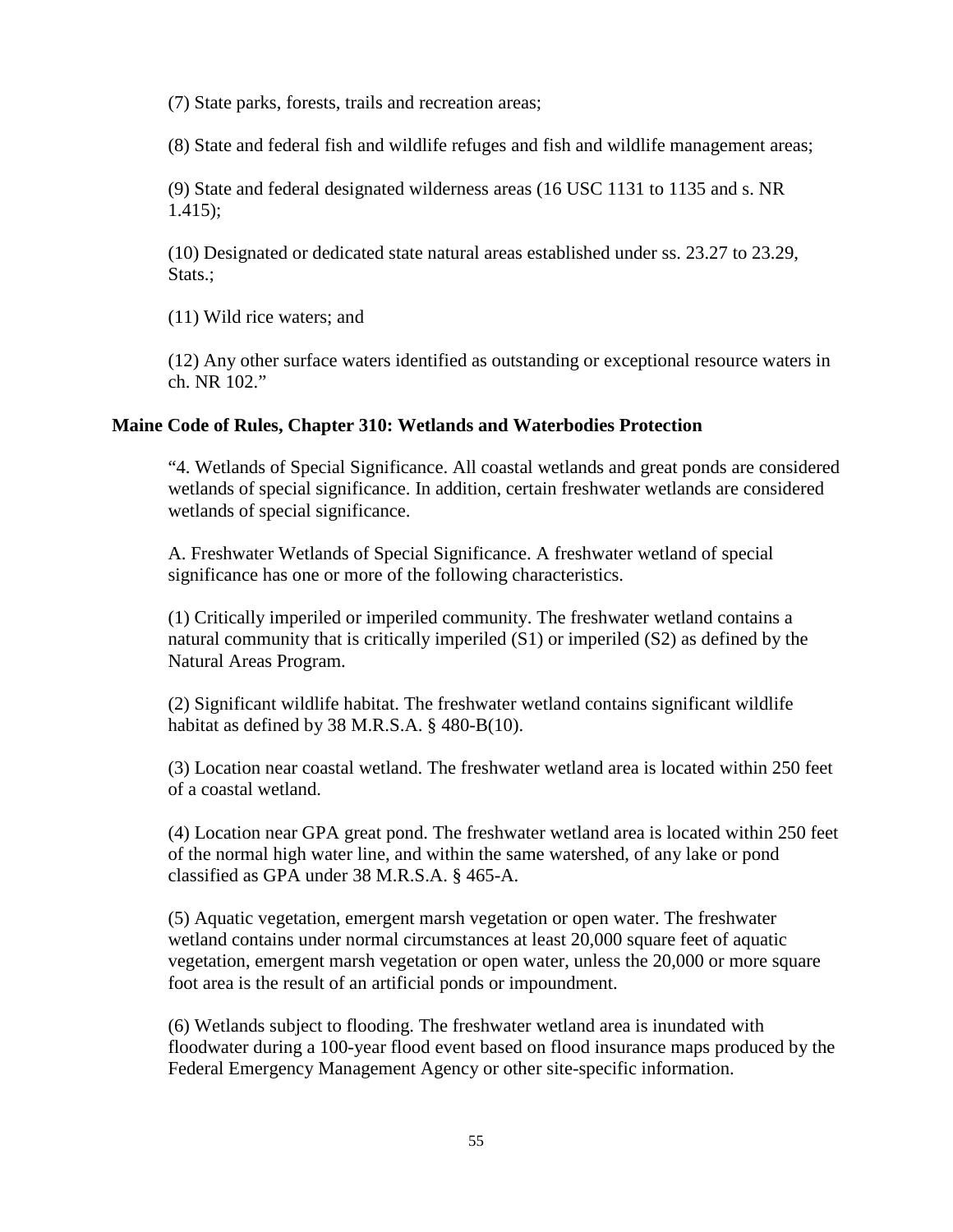(7) Peatlands. The freshwater wetland is or contains peatlands, except that the department may determine that a previously mined peatland, or portion thereof, is not a wetland of special significance.

(8) River, stream or brook. The freshwater wetland area is located within 25 feet of a river, stream or brook.

B. Permit Process. Alterations of wetlands of special significance usually require an individual permit. However, some alterations of freshwater wetlands of special significance may be eligible for Tier 1 or 2 review if the department determines, at the applicant's request, that the activity will not negatively affect the freshwater wetlands or other protected natural resources present. In making this determination, the department considers such factors as the size of the alteration, functions of the impacted area, existing development or character of the area in and around the alteration site, elevation differences and hydrological connection to surface water or other protected natural resources, among other things."

## **Florida Administrative Code. 62-611.110 Applicability.**

"(1) Requirements in this rule shall apply only to domestic wastewater facilities.

(2) The use of wetlands as treatment wetlands shall not be permitted where the:

(a) Wetlands are within Outstanding Florida Waters as listed in Section [62-](http://www.loislaw.com/pns/doclink.htp?dockey=2324910@FLREGS&alias=FLREGS&cite=62-302.700) [302.700,](http://www.loislaw.com/pns/doclink.htp?dockey=2324910@FLREGS&alias=FLREGS&cite=62-302.700) F.A.C.;

(b) Wetlands are within Class I or Class II waters (Section [62-302.400,](http://www.loislaw.com/pns/doclink.htp?dockey=2324904@FLREGS&alias=FLREGS&cite=62-302.400) F.A.C.);

(c) Wetlands are within areas designated as areas of critical state concern as of October 1, 1985;

(d) Wetland is a herbaceous wetland, unless the herbaceous groundcover of the entire wetland is composed of greater than 50% Typha spp.(cattail). This prohibition shall not apply in hydrologically altered wetlands.

(3) The use of wetlands as receiving wetlands shall not be permitted where the:

(a) Wetlands are within Class I or II waters;

(b) Wetland is an herbaceous wetland, unless the herbaceous groundcover of the entire wetland is composed of greater than 50% Typha spp. (cattail). This prohibition shall not apply in hydrologically altered wetlands."

# **Florida Administrative Code, 62-312.080 Standards for Issuance or Denial of a Dredge and Fill Permit.**

"(1) In accordance with Section 403.918(1), F.S. (Supp. 1992), no permit shall be issued unless the applicant has provided the Department with reasonable assurance based on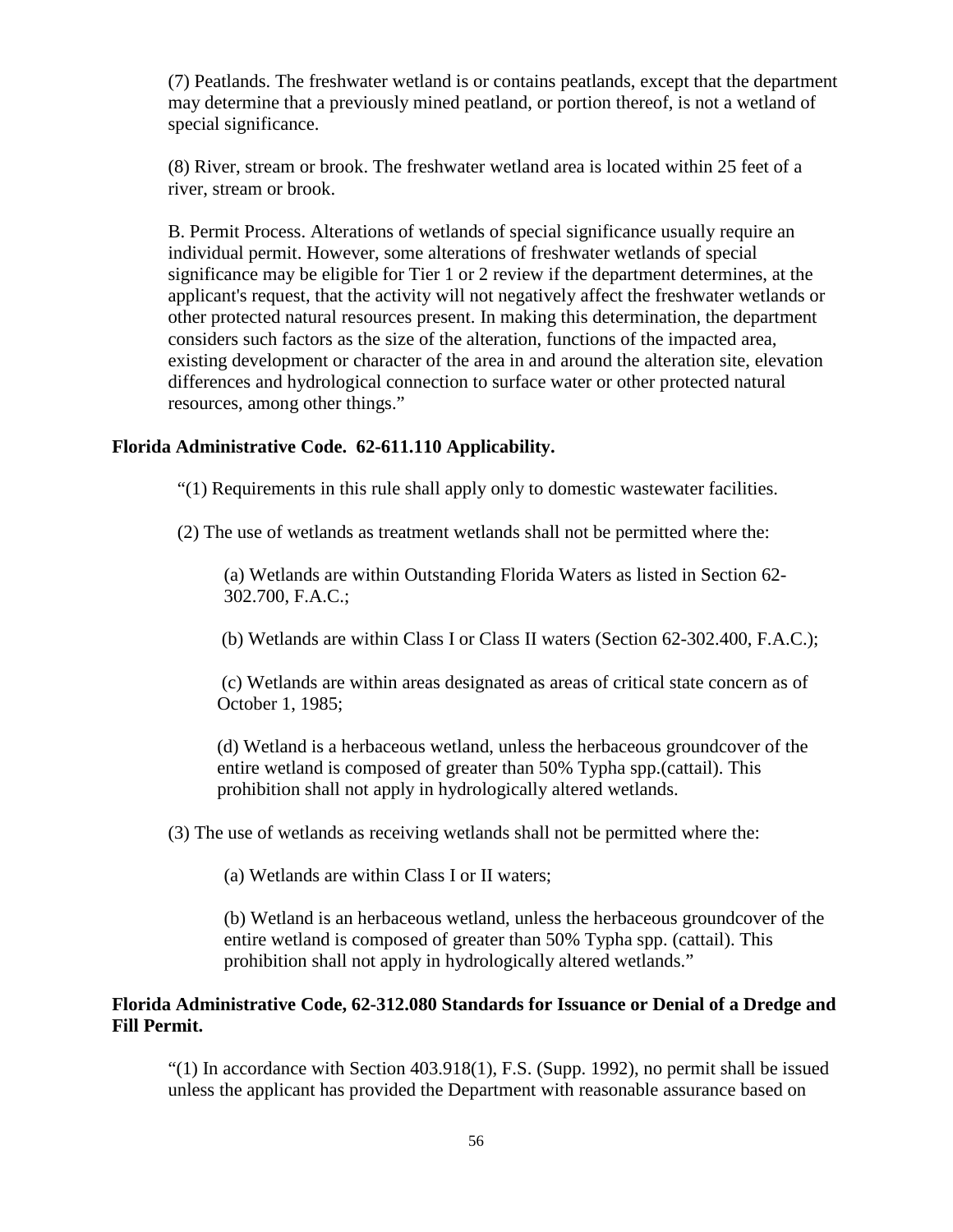plans, test results or other information that the proposed dredging or filling will not violate water quality standards.

(2) No permit shall be issued unless the applicant provides the Department with reasonable assurance based on plans, test results or other information that the project is not contrary to the public interest in accordance with Section 403.918(2), F.S. (Supp. 1992).

(3) No permit shall be issued for dredging or filling which significantly degrades or is within an outstanding Florida Water unless the applicant complies with Section 403.918(2), F.S. (Supp. 1992), and Rule [62-4.242,](http://www.loislaw.com/pns/doclink.htp?dockey=2324167@FLREGS&alias=FLREGS&cite=62-4.242) F.A.C.

(4) A permit may contain specific conditions reasonably necessary to assure compliance with Section 403.918, F.S. (Supp. 1992)."

#### **BENEFICIAL (DESIGNATED) USES**

EPA makes overall recommendations for beneficial uses. States typically provide similar general descriptions for beneficial (designated) uses in their wetland water quality standards.

#### **EPA National Guidance, Water Quality Standards for Wetlands**

#### "3.0 USE CLASSIFICATION

At a minimum, EPA expects States by the end of FY 1993 to designate uses for all wetlands, and to meet the same minimum requirements of the WQS regulation (40 CFR 131.10) that are applied to other waters. Uses for wetlands must meet the goals of Section 101(a)(2) of the CWA by providing for the protection and propagation of fish, shellfish, and wildlife and for recreation in and on the water, unless the results of a use attainability analysis (UAA) show that the CWA Section 101(a)(2) goals cannot be achieved. The Water Quality Standards Regulation (40 CFR 131.10(c)) allows for the designation of sub-categories of a use, an activity that may be appropriate for wetlands. Pursuant to the WQS Regulation (40 CFR 131.10(i)), States must designate any uses that are presently being attained in the wetland. A technical support document is currently being developed by the Office of Water Regulations and Standards for conducting use attainability analyses for wetlands.

The propagation of aquatic life and wildlife is an attainable use in virtually all wetlands. Aquatic life protection need not refer only to year-round fish and aquatic life. Wetlands often provide valuable seasonal habitat for fish and other aquatic life, amphibians, and migratory bird reproduction and migration. States should ensure that aquatic life and wildlife uses are designated for wetlands even if a limited habitat is available or the use is attained only seasonally.

Recreation in and on the water, on the other hand, may not be attainable in certain wetlands that do not have sufficient water, at least seasonally. However, States are also encouraged to recognize and protect recreational uses that do not directly involve contact with water; e.g., hiking, camping, bird watching, etc.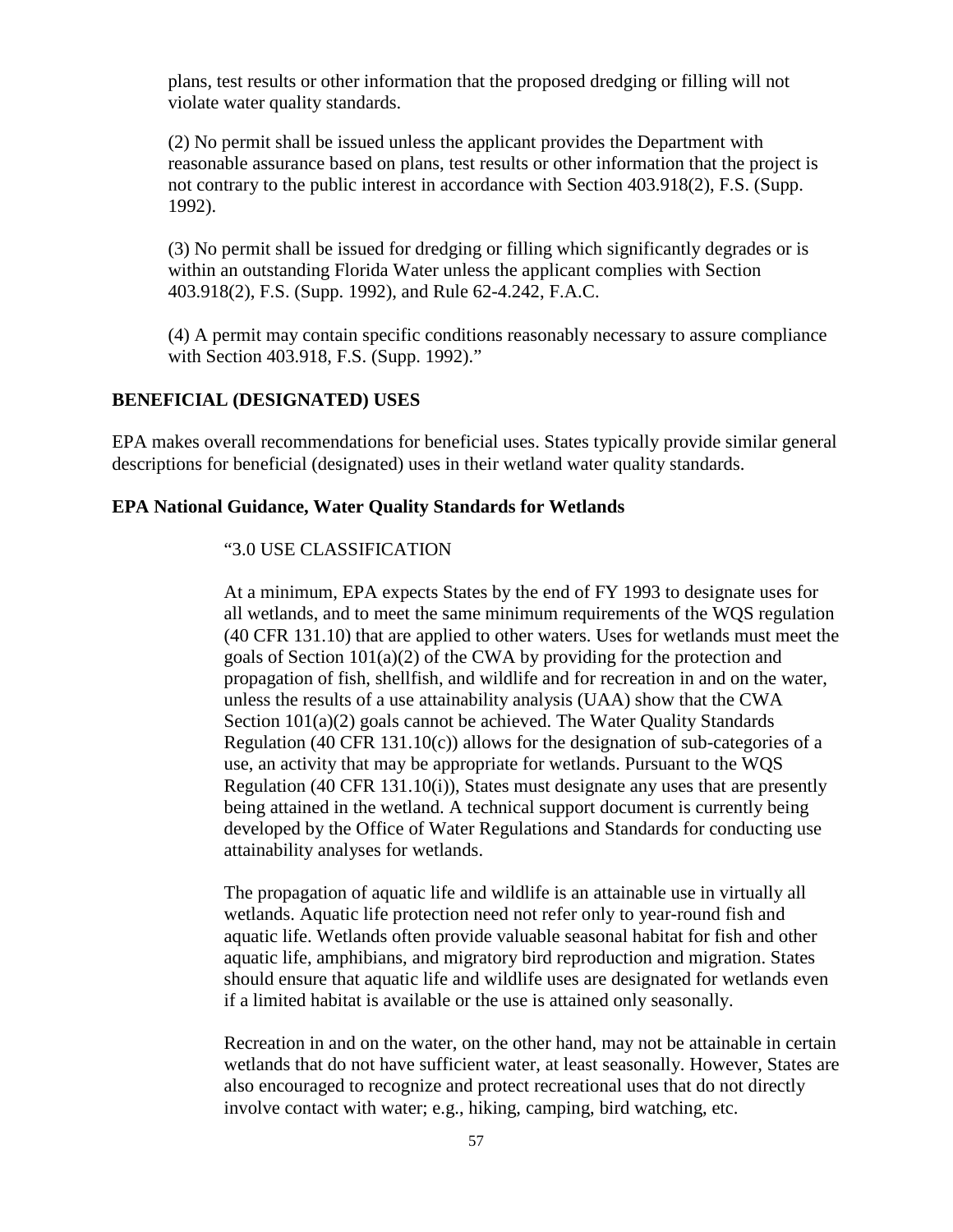The WQS regulation requires a UAA wherever a State designates a use that does not include the uses specified in Section  $101(a)(2)$  of the CWA; see 40 CFR Part 131.10(j). This need not be an onerous task for States when deciding whether certain recreational uses are attainable. States may conduct generic UAAs for entire classes or types of wetlands based on the demonstrations in 40 CFR Part  $131.10(g)(2)$ . States must, however, designate CWA goal uses wherever these are attainable even where attainment may be seasonal.

When designating uses for wetlands, States may choose to use their existing general and water specific classification systems or they may set up an entirely different system for wetlands. Each of these approaches has advantages and disadvantages, as discussed below."

#### **Wisconsin Administrative Code, NR 103.01 Purpose.**

"(1) The purpose of this chapter is to establish water quality standards for wetlands. Chapters [NR 102,](http://www.loislaw.com/pns/doclink.htp?dockey=2479676@WIADMIN&alias=WIADMIN&cite=NR+102) [104](http://www.loislaw.com/pns/doclink.htp?dockey=2479702@WIADMIN&alias=WIADMIN&cite=NR+104) and [105](http://www.loislaw.com/pns/doclink.htp?dockey=10415524@WIADMIN&alias=WIADMIN&cite=NR+105) and this subchapter provide water quality standards for waters of the state pursuant to s.  $281.15(2)(b)$  $281.15(2)(b)$ , Stats.

(2) Water quality standards are intended to protect public rights and interest, public health and welfare and the present and prospective uses of all waters of the state for public and private water supplies, propagation of fish and other aquatic life and wild and domestic animals, preservation of natural flora and fauna, domestic and recreational uses, and agricultural, commercial, industrial and other uses. In all cases where the potential uses are in conflict, these water quality standards for wetlands shall be administered to protect the general public interest.

(3) This subchapter sets forth the conditions necessary to protect water quality related functions and values of wetlands including sediment and pollutant attenuation, storm and flood water retention, hydrologic cycle maintenance, shoreline protection against erosion, biological diversity and production and human uses such as recreation."

#### **Minnesota Administrative Rules 1a. Definitions.7050.0186 Wetland Standards and Mitigation.**

"Subpart 1.Policy and wetland beneficial uses. It is the policy of the state to protect wetlands and prevent significant adverse impacts on wetland beneficial uses caused by chemical, physical, biological, or radiological changes. The quality of wetlands shall be maintained to permit the propagation and maintenance of a healthy community of aquatic and terrestrial species indigenous to wetlands, preserve wildlife habitat, and support biological diversity of the landscape. In addition, these waters shall be suitable for boating and other forms of aquatic recreation as specified in part [7050.0222,](http://www.loislaw.com/pns/doclink.htp?dockey=8871179@MNREGS&alias=MNREGS&cite=7050.0222) subpart 6; general industrial use as specified in part [7050.0223,](http://www.loislaw.com/pns/doclink.htp?dockey=8871180@MNREGS&alias=MNREGS&cite=7050.0223) subpart 5; irrigation, use by wildlife and livestock, erosion control, groundwater recharge, low flow augmentation, stormwater retention, and stream sedimentation as specified in part [7050.0224,](http://www.loislaw.com/pns/doclink.htp?dockey=8871181@MNREGS&alias=MNREGS&cite=7050.0224) subpart 4; and aesthetic enjoyment as specified in part [7050.0225,](http://www.loislaw.com/pns/doclink.htp?dockey=8871182@MNREGS&alias=MNREGS&cite=7050.0225) subpart 2.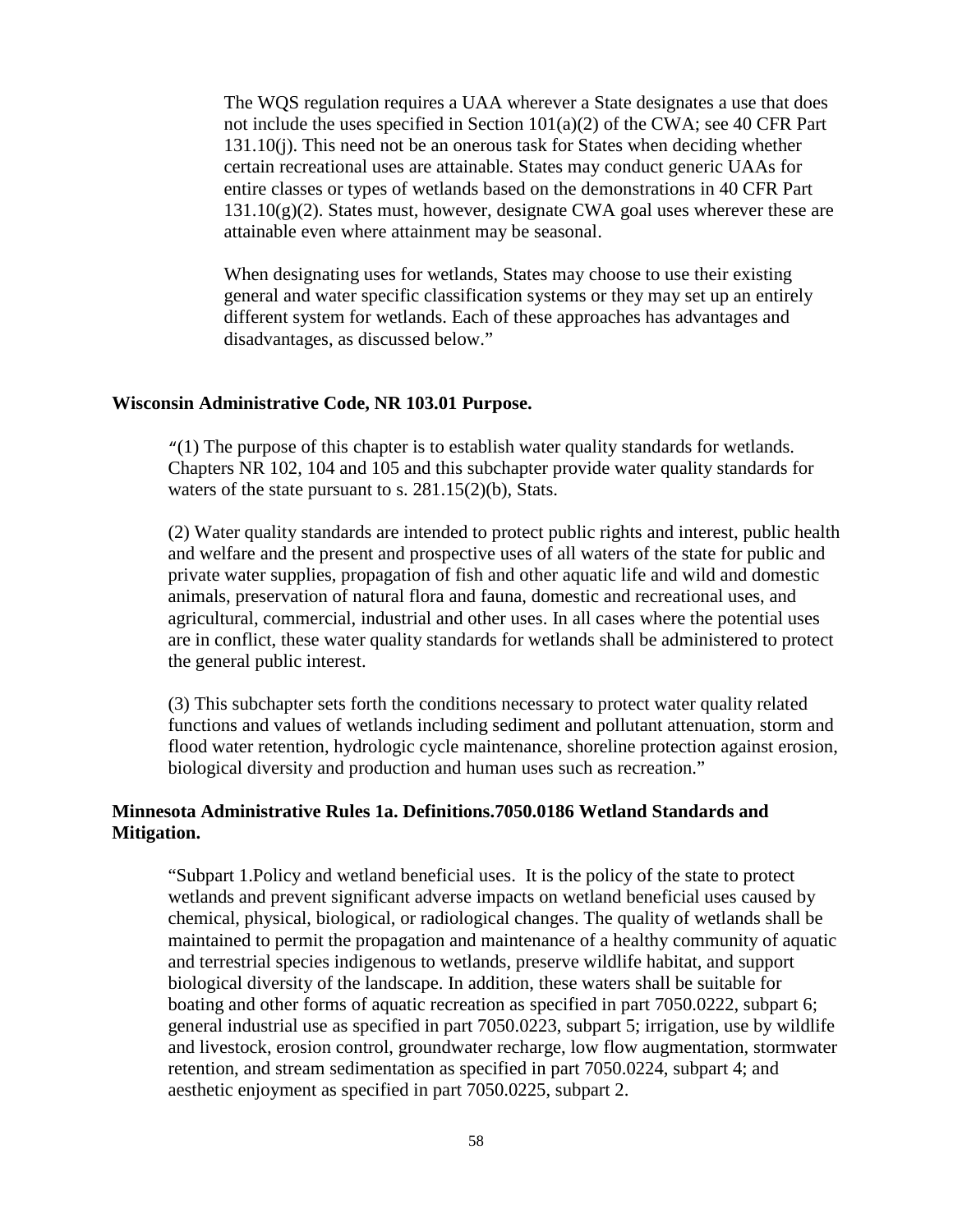# **Washington State, Department of Ecology, Water Quality Guidelines for Wetlands, Using the Surface Water Quality Standards for Activities Involving Wetlands Publication #96-06, April, 1996**

Washington guidelines cite and discuss several sets of beneficial uses:

"(i) Water supply. (ii) Fish and shellfish: Salmonid migration, rearing, spawning, and harvesting. Other fish migration, rearing, spawning, and harvesting. Clam, oyster, and mussel rearing, spawning, and harvesting. Crustaceans and other shellfish (crabs, shrimps, crayfish, scallops, etc.) rearing, spawning, and harvesting. (iii) Wildlife habitat. (iv) Recreation (primary contract recreation, sport fishing, boating, and aesthetic enjoyment).

- (v) Commerce and navigation.
- (vi) Aesthetics."

The guidance further provides that:

"The characteristic uses listed in the water quality standards for Class AA and Class A waters apply to wetlands because wetlands are generally classified waters…However, the protective umbrella of water quality standards is not limited to only those uses listed; the antidegradation policy extends to all existing beneficial uses, whether or not they are listed."

"Water quality protection for wetlands, or any waterbody, is not limited to these uses. The Water Pollution Control Act extends protection to all beneficial uses of a waterbody (RCW 90.48.020), and the antidegradation policy (WAC 173-201A-070) prohibits any degradation of existing beneficial uses of waters of the state."

Beneficial uses discussed in greater depth in the Washington State guidelines include the following. See the guidelines for more detailed discussion.

"Water Supply (domestic, industrial, agricultural) Stock Watering Fish and Shellfish Wildlife Habitat Recreation Commerce and Navigation Groundwater Exchange Stormwater Attenuation Shoreline Stabilization"

Another part of the guidance lists the following beneficial uses:

"1. Storm/flood water storage and retention and moderation of water level fluctuation extremes,

2. Hydrologic functions,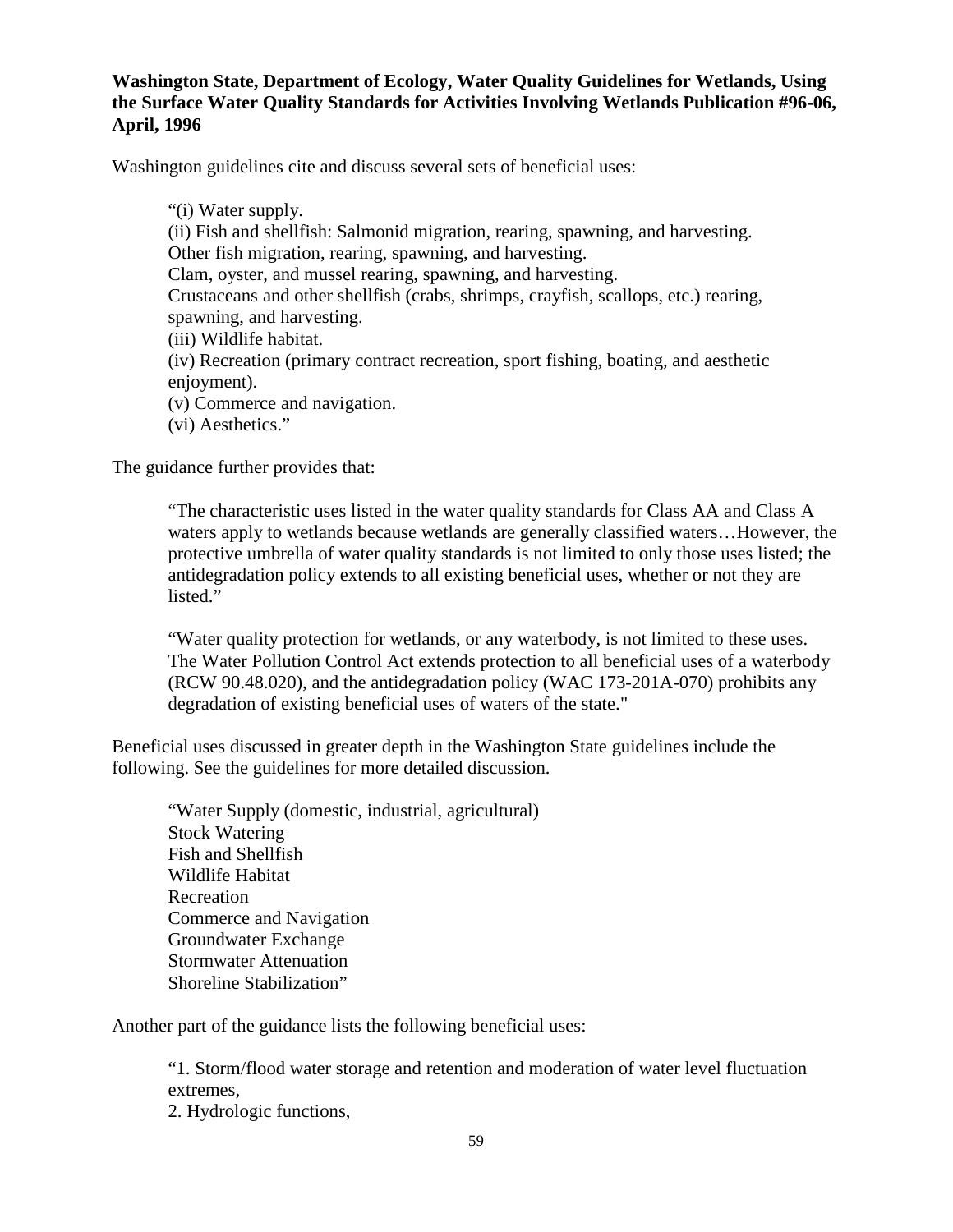- 3. Filtration and storage of pollutants,
- 4. Shoreline protection,
- 5. Habitat for aquatic organisms."

# **Nebraska Administrative Code, 117 NAC 7-002.**

117 NAC 7-004 Beneficial Uses

"Beneficial uses are assigned to wetlands within or bordering upon the State of Nebraska. Assigned beneficial uses are protected by the narrative and numerical water quality criteria listed or referenced in this chapter. Additionally, assigned and existing beneficial uses are protected by the Antidegradation Clause in Chapter 3. Some uses require higher quality water than others. When multiple uses are assigned to the same wetland, all assigned uses will be protected.

Beneficial uses assigned to all wetlands are:

Aquatic Life Wildlife Agricultural Water Supply **Aesthetics** 

These uses are not intended in any way to conflict with the quantitative beneficial uses provided for in Neb. Rev. Stat., Ch 46, regulating irrigation or the authority of the Nebraska Department of Natural Resources.

117 NAC 7-004.01 Aquatic Life

Wetlands assigned this beneficial use provide, or could provide, habitat capable of supporting aquatic biota on a regular or periodic basis. Aquatic biota are life forms which require water to fulfill basic life functions such as reproduction, growth, and development. Examples of aquatic biota include, but are not limited to, fish, macroinvertebrates, amphibians, and hydrophytic vegetation."

Standards for other wetland beneficial uses are set forth in NAC.

# **WETLAND CLASSIFICATIONS**

EPA suggests that state classify their wetlands for the purpose of water quality standards. A number of states have done so.

## **EPA National Guidance, Water Quality Standards for Wetlands, 3.1 Wetland Types**

"A detailed understanding of the various wetland types within the State provides the basis for a comprehensive classification system. The classification system most often cited and used by Federal and State wetland permit programs was developed by Cowardin et al. (1979) for the U.S. Fish and Wildlife Service (FWS); see Figure 1. This system provides the basis for wetland related activities within the FWS. The Cowardin system is hierarchical and thus can provide several levels of detail in classifying wetlands. The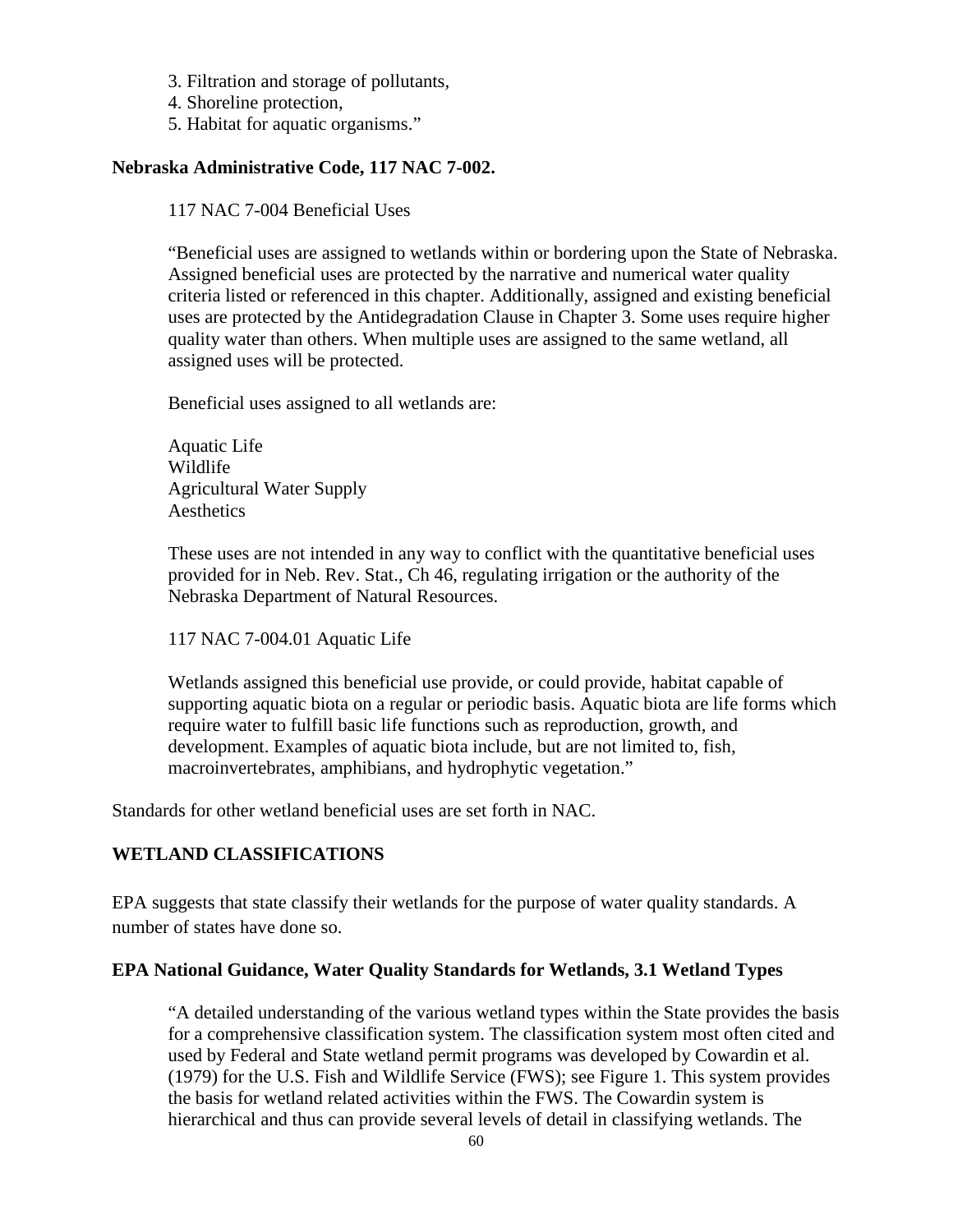"System" and "Subsystem" levels of detail appear to be the most promising for water quality standards. The "Class" level may be useful for designating uses for specific wetlands or wetland types. Section 3.3 gives an example of how one State uses the Cowardin system to generate designated uses for wetlands."

## **Nebraska Administrative Code 117 NAC 7-003, Wetland Classifications**

"Wetlands are classified into two categories based on hydrological characteristics which affect the attainable beneficial uses. For purposes of these standards, the two general classifications are surface-water overflow wetlands and isolated wetlands. Within each classification, specific wetland complexes and individual wetlands may be identified by their physical, chemical, and biological characteristics and functional values. Wetlands are defined in Chapter 1. Wetlands are identified and delineated using methods contained in the "Corps of Engineers Wetlands Delineation Manual," Technical Report Y-87-1, U.S. Army Engineer Waterway Experiment Station, Vicksburg, MS."

Wetlands are placed in two categories: "surface water overflow" and "isolated wetlands".

"117 NAC 7-003.01 Surface-Water Overflow Wetlands.

These are wetlands which exhibit a surface water connection to an adjacent stream or lake on a regular or periodic basis. These wetlands have the potential to provide beneficial uses identical to those of the adjacent stream or lake in addition to the beneficial uses recognized for wetlands (paragraph 004). These wetlands shall be protected for the beneficial uses of the adjacent stream or lake as assigned in Chapters 5 or 6 in addition to those identified for wetlands. Water quality criteria associated with assigned beneficial uses of adjacent waterbodies (Chapter 4) shall apply to surface-water overflow wetlands in addition to criteria associated with wetland beneficial uses. When numerical criteria associated with wetland aquatic life beneficial uses differ with aquatic life criteria associated with the adjacent stream or lake, the more stringent criteria shall apply.

117 NAC 7-003.02 Isolated Wetlands.

These are wetlands which have no regular or periodic surface water connection to an adjacent stream or lake. The source of water for these wetlands may be either ground water or surface runoff. These wetlands shall be protected for the beneficial uses recognized for wetlands (paragraph 004). Water quality criteria associated with wetland beneficial uses shall apply to isolated wetlands."

#### **Ohio Administrative Code, 3745-1-54 Wetland Categories**

"(1) The wetland designated use shall be maintained and protected such that degradation of surface waters through direct, indirect, or cumulative impacts does not result in the net loss of wetland acreage or functions in accordance with paragraphs (D) and (E) of this rule.

(2) (a) Each wetland shall be assigned a category by Ohio EPA for the purposes of reviews of projects pursuant to this rule.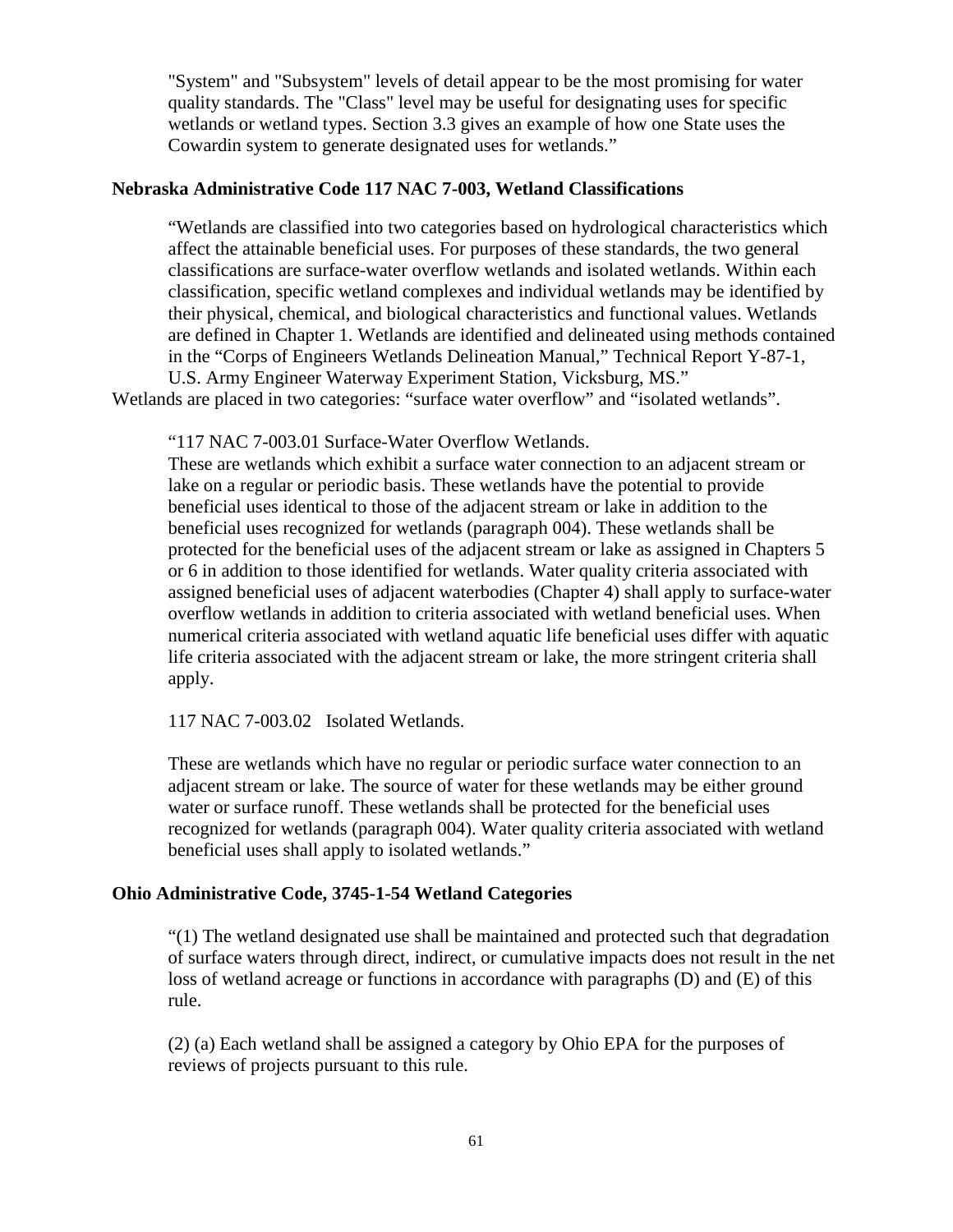(i) A category will be assigned based on the wetland's relative functions and values, sensitivity to disturbance, rarity, and potential to be adequately compensated for by wetland mitigation.

(ii) In assigning a wetland category, the director will consider the results of an appropriate wetland evaluation method(s) acceptable to the director, and other information necessary in order to fully assess the wetland's functions and values.

(iii) Wetland antidegradation categories, and the requirements for an antidegradation review for wetlands in each category, are outlined in paragraphs (C), (D) and (E) of this rule.

b) The functions of a wetland may include, but are not limited to, the following:

(i) Ground water exchange, including the discharge and recharge of ground water;

(ii) Nutrient removal and/or transformation;

(iii) Sediment and/or contaminant retention;

(iv) Water storage;

(v) Sediment stabilization;

(vi) Shoreline stabilization;

(vii) Maintenance of biodiversity, as that term is defined in rule 3745-1-50 of the Administrative Code;

(viii) Recreation;

(ix) Education and research; and

(x) Habitat for threatened or endangered species.

(3) The director may consider the regional significance of the function(s) a wetland performs (e.g., wetlands recognized as providing important hydrological functions in watershed management plans) when determining whether degradation of the wetland can be authorized.

(1) Wetlands assigned to category 1.

(a) Wetlands assigned to category 1 support minimal wildlife habitat, and minimal hydrological and recreational functions as determined by an appropriate wetland evaluation methodology acceptable to the director. Wetlands assigned to category 1 do not provide critical habitat for threatened or endangered species or contain rare, threatened or endangered species.

(b) Wetlands assigned to category 1 may be typified by some or all of the following characteristics: hydrologic isolation, low species diversity, a predominance of non-native species (greater than fifty per cent areal cover for vegetative species), no significant habitat or wildlife use, and limited potential to achieve beneficial wetland functions.

(c) Wetlands assigned to category 1 may include, but are not limited to, wetlands that are acidic ponds created or excavated on mined lands without a connection to other surface waters throughout the year and that have little or no vegetation and wetlands that are hydrologically isolated and comprised of vegetation that is dominated (greater than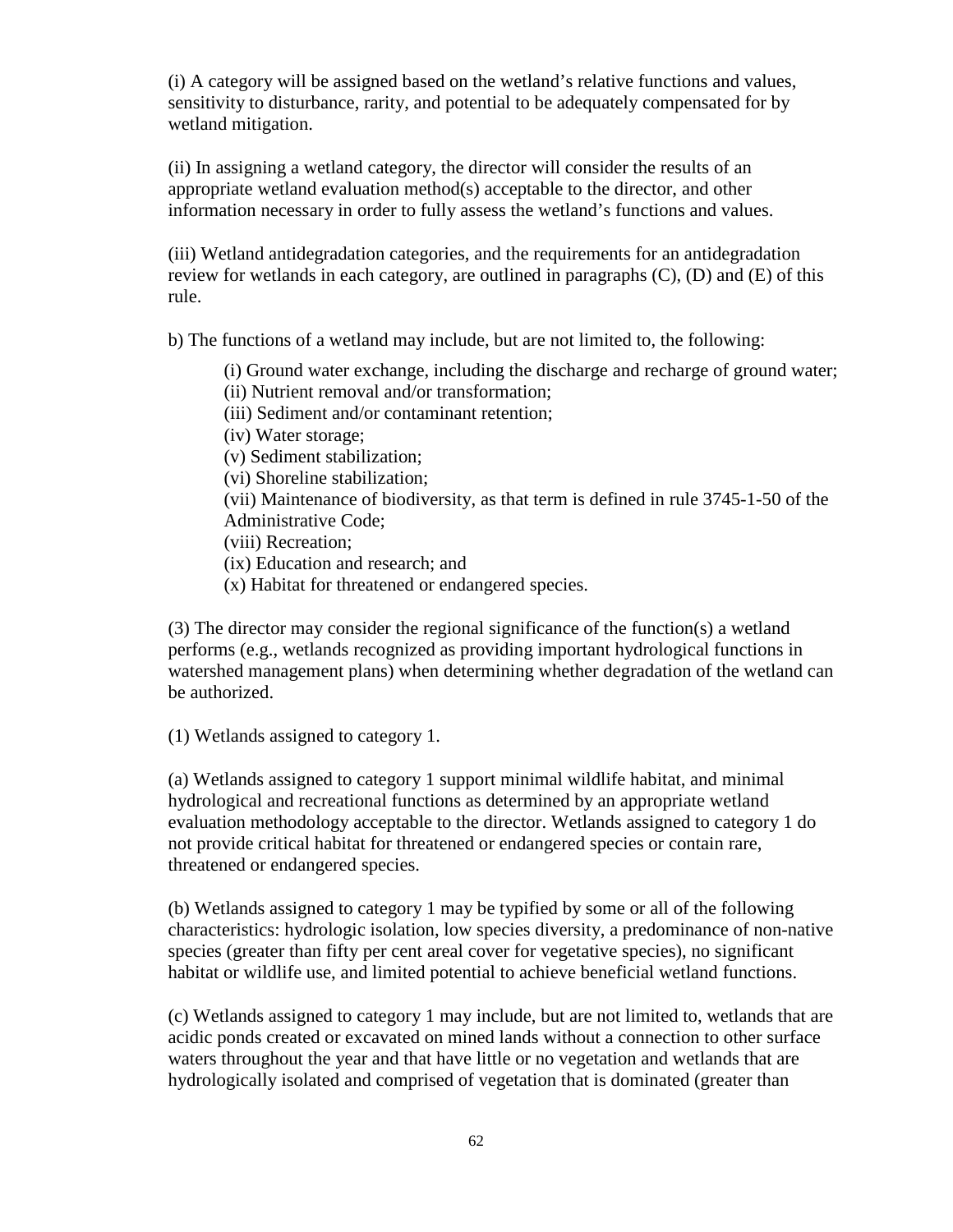eighty per cent areal cover) by species including, but not limited to: Lythrum salicaria; Phalaris arundinacea; and Phragmites australis.

(2) Wetlands assigned to category 2.

(a) Wetlands assigned to category 2 support moderate wildlife habitat, or hydrological or recreational functions as determined by an appropriate wetland evaluation methodology acceptable to the director or his authorized representative.

(b) Wetlands assigned to category 2 may include, but are not limited to: wetlands dominated by native species but generally without the presence of, or habitat for, rare, threatened or endangered species; and wetlands which are degraded but have a reasonable potential for reestablishing lost wetland functions.

(3) Wetlands assigned to category 3.

(a) Wetlands assigned to category 3 support superior habitat, or hydrological or recreational functions as determined by an appropriate wetland evaluation methodology acceptable to the director or his authorized representative.

(b) Wetlands assigned to category 3 may be typified by some or all of the following characteristics: high levels of diversity, a high proportion of native species, or high functional values.

(c) Wetlands assigned to category 3 may include, but are not limited to: wetlands which contain or provide habitat for threatened or endangered species; high quality forested wetlands, including old growth forested wetlands, and mature forested riparian wetlands; vernal pools; and wetlands which are scarce regionally and/or statewide including, but not limited to, bogs and fens.

(4) In addition to assigning a wetland a category pursuant to this rule, the director may designate a wetland which has national ecological or recreational significance as an outstanding national resource water pursuant to rule 3745-1-05 of the Administrative Code. Requests to undertake activities which will result in short-term disturbances to water quality in wetlands which are designated as outstanding national resource waters shall be evaluated in accordance with rule 3745-1-05 of the Administrative Code."

# **Wyoming Administrative Regulations, Chapter 1. Appendix A — Wyoming Surface Water Classifications.**

Wetlands adjacent to other waters are given the classification of the other waters. See, for example (examples could be provided for other classes as well):

"All surface waters in Wyoming are classified as follows:

(a) Class 1 Waters. The following waters are designated Class 1:

(i) All surface waters located within the boundaries of national parks and congressionally designated wilderness areas as of January 1, 1999;

(xvii) *Wetlands adjacent to the above listed Class 1 waters.* (Emphasis added)"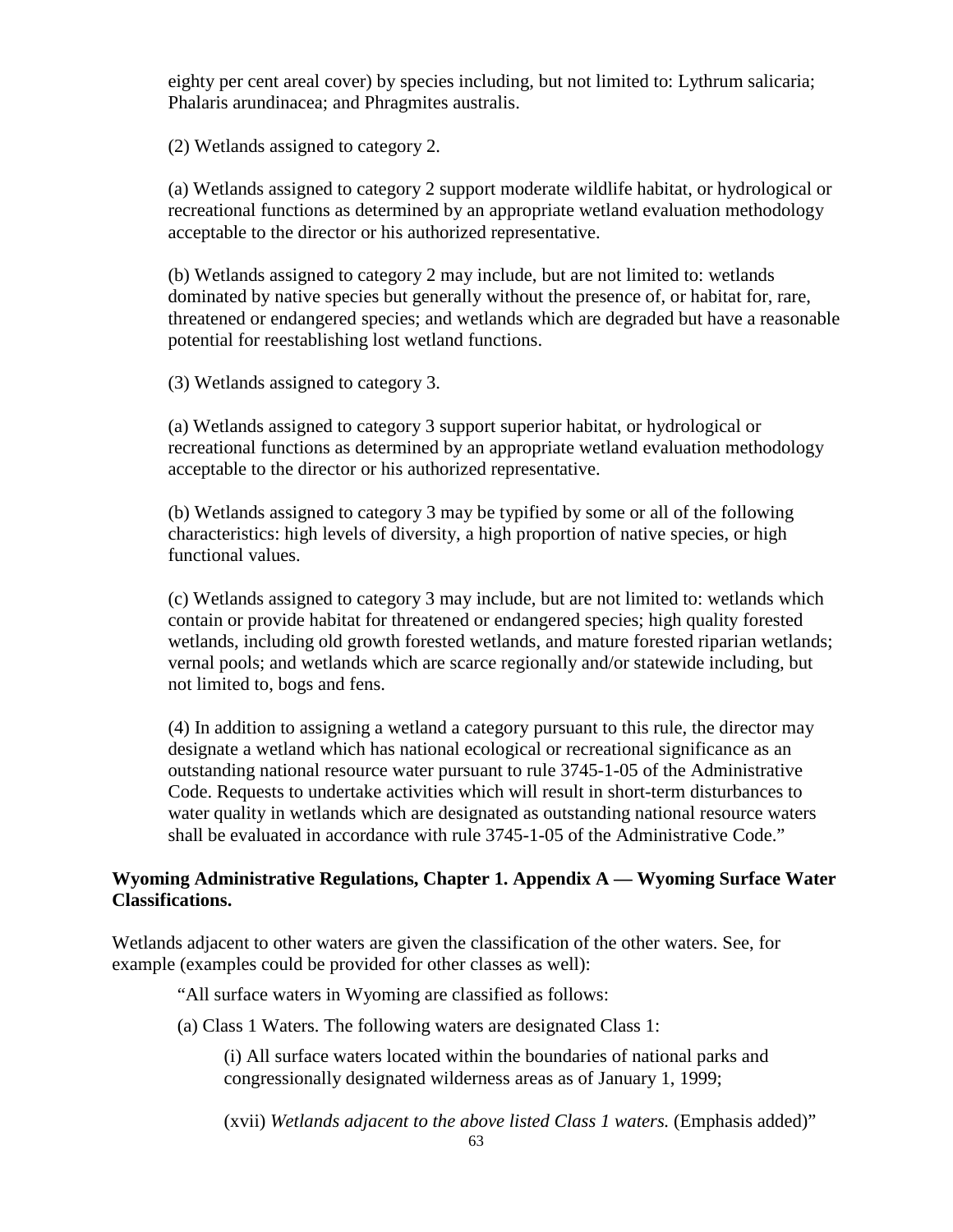# **NARRATIVE AND NUMERIC CRITERIA TO SUPPORT VARIOUS BENEFICIAL USES**

## **Examples of Narrative Criteria**

# **EPA National Guidance, Water Quality Standards for Wetlands EPA Suggested General Narrative Criteria**

"Narrative criteria are general statements designed to protect a specific designated use or set of uses. They can be statements prohibiting certain actions or conditions (e.g., "free from substances that produce undesirable or nuisance aquatic life") or positive statements about what is expected to occur in the water (e.g., "water quality and aquatic life shall be as it naturally occurs").

Examples of General Narrative Criteria cited by EPA include:

"All waters [shall be] free from substances attributable to wastewater or other discharge that:

(1) settle to form objectionable deposits;

(2) float as debris, scum, oil, or other matter to form nuisances;

(3) produce objectionable color, odor, taste, or turbidity;

(4) injure or are toxic or produce adverse physiological responses in humans, animals or plants; and

(5) produce undesirable or nuisance aquatic life."

# **Washington State, Department of Ecology, Water Quality Guidelines for Wetlands, Using the Surface Water Quality Standards for Activities Involving Wetlands Publication #96-06, April, 1996.**

This publication sets forth lengthy narrative standards applying to beneficial uses including antidegradation requirements, wetland mitigation needs, and sequencing requirements. Quite detailed antidegradation decision-making processes are also set forth.

# **Wisconsin Administrative Code. NR 103.03 Wetland Water Quality Standards.**

"(1) To protect, preserve, restore and enhance the quality of waters in wetlands and other waters of the state influenced by wetlands, the following water quality related functional values or uses of wetlands, within the range of natural variation of the affected wetland, shall be protected:

(a) Storm and flood water storage and retention and the moderation of water level fluctuation extremes;

(b) Hydrologic functions including the maintenance of dry season streamflow, the discharge of groundwater to a wetland, the recharge of groundwater from a wetland to another area and the flow of groundwater through a wetland;

(c) Filtration or storage of sediments, nutrients or toxic substances that would otherwise adversely impact the quality of other waters of the state;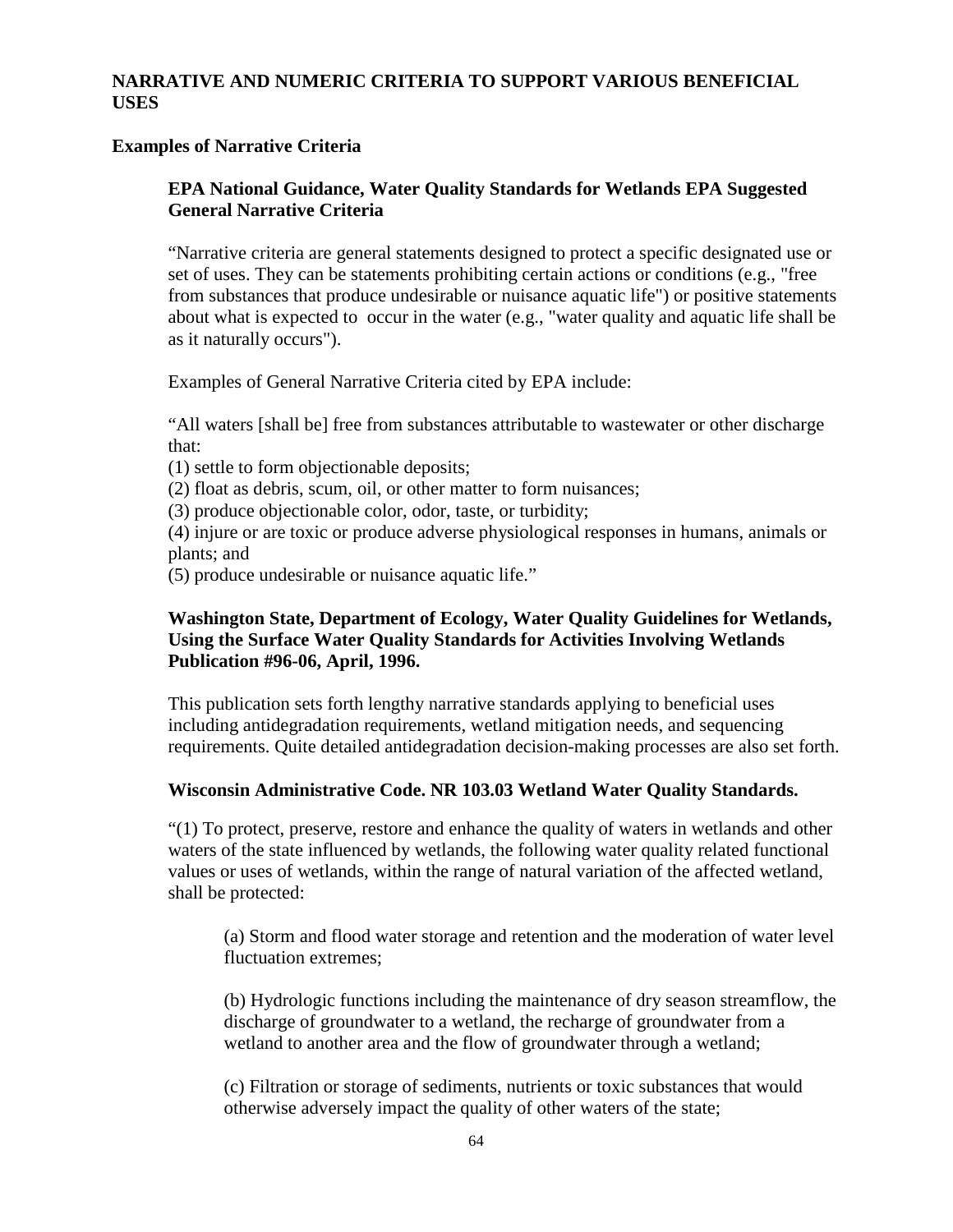(d) Shoreline protection against erosion through the dissipation of wave energy and water velocity and anchoring of sediments;

(e) Habitat for aquatic organisms in the food web including, but not limited to fish, crustaceans, mollusks, insects, annelids, planktonic organisms and the plants and animals upon which these aquatic organisms feed and depend upon for their needs in all life stages;

(f) Habitat for resident and transient wildlife species, including mammals, birds, reptiles and amphibians for breeding, resting, nesting, escape cover, travel corridors and food; and

(g) Recreational, cultural, educational, scientific and natural scenic beauty values and uses.

(2) The following criteria shall be used to assure the maintenance or enhancement of the functional values identified in sub. (1):

(a) Liquids, fill or other solids or gas may not be present in amounts, which may cause significant adverse impacts to wetlands;

(b) Floating or submerged debris, oil or other material may not be present in amounts which may interfere with public rights or interest or which may cause significant adverse impacts to wetlands;

(c) Materials producing color, odor, taste or unsightliness may not be present in amounts which may cause significant adverse impacts to wetlands;

(d) Concentrations or combinations of substances which are toxic or harmful to human, animal or plant life may not be present in amounts which individually or cumulatively may cause significant adverse impacts to wetlands;

(e) Hydrological conditions necessary to support the biological and physical characteristics naturally present in wetlands shall be protected to prevent significant adverse impacts on:

- 1. Water currents, erosion or sedimentation patterns;
- 2. Water temperature variations;
- 3. The chemical, nutrient and dissolved oxygen regime of the wetland;
- 4. The movement of aquatic fauna;
- 5. The pH of the wetland; and
- 6. Water levels or elevations.

(f) Existing habitats and the populations of wetland animals and vegetation shall be maintained by:

- 1. Protecting food supplies for fish and wildlife,
- 2. Protecting reproductive and nursery areas, and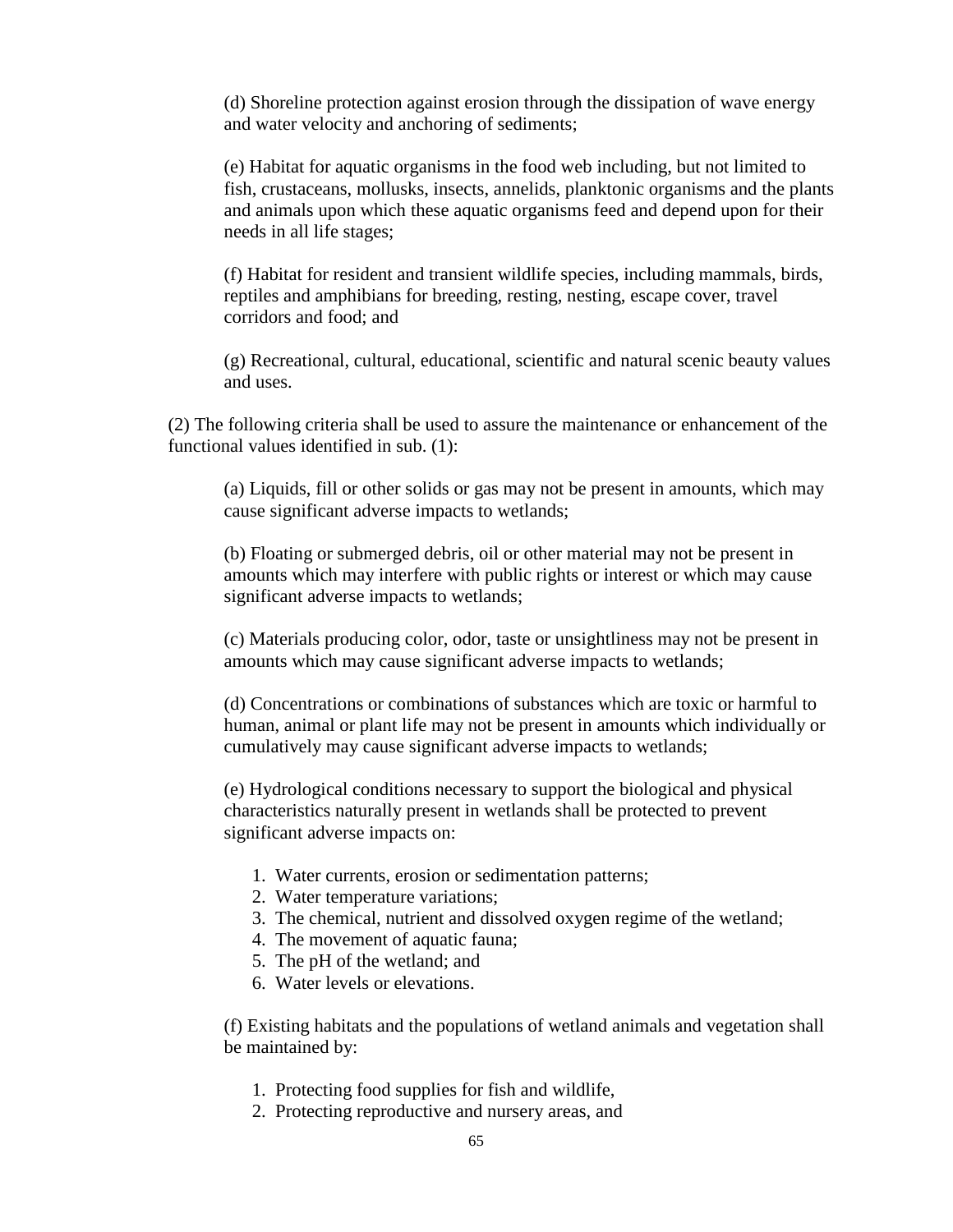3. Preventing conditions conducive to the establishment or proliferation of nuisance organisms."

# **Colorado Administrative Code 5 CCR 1002-31 Basic Standards and Methodologies for Surface Water Regulation**

"(A) Tributary wetlands to which the interim classifications referenced in section 31.13(1)(e)(iv) apply, shall be subject to the following interim standard:

(1) Until such time as the Commission adopts site-specific standards for the tributary wetland, water quality in the wetland shall be maintained for each parameter at whichever of the following levels is less restrictive:

(a) ambient quality, or

(b) that quality which meets the numeric standards (except for numeric standards for pH, dissolved oxygen, and any standard established for the protection of a domestic water supply use) of the tributaries of the surface water segment to which the wetland is most directly hydrologically connected. Where the applicable numeric standard is based on section 31.16, table III, of this regulation, the numeric standard applicable to the wetland may be implemented taking into account the water effect ratio of the pollutant.

(2) Ambient quality shall be determined in accordance with section  $31.7(1)(b)(ii)$  and shall take into account the location, sampling date, and quality of all available data. Ambient quality shall be determined as of the time the first regulatory action is undertaken which requires the identification of water quality standards for wetlands. If available information is not adequate to otherwise determine or estimate ambient quality, the interim standard set forth in section  $31.7(1)(b)(iv)(A)(1)(b)$  shall apply.

(B) Wetlands for which the Commission has adopted a site-specific "wetlands" classification described in section  $31.13(1)(e)(v)$ , shall be subject to numeric standards and designations adopted by the Commission. The Commission shall adopt any numeric standards and designations determined to be appropriate in view of the functions and values to be protected for the wetlands in question.

(C) Created wetlands, shall be subject only to the narrative standards set forth in section 31.11, unless the Commission has adopted the wetlands classification and appropriate numeric standards. All created wetlands will have a use-protected designation unless determined otherwise as a result of a site-specific hearing.

(D) Compensatory wetlands shall be subject to the standards of the segment in which they are located, unless the Commission adopts a wetlands classification and appropriate numeric standards.

(E) All other wetlands which are state waters shall be subject only to the narrative standards set forth in section 31.11, unless the Commission has adopted the wetlands classification and appropriate numeric standards.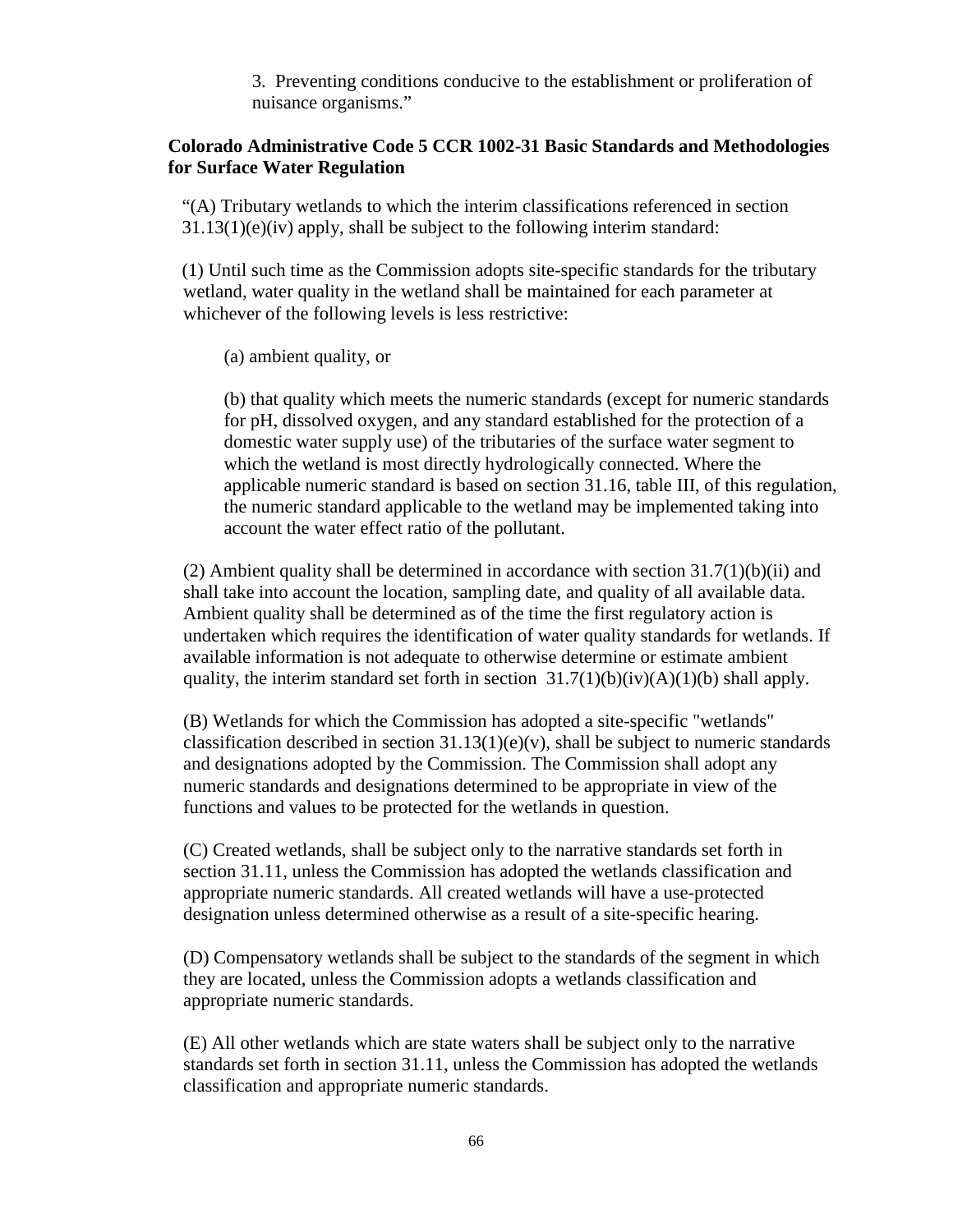(F) The issuance and use of site-specific or individual permits under section 404 of the Clean Water Act, is not precluded by the provisions of sections 31.7, 31.11 or 31.13, except as provided in the 401 certification process under section **[25-8-302](http://www.loislaw.com/pns/doclink.htp?dockey=2548261@COCODE&alias=COCODE&cite=25-8-302)**, C.R.S.

(G) Wetlands water quality standards and classifications shall not be interpreted or applied in a manner that is inconsistent with sections **[25-8-102](http://www.loislaw.com/pns/doclink.htp?dockey=2548244@COCODE&alias=COCODE&cite=25-8-102)**(5) and **[25-8-104](http://www.loislaw.com/pns/doclink.htp?dockey=2548246@COCODE&alias=COCODE&cite=25-8-104)**, C.R.S."

## **North Carolina Administrative Code. 15A NCAC 02B .0231 Wetland Standards.**

"(a) General. The water quality standards for all wetlands are designed to protect, preserve, restore and enhance the quality and uses of wetlands and other waters of the state influenced by wetlands. The following are wetland uses:

(1) Storm and flood water storage and retention and the moderation of extreme water level fluctuations;

(2) Hydrologic functions including groundwater discharge that contributes to maintain dry weather streamflow and, at other locations or times, groundwater recharge that replenishes the groundwater system;

(3) Filtration or storage of sediments, nutrients, toxic substances, or other pollutants that would otherwise adversely impact the quality of other waters of the state;

(4) Shoreline protection against erosion through the dissipation of wave energy and water velocity and stabilization of sediments;

(5) Habitat for the propagation of resident wetland-dependent aquatic organisms including, but not limited to fish, crustaceans, mollusks, insects, annelids, planktonic organisms and the plants and animals upon which these aquatic organisms feed and depend upon for their needs in all life stages; and

(6) Habitat for the propagation of resident wetland-dependent wildlife species, including mammals, birds, reptiles and amphibians for breeding, nesting, cover, travel corridors and food.

(b) The following standards shall be used to assure the maintenance or enhancement of the existing uses of wetlands identified in Paragraph (a) of this Rule:

(1) Liquids, fill or other solids or dissolved gases may not be present in amounts which may cause adverse impacts on existing wetland uses;

(2) Floating or submerged debris, oil, deleterious substances, or other material may not be present in amounts which may cause adverse impacts on existing wetland uses;

(3) Materials producing color, odor, taste or unsightliness may not be present in amounts which may cause adverse impacts on existing wetland uses;

(4) Concentrations or combinations of substances which are toxic or harmful to human, animal or plant life may not be present in amounts which individually or cumulatively may cause adverse impacts on existing wetland uses;

(5)Hydrological conditions necessary to support the biological and physical

characteristics naturally present in wetlands shall be protected to prevent adverse impacts on:

(A) Water currents, erosion or sedimentation patterns;

- (B) Natural water temperature variations;
- (C) The chemical, nutrient and dissolved oxygen regime of the wetland;
- (D) The movement of aquatic fauna;
- (E) The pH of the wetland; and
- (F) Water levels or elevations.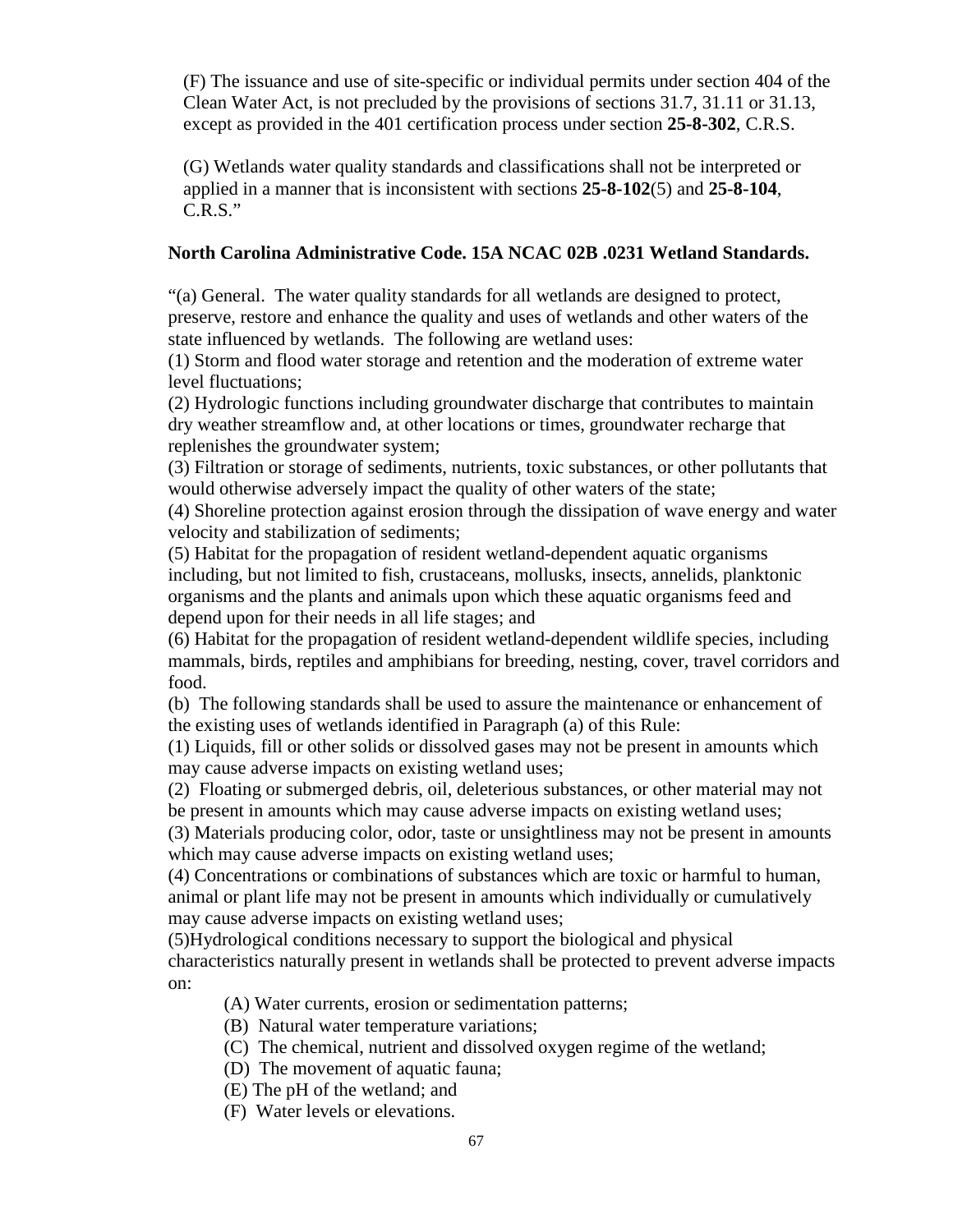(6) The populations of wetland flora and fauna shall be maintained to protect biological integrity as defined at 15A NCAC 2B .0202."

# **Ohio Administrative Code, 3745-1-54 Wetland Antidegradation.**

"(1) The wetland designated use shall be maintained and protected such that degradation of surface waters through direct, indirect, or cumulative impacts does not result in the net loss of wetland acreage or functions in accordance with paragraphs (D) and (E) of this rule.

(2)(a) Each wetland shall be assigned a category by Ohio EPA for the purposes of reviews of projects pursuant to this rule.

(i) A category will be assigned based on the wetland's relative functions and values, sensitivity to disturbance, rarity, and potential to be adequately compensated for by wetland mitigation.

(ii) In assigning a wetland category, the director will consider the results of an appropriate wetland evaluation method(s) acceptable to the director and other information necessary in order to fully assess the wetland's functions and values.

(iii) Wetland antidegradation categories, and the requirements for an antidegradation review for wetlands in each category, are outlined in paragraphs (C), (D) and (E) of this rule.

(b) The functions of a wetland may include, but are not limited to, the following:

| (i) Ground water exchange, including the discharge and recharge of ground water;     |
|--------------------------------------------------------------------------------------|
| (ii) Nutrient removal and/or transformation;                                         |
| (iii) Sediment and/or contaminant retention;                                         |
| (iv) Water storage;                                                                  |
| (v) Sediment stabilization;                                                          |
| (vi) Shoreline stabilization;                                                        |
| (vii) Maintenance of biodiversity, as that term is defined in rule 3745-1-50 of the  |
| Administrative Code;                                                                 |
| (viii) Recreation;                                                                   |
| (ix) Education and research; and                                                     |
| (x) Habitat for threatened or endangered species.                                    |
|                                                                                      |
| (3) The director may consider the regional significance of the function(s) a wetland |
| performs (e.g., wetlands recognized as providing important hydrological functions in |

performs (e.g., wetlands recognized as providing important hydrological functions in watershed management plans) when determining whether degradation of the wetland can be authorized.

(4) Threatened or endangered species.

(a) The applicant shall provide Ohio EPA with written comments from both the Ohio department of natural resources and the United States fish and wildlife service,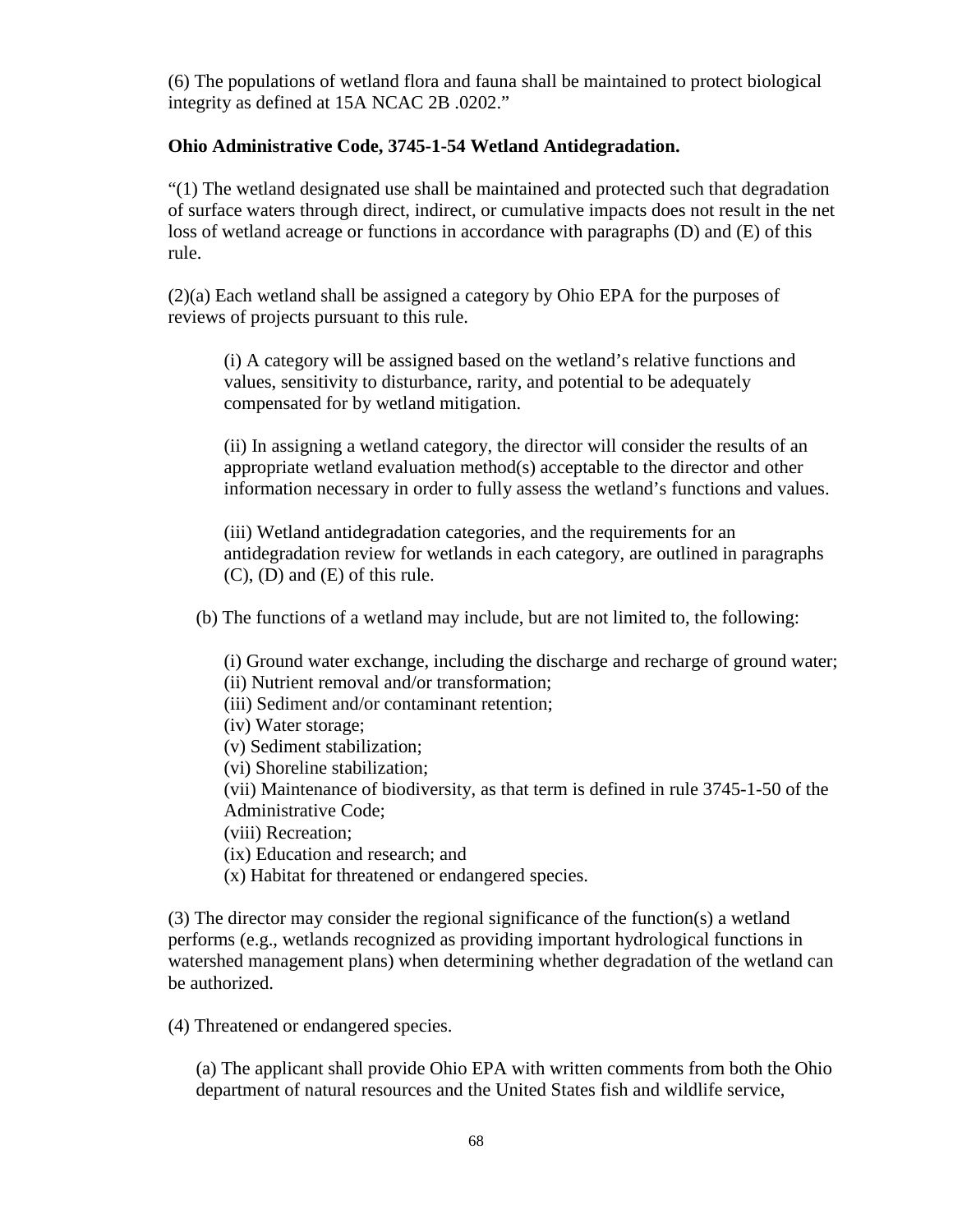regarding threatened and endangered species, including the presence or absence of critical habitat, for all wetlands under review.

(b) In making determinations regarding the lowering of water quality in wetlands which contain critical habitat for threatened or endangered species, or either the permanent or seasonal presence of a threatened or endangered species, the director shall consider the anticipated impact of the proposed lowering of water quality on the threatened or endangered species.

(5) Indirect impacts. In making determinations regarding the lowering of water quality in a wetland, the director may take into consideration other environmental impacts that may be a consequence of approving the request.

(6) Wetlands impacted without prior authorization.

(a) Where a wetland has been degraded or destroyed without prior authorization, the wetland will be considered a category 3 wetland, unless the applicant demonstrates that a lower category is appropriate based on other information including, but not limited to, adjacent vegetation, aerial photographs, U.S. fish and wildlife service national wetland inventory maps, Ohio wetland inventory maps, public information, on-site inspections, previous site descriptions, and soil maps.

(b) The director may consider other information in determining whether a lower category is appropriate.

(c) When reviewing applications for discharges to wetlands which have occurred without prior authorization, the fact that the discharge has already occurred shall have no bearing on the decision of whether to allow lower water quality. Ohio EPA shall review the impacts based on pre-discharge conditions.

(d) The director may require compensatory mitigation, if approved in accordance with other provisions of this rule, at the same mitigation ratios as required for impacts to category 3 wetlands, as indicated in paragraph (F)(1) of this rule.

(e) Nothing in paragraph (B)(6) of this rule relieves any person from liability for degrading or destroying a wetland without prior authorization or in violation of any applicable laws."

#### **Minnesota Administrative Code: 7050.0186 Wetland Standards and Mitigation. Subp. 2.**

"Subp. 2 Wetland mitigation principles. The wetland mitigative sequence incorporates the principles in items A to C in descending order of priority. Wetland mitigation maintains nondegradation of wetland designated uses:

A. avoid the impact altogether by not taking a certain action or parts of an action;

B. minimize the impact by limiting the degree or magnitude of the action and its implementation, and by taking affirmative actions to rectify the impact and reduce or eliminate the impact over time; and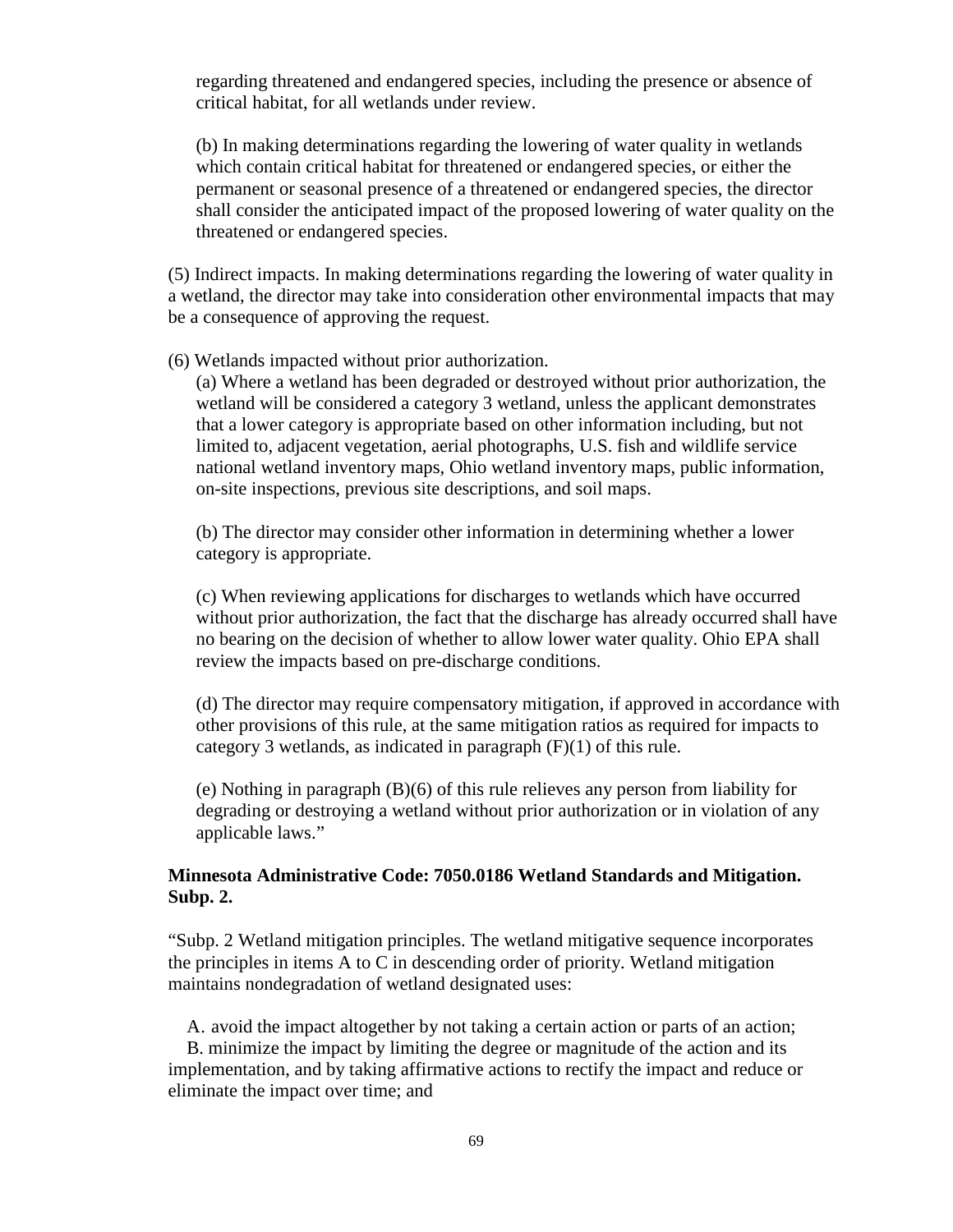C. mitigate the unavoidable impact to the designated uses of a wetland by compensation. Compensatory mitigation shall be accomplished in the following descending order of priority of replacement:

(1) restoration of a previously diminished wetland; and

(2) creation of a wetland.

Subp. 3. Determination of wetland dependency.

A project is wetland dependent if wetland designated uses are essential to fulfill the basic purpose of the project. A wetland dependent project is exempt from subpart 4, but will follow the remainder of the mitigation sequence. Where the proposed project is not wetland dependent, the wetland mitigation sequence in subpart 2 must be followed.

Subp. 4. Impact avoidance. No person may cause or allow a physical alteration which has the potential for a significant adverse impact on one or more designated uses of a wetland, unless there is not a prudent and feasible alternative that would avoid impacts to the designated uses of the wetland.

A. Prudent and feasible alternatives that do not involve wetlands are presumed to be available unless clearly demonstrated otherwise by the permit or certification applicant.

B. If no prudent and feasible alternative is available for avoidance, potential significant adverse impacts to the designated uses of the wetland shall be minimized in compliance with subpart 5.

Subp. 5. Impact minimization.

A. The permit or certification applicant shall implement actions to minimize potential significant adverse impacts of the physical alteration.

B. In evaluating the applicant's actions to minimize impacts, the agency shall consider:

(1)the spatial requirements of the project;

(2)the location of existing structural or natural features that may dictate the placement or configuration of the project;

(3)the purpose of the project and how the purpose relates to placement, configuration, or density;

(4)the sensitivity of the site design to the natural features of the site, including topography, hydrology, and existing vegetation;

(5)the designated uses and spatial distribution of the wetlands on the site;

(6)individual and cumulative impacts; and

(7)the applicable minimization activities identified in Code of Federal Regulations, title 40, part 230, subpart H, as amended.

C. If the potential for significant adverse impacts on designated uses remains after all actions to minimize the impacts have been incorporated into the proposed project, unavoidable impacts shall be compensated for in compliance with subpart 6.

Subp. 6. Impact compensation.

The permit or certification applicant shall provide compensatory mitigation for unavoidable impacts on the designated uses of the wetland in accordance with this subpart.

A. Compensatory mitigation must be sufficient to ensure replacement of the diminished or lost designated uses of the wetland that was physically altered.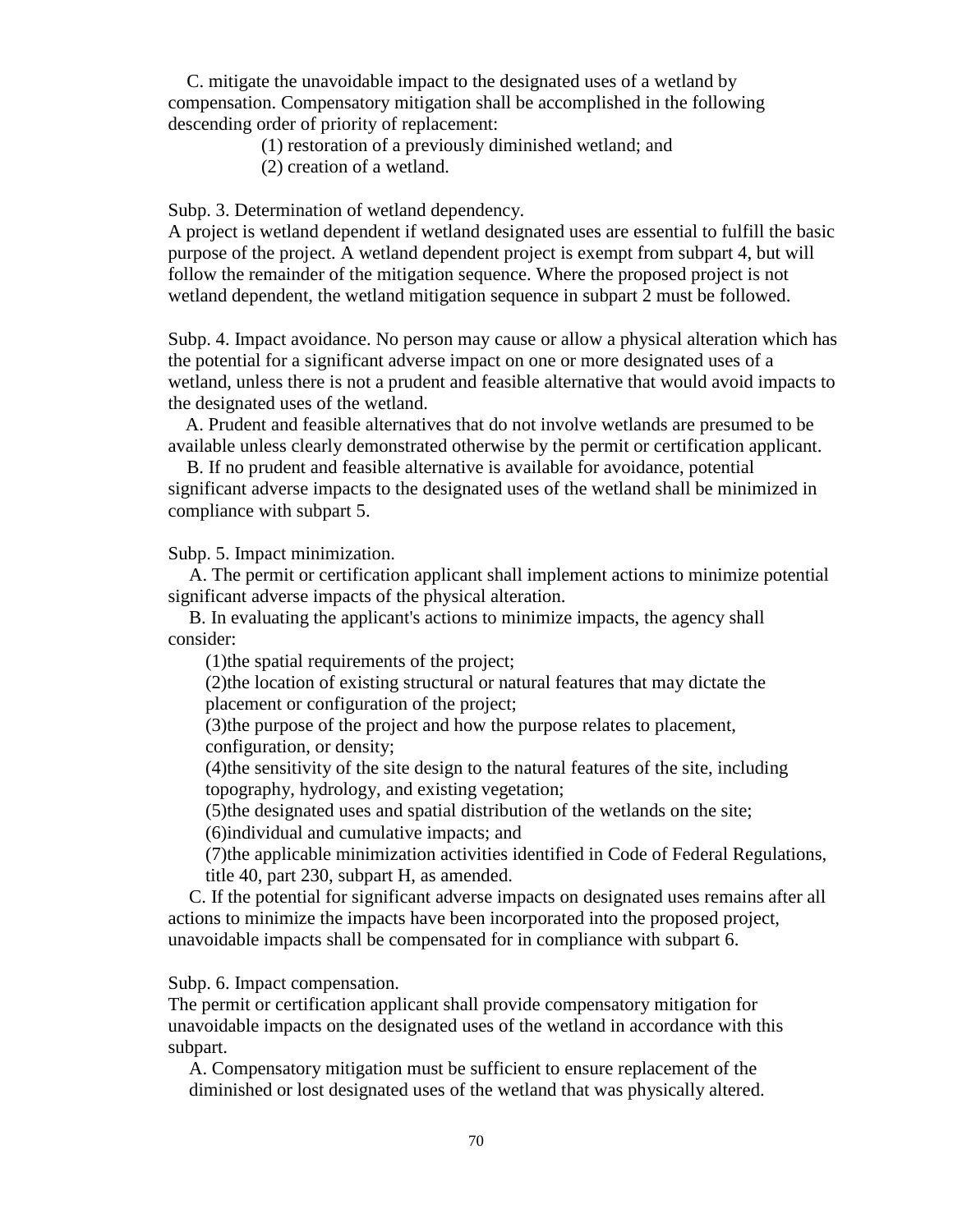B. Compensatory mitigation shall be accomplished in the following descending order of priority of replacement:

(1) restoration of a previously diminished wetland; and

(2) creation of a wetland.

C. If compensatory mitigation is accomplished by restoration or creation, the replacement wetland shall be of the same type and in the same watershed as the impacted wetland, to the extent prudent and feasible.

D. Compensatory mitigation shall be completed before or concurrent with the actual physical alteration of the wetland affected by the proposed project to the extent prudent and feasible.

## **Washington Administrative Code 173-201A-300 Antidegradation policy.**

"Such a policy is to:

(e) Apply three levels of protection for surface waters of the state, as generally described below:

(i) Tier I is used to ensure existing and designated uses are maintained and protected and applies to all waters and all sources of pollution. (ii) Tier II is used to ensure that waters of a higher quality than the criteria assigned in this Chapter are not degraded unless such lowering of water quality is necessary and in the overriding public interest. Tier II applies only to a specific list of polluting activities.

(iii) Tier III is used to prevent the degradation of waters formally listed in this Chapter as "outstanding resource waters," and applies to all sources of pollution.

(3) Habitat restoration. Both temporary harm and permanent loss of existing uses may be allowed by the department where determined necessary to secure greater ecological benefits through major habitat restoration projects designed to return the natural physical structure and associated uses to a water body where the structure has been altered through human action."

## **Colorado Administrative Code 5 CCR 1002-31 Basic Standards and Methodologies for Surface Water.**

"(e) Wetlands

(i) The provisions of this section do not apply to constructed wetlands.

(ii) Compensatory wetlands shall have, as a minimum, the classifications of the segment in which they are located.

(iii) Created wetlands shall be considered to be initially unclassified, and shall be subject only to the narrative standards set forth in section 31.11, unless and until the Commission adopts the "wetlands" classification described below and appropriate numeric standards for such wetlands.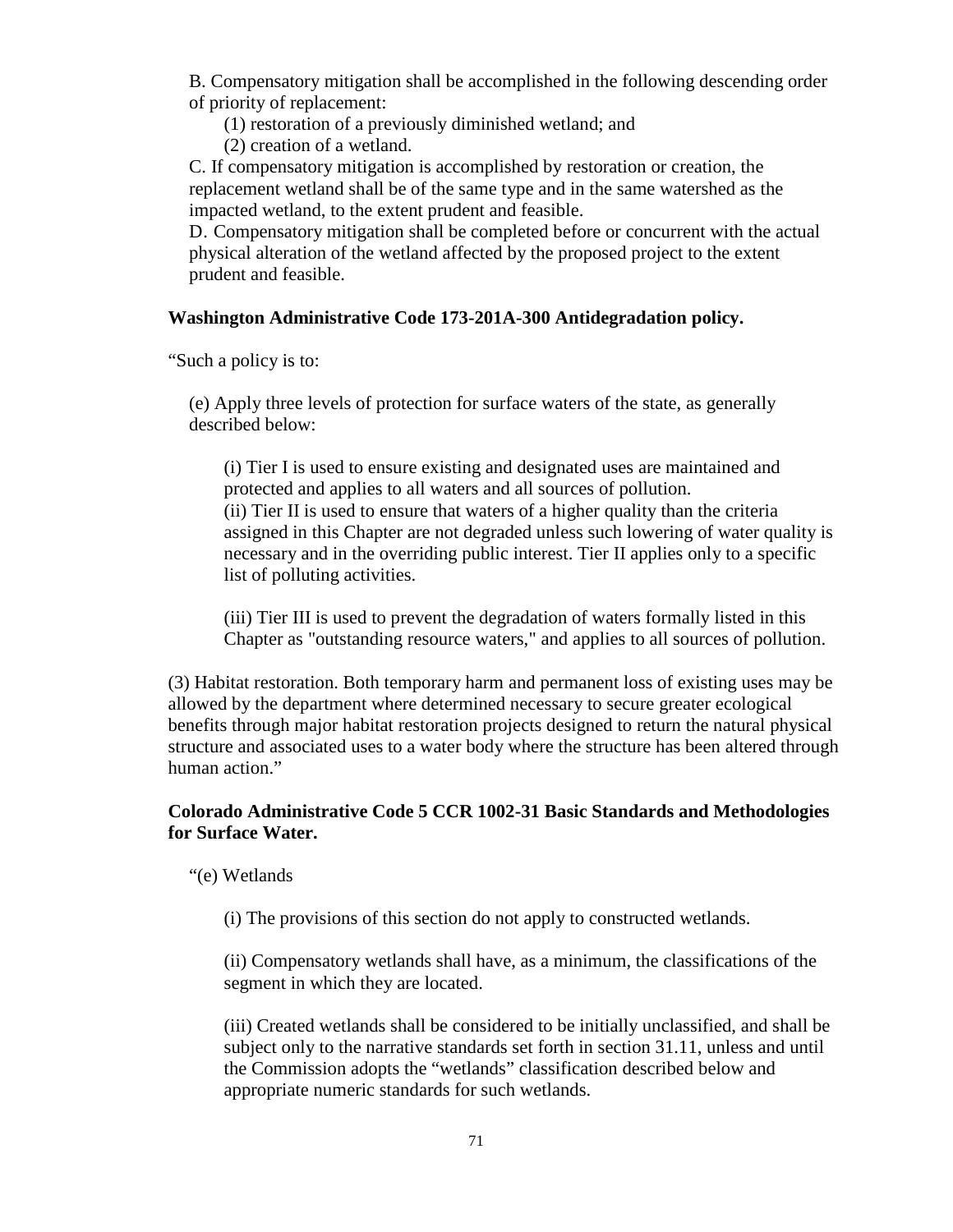(iv) Tributary wetlands shall be considered tributaries of the surface water segment to which they are most directly connected and shall be subject to interim classifications as follows: such wetlands shall be considered to have the same classifications, except for drinking water supply classifications, as the segment of which they are a part, unless the "wetlands" classification and appropriate sitespecific standards have been adopted to protect the water quality dependent functions of the wetlands. Interim numeric standards for these wetlands are described in section  $31.7(1)(b)(iv)$ .

(v) The Commission may adopt a "wetlands" classification based on the functions of the wetlands in question. Wetland functions that may warrant site-specific protection include ground water recharge or discharge, flood flow alteration, sediment stabilization, sediment or other pollutant retention, nutrient removal or transformation, biological diversity or uniqueness, wildlife diversity or abundance, aquatic life diversity or abundance, and recreation. Because some wetland functions may be mutually exclusive (e.g., wildlife abundance, recreation), the functions to be protected or restored will be determined on a wetland-by-wetland basis, considering natural wetland characteristics and overall benefits to the watershed. The initial adoption of a site-specific wetlands classification and related standards to replace the interim classifications and standards described above shall not be considered a downgrading."

## **Wyoming Administrative Regulations, Chapter 23-- Minimum Standards for Subdivision Applications.**

Wyoming has adopted a number of specific standards for wetlands. For example,

"ENV-WAT-23 § 7. Standards for Sewage Systems

(iii) Topographic slope, or grade, for sufficient area within each lot within the proposed subdivision will meet or exceed the applicable minimum standards established in Chapter 11, Part D of Water Quality Rules and Regulations, and will not result in a direct or indirect discharge of pollution at the surface, into a surface water body, or into a wetland.

(iv) A 1:24,000 scale U.S.G.S. topographic map illustrating and identifying watersheds located on, or draining into, under, or over the proposed subdivision, including all ephemeral, intermittent, and perennial streams, surface waters, wetlands, and watershed boundaries within one-quarter (1/4) mile of the proposed subdivision shall be included in the application."

#### **Wyoming Administrative Regulations. Solid Waste Management Sanitary Landfill Regulations**

"ENV-SWM-2 § 3. Location Standards.

(vii) Floodplains: Facilities shall not be located within the boundaries of a 100 year floodplain.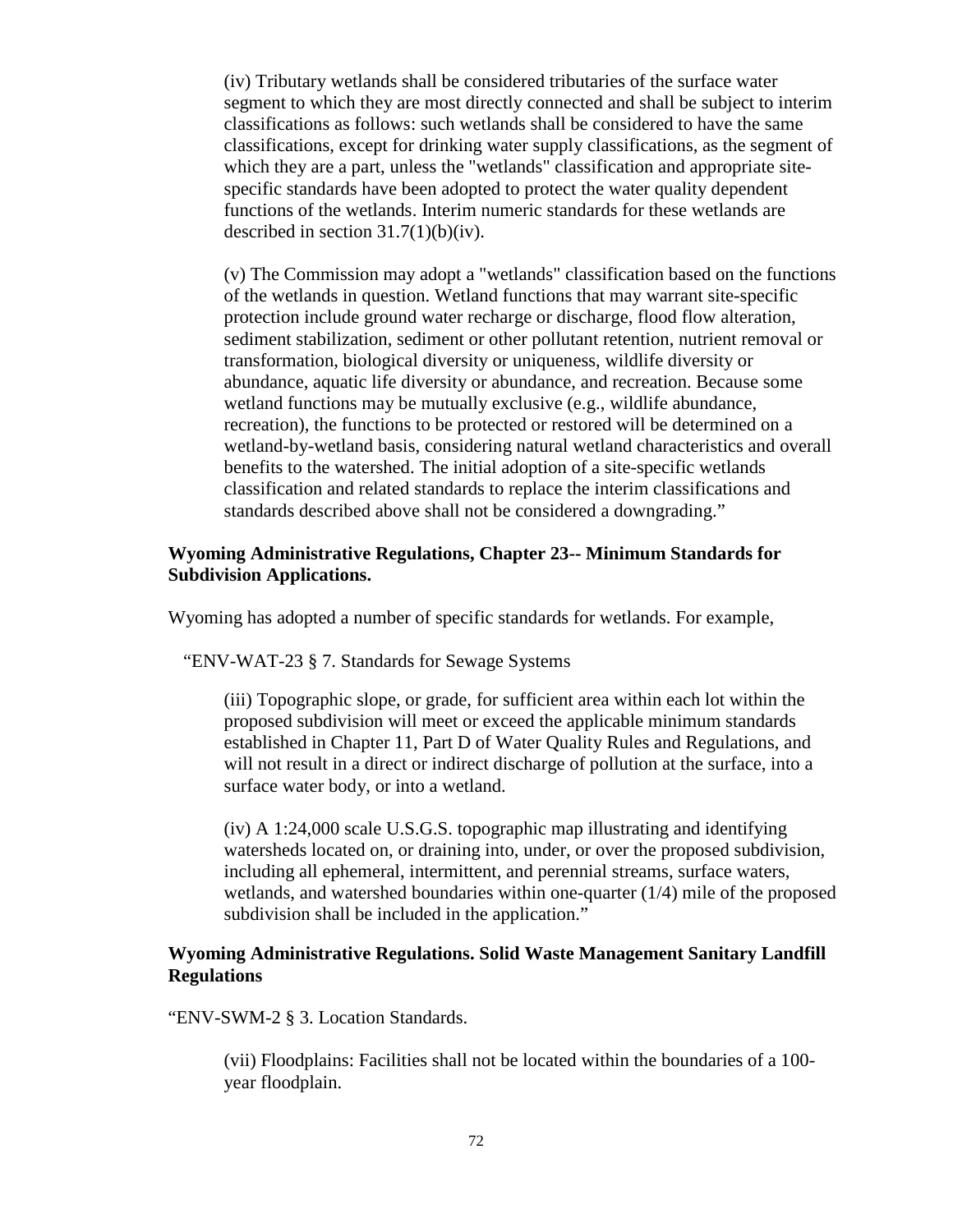(viii) Wetlands: Facilities shall not be located in wetlands."

#### **Iowa Code Chapter 455B, division 111, part 1. Amendment to paragraph 61.2(2) "h".**

State water quality conditions provide a number of numeric and narrative criteria for wetlands and related areas including:

"(1) Side slopes of a newly constructed channel will be no steeper than 2:1 and planted to permanent, perennial, native vegetation if not armored.

(4) For discharges of dredged or fill material resulting in permanent loss of more than 1/10 acre of waters of the United States (including jurisdictional wetlands), a compensatory mitigation plan to offset those losses will be required. In addition, a preconstruction notice to the Corps of Engineers in accordance with general condition 27 will be required.

(5) For newly constructed channels through areas that are unvegetated, native grass filter strips, or a riparian buffer with native trees or shrubs a minimum of 35 feet wide from the top of bank must be planted along both sides of the new channel. A survival rate of 80 percent of desirable species shall be achieved within three years of establishment of the buffer strip.

(6) For single-family residences authorized under nationwide permit 29, the permanent loss of waters of the United States (including jurisdictional wetlands) must not exceed  $\frac{1}{4}$  acre.

(7) For nationwide permit 46, the discharge of dredged or fill material into ditches that would sever the jurisdiction of an upstream water of the United States from a downstream water of the United States is not allowed.

(8) For projects that impact fens, bogs, seeps, or sedge meadows, an individual Section 401 Water Quality Certification will be required (Iowa Section 401 Water Quality Certification condition."

# **Hawaii Administrative Rules § 11-54-5.2 Inland water criteria.**

"pH requirements for elevated wetlands:

….

(c) Specific criteria for elevated wetlands: pH units shall not deviate more than 0.5 units from ambient conditions and shall not be lower than 4.5 nor higher than 7.0."

#### **North Carolina Administrative Code, 15A NCAC 2B .0231 Wetland Standards.**

"(a) General. The water quality standards for all wetlands are designed to protect, preserve, restore and enhance the quality and uses of wetlands and other waters of the state influenced by wetlands. The following are wetland uses: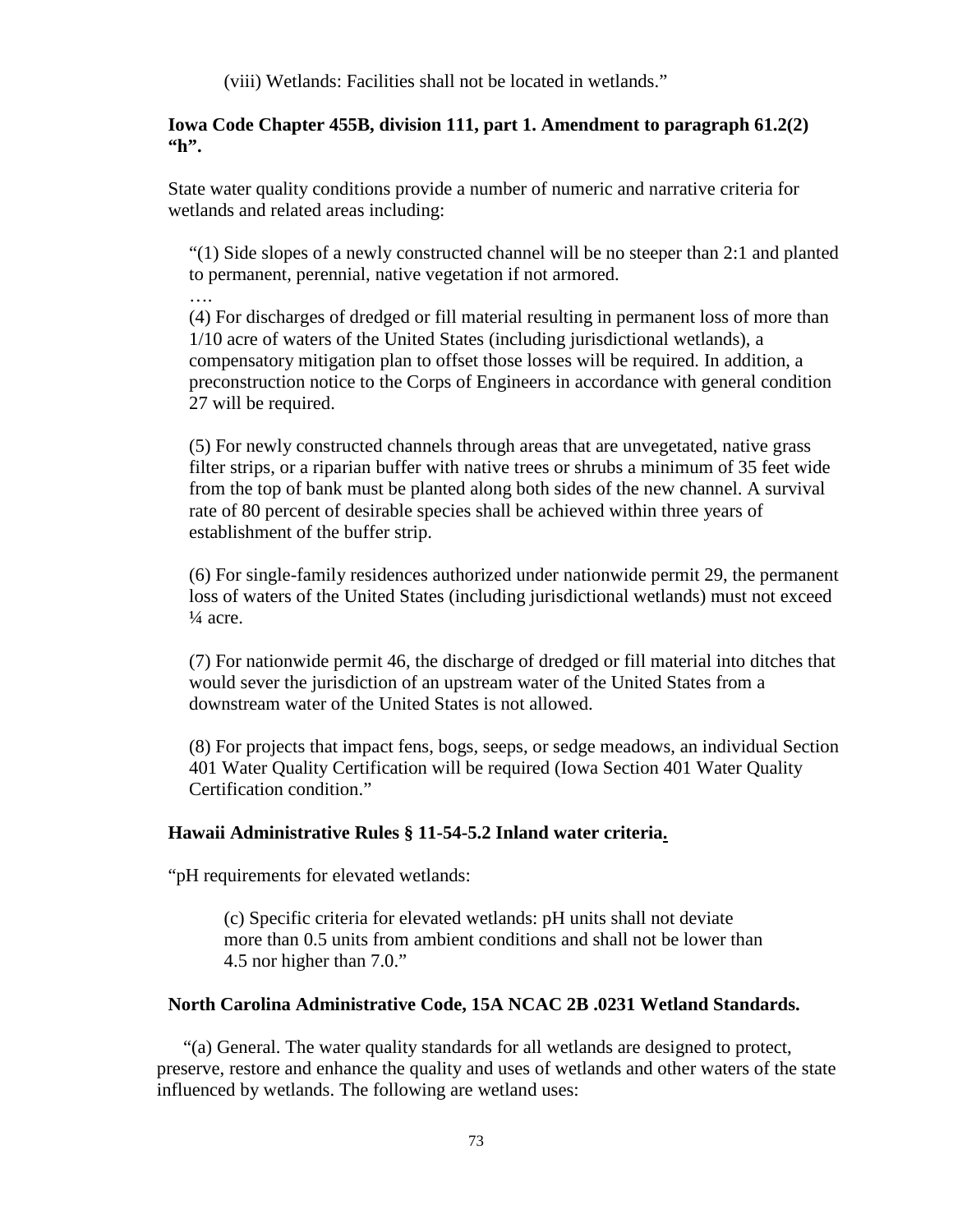(1) Storm and flood water storage and retention and the moderation of extreme water level fluctuations;

(2) Hydrologic functions including groundwater discharge that contributes to maintain dry weather streamflow and, at other locations or times, groundwater recharge that replenishes the groundwater system;

(3) Filtration or storage of sediments, nutrients, toxic substances, or other pollutants that would otherwise adversely impact the quality of other waters of the state;

(4) Shoreline protection against erosion through the dissipation of water energy and water velocity and stabilization of sediments;

(5) Habitat for the propagation of resident wetland-dependent aquatic organisms including, but not limited to fish, crustaceans, mollusks, insects, annelids, planktonic organisms and the plants and animals upon which these aquatic organisms feed and depend upon for their needs in all life stages; and

(6) Habitat for the propagation of resident wetland-dependent wildlife species, including mammals, birds, reptiles and amphibians for breeding, nesting, cover, travel corridors and food.

(b) The following standards shall be used to assure the maintenance or enhancement of the existing uses of wetlands identified in Paragraph (a) of this Rule: (1) Liquids, fill or other solids or dissolved gases may not be present in amounts which may cause adverse impacts on existing wetland uses;

(2) Floating or submerged debris, oil, deleterious substances, or other material may not be present in amounts which may cause adverse impacts on existing wetland uses;

(3) Materials producing color, odor, taste or unsightliness may not be present in amounts which may cause adverse impacts on existing wetland uses;

(4) Concentrations or combinations of substances which are toxic or harmful to human, animal or plant life may not be present in amounts which individually or cumulatively may cause adverse impacts on existing wetland uses;

(5) Hydrological conditions necessary to support the biological and physical characteristics naturally present in wetlands shall be protected to prevent adverse impacts on;

(A) Water currents, erosion or sedimentation patterns;

(B) Natural water temperature variations;

(C) The chemical, nutrient and dissolved oxygen regime of the wetland;

(D) The movement of aquatic fauna;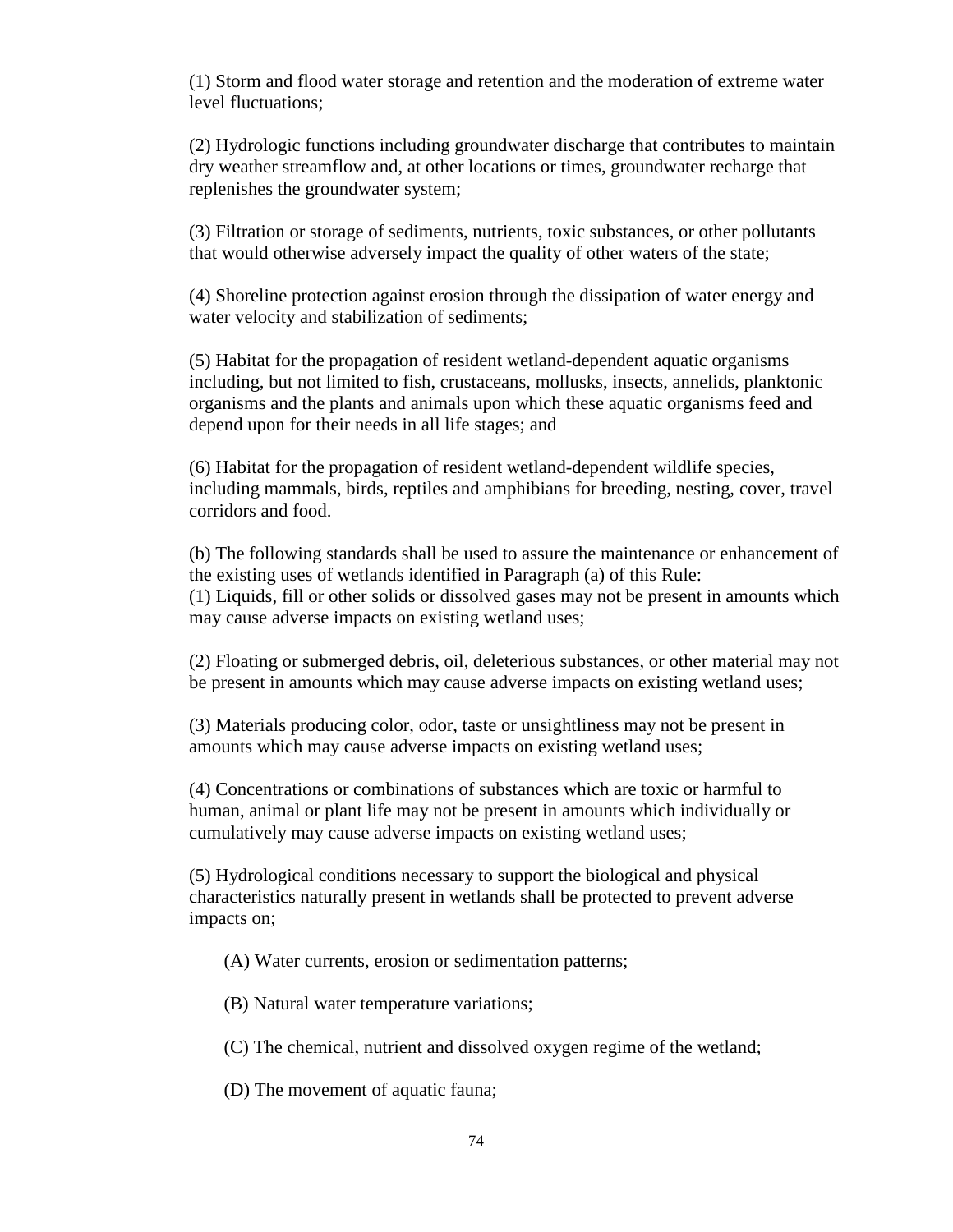(E) The pH of the wetland; and

(F) Water levels or elevations.

# (6) The populations of wetland flora and fauna shall be maintained to protect biological integrity as defined at **[15A NCAC 2B .0202.](http://www.loislaw.com/pns/doclink.htp?dockey=510874@NCADMIN&alias=NCADMIN&cite=15A+NCAC+2B+.0202)" Nebraska Administrative Code 117 NAC 7-002.**

#### "Application of Standards to Wetlands.

117 NAC 7-002.01. These standards shall apply to all natural wetlands and all artificial wetlands except as provided in paragraph 002.02. Numerical criteria which rely on water in order to be measured, shall not be deemed applicable during periods when water is not present.

117 NAC 7-002.02. These standards shall not apply to artificial wetlands constructed for the purpose of wastewater treatment, wastewater retention, or irrigation reuse. However, any discharge to surface waters from artificial wetlands constructed for these purposes shall meet the applicable standards for the receiving water.

117 NAC 7-002.03. Wastewater from domestic, municipal, or industrial sources authorized by NPDES permits to discharge to wetlands shall meet all applicable standards for the wetland. No mixing zones shall be allowed within wetlands.

#### 117 NAC 7-004.01A. General Criteria

Water quality criteria are established to protect assigned beneficial uses. However, traditional water quality parameters in wetlands such as pH, temperature, dissolved oxygen, ammonia, chloride, and conductivity may naturally vary outside accepted ranges for other surface waters. Water quality criteria for specific wetlands or wetland complexes, except numerical criteria for toxic substances (paragraph 004.01C1), petroleum oil (paragraph 004.01D), and residual chlorine (paragraph 004.01F), shall be based on natural background values for traditional water quality parameters. However, these criteria shall be no more stringent than those associated with the Class B Warmwater Aquatic Life classification or the General Criteria for Aquatic Life of Chapter 4, Paragraphs 003.01 A, 003.01B, 003.01G, and 003.04B.

#### 117 NAC 7-004.01B. Biological Criteria

The biological integrity of wetlands shall be maintained and protected. Any human activity causing water pollution which would significantly degrade the biological integrity of wetlands is a violation of these Standards. Upland soil and water conservation practices or normal farming, silviculture, and ranching activities involving tilling, seeding, cultivating, harvesting, and grazing for the production of food, fiber, and forest products, shall not be considered to cause significant degradation of biological integrity in wetlands. However, the criteria in section 004.01C for toxic substances are applicable to wetlands where such toxic substances are the result of activities listed within this subsection.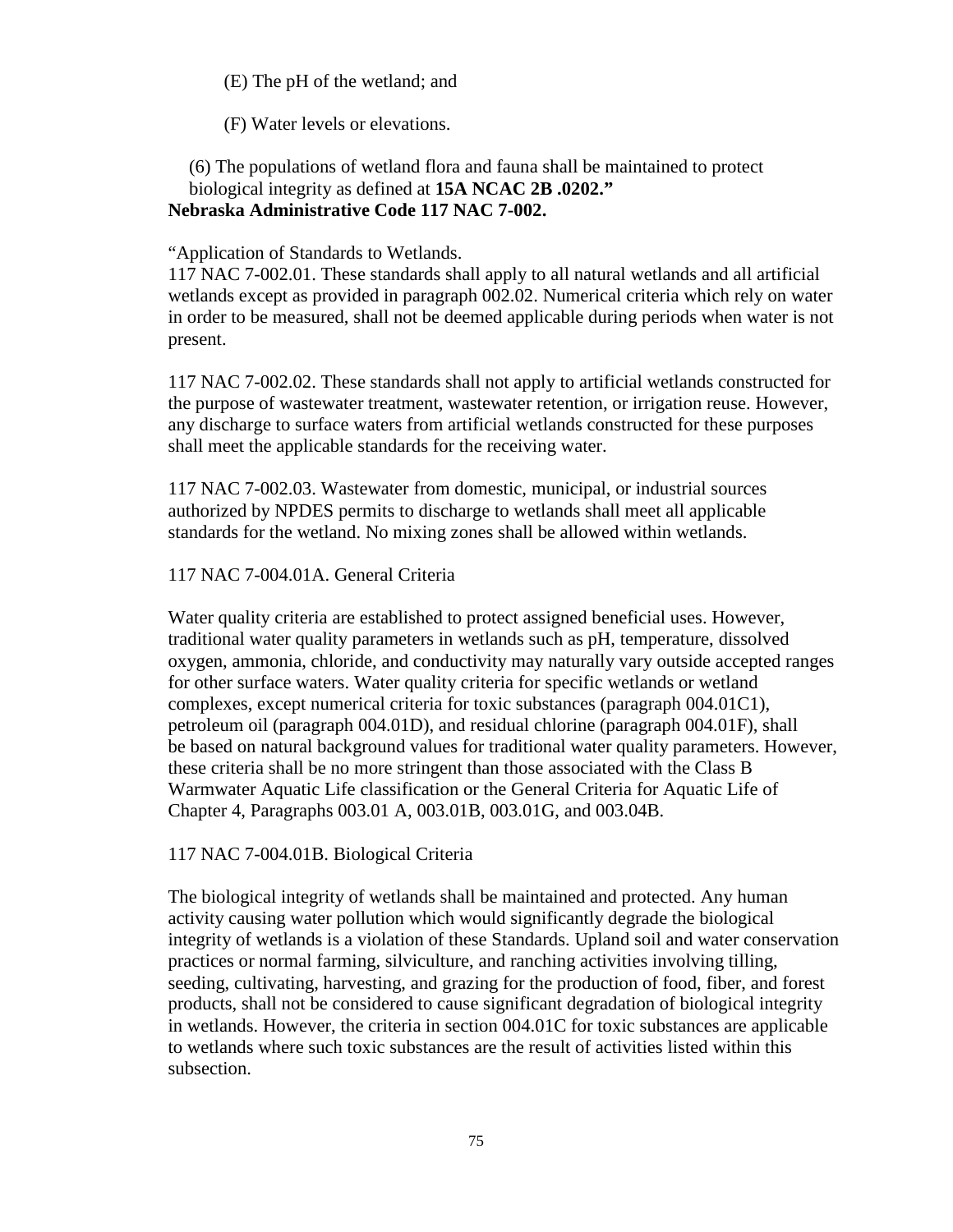117 NAC 7-004.01B1. Any human activity causing water pollution which would cause a significant adverse impact to an identified "key species" is a violation of these Standards.

117 NAC 7-004.01B1a. Key Species

Key aquatic species are identified endangered or threatened species. The following list defines the aquatic species considered by the Department to be key species. In addition to this list, any key species listed in Chapter 5 for a waterbody adjacent to a surface-water overflow wetland will be considered a key species for the wetland.

| <b>COMMON NAME</b>                     | <b>SCIENTIFIC NAME</b>         |
|----------------------------------------|--------------------------------|
| <b>Endangered Species:</b><br>Saltwort | Salicornia rubra               |
|                                        |                                |
| Colorado Butterfly Plant               | Gaura neomexicana coloradensis |
| <b>Threatened Species:</b>             |                                |
| Western Prairie Fringed Orchid         | Platanthera praeclara          |
| Ute Lady Tresses                       | Spiranthes diluvialis          |
| Small White Lady's Slipper             | Cypripedium candidum"          |

# **EXAMPLES OF NUMERIC CRITERIA**

## **Nebraska Administrative Code 117 NAC 7-002.**

Numeric standards for toxic materials in wetlands include:

"117 NAC 7-004.01C Toxic Substances

Wetlands shall be free from toxic substances, alone or in combination with other substances, in concentrations that result in acute or chronic toxicity to aquatic life, except as specified in Chapter 2. Toxic substances shall not be present in concentrations that result in bioaccumulation or biomagnification in aquatic organisms which renders them unsuitable or unsafe for consumption.

117 NAC 7-004.01C1. The following numerical criteria for the protection of aquatic life and their uses shall not be exceeded. Unless otherwise noted, criteria are based on total concentrations. (Note, numeric criteria for chemicals have been omitted here for the sake of brevity.)

117 NAC 7-004.03. Agricultural Water Supply

Wetlands assigned this beneficial use are used or have the potential to be used for general agricultural purposes (e.g., irrigation and livestock watering) without treatment. In some cases, however, natural background water quality may limit their use for agricultural purposes.

117 NAC 7-004.03A. General Criteria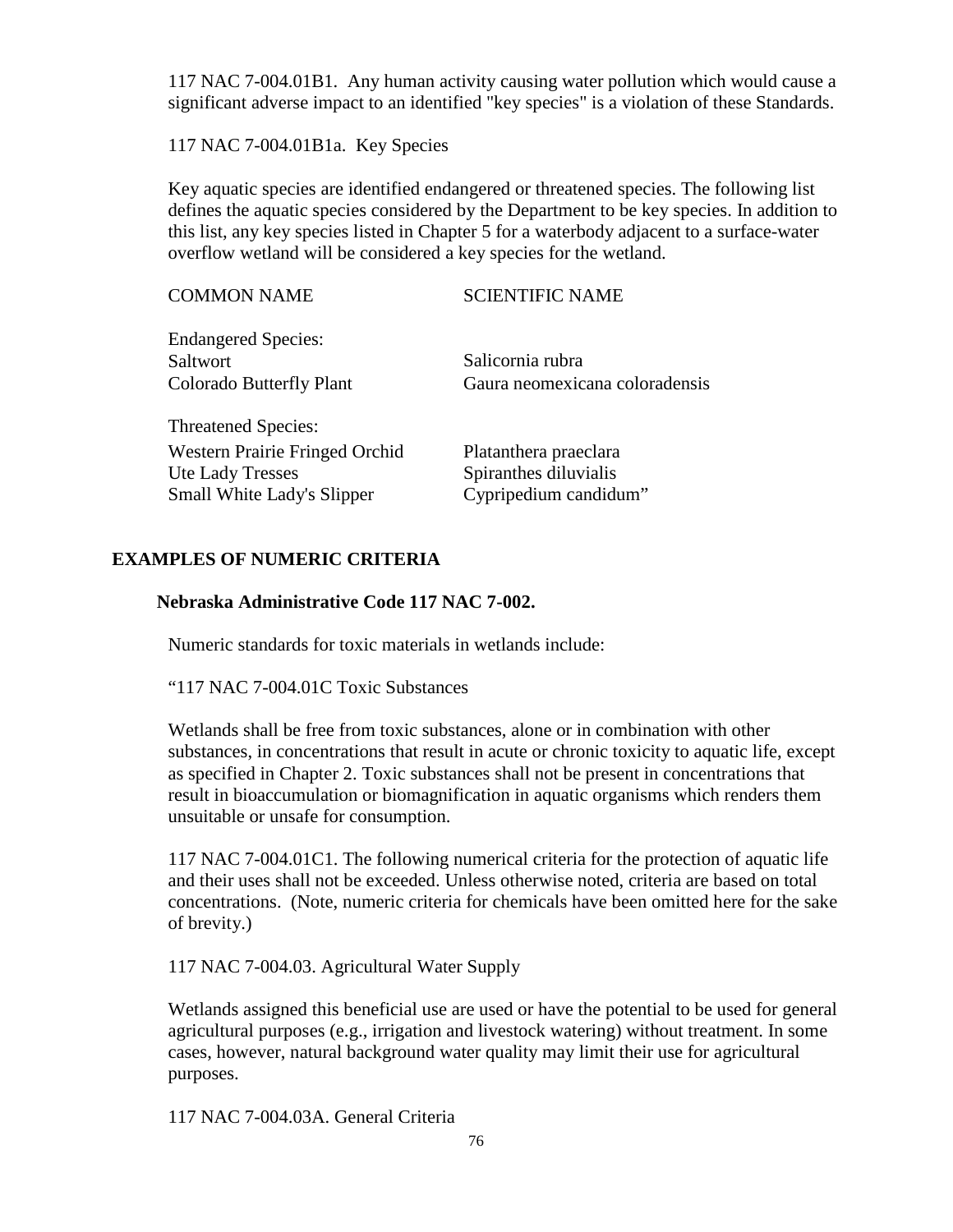Wastes or toxic substances introduced directly or indirectly by human activity in concentrations that would degrade the use (i.e., would produce undesirable physiological effects in crops or livestock) shall not be allowed. Where natural background water quality limits the use of a wetland for agricultural purposes, water quality criteria for conductivity and selenium shall be based on the natural background condition.

117 NAC 7-004.03B. Conductivity.

Not to exceed 2,000 umhos/cm between April 1 and September 30. 117 NAC 7-004.03C. Nitrate and Nitrite as Nitrogen.

Not to exceed 100 mg/l.

117 NAC 7-004.03D. Selenium.

Not to exceed 0.02mg/l.

117 NAC 7-004.04. Aesthetics.

This use applies to all wetlands of the state. To be aesthetically acceptable, wetlands shall be free from human-induced pollution which causes: 1) noxious odors; 2) floating, suspended colloidal, or settleable materials that produce objectionable films, colors, turbidity or deposits; and 3) the occurrence of undesirable or nuisance aquatic life (e.g., algal blooms). Wetlands shall also be free of junk, refuse, and discarded dead animals."

# **Wyoming Administrative Regulations, Chapter 15 Standards for the Use of Surface Disposal of Biosolids**

"General Statewide Permit For Land Application of Domestic Septage in Remote Areas, Department of Environmental Quality/Water Quality, Division Septage Land Application Worksheet To qualify for the land application of domestic septage (domestic septage being defined as either liquid or solid material removed from a septic tank result from normal household wastes) in remote areas the following requirements must be met.

## **Definitions**

\* "Permanent waterbody" means perennial streams, lakes, wetlands, etc. that have water throughout the year.

\* "Intermittent stream" means a stream or part of a stream that is below the local water table for some part of the year but is not a perennial stream.

\* "Ephemeral stream" means a stream which flows only in direct response to precipitation in the immediate watershed or in response to snow melt, and has a channel bottom that is always above the prevailing water table.

\* "Wetland" means those areas having all three essential characteristics:

(A) Hydrophytic vegetation;

- (B) Hydric soils;
- (C) Wetlands hydrology.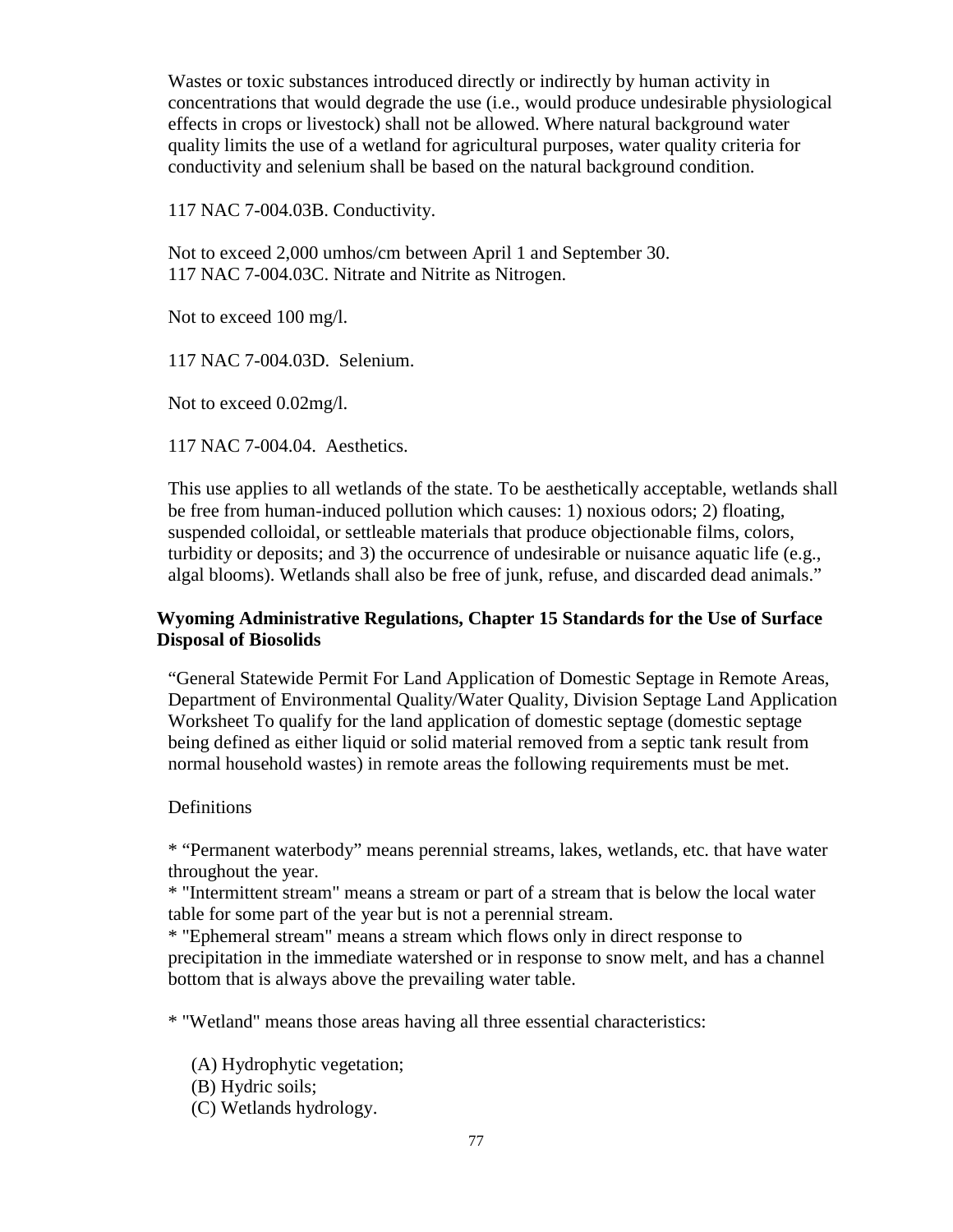## Location Restrictions

A minimum distance of at least 1,000 feet must be maintained from all adjacent properties.

Only domestic septage generated on the property owner's location may be land applied on the same property owner's location.

No land application of domestic septage may occur within 300 feet of a permanent waterbody, intermittent stream, ephemeral stream or wetland."

#### **Examples of Biological Standards**

## **North Carolina Administrative Code. 15A NCAC 02B .0231.**

"(6) The populations of wetland flora and fauna shall be maintained to protect biological integrity as defined at 15A NCAC 2B.0202. Section 15A NCAC 2B.0202 provides, in part:

"Biological integrity means the ability of an aquatic organism to support and maintain a balanced and indigenous community of organisms having species composition, diversity, population densities and functional organization similar to that of reference conditions."

## **Wisconsin Administrative Code NR 103(f).**

"Existing habitats and the populations of wetland animals and vegetation shall be maintained by:

- 1. Protecting food supplies for fish and wildlife,
- 2. Protecting reproductive and nursery areas, and

3. Preventing conditions conducive to the establishment or proliferation of nuisance organisms."

## **Nebraska Administrative Code, 117 NAC 7-004.02.**

"Wildlife

Wetlands assigned this beneficial use provide, or could provide, habitat capable of supporting wildlife on a regular or periodic basis. Wildlife are undomesticated terrestrial or avian life forms which may utilize wetlands to support life functions such as watering, feeding, loafing, predator protection, and nesting. Examples of wildlife include, but are not limited to, furbearers, waterfowl, shorebirds, migratory birds, and reptiles.

117 NAC 7-004.02A. General Criteria

Because wildlife utilizing wetlands rely on aquatic biota in many cases for food and habitat, general criteria and toxic criteria listed for the protection of aquatic life (paragraphs 004.01 A and 004.01C) shall also apply for the protection of wildlife. (Note,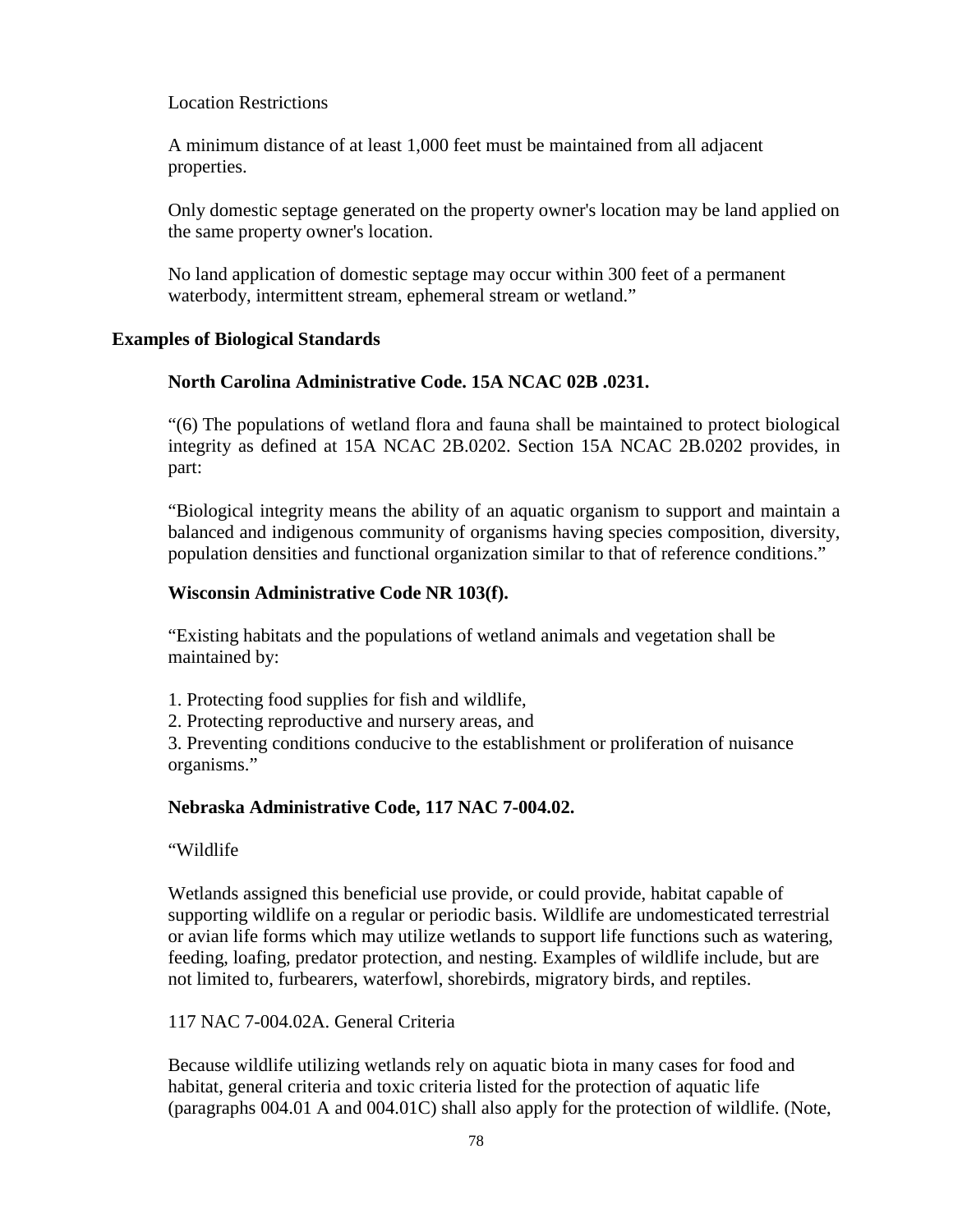004.01A deals with background values; 004.01C sets forth quite detailed criteria for toxics.)

## 117 NAC 7-004.02B. Biological Criteria

Any human activity causing water pollution which would cause a significant adverse impact to an identified "key species" is a violation of these Standards.

#### 117 NAC 7-004.02B1. Key Species

Key wildlife species are identified endangered or threatened species. The following list defines the wildlife species considered by the Department to be key species.

# COMMON NAME SCIENTIFIC NAME

Endangered Species:

| <b>Eskimo Curlew</b>               | Numenius borealis                               |  |  |
|------------------------------------|-------------------------------------------------|--|--|
| <b>Whooping Crane</b>              | Grus americana                                  |  |  |
| <b>Interior Least Tern</b>         | Sterna antillarum athalassos                    |  |  |
| <b>River Otter</b>                 | Lutra canadensis                                |  |  |
| <b>American Burying Beetle</b>     | Nicrophorus americanus                          |  |  |
| Salt Creek Tiger Beetle            | Cincindela nevadica lincolniana                 |  |  |
| <b>Threatened Species:</b>         |                                                 |  |  |
| <b>Bald Eagle</b><br>Piping Plover | Haliaeetus leucocephalus<br>Charadrius melodus" |  |  |

## **Examples of Hydrologic Criteria**

## **EPA National Guidance, Water Quality Standards for Wetlands, Suggested Hydrologic Criteria.**

"(H)ydrologic criteria are one particularly important but often overlooked component to include in water quality standards to help maintain wetlands quality. Hydrology is the primary factor influencing the type and location of wetlands. Maintaining appropriate hydrologic conditions in wetlands is critical to the maintenance of wetland functions and values. Hydrologic manipulations to wetlands have occurred nationwide in the form of flow alterations and diversions, disposal of dredged or fill material, dredging of canals through wetlands, and construction of levees or dikes. Changes in base flow or flow regime can severely alter the plant and animal species composition of a wetland, and destroy the entire wetland system if the change is great enough. States should consider the establishment of criteria to regulate hydrologic alterations to wetlands. One State has adopted the following language and criteria to maintain and protect the natural hydrologic conditions and values of wetlands:

Natural hydrological conditions necessary to support the biological and physical characteristics naturally present in wetlands shall be protected to prevent significant adverse impacts on: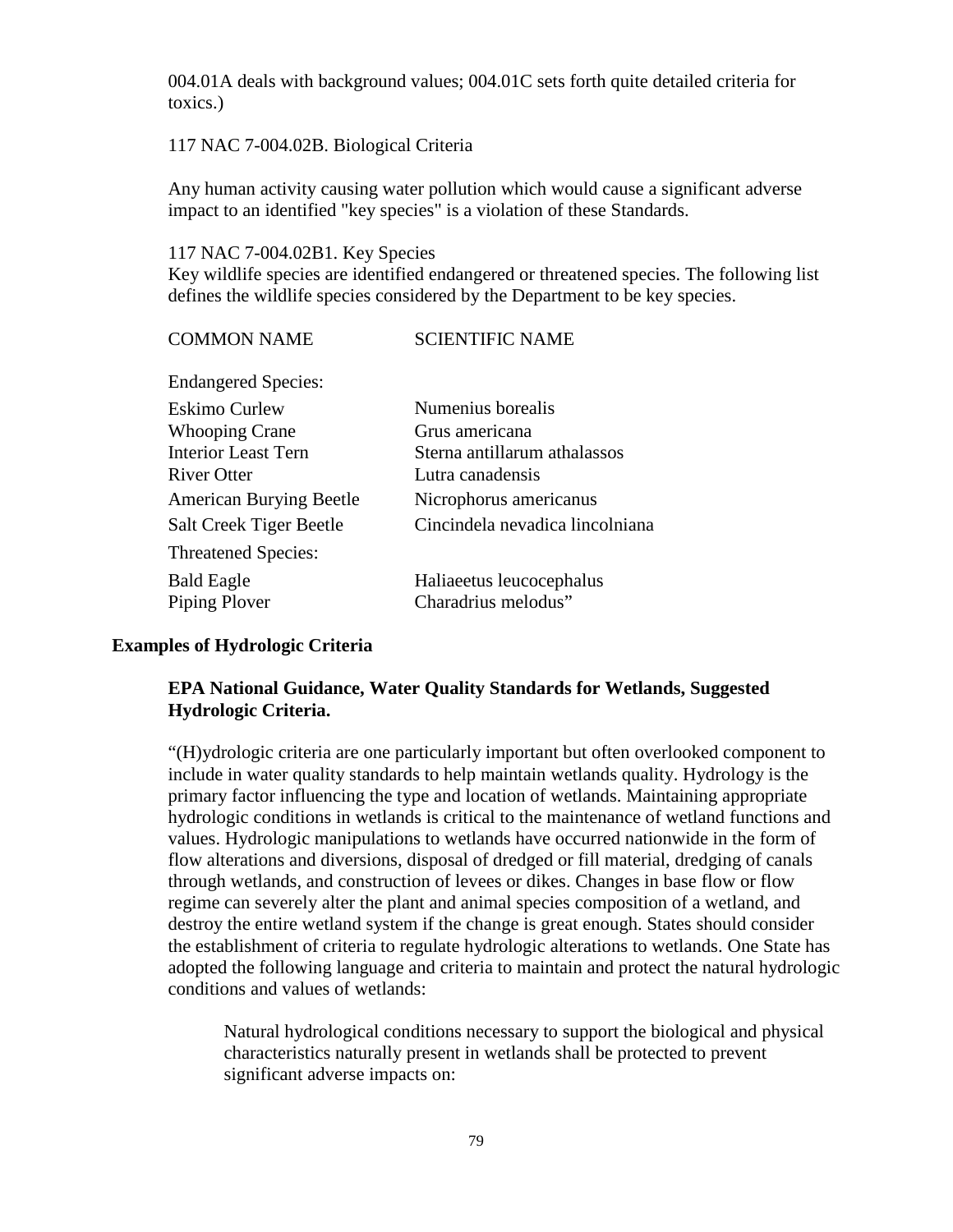- (1) Water currents, erosion or sedimentation patterns;
- (2) Natural water temperature variations;
- (3) The chemical, nutrient and dissolved oxygen regime of the wetland;
- (4) The normal movement of aquatic fauna;
- (5) The pH of the wetland…."

## **Wisconsin Administrative Code, NR 103.**

"(e) Hydrological conditions necessary to support the biological and physical haracteristics naturally present in wetlands shall be protected to prevent significant adverse impacts on:

- 1. Water currents, erosion or sedimentation patterns;
- 2. Water temperature variations;
- 3. The chemical, nutrient and dissolved oxygen regime of the wetland;
- 4. The movement of aquatic fauna;
- 5. The pH of the wetland; and
- 6. Water levels or elevations."

#### **North Carolina Administrative Code. 15a ncac 02b .0231.**

"(5) Hydrological conditions necessary to support the biological and physical characteristics naturally present in wetlands shall be protected to prevent adverse impacts on:

- (A) Water currents, erosion or sedimentation patterns;
- (B) Natural water temperature variations;
- (C) The chemical, nutrient and dissolved oxygen regime of the wetland;
- (D) The movement of aquatic fauna;
- (E) The pH of the wetland; and`
- (F) Water levels or elevations."

## **Iowa Code Chapter 455B, division 111, part 1. Amendment to paragraph 61.2(2) "h".**

State water quality conditions provide a number of numeric and narrative criteria for wetlands and related areas including:

"(1) Side slopes of a newly constructed channel will be no steeper than 2:1 and planted to permanent, perennial, native vegetation if not armored.

…. (5) For newly constructed channels through areas that are unvegetated, native grass filter strips, or a riparian buffer with native trees or shrubs a minimum of 35 feet wide from the top of bank must be planted along both sides of the new channel. A survival rate of 80 percent of desirable species shall be achieved within three years of establishment of the buffer strip.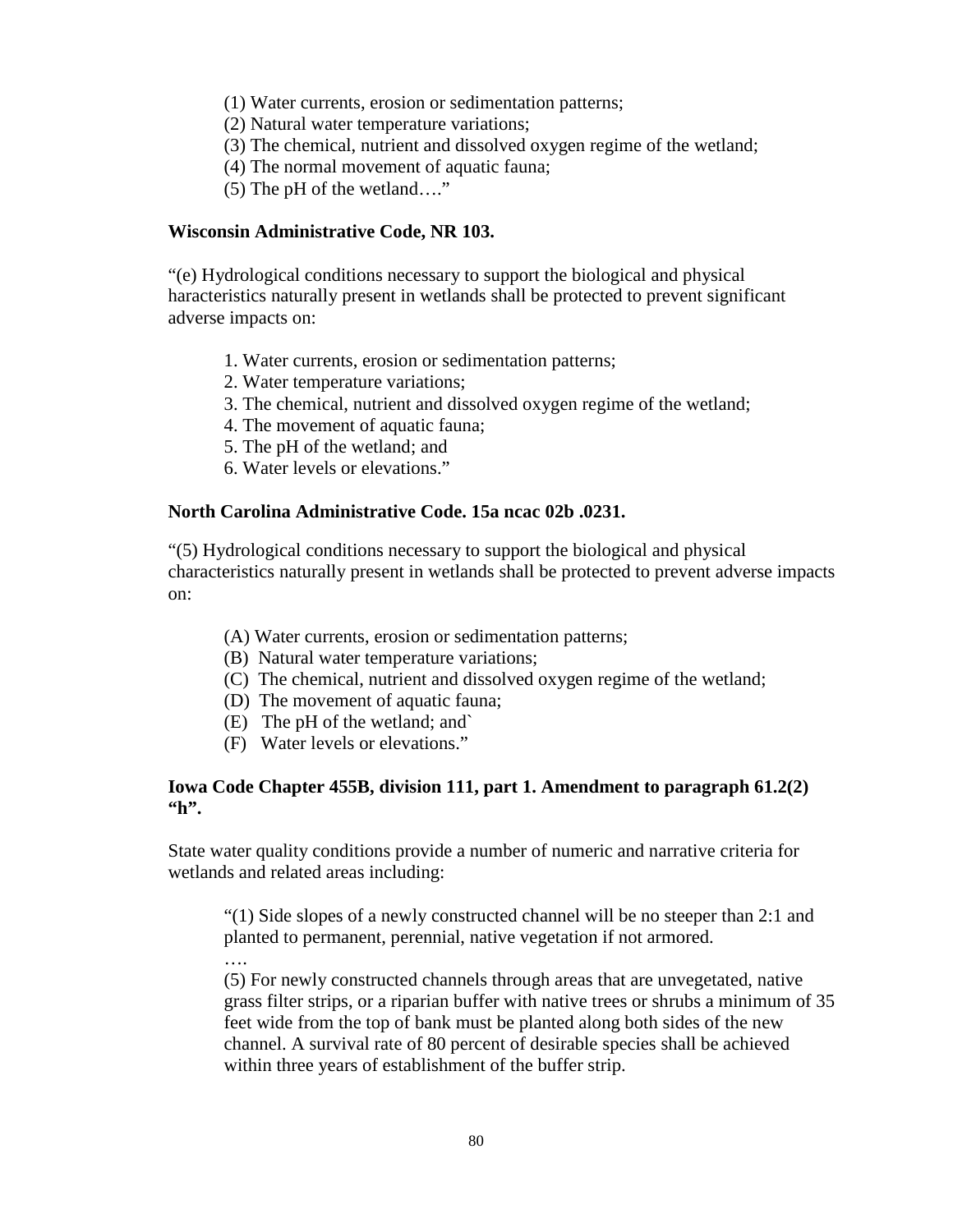(6) For single-family residences authorized under nationwide permit 29, the permanent loss of waters of the United States (including jurisdictional wetlands) must not exceed ¼ acre.

(7) For nationwide permit 46, the discharge of dredged or fill material into ditches that would sever the jurisdiction of an upstream water of the United States from a downstream water of the United States is not allowed.

(8) For projects that impact fens, bogs, seeps, or sedge meadows, an individual Section 401 Water Quality Certification will be required (Iowa Section 401 Water Quality Certification condition."

# **MITIGATION REQUIREMENTS**

Many statutes set forth mitigation requirements for wetland activities. For example:

## **Iowa Code Chapter 455B, division 111, part 1. Amendment to paragraph 61.2(2) "h".**

State water quality standards provide a number of numeric and narrative criteria for wetlands and related areas including:

"(4) For discharges of dredged or fill material resulting in permanent loss of more than 1/10 acre of waters of the United States (including jurisdictional wetlands), a compensatory mitigation plan to offset those losses will be required. In addition, a preconstruction notice to the Corps of Engineers in accordance with general condition 27 will be required."

#### **Wisconsin Administrative Code, NR 103 Wetland Standards and Mitigation.**

"(3) To protect all present and prospective future uses of wetlands, the following factors shall be considered by the department in making determinations under this section:

(a) Wetland dependency of the proposal;

(b) Practicable alternatives to the proposal which will avoid and minimize adverse impacts to wetlands and will not result in other significant adverse environmental consequences;

(c) Impacts which may result from the activity on the maintenance, protection, restoration or enhancement of standards under s. [NR 103.03;](http://www.loislaw.com/pns/doclink.htp?dockey=2479695@WIADMIN&alias=WIADMIN&cite=NR+103.03)

(d) Cumulative impacts attributable to the proposed activity which may occur, based upon past or reasonably anticipated impacts on wetland functional values of similar activities in the affected area;

(e) Potential secondary impacts on wetland functional values from the proposed activity; and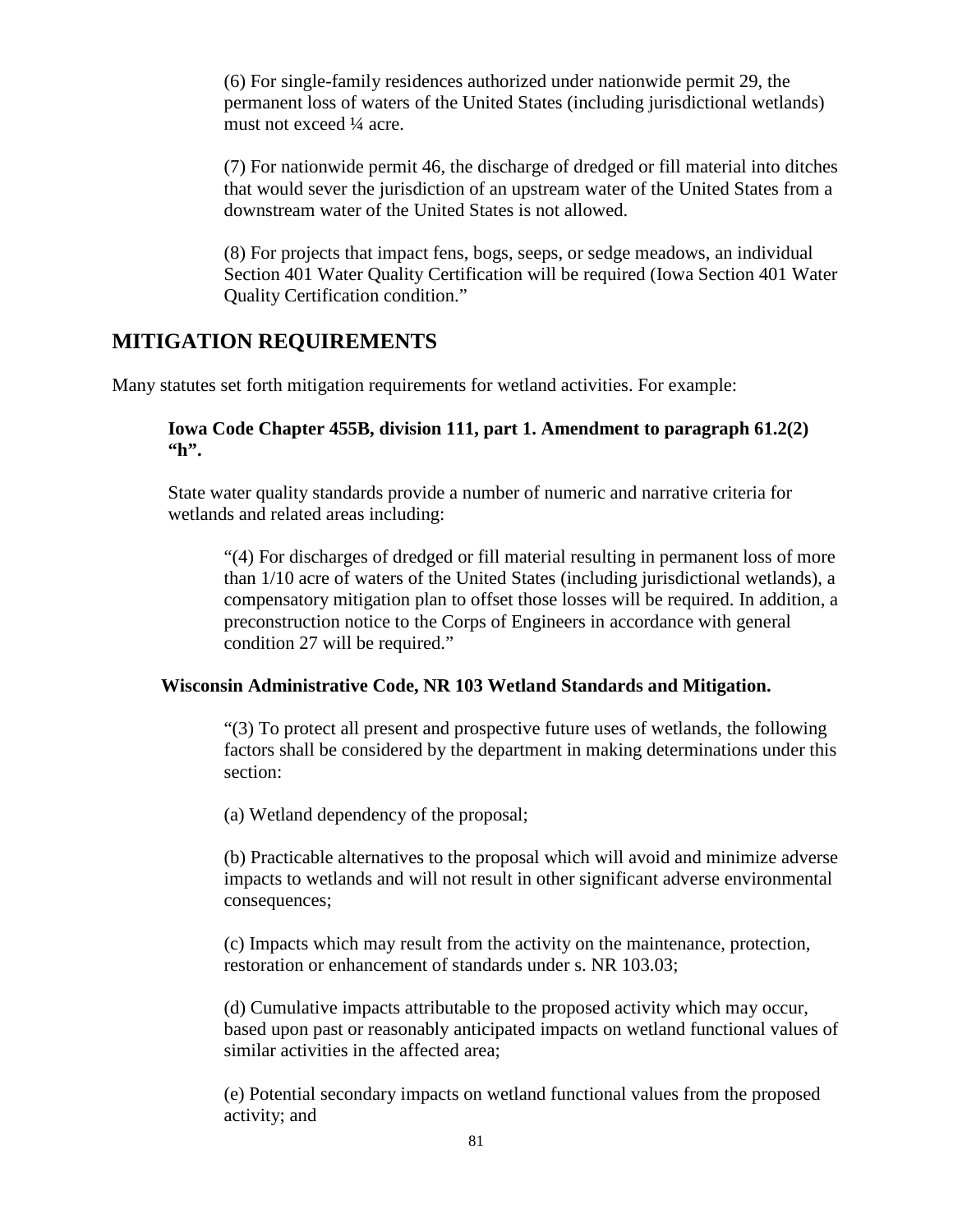(f) Any potential adverse impacts to wetlands in areas of special natural resource interest as listed in s. [NR 103.04.](http://www.loislaw.com/pns/doclink.htp?dockey=2479696@WIADMIN&alias=WIADMIN&cite=NR+103.04)

(g) Any potential adverse impact to wetlands in environmentally sensitive areas and environmental corridors identified in area wide water quality management plans.

(4) (a) Except as provided in par. (b), (c) or (d), the department shall make a finding that the requirements of this chapter are satisfied if it determines that the project proponent has shown all of the following:

1. No practicable alternative exists which would avoid adverse impacts to wetlands.

2. If subd. 1. is met, all practicable measures to minimize adverse impacts to the functional values of the affected wetlands have been taken.

3. If subds. 1. and 2. are met, utilizing the factors in sub. (3)(b) to (g) and considering potential wetland functional values provided by any mitigation project that is part of the subject application, that the activity will not result in significant adverse impacts to wetland functional values, significant adverse impacts to water quality or other significant adverse environmental consequences.

(b) For all activities that will adversely affect a wetland in an area of special natural resource interest as listed in s. [NR 103.04](http://www.loislaw.com/pns/doclink.htp?dockey=2479696@WIADMIN&alias=WIADMIN&cite=NR+103.04) or that will adversely affect an area of special natural resource interest, the department may not consider potential functional values provided by any mitigation project that is part of the subject application.

(c) For all activities which meet one or more of subd. 1., 2. or 3., the department, utilizing the factors in sub. (3) and considering potential wetland functional values provided by any mitigation project that is part of the subject application, shall make a finding that the requirements of this chapter are satisfied if it determines that the project proponent has shown that the activity will not result in significant adverse impacts to wetland functional values, significant adverse impacts to water quality or other significant adverse environmental consequences. The department may limit the scope of the analysis of alternatives under sub. (3)(b), as determined at the preliminary assessment meeting under sub. (1).

1. The activity is wetland dependent.

2. The surface area of the wetland impact, which includes impacts noted in s. [NR](http://www.loislaw.com/pns/doclink.htp?dockey=2479701@WIADMIN&alias=WIADMIN&cite=NR+103.08)  [103.08\(](http://www.loislaw.com/pns/doclink.htp?dockey=2479701@WIADMIN&alias=WIADMIN&cite=NR+103.08)3), is 0.10 acres or less.

3. All wetlands that may be affected by an activity are less than one acre in size, located outside a 100-year floodplain, and not any of the following types:

a. Deep marsh.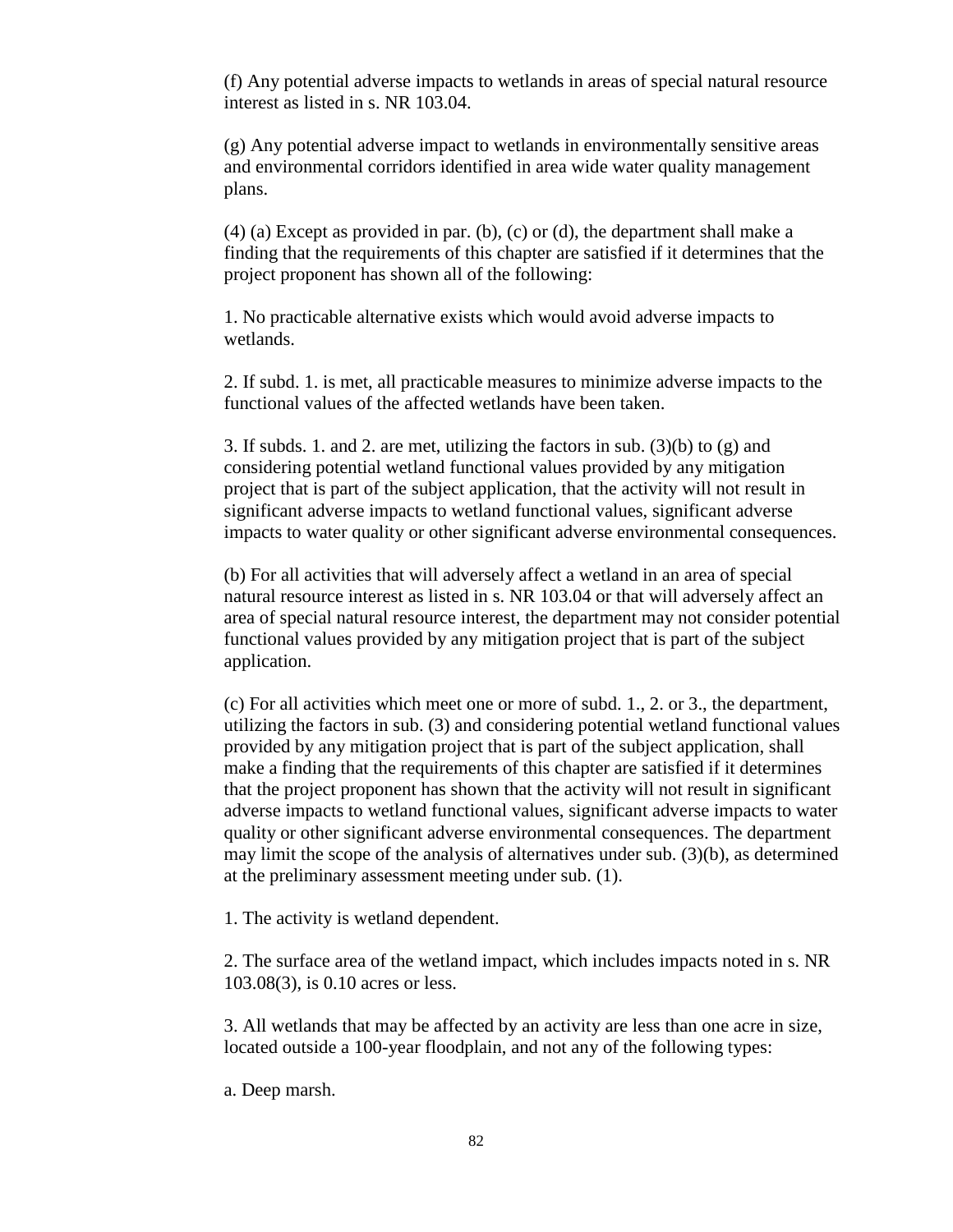b. Ridge and swale complex.

c. Wet prairie not dominated by reed canary grass (Phalaris arundinacea) to the exclusion of a significant population of native species.

d. Ephemeral pond in a wooded setting.

e. Sedge meadow or fresh wet meadow not dominated by reed canary grass (Phalaris arundinacea) to the exclusion of a significant population of native species and located south of highway 10.

f. Bog located south of highway 10.

g. Hardwood swamp located south of highway 10.

h. Conifer swamp located south of highway 10.

i. Cedar swamp located north of highway 10.

(d) For cranberry operations, the department, utilizing the factors in sub. (3)(b) to (g), shall make a finding that the requirements of this chapter are satisfied if it determines that the project proponent has shown that the activity will not result in significant adverse impacts to wetland functional values, significant adverse impacts to water quality or other significant adverse environmental consequences. For the purposes of determining whether there is a practicable alternative to a proposed expansion of an existing cranberry operation, the analysis shall be limited to alternatives within the boundaries of the property where the existing cranberry operation is located and on property immediately adjacent to the existing cranberry operation. For new cranberry operations, a practicable alternatives analysis shall be conducted which includes off-site alternatives.

(e) Mitigation projects and the use of wetland mitigation banks shall be carried out in accordance with ch. [NR 350](http://www.loislaw.com/pns/doclink.htp?dockey=13837761@WIADMIN&alias=WIADMIN&cite=NR+350) and any memorandum of agreement between the department and the United States Army Corps of Engineers that establishes guidelines for mitigation projects and wetland mitigation banks.

Note: Examples of wetland ecological evaluation methods include, but are not limited to, "Wetland Evaluation Technique" (FHWA/COE), "Wisconsin Wetland Evaluation Methodology", "Hollands-Magee" (IEP/Normandeau), "Minnesota Wetland Evaluation Methodology for the North Central United States" and the "Wisconsin Department of Natural Resources Rapid Assessment Method".

Note: Examples of available land use studies include Special Area Management Plans (SAMP), Special Wetland Inventory Studies (SWIS) and Advanced Delineation and Identification Studies (ADID)."

#### **Minnesota Administrative Code: 7050.0186 Wetland Standards and Mitigation.**

Subp. 2. "Wetland mitigation principles.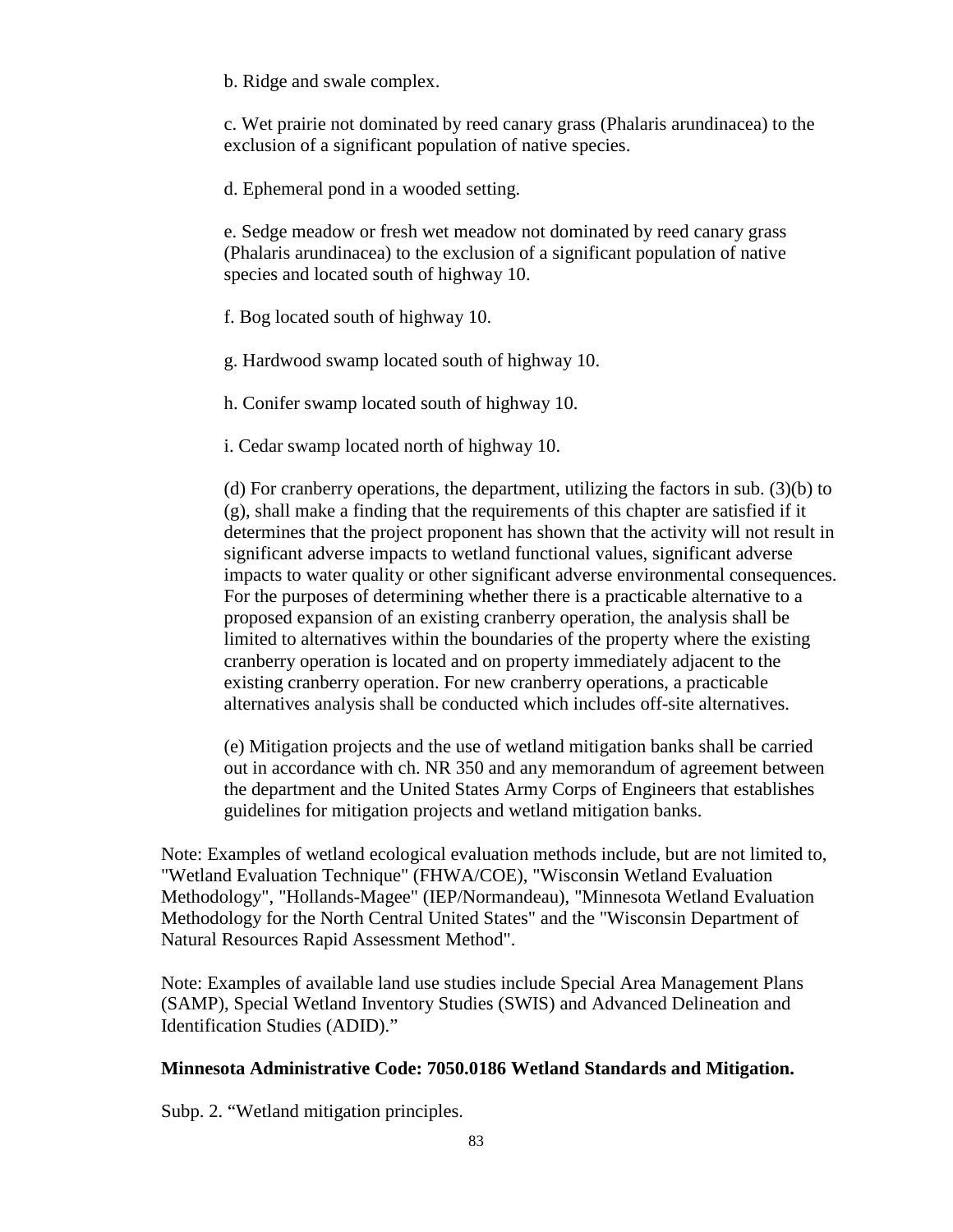The wetland mitigative sequence incorporates the principles in items A to C in descending order of priority. Wetland mitigation maintains nondegradation of wetland designated uses:

A. avoid the impact altogether by not taking a certain action or parts of an action;

B. minimize the impact by limiting the degree or magnitude of the action and its implementation, and by taking affirmative action's to rectify the impact and reduce or eliminate the impact over time; and

C. mitigate the unavoidable impact to the designated uses of a wetland by compensation. Compensatory mitigation shall be accomplished in the following descending order of priority of replacement:

(1) restoration of a previously diminished wetland; and

(2) creation of a wetland.

Subp. 3. Determination of wetland dependency. A project is wetland dependent if wetland designated uses are essential to fulfill the basic purpose of the project. A wetland dependent project is exempt from subpart 4, but will follow the remainder of the mitigation sequence. Where the proposed project is not wetland dependent, the wetland mitigation sequence in subpart 2 must be followed.

Subp. 4. Impact avoidance. No person may cause or allow a physical alteration which has the potential for a significant adverse impact on one or more designated uses of a wetland, unless there is not a prudent and feasible alternative that would avoid impacts to the designated uses of the wetland.

A. Prudent and feasible alternatives that do not involve wetlands are presumed to be available unless clearly demonstrated otherwise by the permit or certification applicant.

B. If no prudent and feasible alternative is available for avoidance, potential significant adverse impacts to the designated uses of the wetland shall be minimized in compliance with subpart 5.

Subp. 5. Impact minimization.

A. The permit or certification applicant shall implement actions to minimize potential significant adverse impacts of the physical alteration.

B. In evaluating the applicant's actions to minimize impacts, the agency shall consider:

(1) the spatial requirements of the project;

(2) the location of existing structural or natural features that may dictate the placement or configuration of the project;

(3) the purpose of the project and how the purpose relates to placement, configuration, or density;

(4) the sensitivity of the site design to the natural features of the site, including topography, hydrology, and existing vegetation;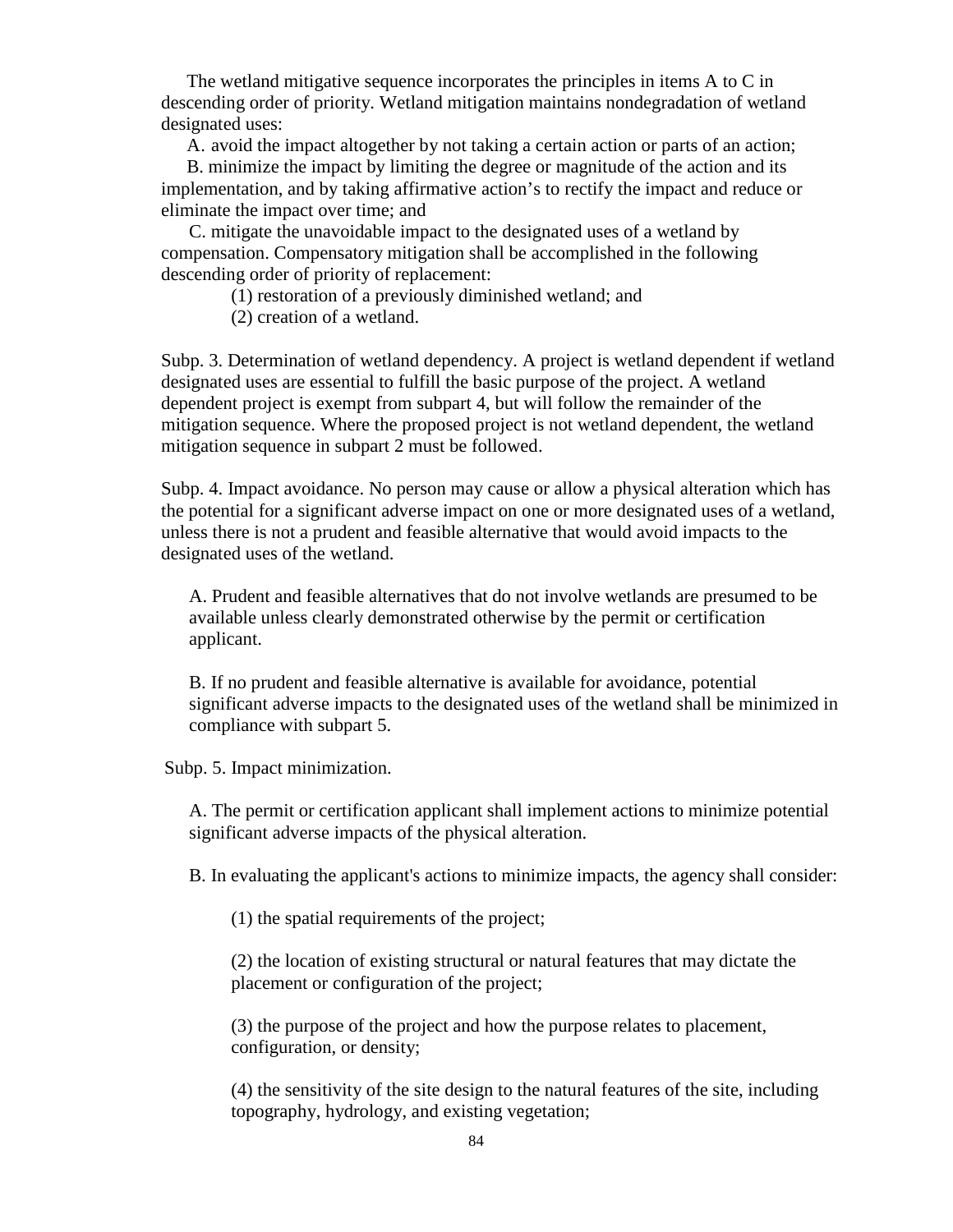(5) the designated uses and spatial distribution of the wetlands on the site;

(6) individual and cumulative impacts; and

(7) the applicable minimization activities identified in Code of Federal Regulations, title 40, part 230, subpart H, as amended.

C. If the potential for significant adverse impacts on designated uses remains after all actions to minimize the impacts have been incorporated into the proposed project, unavoidable impacts shall be compensated for in compliance with subpart 6.

Subp. 6. Impact compensation. The permit or certification applicant shall provide compensatory mitigation for unavoidable impacts on the designated uses of the wetland in accordance with this subpart.

A. Compensatory mitigation must be sufficient to ensure replacement of the diminished or lost designated uses of the wetland that was physically altered.

B. Compensatory mitigation shall be accomplished in the following descending order of priority of replacement:

(1) restoration of a previously diminished wetland; and

(2) creation of a wetland.

C. If compensatory mitigation is accomplished by restoration or creation, the replacement wetland shall be of the same type and in the same watershed as the impacted wetland, to the extent prudent and feasible.

D. Compensatory mitigation shall be completed before or concurrent with the actual physical alteration of the wetland affected by the proposed project to the extent prudent and feasible."

#### **Ohio Administrative Code, Chapter 3745-1, Water Quality Standards.**

The Ohio Administrative Code requires, in part, compensatory mitigation:

"D) Wetland avoidance, minimization, and compensatory mitigation.

(1) Alternatives analysis.

(a) Category 1 wetlands. The wetland designated use shall be maintained and protected for wetlands assigned to category 1 unless the applicant demonstrates, to the satisfaction of the director the following:

(i) Avoidance. There is no practicable alternative which would have less adverse impact on the wetland ecosystem; and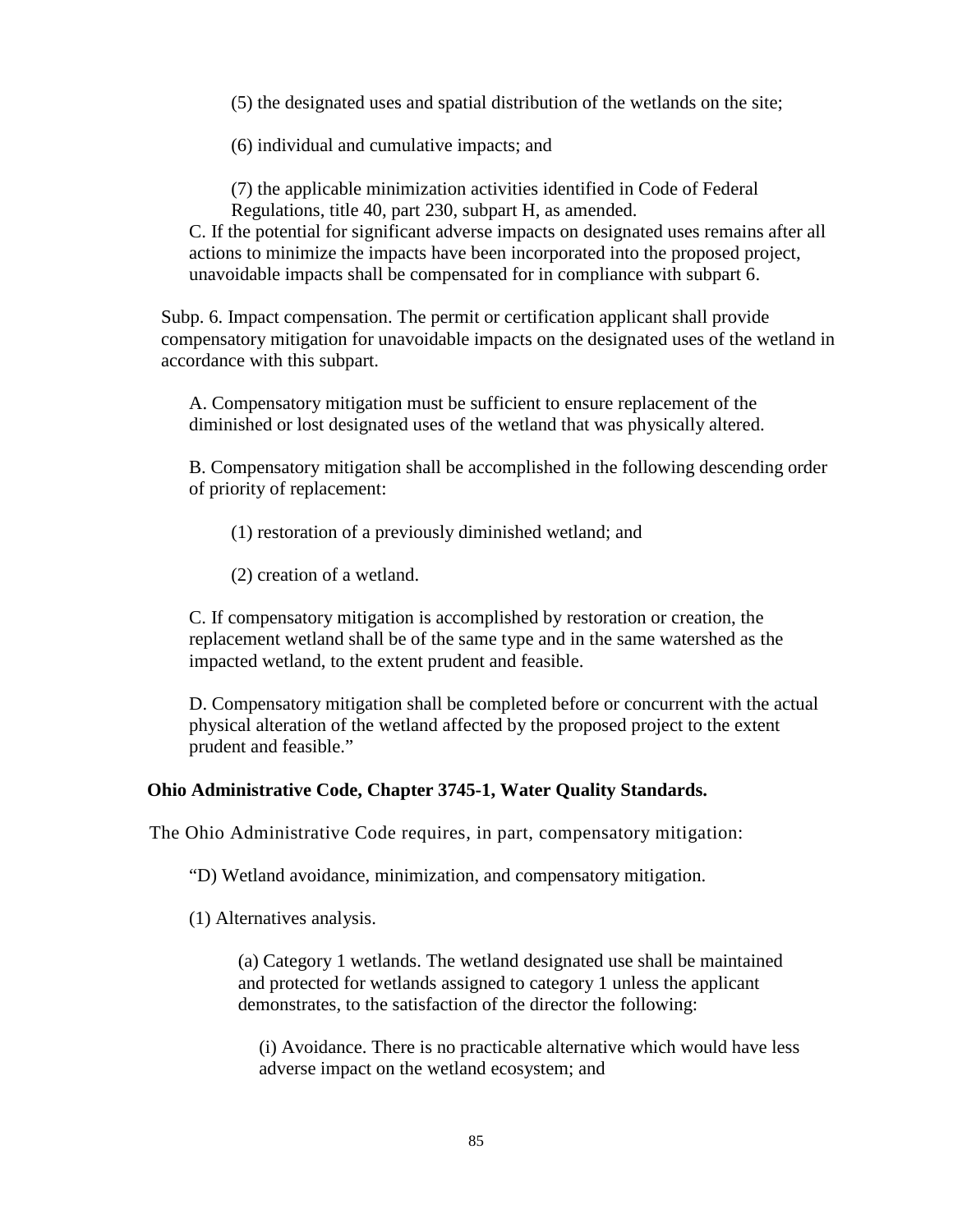(ii) Minimization. Storm water and water quality controls will be installed in accordance with paragraph (D)(3) of this rule; and

(iii) The impact would not result in significant degradation to the aquatic ecosystem, as determined consistent with 40 C.F.R. part 230.10(c) (45 FR 85336, December 24, 1980); and

(iv) Compensatory mitigation. The designated use is replaced by a category 2 or category 3 wetland in accordance with paragraph (E) of this rule. (b) Category 2 wetlands. The wetland designated use shall be maintained and protected for wetlands assigned to category 2, and no lowering of water quality shall be allowed, unless the applicant demonstrates to the satisfaction of the director:

(i) Avoidance. There is no practicable alternative, based on technical, social and economic criteria, which would have less adverse impact on the wetland ecosystem, so long as the alternative does not have other significant adverse environmental impacts as determined through an off-site and on-site alternatives analysis. Less damaging upland alternatives are presumed to be available for category 2 wetlands, unless clearly demonstrated otherwise; and

(ii) Minimization. Appropriate and practicable steps have been taken to minimize potential adverse impacts on the wetland ecosystem. For category 2 wetlands, the applicant shall minimize all potential adverse impacts forseeably caused by the project and each application shall include an evaluation of:

(a) The spatial requirements of the project;

(b) The location of existing structural or natural features that may dictate the placement or configuration of the proposed project;

(c) The overall and basic purpose of the project and how the purpose relates to the placement, configuration or density of the project;

(d) The sensitivity of the site design to the natural features of the site, including topography, hydrology, and existing flora and fauna;

(e) Direct and indirect impacts; and

(iii) The lowering of water quality is necessary to accommodate important social or economic development in the area in which the water body is located; and

(iv) Storm water and water quality controls will be installed in accordance with paragraph  $(D)(3)$  of this rule; and

(v) Compensatory mitigation. The designated use is replaced by a category 2 wetland, of equal or higher quality, or a category 3 wetland in accordance with paragraph (E) of this rule. For projects which are linear projects, the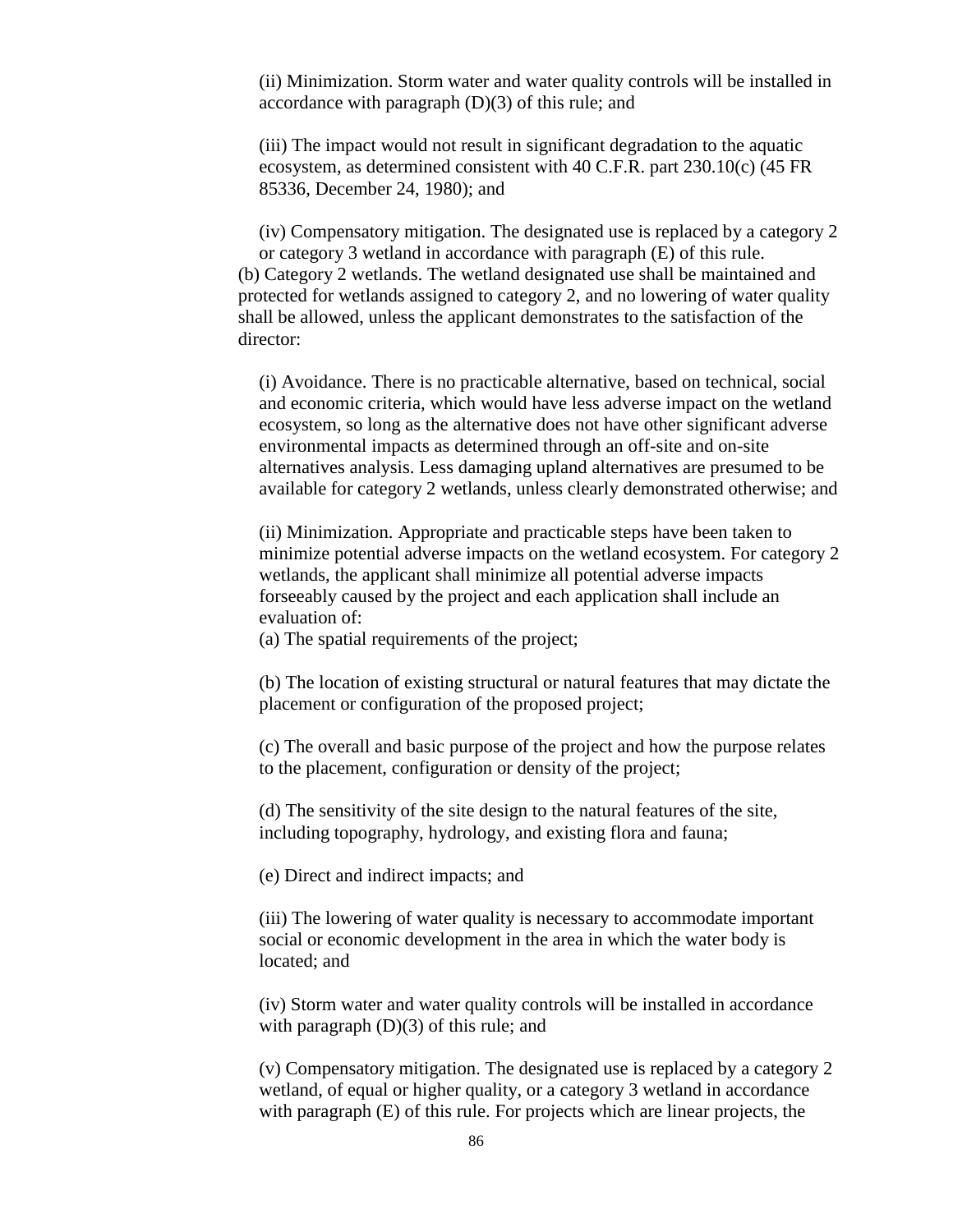designated use is replaced by a category 2 wetland, of equal or higher quality, or a category 3 wetland and the mitigation may take place in accordance with paragraph (D)(2) of this rule.

(c) Category 3 wetlands. The wetland designated use shall be maintained and protected in wetlands assigned to category 3, and no lowering of water quality shall be allowed, unless it is demonstrated to the satisfaction of the director that:

(i) Avoidance. There is no practicable alternative, based on technical, social and economic criteria, which would have less adverse impact on the wetland ecosystem, so long as the alternative does not have other significant adverse environmental impacts as determined through an off-site and on-site alternatives analysis. Less damaging upland alternatives are presumed to be available for category 3 wetlands, unless clearly demonstrated otherwise; and

(ii) Minimization. Appropriate and practicable steps have been taken to minimize potential adverse impacts on the wetland ecosystem. For category 3 wetlands, the applicant shall minimize all potential adverse impacts forseeably caused by the project and each application shall include an evaluation of:

(a) The spatial requirements of the project;

(b) The location of existing structural or natural features that may dictate the placement or configuration of the proposed project;

(c) The overall and basic purpose of the project and how the purpose relates to the placement, configuration or density of the project;

(d) The sensitivity of the site design to the natural features of the site, including topography, hydrology, and existing flora and fauna;

(e) Direct and in-direct impacts; and

(iii) The proposed activity is necessary to meet a demonstrated public need, as defined in rule [3745-1-50](http://www.loislaw.com/pns/doclink.htp?dockey=3888604@OHREGS&alias=OHREGS&cite=3745-1-50) of the Administrative Code; and

(iv) The lowering of water quality is necessary to accommodate important social or economic development in the area in which the water body is located; and

(v) Storm water and water quality controls will be installed in accordance with paragraph  $(D)(3)$  of this rule; and

(vi) The wetland is not scarce regionally and/or statewide, or if the wetland is scarce, the project will cause only a short-term disturbance of water quality that will not cause long-term detrimental effects; and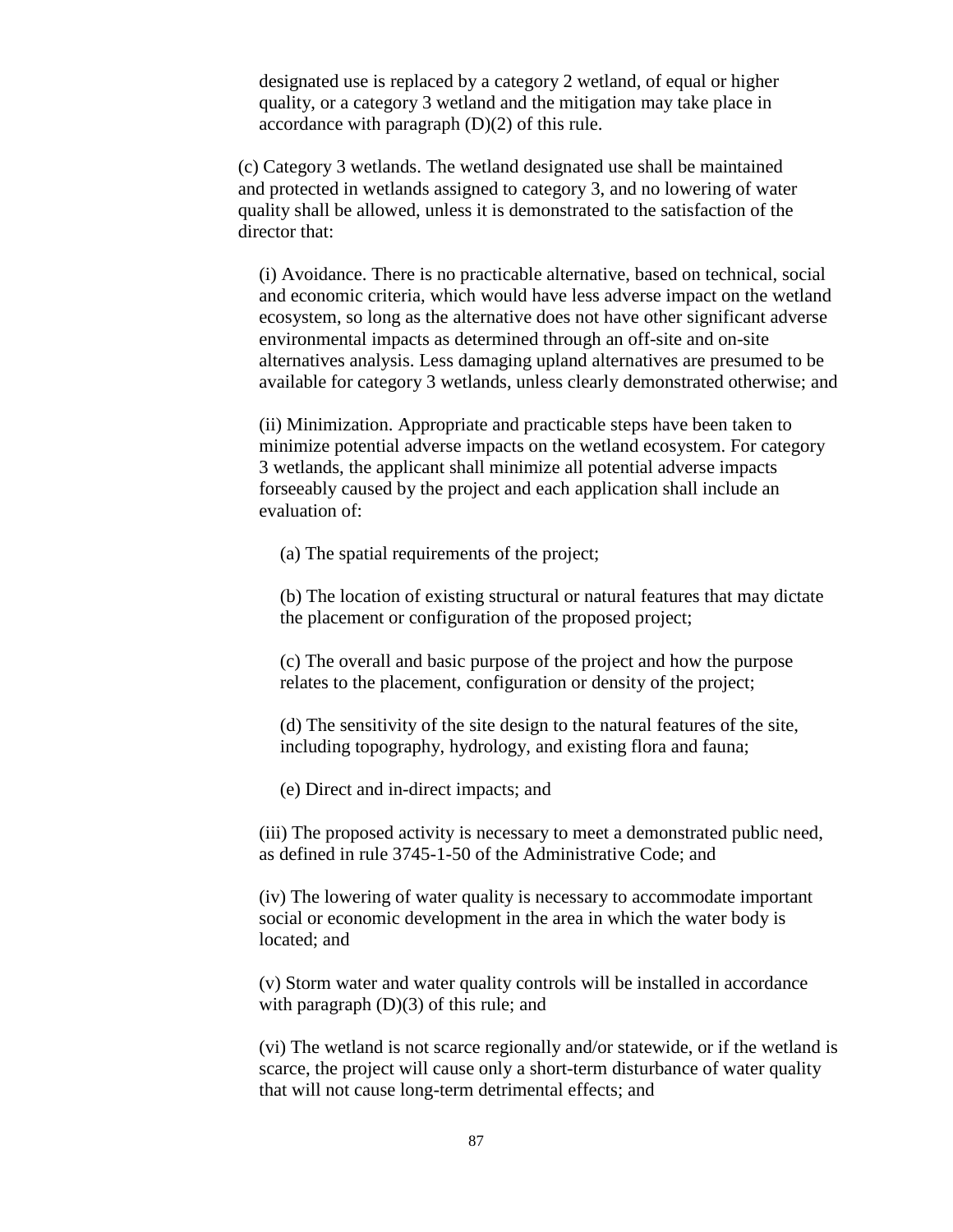(vii) Compensatory mitigation. The designated use is replaced by a category 3 wetland, of equal or higher quality, in accordance with paragraph (E) of this rule. For projects which are linear projects, the designated use is replaced by a category 3 wetland, of equal or higher quality, and the mitigation may take place in accordance with paragraph (D)(2) of this rule.

#### **ANALYTICAL REQUIREMENTS**

#### **North Carolina Administrative Code, North Carolina. 15A NCAC 2B .0103.**

 "(a) Chemical/Physical Procedures. Tests or analytical procedures to determine conformity or non-conformity with standards shall, insofar as practicable and applicable, conform to the guidelines by the Environmental Protection Agency codified as [40 CFR, Part 136,](http://www.loislaw.com/pns/doclink.htp?dockey=15396807@USCFR&alias=USCFR&cite=40+C.F.R.%2C+Part+136) which are hereby incorporated by reference including any subsequent amendments and editions or such other methods as may be approved by the Director. This material is available for inspection at the Department of Environment, Health, and Natural Resources, Division of Environmental Management, Water Quality Planning Branch, 512 North Salisbury Street, Raleigh, North Carolina. Copies may be obtained from the U.S. Government Printing Office, Superintendent of Documents, Washington, DC 20402-9325 at a cost of thirteen dollars (\$13.00). Methods not codified by [40 CFR, Part 136](http://www.loislaw.com/pns/doclink.htp?dockey=15396807@USCFR&alias=USCFR&cite=40+C.F.R.%2C+Part+136) will, insofar as practicable and applicable, conform to the guidelines by the American Public Health Association, American Water Works Association, Water Environment Federation publication "Standard Methods for the Examination of Water and Wastewater, 19th edition" (1996) or subsequent editions which are hereby incorporated by reference. Copies may be obtained from the Water Environment Federation, 601 Wythe St., Alexandria, VA, 22314 at a cost of one hundred and eighty dollars (\$180.00).

(b) Biological Procedures. Biological tests to determine conformity or nonconformity with standards will be based on methods published by the U.S. Environmental Protection Agency as codified as [40 CFR, Part 136,](http://www.loislaw.com/pns/doclink.htp?dockey=15396807@USCFR&alias=USCFR&cite=40+C.F.R.%2C+Part+136) which are hereby incorporated by reference including any subsequent amendments and editions. This material is available for inspection at the Department of Environment, Health and Natural Resources, Division of Water Quality, Water Quality Planning Branch….

(c) Wetland Evaluation Procedures. Evaluations of wetlands for the presence of existing uses shall be based on procedures approved by the Director. The Director shall approve wetland evaluation procedures that have been demonstrated to produce verifiable and repeatable results and that have widespread acceptance in the scientific community. Copies of approved methods or guidance may be obtained by submitting a written request to NCDWQEcological Assessment Group, P.O. Box 29535, Raleigh, NC 27626- 0535."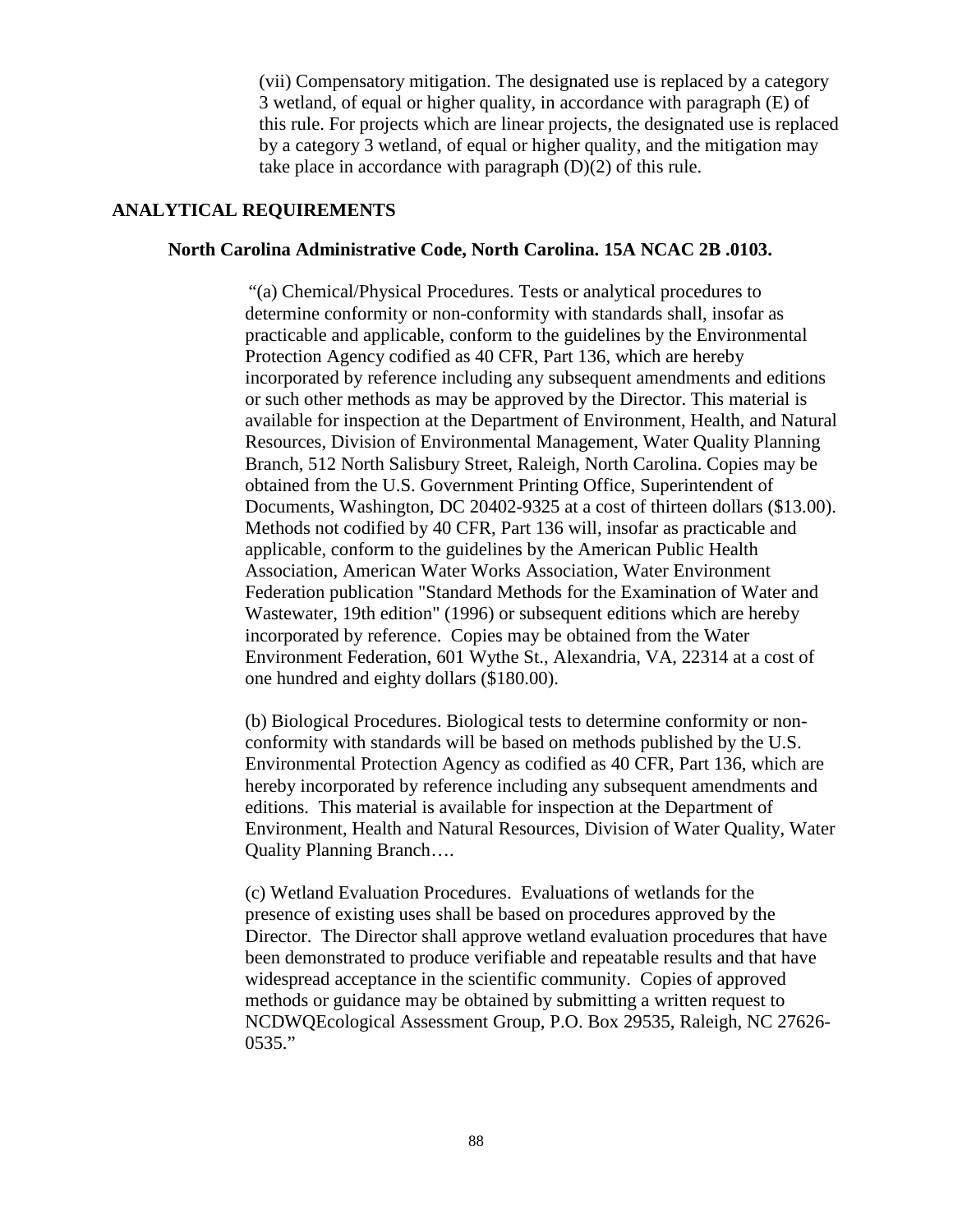# **APPENDIX C: SELECTED WEBSITES AND BIBLIOGRAPHY**

# **General References**

EPA, National Guidance, Wetlands and Nonpoint Source Control Programs (1990) <http://www.epa.gov/wetlands/guidance/wlnps.html>

EPA, Wetlands and 401 Certification: Opportunities and Guidelines for States and Eligible Indian Tribes (1989) [http://yosemite.epa.gov/water/owrcCatalog.nsf/065ca07e299b464685256ce50075c11a/cd15cd29](http://yosemite.epa.gov/water/owrcCatalog.nsf/065ca07e299b464685256ce50075c11a/cd15cd29df94e01d85256d83004fd959!OpenDocument)

[df94e01d85256d83004fd959!OpenDocument](http://yosemite.epa.gov/water/owrcCatalog.nsf/065ca07e299b464685256ce50075c11a/cd15cd29df94e01d85256d83004fd959!OpenDocument)

EPA, National Guidance Water Quality Standards for Wetlands (1990) <http://www.epa.gov/wetlands/regs/quality.html>

EPA, Guidelines for Deriving Numerical National Water Quality Criteria for the Protection of Aquatic Organisms and Their Uses, (1985)

EPA "Quality Criteria for Water," published by the U.S. Environmental Protection Agency (1977)

EPA, Strategy for Water Quality Standards and Criteria, Setting Priorities to Strengthen the Foundation for Protecting and Restoring the Nation's Waters (2003), <http://www.epa.gov/waterscience/standards/strategy/final.pdf>

# **Overview of State Programs**

ELI Study of State Wetland Programs, State Profiles [http://www.eli.org/Program\\_Areas/state\\_wetlands.cfm](http://www.eli.org/Program_Areas/state_wetlands.cfm)

ELI publication: State Wetland Protection, Status, Trends, Model Approaches [http://www.elistore.org/reports\\_detail.asp?ID=11279&topic=Wetlands](http://www.elistore.org/reports_detail.asp?ID=11279&topic=Wetlands)

Association of State Wetland Manager summary of State Wetland Programs <http://www.aswm.org/swp/statemainpage9.htm>

Stetson, L., Wetland Assessment Measuring the Quality of the Nation's Wetlands [http://www.aswm.org/news/wetland\\_assessment\\_0208.pdf](http://www.aswm.org/news/wetland_assessment_0208.pdf)

# **State Statutes and Regulations**

Maryland Department of the Environment Water Quality Standards <http://www.mde.state.md.us/Programs/WaterPrograms/TMDL/wqstandards/index.asp>

Chapter NR 103, Wisconsin Administrative Code, Water Quality Standards for Wetlands <http://www.legis.state.wi.us/rsb/code/nr/nr103.pdf>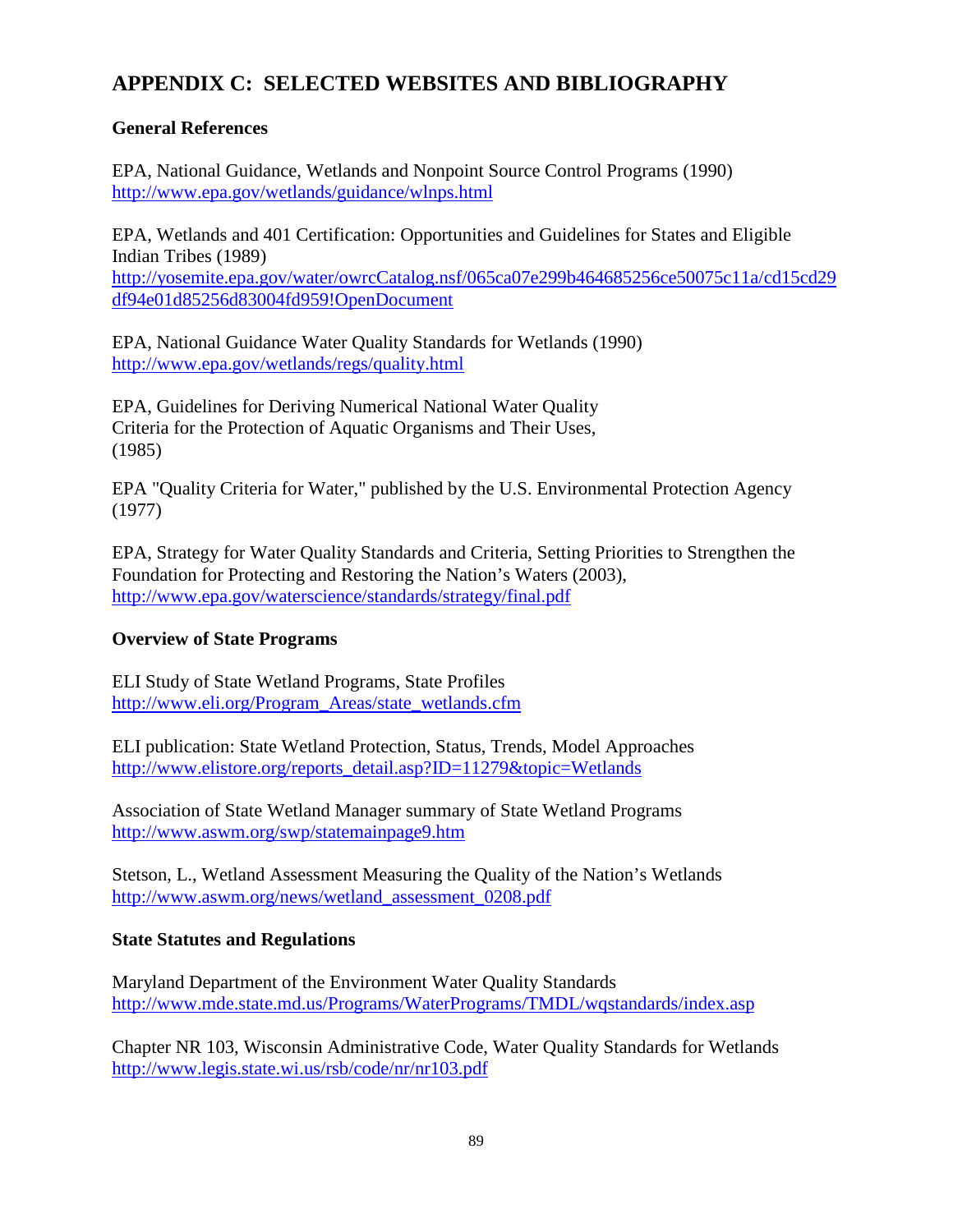Ohio Administrative Code Ann.3745-1-54 Wetland Antidegradation <http://codes.ohio.gov/oac/3745-1-54>

Minnesota Administrative Code, Wetland Water Quality Standards <https://www.revisor.leg.state.mn.us/rules/?id=7050.0186>

Nebraska Administrative Code, Title 117-Nebraska Department of Environmental Quality, Chapter 7, Water Quality Standards for Wetlands [http://www.deq.state.ne.us/RuleAndR.nsf/23e5e39594c064ee852564ae004fa010/9f07eae313ae5](http://www.deq.state.ne.us/RuleAndR.nsf/23e5e39594c064ee852564ae004fa010/9f07eae313ae56d686256888005bc61e/$FILE/WQScont.pdf) [6d686256888005bc61e/\\$FILE/WQScont.pdf](http://www.deq.state.ne.us/RuleAndR.nsf/23e5e39594c064ee852564ae004fa010/9f07eae313ae56d686256888005bc61e/$FILE/WQScont.pdf)

North Carolina Wetland Water Quality Standards ( See more specifically AC 02B .0231) [http://reports.oah.state.nc.us/ncac/title%2015a%20-](http://reports.oah.state.nc.us/ncac/title%2015a%20-%20environment%20and%20natural%20resources/chapter%2002%20-%20environmental%20management/subchapter%20b/subchapter%20b%20rules.html) [%20environment%20and%20natural%20resources/chapter%2002%20-](http://reports.oah.state.nc.us/ncac/title%2015a%20-%20environment%20and%20natural%20resources/chapter%2002%20-%20environmental%20management/subchapter%20b/subchapter%20b%20rules.html) [%20environmental%20management/subchapter%20b/subchapter%20b%20rules.html](http://reports.oah.state.nc.us/ncac/title%2015a%20-%20environment%20and%20natural%20resources/chapter%2002%20-%20environmental%20management/subchapter%20b/subchapter%20b%20rules.html)

Washington State Water Quality Guidelines for Wetlands <http://www.ecy.wa.gov/pubs/9606.pdf>

Colorado Administrative Code 5 CCR 1002-31 Colorado Basic Standards and Methodologies for Surface Water

Colorado Water Quality Standards,

[http://www.cdphe.state.co.us/regulations/wqccregs/100231wqccbasicstandardsforsurfacewater.p](http://www.cdphe.state.co.us/regulations/wqccregs/100231wqccbasicstandardsforsurfacewater.pdf) [df](http://www.cdphe.state.co.us/regulations/wqccregs/100231wqccbasicstandardsforsurfacewater.pdf)

Nebraska Water Quality Standards for Wetlands <http://www.loislaw.com/snp/fpopwind.htm>

North Carolina Wetland Water Quality Standards <http://www.loislaw.com/snp/fpopwind.htm>

Wyoming Water Quality Standards for Wetlands <http://www.loislaw.com/pns/index.htp>

Iowa Water Quality Standards for Wetlands. Iowa Administrative Code, 567-61.2 (455B) <http://www.iowadnr.gov/water/standards/files/chapter61.pdf>

Massachusetts Surface Water Quality Standards, 314 CMR 4:00 <http://www.mass.gov/dep/service/regulations/314cmr04.pdf>

Maine, Chapter 310 Wetlands and Waterbodies Protection, http://www.maine.gov/dep/blwq/rules/NRPA/2008/310/096c310 as amended with effective d [ate.pdf](http://www.maine.gov/dep/blwq/rules/NRPA/2008/310/096c310_as_amended_with_effective_date.pdf)

Florida Water Quality Standards <http://www.dep.state.fl.us/legal/Rules/shared/62-302/62-302.pdf>